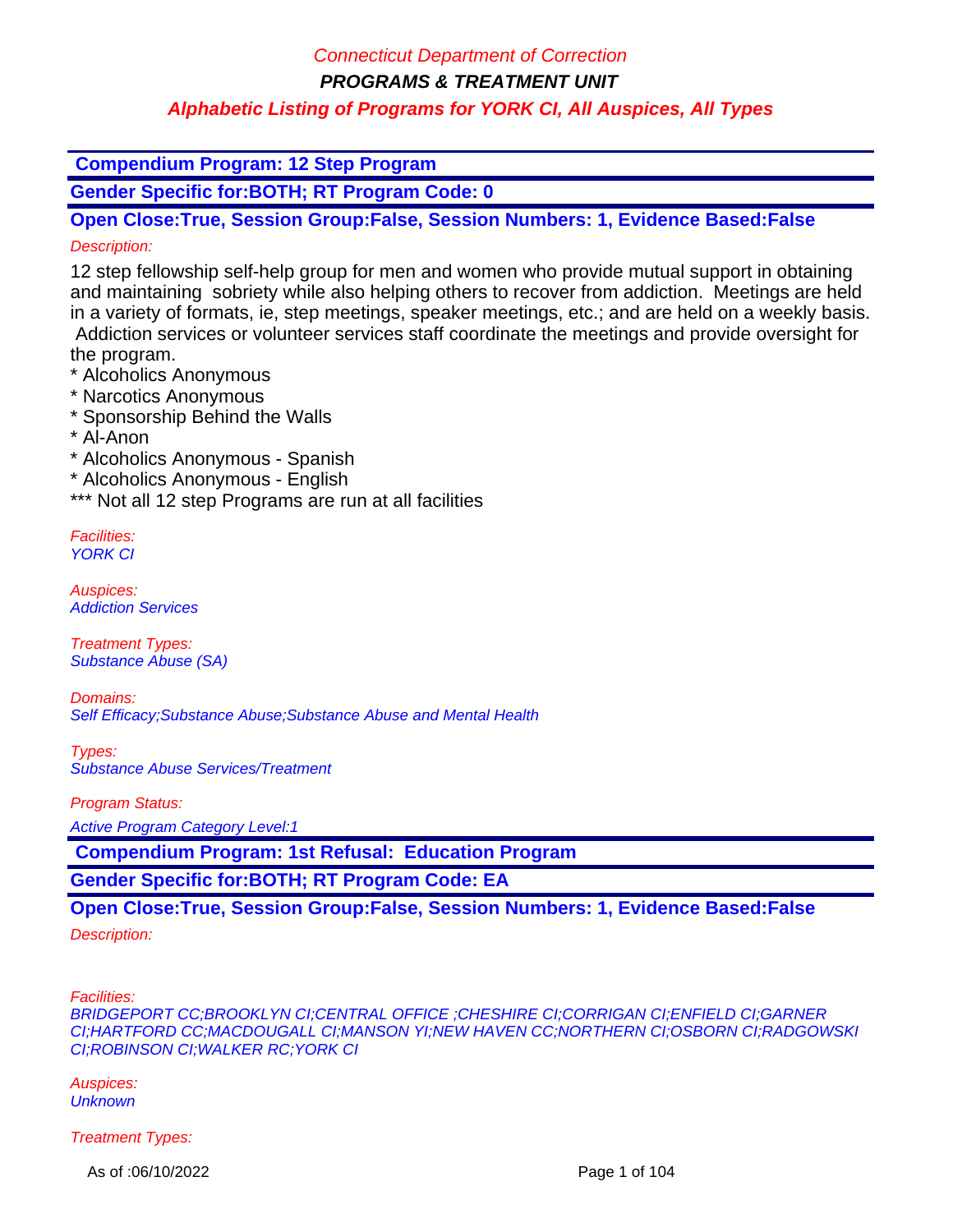Education (Ed)

Domains: Education, Employment, and Financial Situation

Types: **Unknown** 

Program Status:

Active Program Category Level:0

 **Compendium Program: 211 Info Line**

**Gender Specific for:BOTH; RT Program Code: 0**

**Open Close:False, Session Group:False, Session Numbers: 1, Evidence Based:False**

#### Description:

This is an information line to help callers find information, discover options, and provide assistance with such issues as food, housing, clothing, transportation, substance abuse, domestic violence, childcare or nearly every other need they may have. The 211 database is utilized by agency-wide staff who work with offenders in discharge planning and community reentry, and referred to in response to public inquiries of community resources.

Facilities:

BRIDGEPORT CC;BROOKLYN CI;CENTRAL OFFICE ;CHESHIRE CI;CORRIGAN CI;CYBULSKI CI;ENFIELD CI;GARNER CI;HARTFORD CC;MACDOUGALL CI;MANSON YI;NEW HAVEN CC;NORTHERN CI;OSBORN CI;PCS - Bridgeport;PCS - Hartford;PCS - New Haven;PCS - Norwich/New London;PCS - Residential;PCS - Waterbury;RADGOWSKI CI;ROBINSON CI;WALKER RC;WILLARD CI;YORK CI

Auspices:

All Facility Staff;Non-Contracted;Non-Residential

#### Treatment Types:

Aggression Replacement Training (ART);Behavior Modification (BM);Cognitive Behavioral Therapy (CBT);Education (Ed);Family Support (FS);Life Skills (LS);Medical (Med);Mental Health (MH);Reintegration Enhancement/Relapse Prevention (RERP);Substance Abuse (SA);Victim Impact (VI)

#### Domains:

Abuse/Trauma;Anger/Hostility;Education;Education, Employment, and Financial Situation;Employment/Financial;Family;Family and Social Support;Housing Safety;Mental Health;Neighborhood Problems;Parenting;Relationships;Self Efficacy;Substance Abuse;Substance Abuse and Mental Health

Types:

Basic Needs;Behavioral Services;Community Service;Domestic Violence;Education;Employment;Family & Social Services;Medical Services/Treatment;Mental Health Services/Treatment;Re-Entry;Shelter Housing Services;Substance Abuse Services/Treatment;Transportation;Vocational & Educational Services;Wellness **Activities** 

Program Status:

Active Program Category Level:3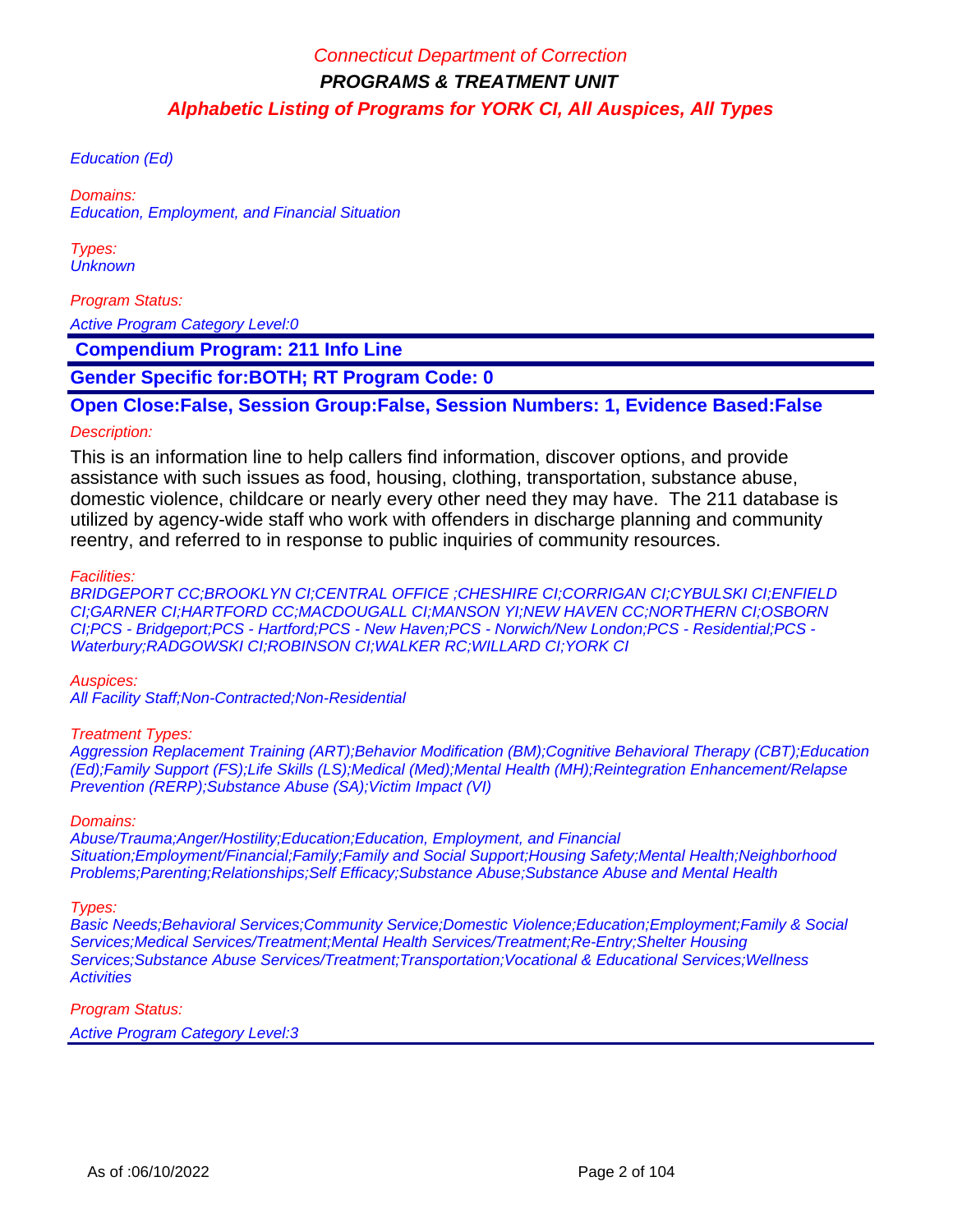**Compendium Program: 2nd Refusal: Education Program**

**Gender Specific for:BOTH; RT Program Code: EB**

**Open Close:True, Session Group:False, Session Numbers: 1, Evidence Based:False** Description:

Facilities:

BRIDGEPORT CC;BROOKLYN CI;CENTRAL OFFICE ;CHESHIRE CI;CORRIGAN CI;ENFIELD CI;GARNER CI;HARTFORD CC;MACDOUGALL CI;MANSON YI;NEW HAVEN CC;NORTHERN CI;OSBORN CI;RADGOWSKI CI;ROBINSON CI;WALKER RC;YORK CI

Auspices: **Unknown** 

Treatment Types: Education (Ed)

Domains: Education, Employment, and Financial Situation

Types: **Unknown** 

Program Status:

Active Program Category Level:0

 **Compendium Program: 3rd Refusal: Education Program**

**Gender Specific for:BOTH; RT Program Code: EC**

### **Open Close:True, Session Group:False, Session Numbers: 1, Evidence Based:False**

Description:

Facilities:

BRIDGEPORT CC;BROOKLYN CI;CENTRAL OFFICE ;CHESHIRE CI;CORRIGAN CI;ENFIELD CI;GARNER CI;HARTFORD CC;MACDOUGALL CI;MANSON YI;NEW HAVEN CC;NORTHERN CI;OSBORN CI;RADGOWSKI CI;ROBINSON CI;WALKER RC;YORK CI

Auspices: **Unknown** 

Treatment Types: Education (Ed)

Domains: Education, Employment, and Financial Situation

Types: **Unknown** 

Program Status: Active Program Category Level:0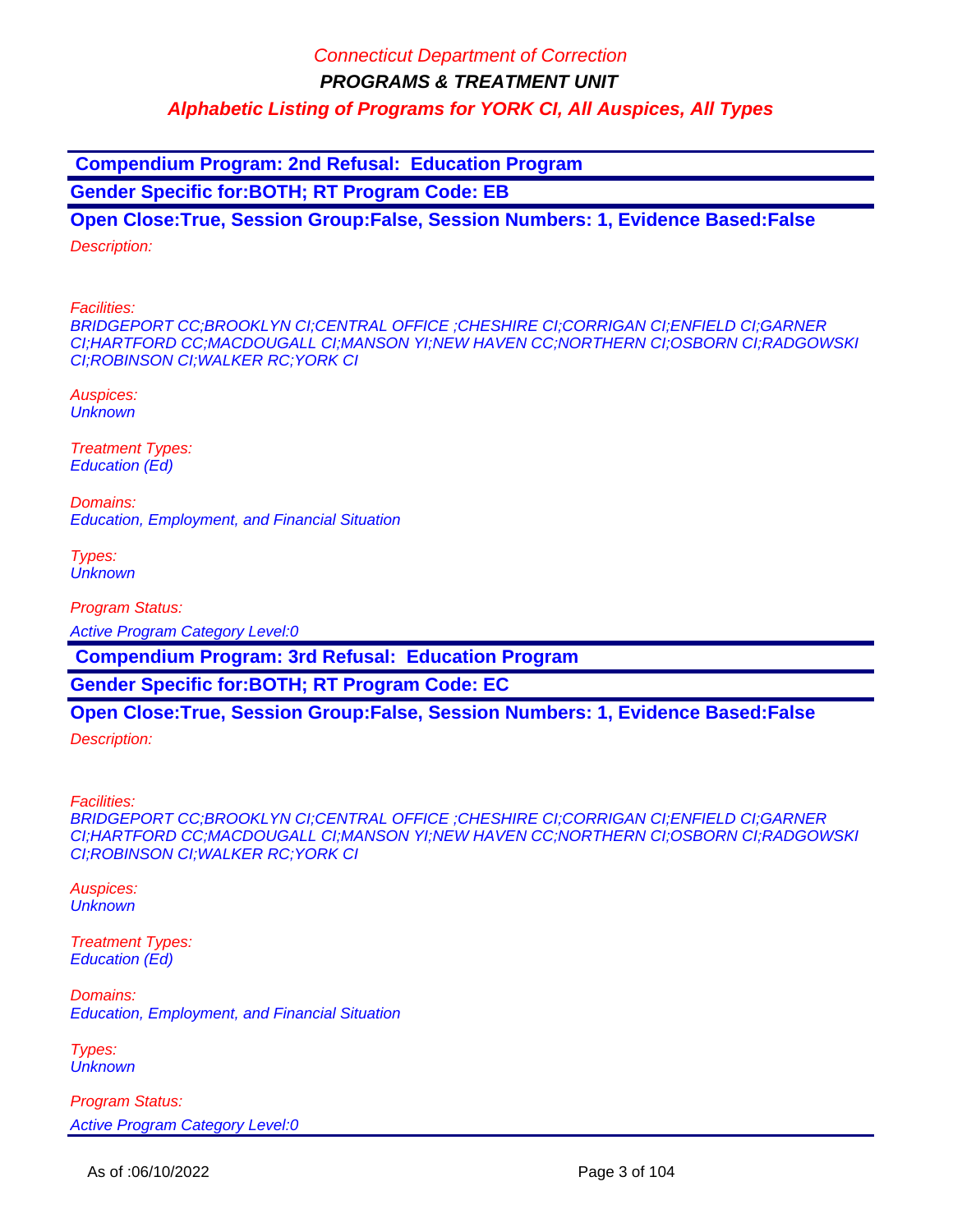**Compendium Program: 5 or 7 Day Job Assignments**

**Gender Specific for:BOTH; RT Program Code: L1**

**Open Close:True, Session Group:False, Session Numbers: 1, Evidence Based:False** Description:

Facilities:

BRIDGEPORT CC;BROOKLYN CI;CENTRAL OFFICE ;CHESHIRE CI;CORRIGAN CI;CYBULSKI CI;ENFIELD CI;GARNER CI;HARTFORD CC;MACDOUGALL CI;MANSON YI;NEW HAVEN CC;NORTHERN CI;OSBORN CI;RADGOWSKI CI;ROBINSON CI;WALKER RC;WILLARD CI;YORK CI

Auspices: **Unknown** 

Treatment Types: Life Skills (LS)

Domains: Education, Employment, and Financial Situation;Employment/Financial

Types: **Unknown** 

Program Status:

Active Program Category Level:2

 **Compendium Program: Addiction Services - Assessment & Orientation**

**Gender Specific for:BOTH; RT Program Code: 0**

**Open Close:True, Session Group:False, Session Numbers: 1, Evidence Based:False**

Description:

Addiction Services - Assessment and Orientation consists of one or two sessions designed to assess the appropriate Treatment Needs Assessment Score to be assigned to each offender, provide basic substance abuse education. It provides the offender with information about available community resources, and provides the offender with information on available substance abuse treatment programs available throughout the Connecticut Department of Correction.

Facilities: MANSON YI;WALKER RC;YORK CI

Auspices: Addiction Services

Treatment Types: Substance Abuse (SA)

Domains: Substance Abuse;Substance Abuse and Mental Health

Types: Addiction;Re-Entry

As of :06/10/2022 **Page 4 of 104**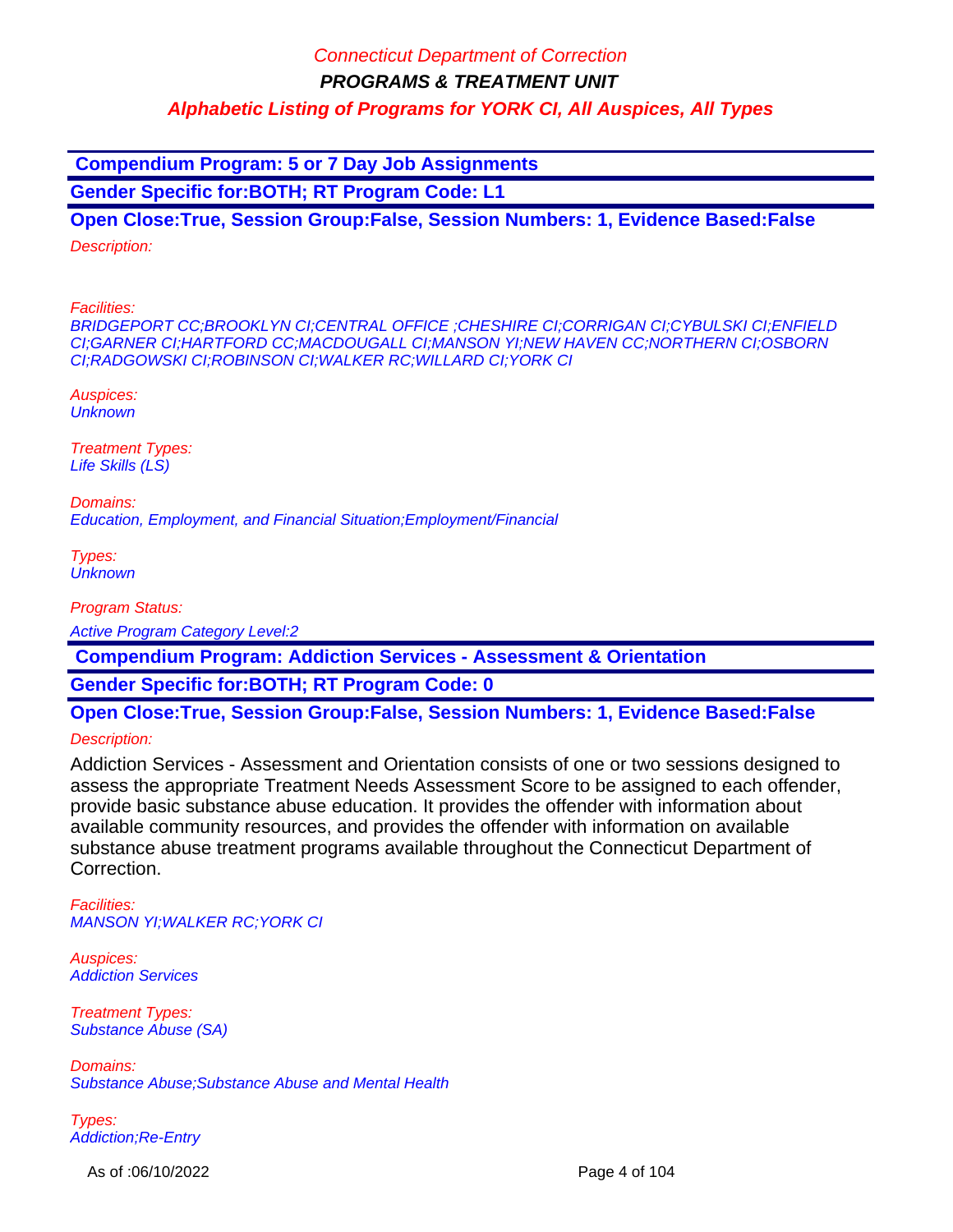Program Status:

Active Program Category Level:1

 **Compendium Program: Addiction Services Integrated Care for Women with Co-Occurring Program** 

**Gender Specific for:FEMALE; RT Program Code: 0**

**Open Close:True, Session Group:False, Session Numbers: 1, Evidence Based:False**

### Description:

This Integrated Care for Women/Co-Occurring Program provides treatment for inmates who have a pyschiatric disorder in combination with a substance abuse disorder. This program is eight weeks in duration and covers motivational enhancement therapy , cognitive behavioral therapy and is supported by specially designed 12 step meeting.

Facilities: YORK CI

Auspices: Addiction Services

Treatment Types: Mental Health (MH);Substance Abuse (SA)

Domains: Mental Health;Substance Abuse

Types: **Addiction** 

Program Status: Active Program Category Level:1

 **Compendium Program: Administrative Segregation - York CI - Phase 1**

**Gender Specific for:FEMALE; RT Program Code: C3**

**Open Close:True, Session Group:False, Session Numbers: 1, Evidence Based:False**

Description:

Facilities: YORK CI

Auspices: **Unknown** 

Treatment Types: Behavior Modification (BM)

Domains:

Anger/Hostility;Antisocial Attitudes;Criminal Attitudes and Behavioral Patterns;Self Efficacy

Types: **Unknown** 

As of :06/10/2022 **Page 5 of 104**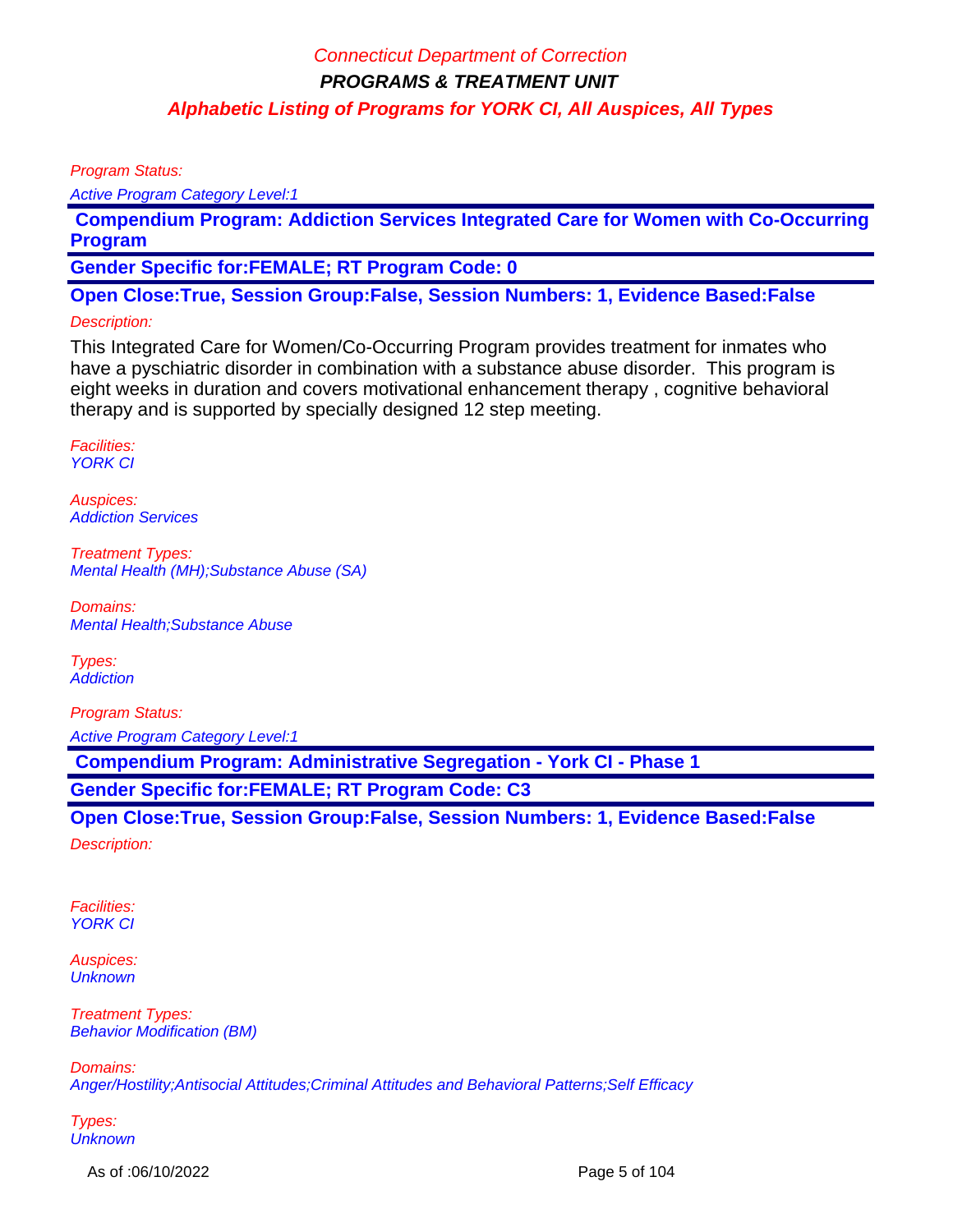Program Status:

Active Program Category Level:1

 **Compendium Program: Administrative Segregation - York CI - Phase 2**

**Gender Specific for:FEMALE; RT Program Code: C4**

**Open Close:True, Session Group:False, Session Numbers: 8, Evidence Based:False** Description:

Facilities: YORK CI

Auspices: **Unknown** 

Treatment Types: Behavior Modification (BM)

Domains: Anger/Hostility;Antisocial Attitudes;Criminal Attitudes and Behavioral Patterns;Self Efficacy

Types: **Unknown** 

Program Status:

Active Program Category Level:1

 **Compendium Program: Administrative Segregation - York CI - Phase 3**

**Gender Specific for:FEMALE; RT Program Code: C5**

**Open Close:True, Session Group:False, Session Numbers: 16, Evidence Based:False** Description:

Facilities: **YORK CI** 

Auspices: **Unknown** 

Treatment Types: Behavior Modification (BM)

Domains: Anger/Hostility;Antisocial Attitudes;Self Efficacy

Types: **Unknown** 

Program Status: Active Program Category Level:1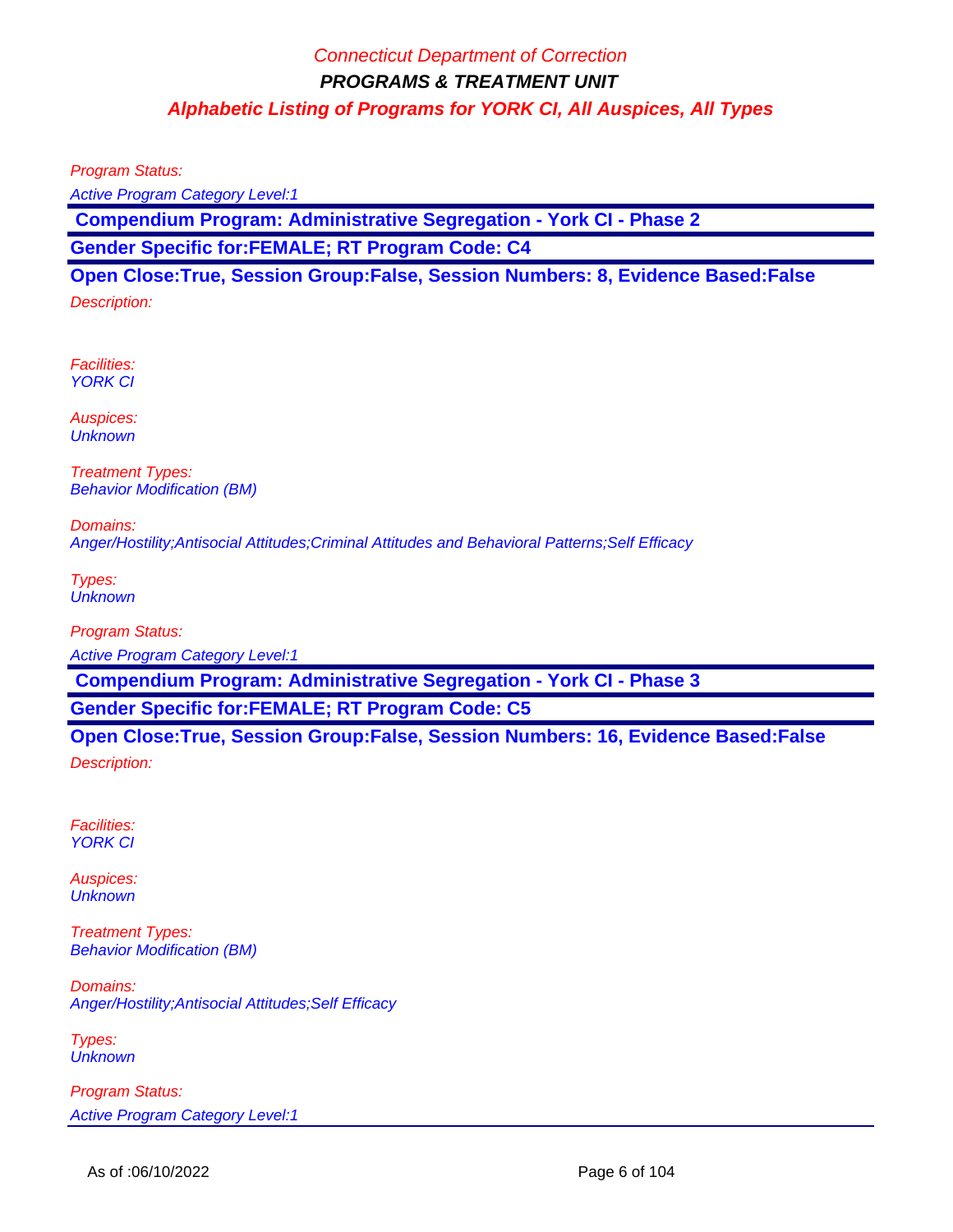### **Compendium Program: Advanced TREM**

**Gender Specific for:FEMALE; RT Program Code: 0**

**Open Close:True, Session Group:False, Session Numbers: 1, Evidence Based:False** Description:

Advanced TREM (Trauma Recovery and Empowerment Model) is a gender specific, traumainformed recovery group that meets for 16 weeks. It constitutes Phase Three of the CHANGE program which is a series of mental health, trauma informed and gender responsive programs. Therefore it is assumed that all participants have completed TARGET (Trauma Affect Regulation Guide for Education and Treatment), Phase One and TREM, Phase Two. The group is designed to expound on concepts learned in TREM by providing a safe group for female offenders to learn more about trauma and to continue to share their studies.

Facilities: **YORK CI** 

Auspices: Mental Health;The Change Group

Treatment Types: Mental Health (MH);Reintegration Enhancement/Relapse Prevention (RERP)

Domains: Mental Health

Types: **Unknown** 

Program Status:

Active Program Category Level:1

 **Compendium Program: Affirming Voice**

**Gender Specific for:FEMALE; RT Program Code: 0**

**Open Close:True, Session Group:True, Session Numbers: 5, Evidence Based:False** Description:

This program offers any eligible woman at YCI the chance to explore the connection between women's voices and what makes women's voices sing. The program meets weekly and explores vocal improvisation, circle singing, lyric writing, song writing, breathing, sounding and grounding.

Facilities: YORK CI

Auspices: Volunteer Services

Treatment Types: Education (Ed)

Domains:

As of :06/10/2022 **Page 7 of 104**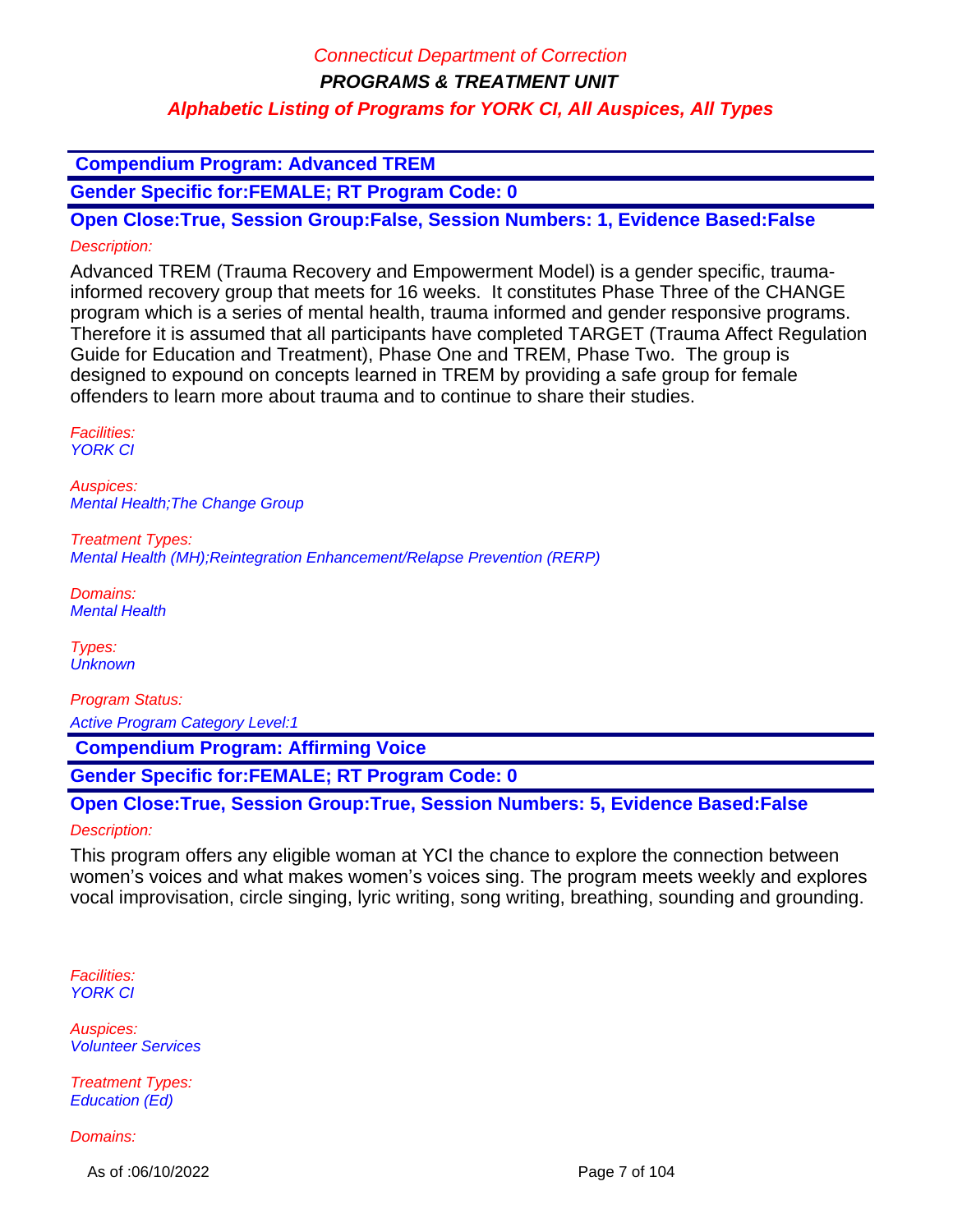Family and Social Support

Types: **Unknown** 

Program Status:

Active Program Category Level:3

 **Compendium Program: Al-Anon**

**Gender Specific for:MALE; RT Program Code: 0**

**Open Close:True, Session Group:False, Session Numbers: 1, Evidence Based:False**

#### Description:

This is a self-help support group for friends and family members of alcoholic or problem drinkers. Discussions primarily focus on problematic behaviors exhibited by the alcoholic, helping the attendees develop coping strategies. This on-going evening group is offered weekly.

Facilities: YORK CI

Auspices: Addiction Services;Volunteer Services

Treatment Types: Substance Abuse (SA)

Domains: **Unknown** 

Types: **Addiction** 

Program Status:

Active Program Category Level:3

 **Compendium Program: Alcoholics Anonymous**

**Gender Specific for:BOTH; RT Program Code: 0**

**Open Close:True, Session Group:False, Session Numbers: 1, Evidence Based:False** Description:

This is a 12-Step Fellowship self-help group for men and women who provide mutual support in obtaining and maintaining sobriety while also helping others to recover from alcoholism. Meetings, in a variety of formats (Big Book, Step Meetings, Speaker, etc.), are held on a weekly basis. Addiction Services or Volunteer Services staff coordinate the meetings and provide oversight for the program.

Facilities:

BRIDGEPORT CC;BROOKLYN CI;CORRIGAN CI;CYBULSKI CI;GARNER CI;HARTFORD CC;MACDOUGALL CI;MANSON YI;NEW HAVEN CC;RADGOWSKI CI;ROBINSON CI;WALKER RC;WILLARD CI;YORK CI

Auspices: Addiction Services;Volunteer Services

Treatment Types:

As of :06/10/2022 **Page 8 of 104**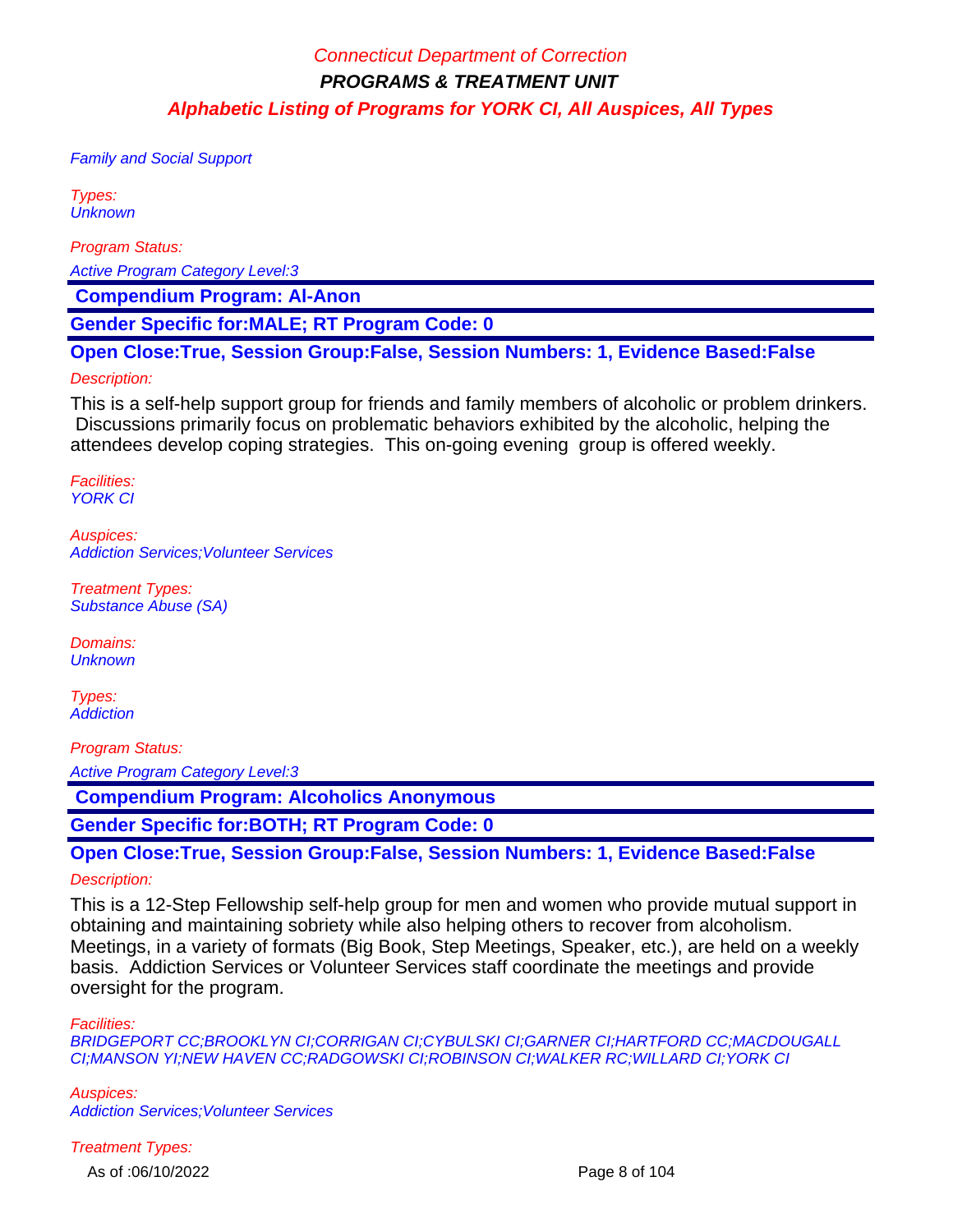Behavior Modification (BM);Substance Abuse (SA)

Domains: Substance Abuse;Substance Abuse and Mental Health

Types: Addiction;Re-Entry

Program Status: Active Program Category Level:3

 **Compendium Program: Alternatives To Violence - Advanced Workshops**

**Gender Specific for:BOTH; RT Program Code: 46**

**Open Close:True, Session Group:False, Session Numbers: 12, Evidence Based:False**

#### Description:

Certified AVP volunteers lead advanced workshops to inmates who have completed the AVP basics workshop. Participants completing both basic and advanced workshops qualify for selection to become peer mentors.

Facilities: MACDOUGALL CI;OSBORN CI;YORK CI

Auspices: Volunteer Services

Treatment Types: Aggression Replacement Training (ART);Behavior Modification (BM);Life Skills (LS);Victim Impact (VI)

Domains: Anger/Hostility;Criminal Attitudes and Behavioral Patterns

Types: Anger Management;Self Improvement

Program Status:

Active Program Category Level:2

 **Compendium Program: Alternatives to Violence - Basic Workshops**

**Gender Specific for:BOTH; RT Program Code: 45**

**Open Close:True, Session Group:False, Session Numbers: 24, Evidence Based:False**

#### Description:

Certified AVP volunteers lead basic, intermediate workshops to teach inmates to understand and to control anger, and how to cope with violence in their lives. Participants completing both basic and advanced workshops qualify for selection to become peer mentors.

Facilities: CHESHIRE CI;MACDOUGALL CI;OSBORN CI;YORK CI

Auspices: Volunteer Services

Treatment Types:

As of :06/10/2022 **Page 9 of 104**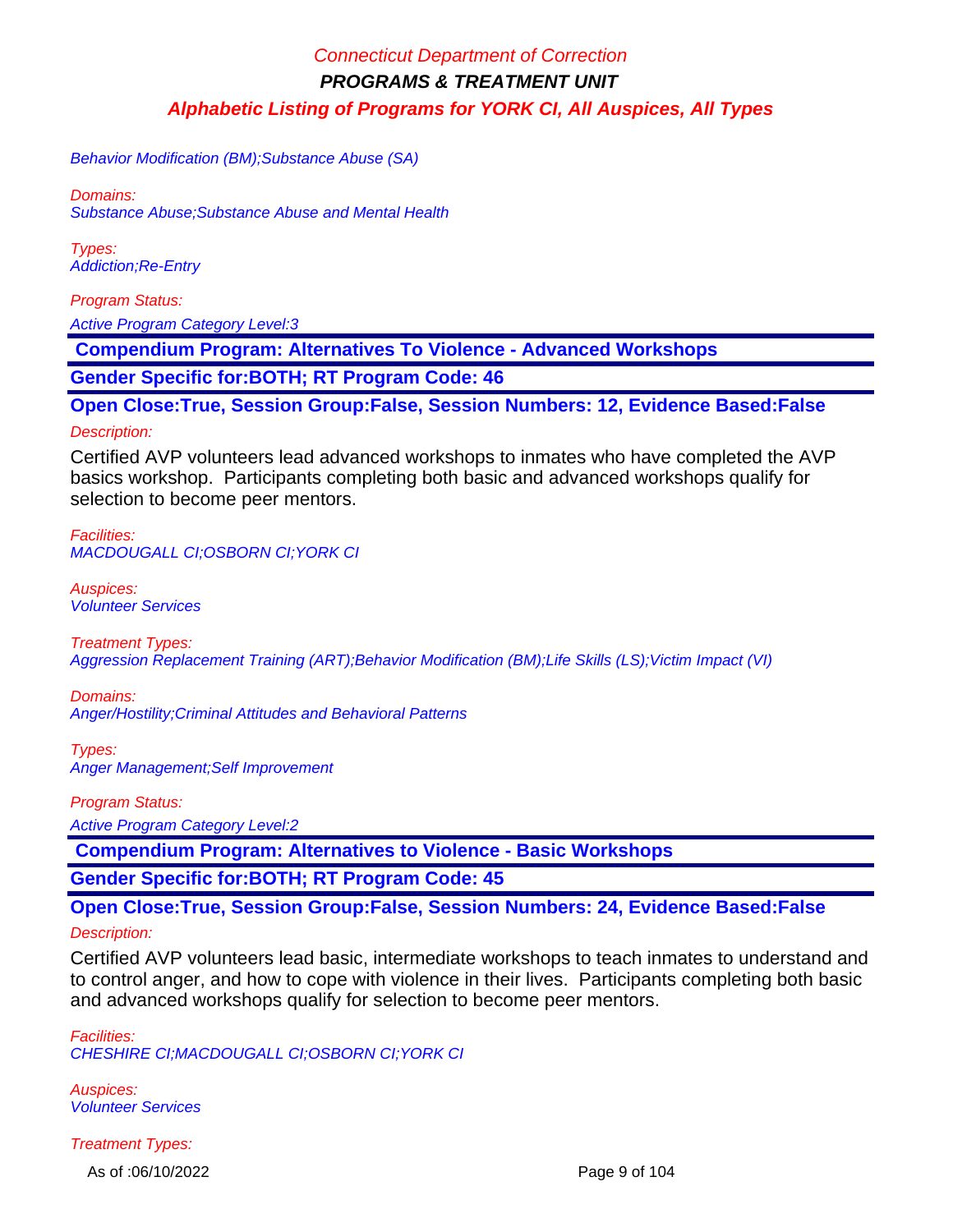Aggression Replacement Training (ART);Life Skills (LS);Victim Impact (VI)

Domains: Anger/Hostility;Criminal Attitudes and Behavioral Patterns

Types: Anger Management;Self Improvement

Program Status:

Active Program Category Level:2

 **Compendium Program: Alternatives to Violence - Training for Trainer Workshops**

**Gender Specific for:BOTH; RT Program Code: 47**

**Open Close:True, Session Group:False, Session Numbers: 1, Evidence Based:False**

Description:

This program is used to train inmates who have successfully completed AVP Basic and Advanced and will now be facilitating future programming.

Facilities: MACDOUGALL CI;OSBORN CI;YORK CI

Auspices: Volunteer Services

Treatment Types: Aggression Replacement Training (ART);Life Skills (LS); Victim Impact (VI)

Domains: Anger/Hostility;Criminal Attitudes and Behavioral Patterns

Types: Self Improvement

Program Status:

Active Program Category Level:2

 **Compendium Program: Anger Management Program**

**Gender Specific for:BOTH; RT Program Code: 26**

**Open Close:True, Session Group:False, Session Numbers: 10, Evidence Based:False**

#### Description:

This program was designed based upon research regarding what works for Anger Management Programs. This 10-week program includes skill building, cognitive techniques, relaxation techniques and role play. In addition, an assessment tool to ensure program fidelity audits this program. This program can be modified for special populations.

Facilities:

BROOKLYN CI;CHESHIRE CI;CORRIGAN CI;CYBULSKI CI;ENFIELD CI;GARNER CI;MACDOUGALL CI;MANSON YI;OSBORN CI;RADGOWSKI CI;ROBINSON CI;WILLARD CI;YORK CI

Auspices: All Facility Staff;Programs & Treatment Unit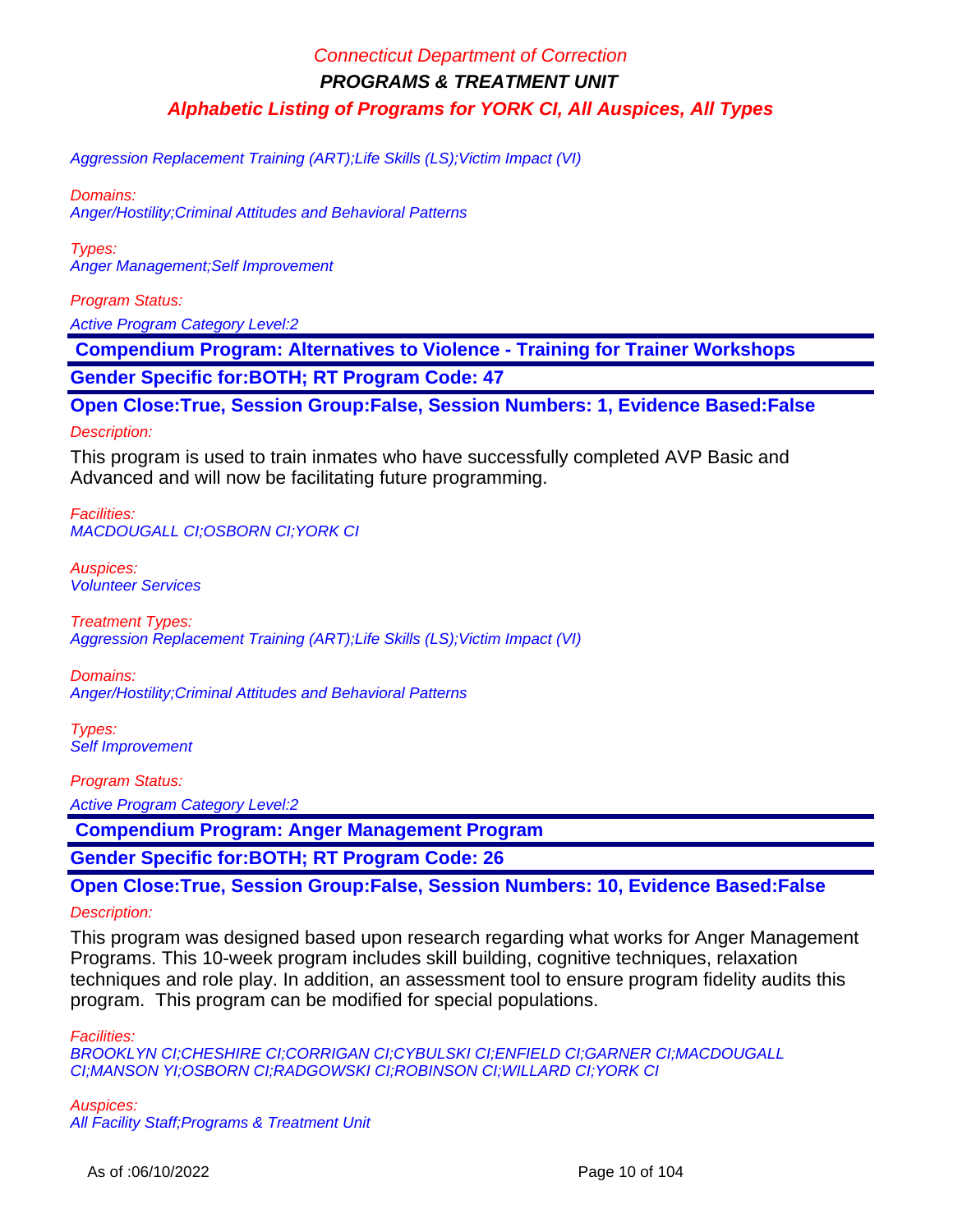Treatment Types:

Aggression Replacement Training (ART);Cognitive Behavioral Therapy (CBT);Life Skills (LS);Victim Impact (VI)

Domains:

Anger/Hostility;Criminal Attitudes and Behavioral Patterns

Types: Anger Management;Mental Health;Self Improvement

Program Status:

Active Program Category Level:1

 **Compendium Program: Art Therapy (YCI)**

**Gender Specific for:FEMALE; RT Program Code: 0**

**Open Close:True, Session Group:False, Session Numbers: 12, Evidence Based:False**

#### Description:

This group is designed to allow offenders the opportunity to express themselves through art in a therapeutic and structured environment. It allows offenders with no developed skills the opportunity to creatively express themselves by using basic art forms (drawing, painting, coloring and tracing)

Facilities: YORK CI

Auspices: Volunteer Services

Treatment Types: Mental Health (MH)

Domains: Criminal Attitudes and Behavioral Patterns;Substance Abuse and Mental Health

Types: **Unknown** 

Program Status: Active Program Category Level:3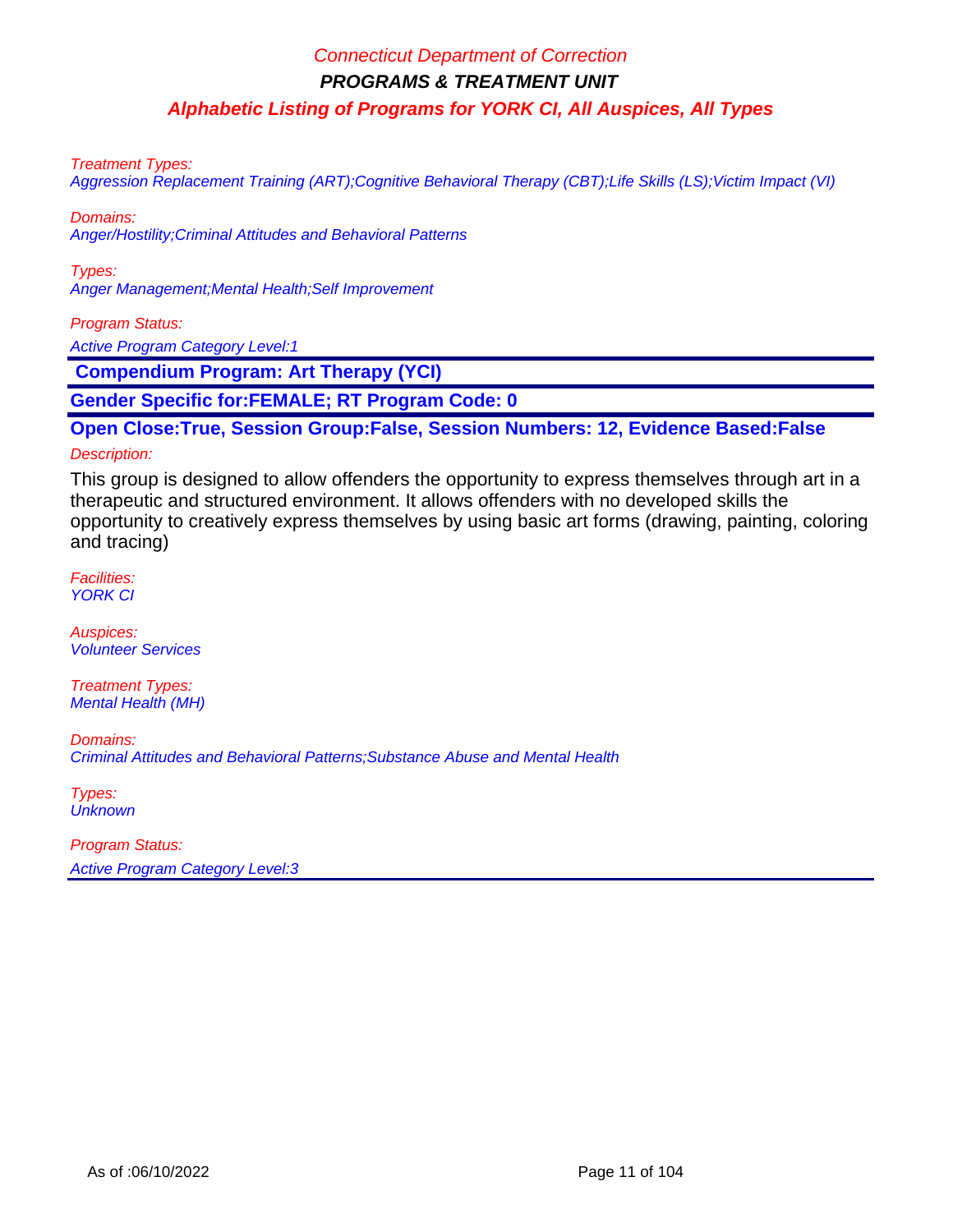**Compendium Program: Artists In Residence-Community Partners in Action (CPA) Gender Specific for:BOTH; RT Program Code: 0**

**Open Close:True, Session Group:False, Session Numbers: 1, Evidence Based:False** Description:

Accomplished artists provide inmates with an introduction to the basic principles of fine art. Volunteer Artists-In-Residence within correctional institutions bring art behind bars and serve to broaden inmates' abilities to express themselves by developing talents or skills in drawing, painting, music and creative writing. Inmate artwork is collected annually by a Prison Art Program Curator from Hartford's Community Partners in Action (CPA) which operates this service solely through the support of grants from local foundations, corporations and the Connecticut Commission on the Arts. This art collection is arranged for exhibition in community spaces across the state. The CPA also publishes an annual journal of arts in correction serving to bring creative writing, poetry and visual art produced by inmates to the broader community.

Facilities: YORK CI

Auspices: Contracted Program;Volunteer Services

Treatment Types: Life Skills (LS)

Domains: Self Efficacy

Types: Self Improvement

Program Status: Active Program Category Level:3

 **Compendium Program: Beyond Violence: A Prevention Program for Women**

**Gender Specific for:FEMALE; RT Program Code: BV**

**Open Close:True, Session Group:False, Session Numbers: 1, Evidence Based:False** Description:

The curriculum uses a Social-Ecological Model to understand and contextualize violence. This four-level model of violence prevention considers the complex interplay between individual, relationship, community, and societal factors. It addresses the factors that put people at risk for experiencing or perpetrating violence. This model is used by the Centers for Disease Control and Prevention and was used in the Prison Rape Elimination ACT research on women in prison.

Facilities: YORK CI

Auspices: All Facility Staff;Programs & Treatment Unit

Treatment Types: Aggression Replacement Training (ART);Family Support (FS);Victim Impact (VI)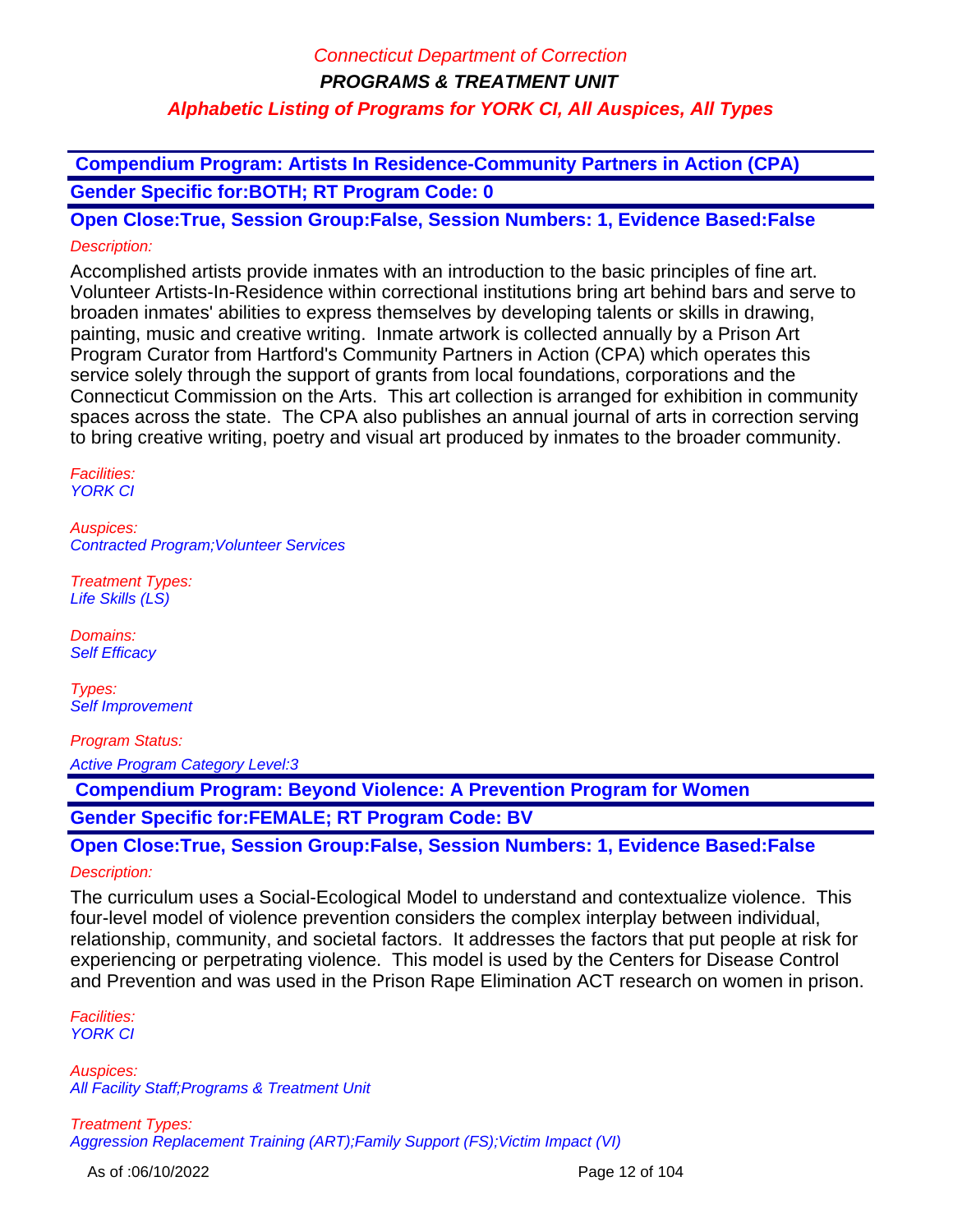Domains:

Abuse/Trauma;Anger/Hostility;Criminal Attitudes and Behavioral Patterns;Relationships

Types: Domestic Violence;Family

Program Status:

Active Program Category Level:1

 **Compendium Program: Books for Babies**

**Gender Specific for:FEMALE; RT Program Code: 0**

**Open Close:True, Session Group:False, Session Numbers: 1, Evidence Based:False**

#### Description:

Through Read to Grow Organization this program provides a literacy packet to families with babies born at one of five hospitals. The goal is to promote early literacy by ensuring that every newborn receives a book and by encouraging parents to share books with their baby from birth. The supplies are delivered and we assemble the supplies creating these packages.

Facilities: YORK CI

Auspices: Charlene Perkins Center - Facility Staff;Volunteer Services

Treatment Types: Family Support (FS)

Domains: **Parenting** 

Types: Community Service

Program Status:

Active Program Category Level:3

 **Compendium Program: CARE PROGRAM: Cope, Affirm, Renew, Empower**

**Gender Specific for:FEMALE; RT Program Code: 0**

**Open Close:True, Session Group:False, Session Numbers: 8, Evidence Based:False** Description:

The CARE Program is an intensive outpatient program designed for long term offenders. Programming will be gender responsive and will address quality of life, adjustment, resillence, hope, substance use, trauma, interpersonal discord, mental health issues and spirituality. Treatment modalities will include a mixture of group psychotherapy, recreational therapies, spiritual opportunities, and independent learning activities facilitated by a number of disciplines dedicated to the program.

Facilities: YORK CI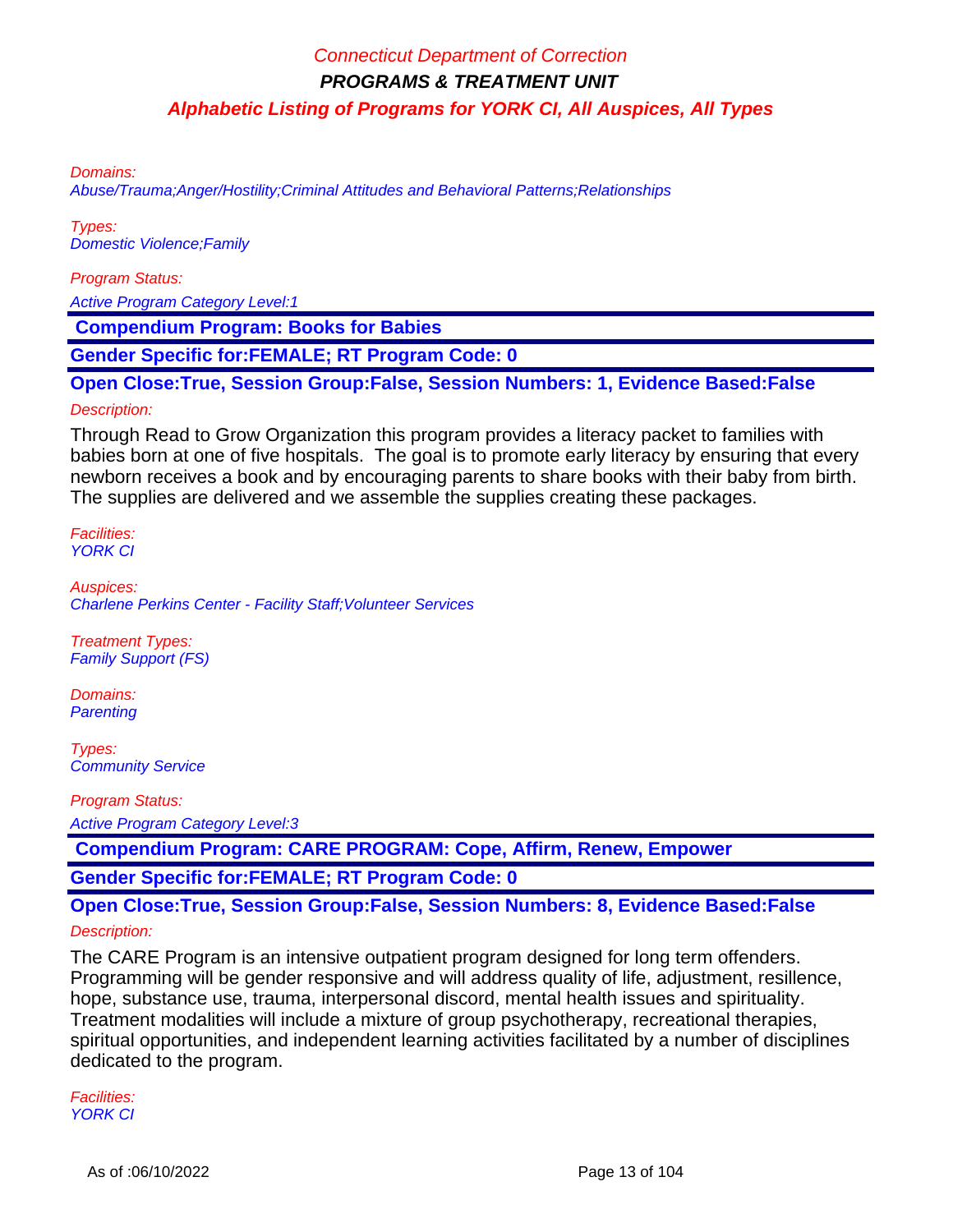Auspices: Mental Health

Treatment Types: Life Skills (LS);Mental Health (MH);Substance Abuse (SA)

Domains: Family;Mental Health;Substance Abuse

Types: **Unknown** 

Program Status:

Active Program Category Level:2

 **Compendium Program: Career Resources, Inc. - STRIVE - (Hartford)**

**Gender Specific for:BOTH; RT Program Code: 0**

**Open Close:False, Session Group:False, Session Numbers: 1, Evidence Based:False**

#### Description:

Support and Training Results In Valuable Employment (STRIVE) offers job training and postplacement support in Fairfield, Hartford and New Haven counties. STRIVE offers a three week course emphasizing job seeking skills and work readiness, including workplace behavior, proper appearance and positive attitude; job development opportunities for graduates; and graduate support and follow-up. Training is provided in monthly cycles year round. Two years of post graduation follow-up is provided for each graduate. Evening programs are also offered to underemployed job seekers 4 times/yearly.

Facilities:

CHESHIRE CI;MANSON YI;PCS - Hartford;ROBINSON CI;YORK CI

Auspices:

Contracted Program;Employment Services;Non-Residential;Support Services

Treatment Types: Education (Ed);Family Support (FS);Life Skills (LS)

#### Domains:

Criminal Attitudes and Behavioral Patterns;Education;Education, Employment, and Financial Situation;Family and Social Support

#### Types:

Behavioral Services;Vocational & Educational Services

#### Program Status:

Active Program Category Level:0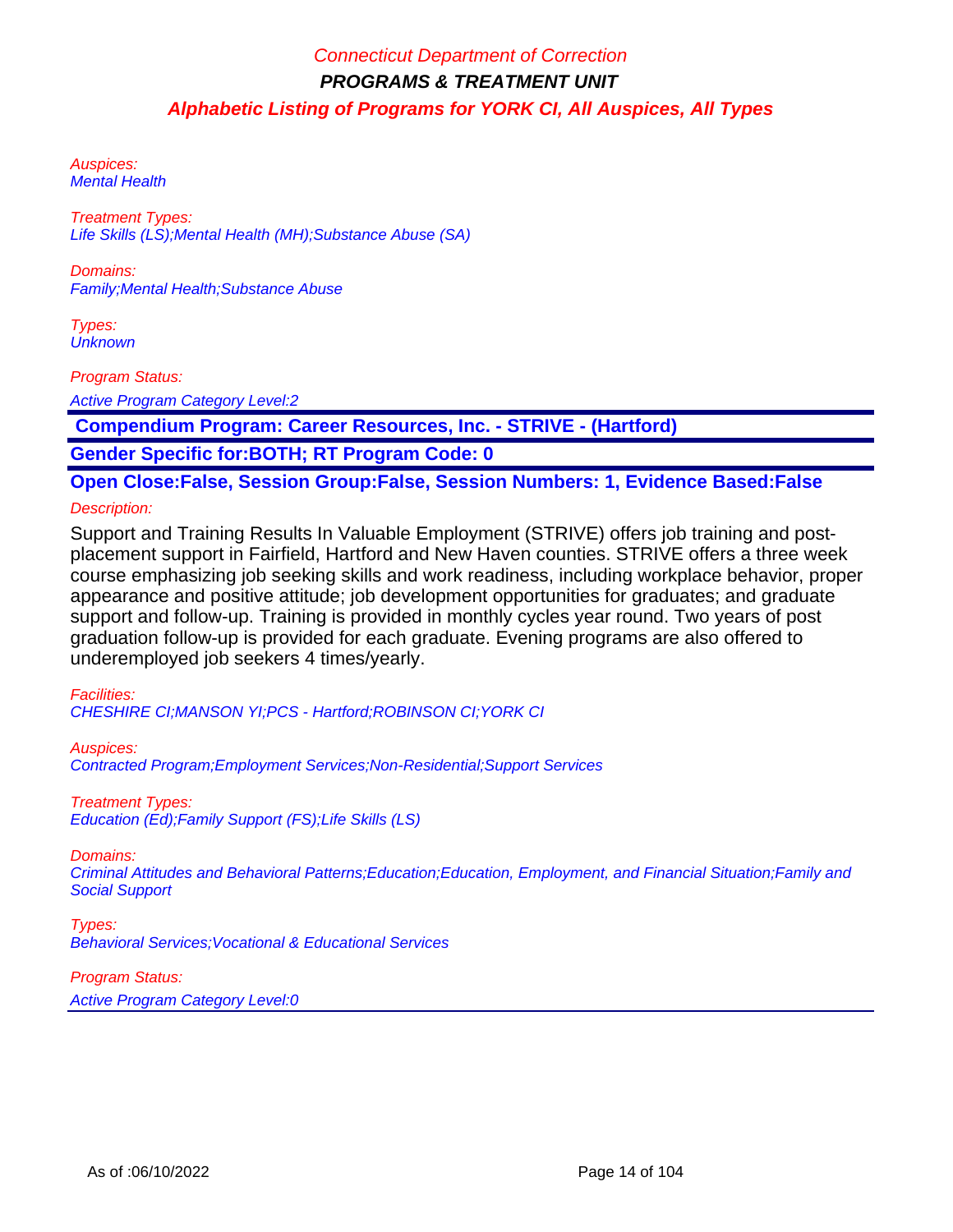## Connecticut Department of Correction

**PROGRAMS & TREATMENT UNIT**

### **Alphabetic Listing of Programs for YORK CI, All Auspices, All Types**

 **Compendium Program: Caregiver and Me**

**Gender Specific for:FEMALE; RT Program Code: MA**

**Open Close:True, Session Group:False, Session Numbers: 1, Evidence Based:False** Description:

The program consists of two hour visitation time with York CI mother and their children, held at least every other month on a Saturday to enable children to spend quality time with their mothers in the visiting center. Games, toys, books and a craft project facilitated by volunteers will be planned for each session. Pictures of the family unit will be taken by a staff member and distributed to mothers and their families.

Facilities: YORK CI

Auspices: **Parenting Unit- Facility Staff** 

Treatment Types: Family Support (FS);Life Skills (LS)

Domains: Education, Employment, and Financial Situation;Family and Social Support;Parenting

Types: **Family** 

Program Status: Active Program Category Level:3

 **Compendium Program: Catholic Bible Study**

**Gender Specific for:BOTH; RT Program Code: 0**

**Open Close:True, Session Group:False, Session Numbers: 1, Evidence Based:False**

Description:

An academic study of the books of the bible or biblical topics and themes. This program seeks to foster understanding of scripture and help inmates develop self-awareness and personal growth based on biblical principles.

Facilities:

BRIDGEPORT CC;BROOKLYN CI;CHESHIRE CI;CYBULSKI CI;ENFIELD CI;GARNER CI;HARTFORD CC;MACDOUGALL CI;MANSON YI;NEW HAVEN CC;OSBORN CI;RADGOWSKI CI;WALKER RC;WILLARD CI;YORK CI

Auspices: Religious Services ;Volunteer Services

Treatment Types: **Unknown** 

Domains: **Unknown** 

Types:

As of :06/10/2022 Page 15 of 104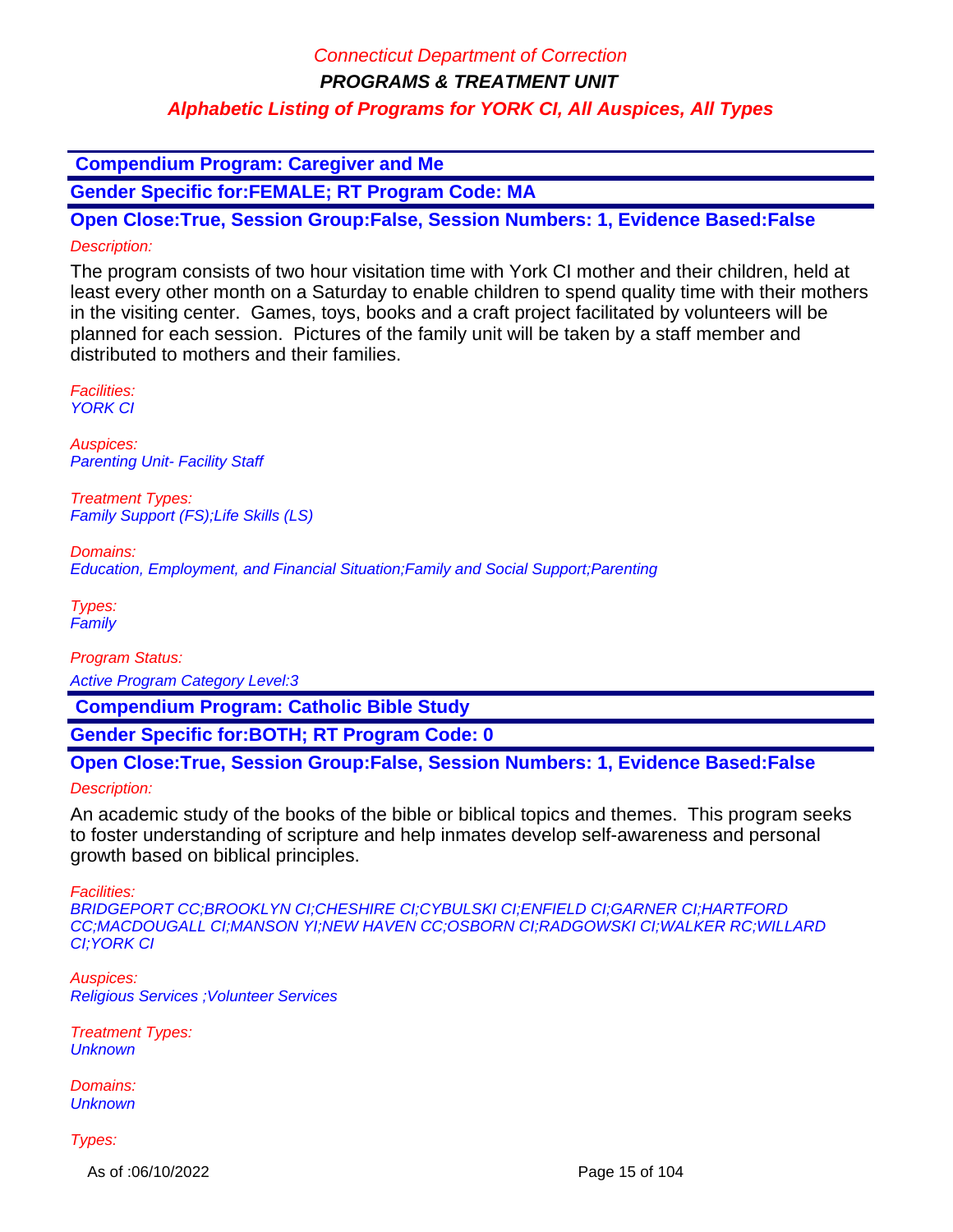#### **Religious**

Program Status: Active Program Category Level:3  **Compendium Program: Catholic Choir Gender Specific for:BOTH; RT Program Code: 0**

**Open Close:True, Session Group:False, Session Numbers: 1, Evidence Based:False**

### Description:

This is a musical program educating inmates in deepening their understanding of the liturgy and enhancing the worship experience provided to all catholic inmates.

Facilities: GARNER CI;OSBORN CI;YORK CI

Auspices: Religious Services

Treatment Types: **Unknown** 

Domains: **Unknown** 

Types: **Religious** 

Program Status:

Active Program Category Level:3

 **Compendium Program: Catholic Retreats**

**Gender Specific for:BOTH; RT Program Code: 0**

**Open Close:True, Session Group:False, Session Numbers: 1, Evidence Based:False** Description:

Retreats: (e.g. Kairos, Emmaus, Life in the Spirit). Withdrawal from daily activities for a period of time for a program devoted to prayer, meditation, self-examination and decision making for one's spiritual life. It is hoped that this larger time-block will assist inmates in confronting issues that are not readily accessed in shorter time periods.

Facilities: BROOKLYN CI;GARNER CI;MACDOUGALL CI;YORK CI

Auspices: Religious Services ;Volunteer Services

Treatment Types: **Unknown** 

Domains: **Unknown** 

Types:

As of :06/10/2022 Page 16 of 104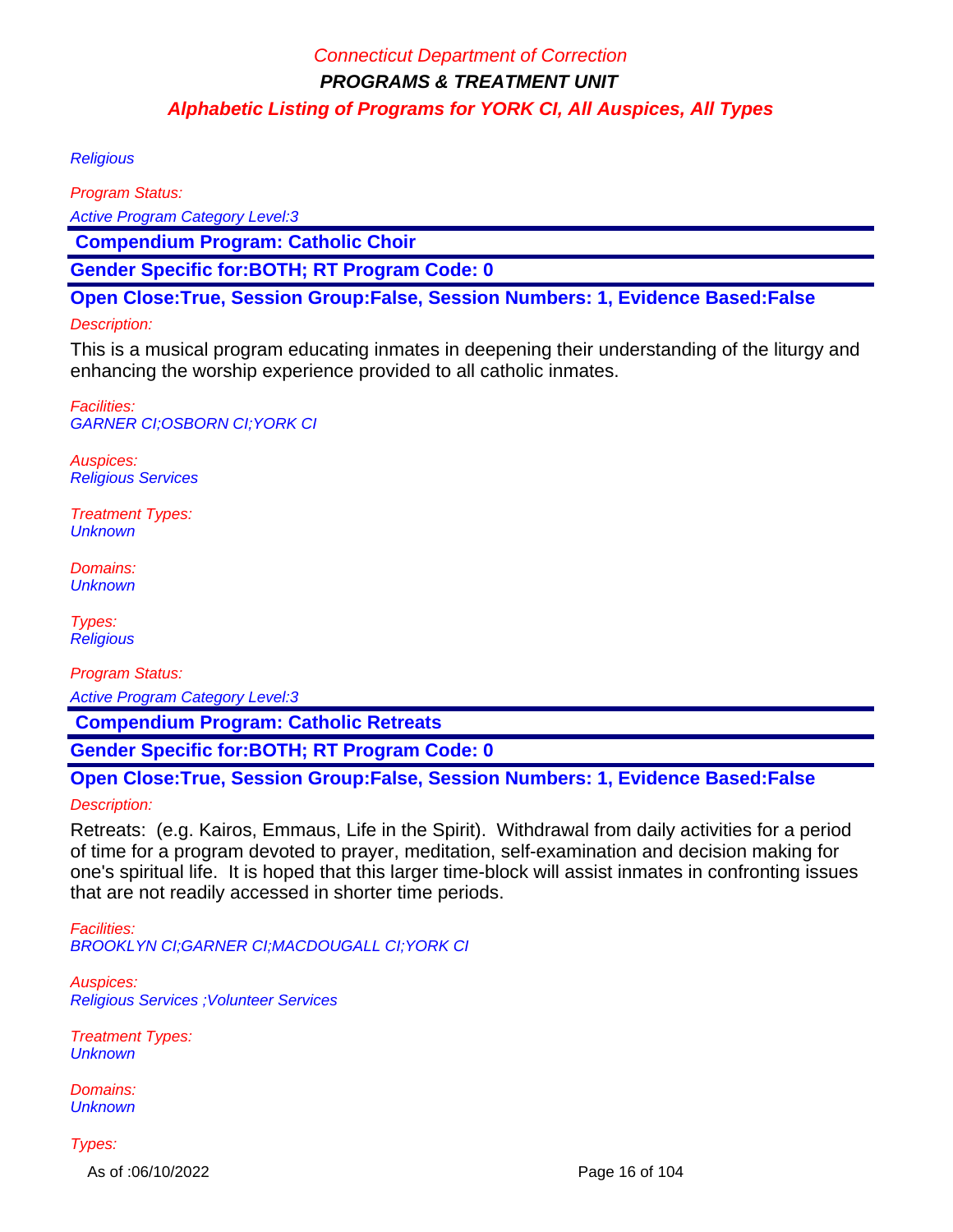#### **Religious**

Program Status:

Active Program Category Level:3

 **Compendium Program: Catholic Worship Service**

**Gender Specific for:BOTH; RT Program Code: 0**

**Open Close:True, Session Group:False, Session Numbers: 1, Evidence Based:False**

### Description:

The weekly Catholic service is the Mass (or a communion service when Mass cannot be held due to the unavailability of a priest). Fulfills constitutional right to worship.

#### Facilities:

BRIDGEPORT CC;BROOKLYN CI;CHESHIRE CI;CORRIGAN CI;CYBULSKI CI;ENFIELD CI;GARNER CI;HARTFORD CC;MACDOUGALL CI;MANSON YI;NEW HAVEN CC;OSBORN CI;RADGOWSKI CI;ROBINSON CI;WALKER RC;WILLARD CI;YORK CI

Auspices: Religious Services ;Volunteer Services

Treatment Types: **Unknown** 

Domains: **Unknown** 

Types: Worship Services

Program Status: Active Program Category Level:3

 **Compendium Program: CEC - Work Assingment**

**Gender Specific for:BOTH; RT Program Code: L3**

### **Open Close:True, Session Group:False, Session Numbers: 1, Evidence Based:False**

Description:

Inmates who are assigned to a work assignment in Correctional Enterprises of Connecticut.

Facilities: CHESHIRE CI;OSBORN CI;YORK CI

Auspices: Correctional Enterprises of Connecticut

Treatment Types: Life Skills (LS)

Domains: Education, Employment, and Financial Situation

Types: **Employment** 

As of :06/10/2022 Page 17 of 104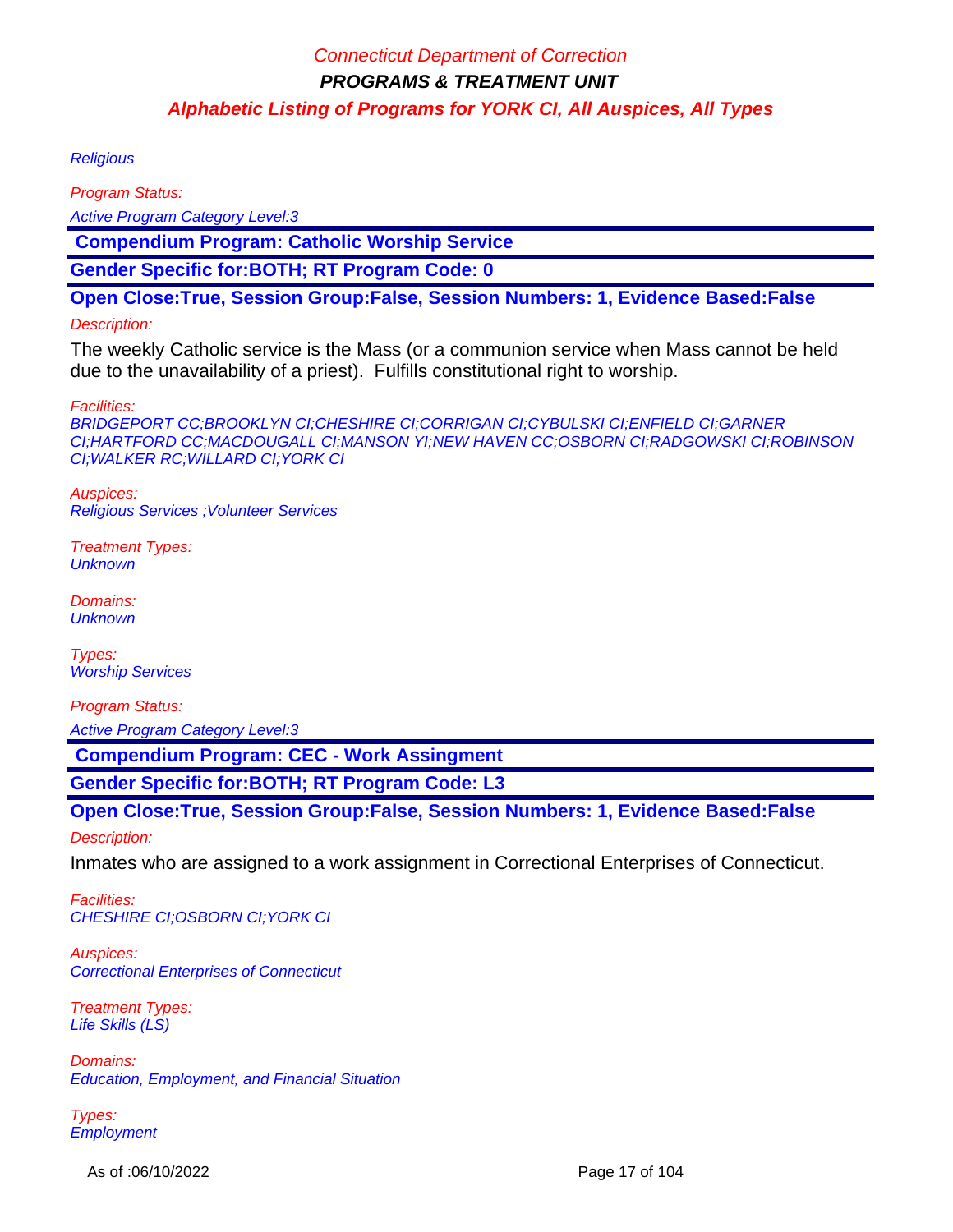Program Status:

Active Program Category Level:0

 **Compendium Program: Certified Birth Certificate or Registration of Birth**

**Gender Specific for:BOTH; RT Program Code: I2**

#### **Open Close:True, Session Group:False, Session Numbers: 1, Evidence Based:False**

#### Description:

\*\*\*\*

Facilities:

BRIDGEPORT CC;BROOKLYN CI;CENTRAL OFFICE ;CHESHIRE CI;CORRIGAN CI;CYBULSKI CI;ENFIELD CI;GARNER CI;HARTFORD CC;MACDOUGALL CI;MANSON YI;NEW HAVEN CC;NORTHERN CI;OSBORN CI;RADGOWSKI CI;ROBINSON CI;WALKER RC;WILLARD CI;YORK CI

Auspices: Programs & Treatment Unit

Treatment Types: Reintegration Enhancement/Relapse Prevention (RERP)

Domains:

Education, Employment, and Financial Situation;Employment/Financial

Types: Re-Entry

Program Status:

Active Program Category Level:3

 **Compendium Program: CHANGE Program**

**Gender Specific for:FEMALE; RT Program Code: 0**

### **Open Close:True, Session Group:False, Session Numbers: 1, Evidence Based:False**

#### Description:

The CHANGE program is a series of mental health, trauma informed and gender responsive programs comprised of three phases. Each phase is an individual program or comprised of optional programming (phase three.) Phase one is TARGET (Trauma Affect Regulation: Guide for Education and Treatment) which is a 10 week program. Phase Two is TREM (Trauma-Recovery Empowerment Model) which is a 16 week program. Lastly Phase Three has programming options such as Advanced TREM-16 weeks, A Woman's Way Through the 12- Steps, Tai-Chi (movement therapy), Stress Management (east side only) and Mindfulness/Meditation.

Facilities: YORK CI

Auspices: Mental Health

Treatment Types: Education (Ed);Mental Health (MH)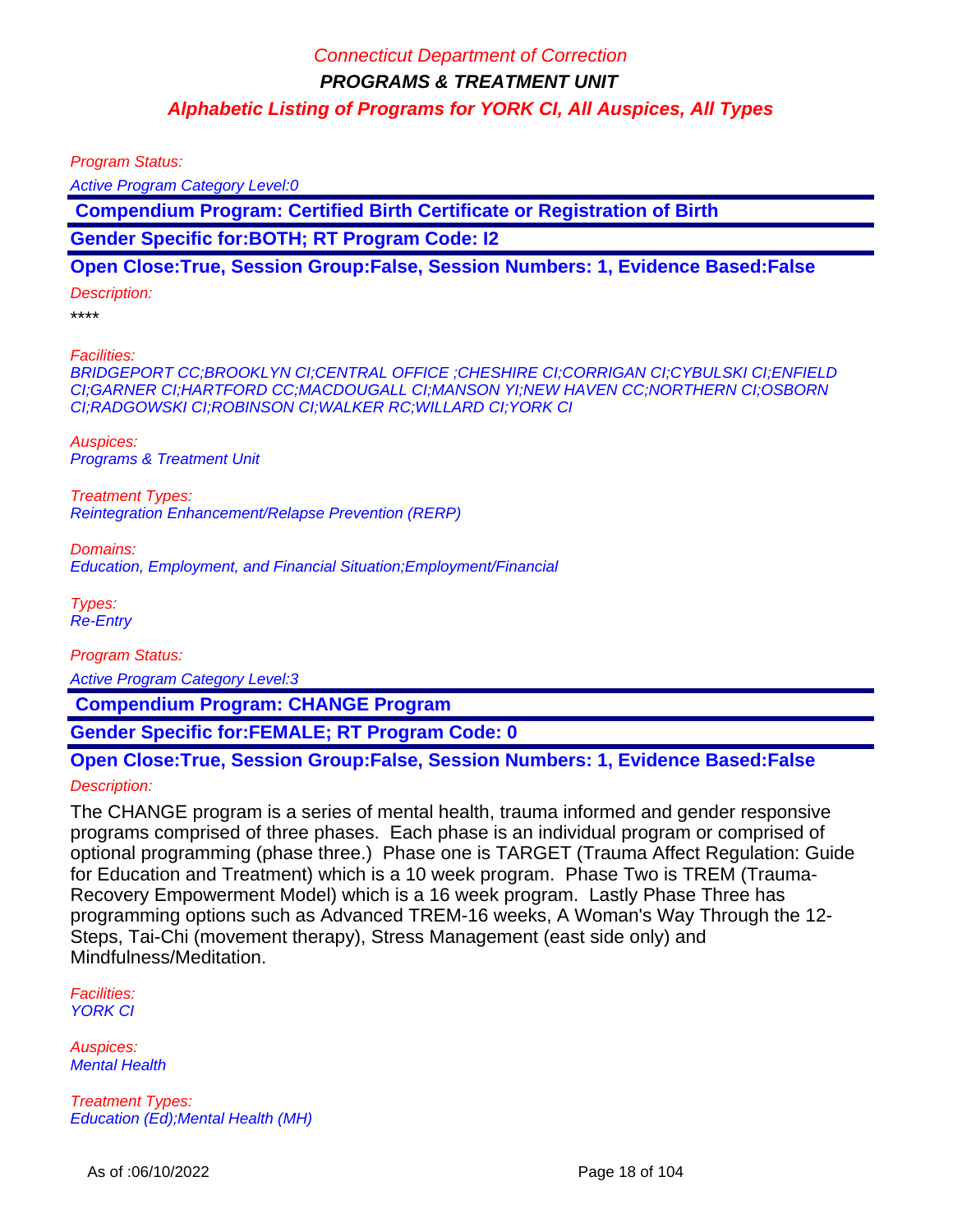Domains:

Antisocial Friends;Mental Health;Substance Abuse

Types: **Unknown** 

Program Status:

Active Program Category Level:1

 **Compendium Program: Chronic Discipline Program - York CI**

**Gender Specific for:FEMALE; RT Program Code: D1**

**Open Close:True, Session Group:False, Session Numbers: 9, Evidence Based:False**

Description:

Facilities: YORK CI

Auspices: **Unknown** 

Treatment Types: Behavior Modification (BM)

Domains: Anger/Hostility;Antisocial Attitudes;Antisocial Friends;Self Efficacy

Types: **Unknown** 

Program Status: Active Program Category Level:1

 **Compendium Program: CLICC Literacy Program**

**Gender Specific for:BOTH; RT Program Code: CL**

**Open Close:True, Session Group:True, Session Numbers: 24, Evidence Based:False**

Description:

Facility-Based Services

Utilizing trained mentors and contracted grant partners, The Center will offer a twenty-four (24) session program that fosters discussions among parents regarding reconnecting with their children and nurtures parent/child communication through the use of literature. Throughout the course of the facility based component of the program, both child and parent will be assigned specific books (one per month), and will complete literacy exercises through letters to/from child and parent. These excercises will be facilitated by The Center staff, partners and mentors.

Facilities: CHESHIRE CI;CYBULSKI CI;YORK CI

Auspices: Parenting Unit- Facility Staff;Programs & Treatment Unit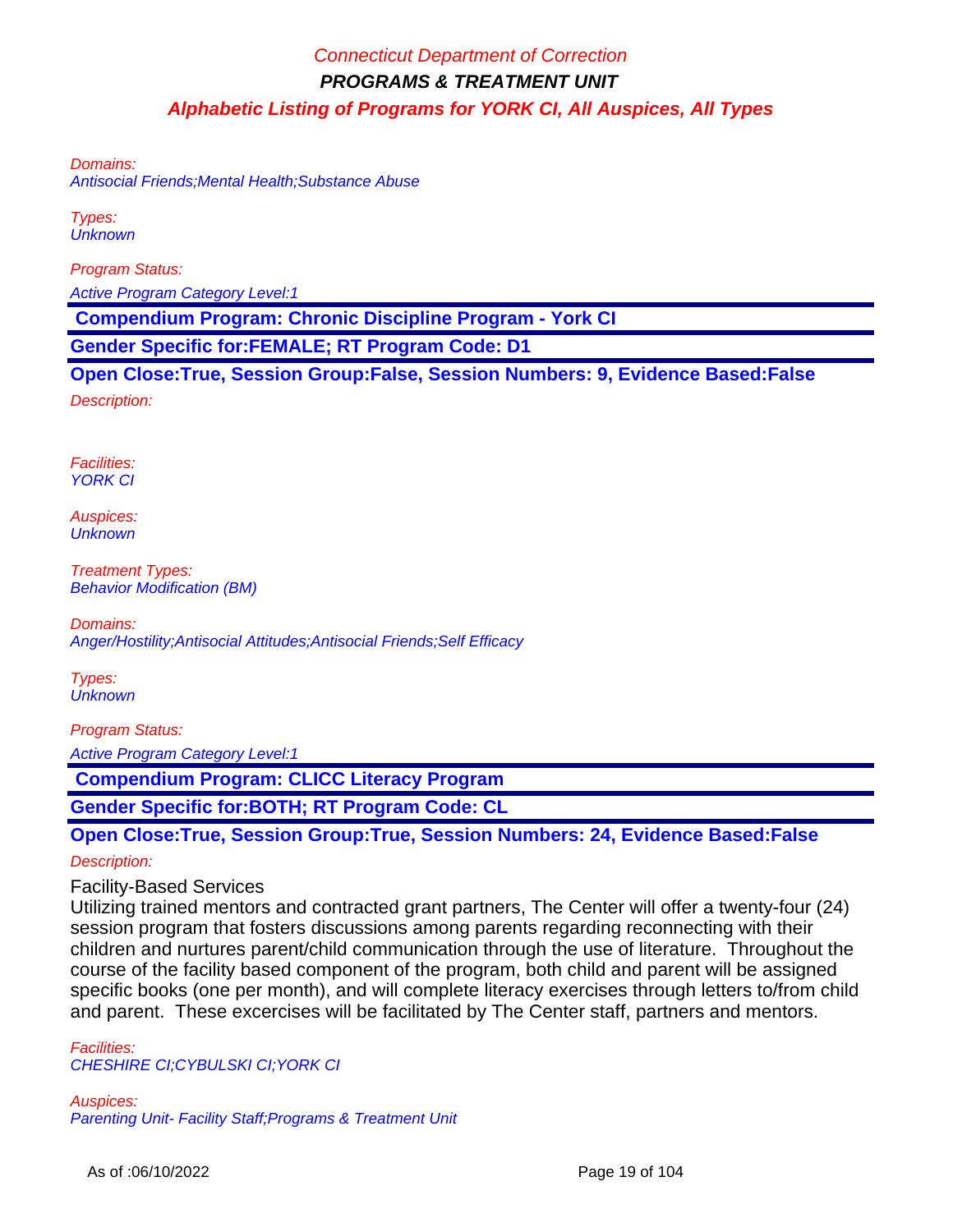Treatment Types: Education (Ed);Family Support (FS)

Domains:

Education, Employment, and Financial Situation;Family;Family and Social Support;Parenting

Types: Re-Entry

Program Status:

Active Program Category Level:3

 **Compendium Program: Community Meeting**

**Gender Specific for:FEMALE; RT Program Code: 0**

**Open Close:True, Session Group:False, Session Numbers: 1, Evidence Based:False**

#### Description:

This program is open to those offenders housed on the mental health unit. The program serves to set the tone for the days therapeutic activities and to organize the offender's tasks, which might include anything from housekeeping duties to peer support.

Facilities: YORK CI

Auspices: Health Services

Treatment Types: Mental Health (MH)

Domains: **Mental Health** 

Types: Female;Mental Health

Program Status:

Active Program Category Level:3

 **Compendium Program: Community Outreach Program**

**Gender Specific for:FEMALE; RT Program Code: 0**

**Open Close:True, Session Group:False, Session Numbers: 1, Evidence Based:False**

#### Description:

This program provides assistance with Public Service projects for the state, local governments and non-profit organizations. Projects include general cleaning, painting, stripping and waxing floors, office work and outside grounds work. Includes programs: \*Habitat For Humanity

\*Warm the Baby/Warm the Elderly

Facilities: YORK CI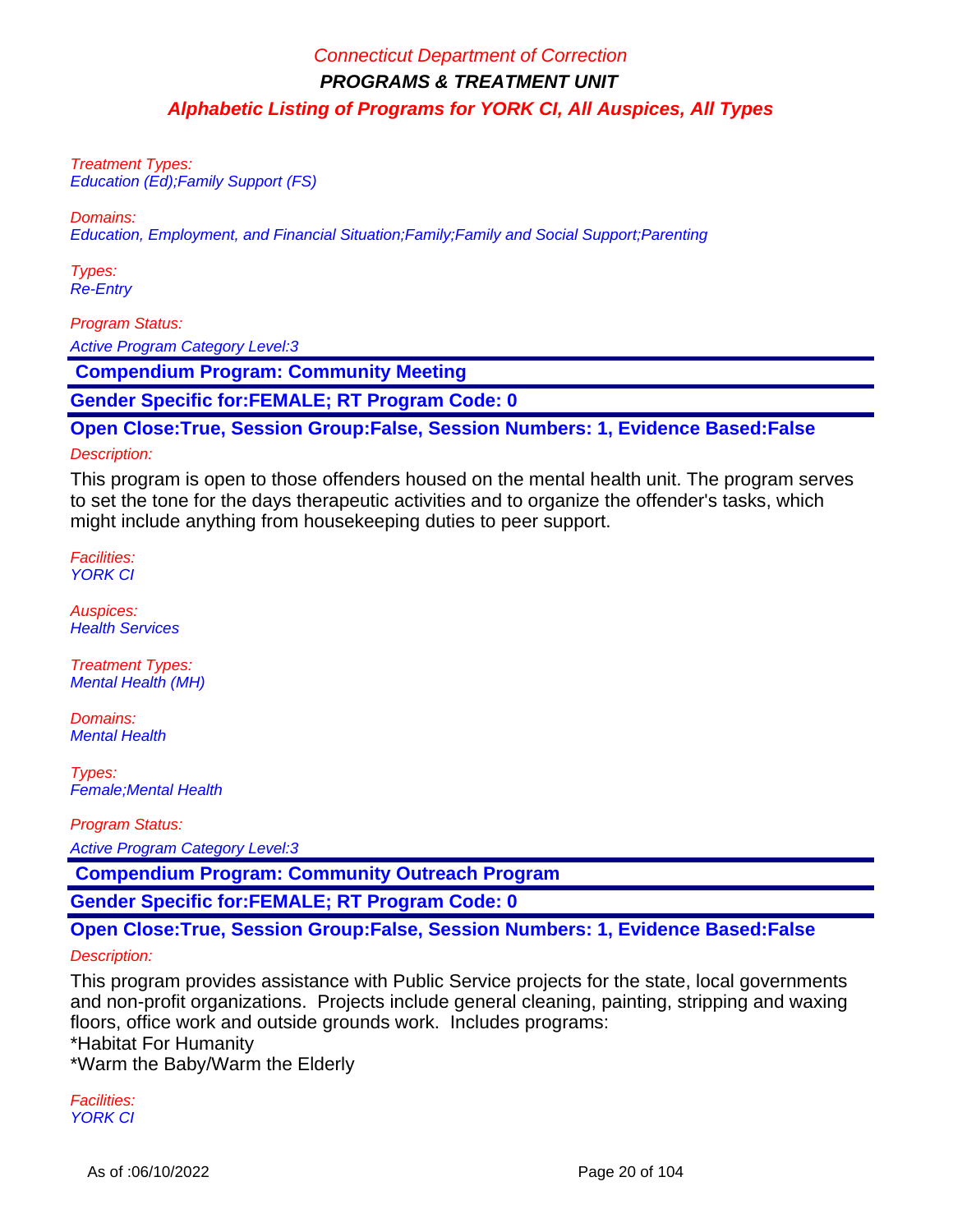Auspices: **All Facility Staff** 

Treatment Types: Life Skills (LS);Reintegration Enhancement/Relapse Prevention (RERP)

Domains: Employment/Financial

Types: Community Service;Community Work Group;Re-Entry;Self Improvement

Program Status:

Active Program Category Level:0

 **Compendium Program: Connecticut College Tutoring Program**

**Gender Specific for:FEMALE; RT Program Code: 0**

**Open Close:True, Session Group:False, Session Numbers: 16, Evidence Based:False**

### Description:

The York Tutoring Program supplements education in correctional institutions by preparing volunteers, primarily college students, to provide free, quality tutoring and related programming to support the academic achievement of incarcerated people.

Facilities: YORK CI

Auspices: Volunteer Services

Treatment Types: Education (Ed)

Domains: **Education** 

Types: **Education** 

Program Status:

Active Program Category Level:2

 **Compendium Program: CONNTAC-EOC (CT Talent Assistance Cooperative-Education Opportunity Center)**

**Gender Specific for:BOTH; RT Program Code: 0**

**Open Close:True, Session Group:False, Session Numbers: 1, Evidence Based:False**

### Description:

Representatives from CONNTAC-EOC are provided with names of students to meet with while the student is still incarcerated. The representatives assist students with their post-secondary plans and financial aid.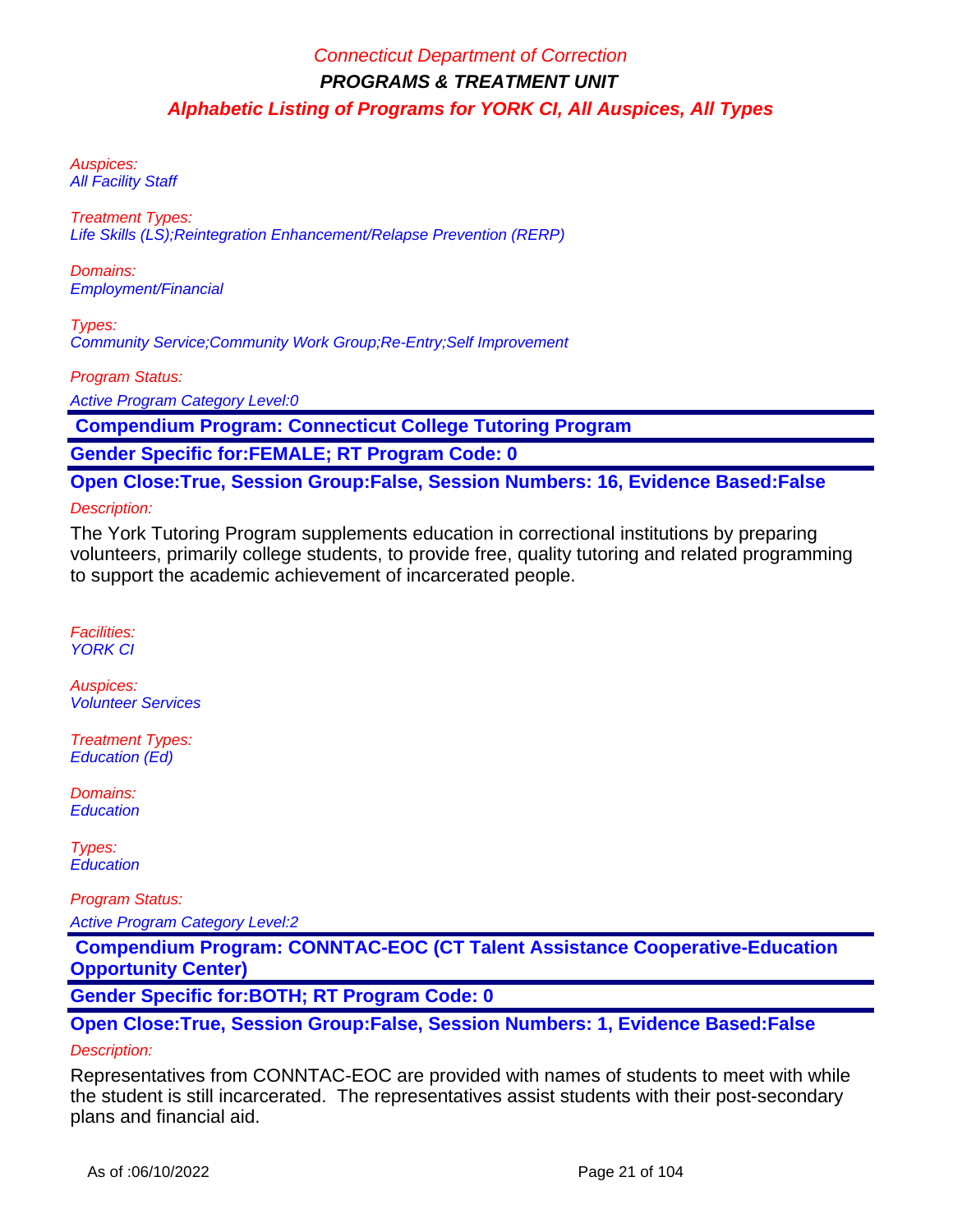Facilities:

BROOKLYN CI;CYBULSKI CI;ENFIELD CI;MANSON YI;OSBORN CI;RADGOWSKI CI;ROBINSON CI;WILLARD CI;YORK CI

Auspices: USD#1

Treatment Types: Education (Ed)

Domains: Education;Education, Employment, and Financial Situation;Employment/Financial

Types: Re-Entry

Program Status:

Active Program Category Level:3

 **Compendium Program: Coping Skills- York CI**

**Gender Specific for:FEMALE; RT Program Code: 0**

**Open Close:True, Session Group:False, Session Numbers: 1, Evidence Based:False** Description:

This five-session group meets weekly. This group covers issues common to the York CI population; including adjustment, detoxification, difficulty sleeping, anxiety, depression and stress. Stress as a topic is highlighted insofar as it may relate to all of the common themes.

Facilities: YORK CI

Auspices: **Health Services** 

Treatment Types: Mental Health (MH);Substance Abuse (SA)

Domains: Mental Health;Substance Abuse

Types: Female;Self Improvement

Program Status: Active Program Category Level:3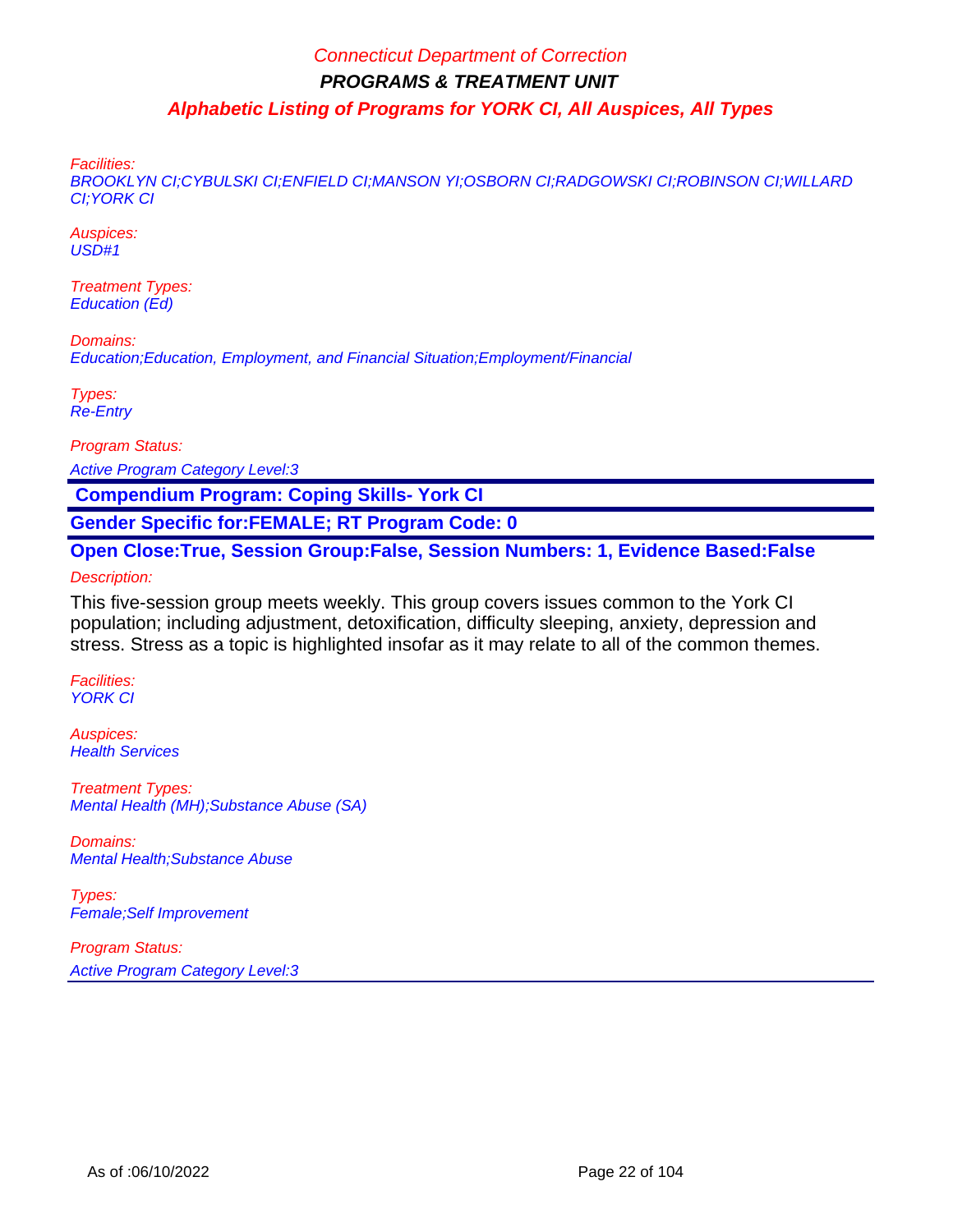## Connecticut Department of Correction

**PROGRAMS & TREATMENT UNIT**

## **Alphabetic Listing of Programs for YORK CI, All Auspices, All Types**

 **Compendium Program: COPING:Sleep**

**Gender Specific for:FEMALE; RT Program Code: 0**

**Open Close:True, Session Group:False, Session Numbers: 1, Evidence Based:False**

### Description:

This group focuses on introducing participants to sleep hygiene practice and related skills for coping with insomnia, especially given the challenges entailed re:sleeping within a correctional environment.

Facilities: YORK CI

Auspices: Mental Health

Treatment Types: Life Skills (LS);Mental Health (MH)

Domains: Abuse/Trauma;Mental Health

Types: Mental Health

Program Status:

Active Program Category Level:3

 **Compendium Program: CORP: Connecticut Offender Re-Entry Program**

**Gender Specific for:BOTH; RT Program Code: 28**

**Open Close:False, Session Group:True, Session Numbers: 35, Evidence Based:False**

Description:

This program provides services for offenders with mental illness returning to the community after an extended period of incarceration. The emphasis is on reducing recidivism by identifying and intervening in those areas most in need. Individuals eligible for the services must have at least one year left to serve before release, have a mental health score of 3 or higher and are returning to a catchment area where CORP services are provided. Catchment areas include Hartford, New Haven, Bridgeport, Norwich/New London and Waterbury areas.

Facilities: GARNER CI;OSBORN CI;YORK CI

Auspices: Contracted Program;Health Services;Volunteer Services

Treatment Types: Life Skills (LS);Mental Health (MH);Reintegration Enhancement/Relapse Prevention (RERP)

Domains: Family and Social Support;Mental Health;Substance Abuse and Mental Health

Types: Mental Health;Re-Entry

As of :06/10/2022 Page 23 of 104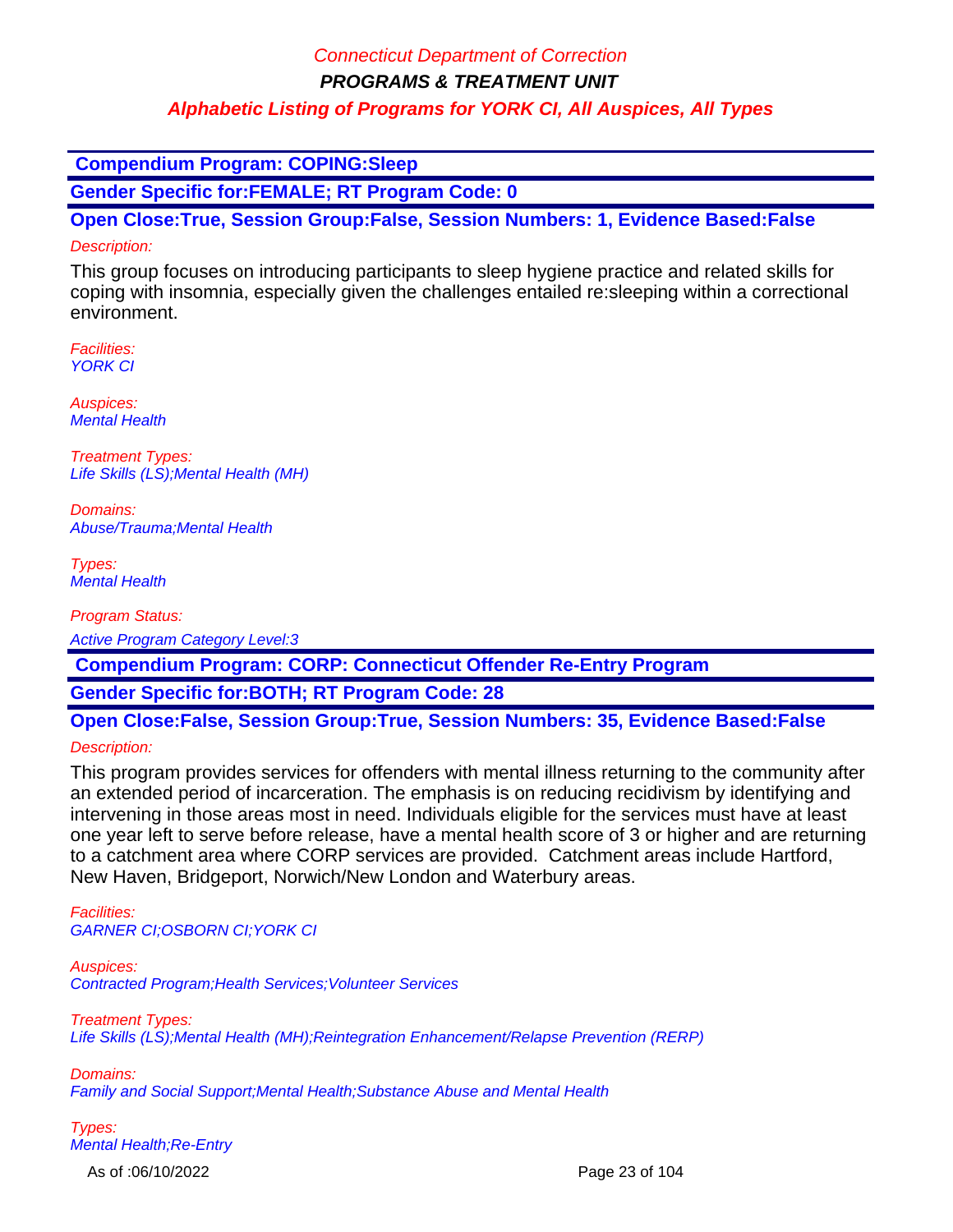Program Status:

Active Program Category Level:2

 **Compendium Program: DEFY Ventures**

**Gender Specific for:FEMALE; RT Program Code: 0**

**Open Close:True, Session Group:False, Session Numbers: 36, Evidence Based:False**

### Description:

Defy Ventures is an employment, entrepreneurship, and personal development training program that supports the incarcerated and formerly incarcerated to become successful, legal entrepreneurs and employees. We "transform the hustle" and maximize the potential of Entrepreneurs-in-Training (EITs) impacted by the criminal justice system by building redemptive communities that pursue entrepreneurship and personal growth.

Facilities: YORK CI

Auspices: Volunteer Services

Treatment Types: Education (Ed);Life Skills (LS)

Domains: Education, Employment, and Financial Situation

Types: **Unknown** 

Program Status:

Active Program Category Level:3

 **Compendium Program: Discharge Orientation**

**Gender Specific for:BOTH; RT Program Code: RD**

**Open Close:True, Session Group:False, Session Numbers: 1, Evidence Based:False**

### Description:

Discharge Orientation is conducted either individually or in groups with offenders who are within a year of discharge to the community. Topics include: ID procurement; community programs; and related matters.

Facilities:

BRIDGEPORT CC;CHESHIRE CI;CORRIGAN CI;CYBULSKI CI;ENFIELD CI;GARNER CI;HARTFORD CC;MACDOUGALL CI;MANSON YI;NEW HAVEN CC;OSBORN CI;RADGOWSKI CI;ROBINSON CI;WALKER RC;WILLARD CI;YORK CI

Auspices: Programs & Treatment Unit

Treatment Types:

As of :06/10/2022 Page 24 of 104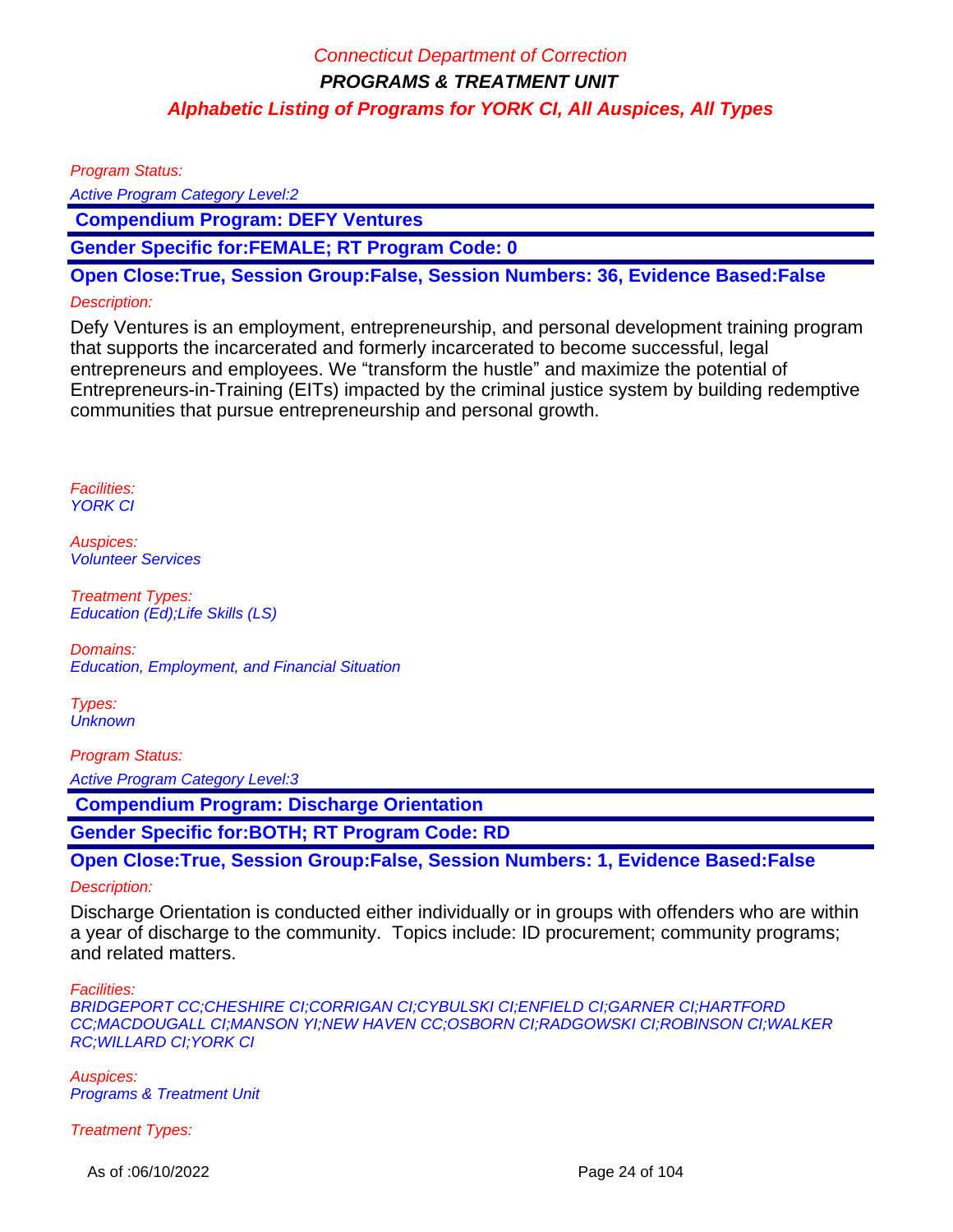Reintegration Enhancement/Relapse Prevention (RERP)

Domains:

Education, Employment, and Financial Situation;Family and Social Support

Types: Re-Entry

Program Status:

Active Program Category Level:3

 **Compendium Program: DSS Connect Card**

**Gender Specific for:BOTH; RT Program Code: I7**

**Open Close:True, Session Group:False, Session Numbers: 1, Evidence Based:False**

Description:

\*\*\*\*

Facilities:

BRIDGEPORT CC;BROOKLYN CI;CENTRAL OFFICE ;CHESHIRE CI;CORRIGAN CI;CYBULSKI CI;ENFIELD CI;GARNER CI;HARTFORD CC;MACDOUGALL CI;MANSON YI;NEW HAVEN CC;NORTHERN CI;OSBORN CI;RADGOWSKI CI;ROBINSON CI;WALKER RC;WILLARD CI;YORK CI

Auspices: Programs & Treatment Unit

Treatment Types: Reintegration Enhancement/Relapse Prevention (RERP)

Domains: Education, Employment, and Financial Situation;Employment/Financial

Types: Re-Entry

Program Status:

Active Program Category Level:3

 **Compendium Program: DUI (Driving Under the Influence)**

**Gender Specific for:BOTH; RT Program Code: 35**

**Open Close:True, Session Group:False, Session Numbers: 14, Evidence Based:False**

Description:

DUI (Driving Under the Influence) Offenders that have a DUI charge and are not eligible for DUI Home Confinement Program.

Facilities: CYBULSKI CI;OSBORN CI;ROBINSON CI;YORK CI

Auspices: Addiction Services

Treatment Types: Cognitive Behavioral Therapy (CBT)

As of :06/10/2022 Page 25 of 104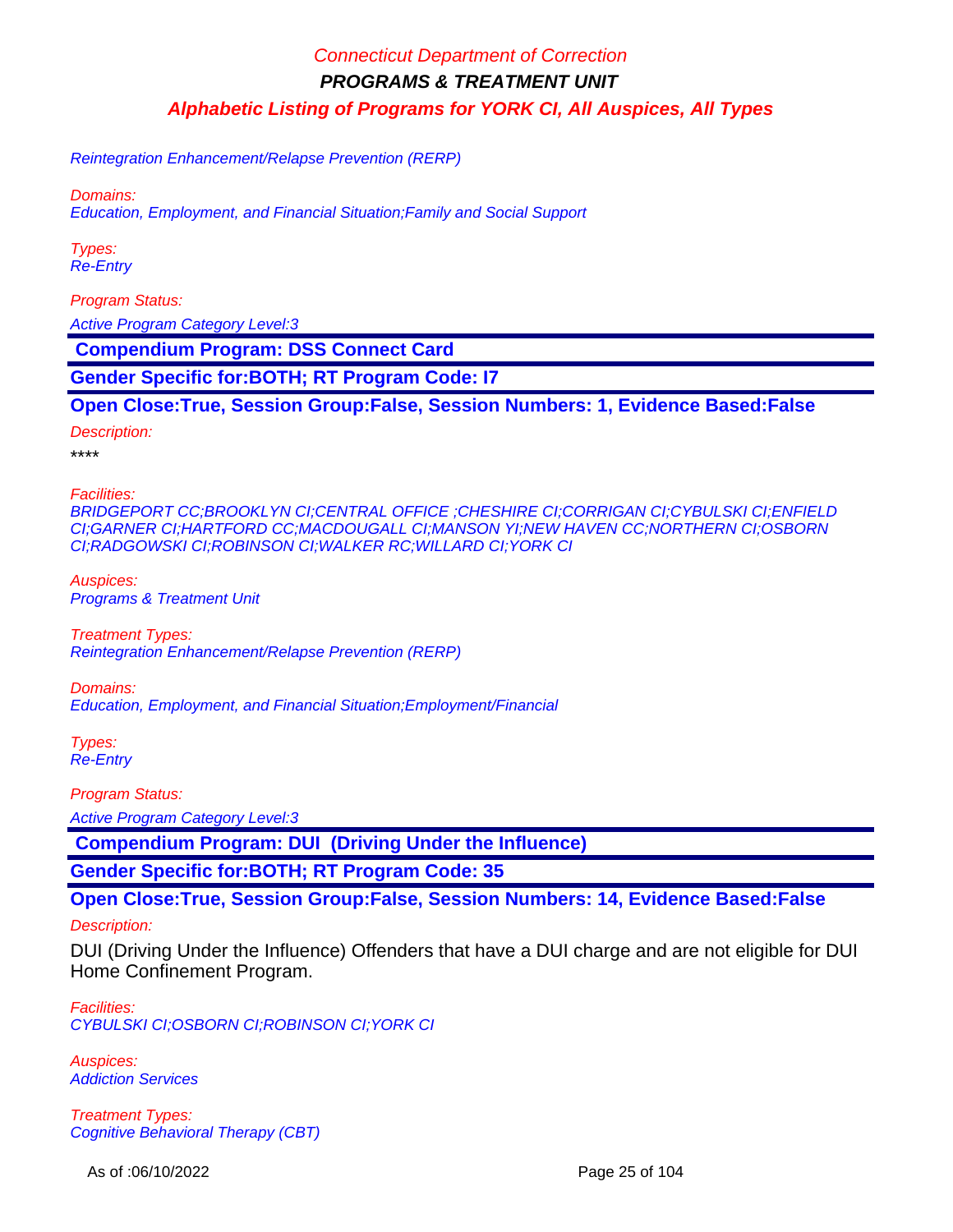Domains:

Criminal Attitudes and Behavioral Patterns;Substance Abuse and Mental Health

Types: **Addiction** 

Program Status:

Active Program Category Level:1

 **Compendium Program: DUI Home Confinement Program: Track Four**

**Gender Specific for:BOTH; RT Program Code: V4**

**Open Close:True, Session Group:False, Session Numbers: 1, Evidence Based:False**

Description:

Offenders who are assessed as needing intensive treatment, having multiple risk factors, or otherwise assessed as inappropriate for DUI HC release.

Facilities: OSBORN CI;ROBINSON CI;YORK CI

Auspices: Addiction Services

Treatment Types: Reintegration Enhancement/Relapse Prevention (RERP);Substance Abuse (SA)

Domains:

Criminal Attitudes and Behavioral Patterns;Substance Abuse;Substance Abuse and Mental Health

Types: **Addiction** 

Program Status:

Active Program Category Level:1

 **Compendium Program: DUI Home Confinement Program: Track Three**

**Gender Specific for:BOTH; RT Program Code: V3**

**Open Close:True, Session Group:False, Session Numbers: 1, Evidence Based:False**

Description:

Offenders who are eligible for home confinement, but assessed as needing intensive substance abuse treatment beyond the DUI program and appropriate level of treatment, such as Tier 2 or 4. These offenders may still be eligible for DUI HC release upon successful program completion.

Facilities: CYBULSKI CI;OSBORN CI;ROBINSON CI;YORK CI

Auspices: Addiction Services

Treatment Types: Reintegration Enhancement/Relapse Prevention (RERP);Substance Abuse (SA)

Domains:

As of :06/10/2022 Page 26 of 104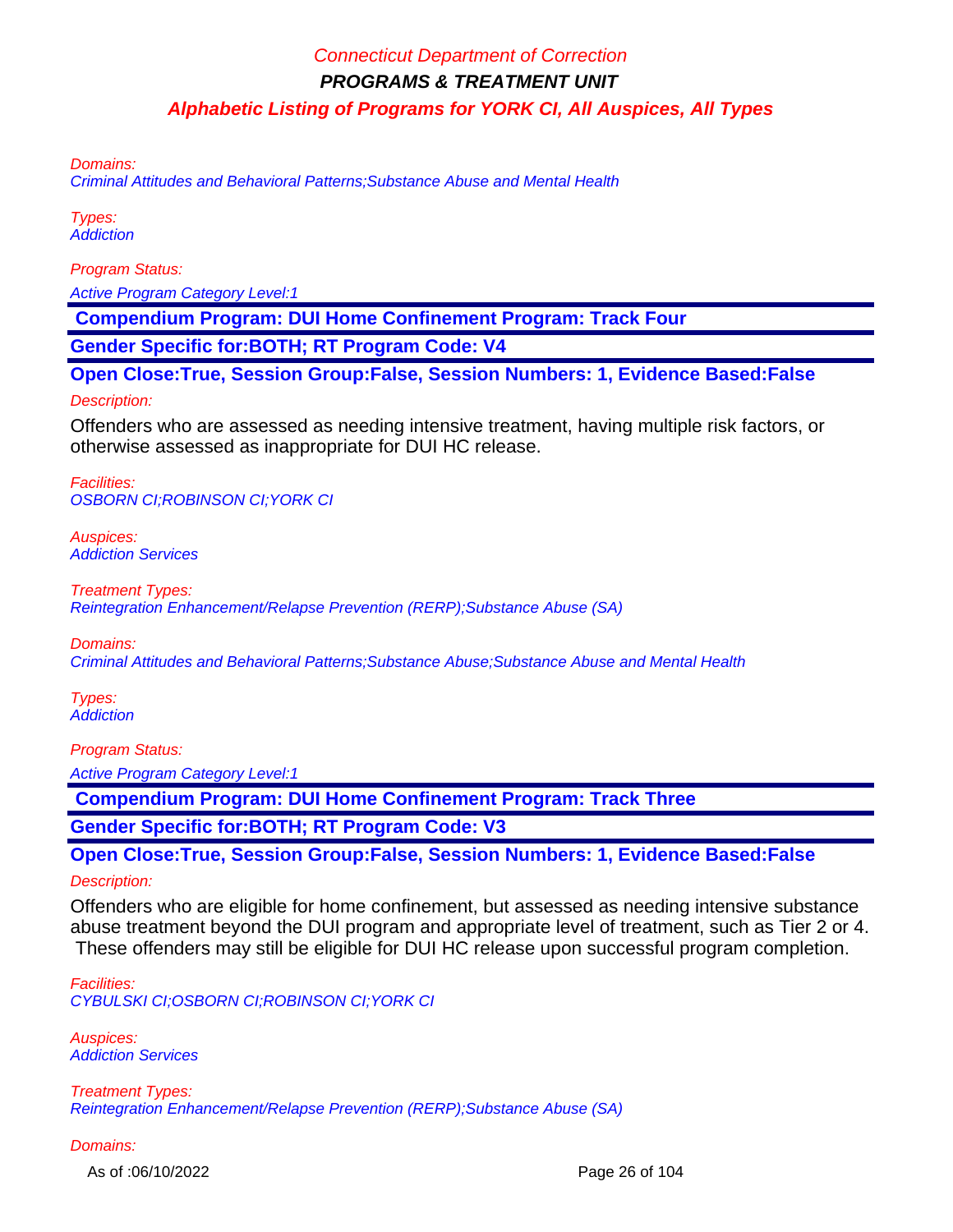Criminal Attitudes and Behavioral Patterns;Substance Abuse;Substance Abuse and Mental Health

Types: **Addiction** 

Program Status:

Active Program Category Level:1

 **Compendium Program: DUI Home Confinement Program: Track Two**

**Gender Specific for:BOTH; RT Program Code: V2**

**Open Close:True, Session Group:False, Session Numbers: 1, Evidence Based:False**

#### Description:

Initial Screening identifies offenders as low to medium risk based on criminal and substance abuse history. Offender will be transferred to CRCI for a full assessment and DUI HC treatment, 14 session program. Offenders in Track Two may be assigned immediately following screening, or following a denial for immediate release after Track One due to need for additional treatment.

Facilities: CORRIGAN CI;CYBULSKI CI;OSBORN CI;ROBINSON CI;YORK CI

Auspices: Addiction Services

Treatment Types: Reintegration Enhancement/Relapse Prevention (RERP);Substance Abuse (SA)

Domains:

Criminal Attitudes and Behavioral Patterns;Substance Abuse;Substance Abuse and Mental Health

Types: **Addiction** 

Program Status:

Active Program Category Level:1

 **Compendium Program: Education Needs to be Identified by USD#1**

**Gender Specific for:BOTH; RT Program Code: E1**

**Open Close:True, Session Group:False, Session Numbers: 1, Evidence Based:False**

Description:

A transcript review of educational needs will be completed for inmates.

Facilities:

BRIDGEPORT CC;BROOKLYN CI;CENTRAL OFFICE ;CHESHIRE CI;CORRIGAN CI;CYBULSKI CI;ENFIELD CI;GARNER CI;HARTFORD CC;MACDOUGALL CI;MANSON YI;NEW HAVEN CC;NORTHERN CI;OSBORN CI;RADGOWSKI CI;ROBINSON CI;WALKER RC;WILLARD CI;YORK CI

Auspices: **Unknown** 

Treatment Types: Education (Ed)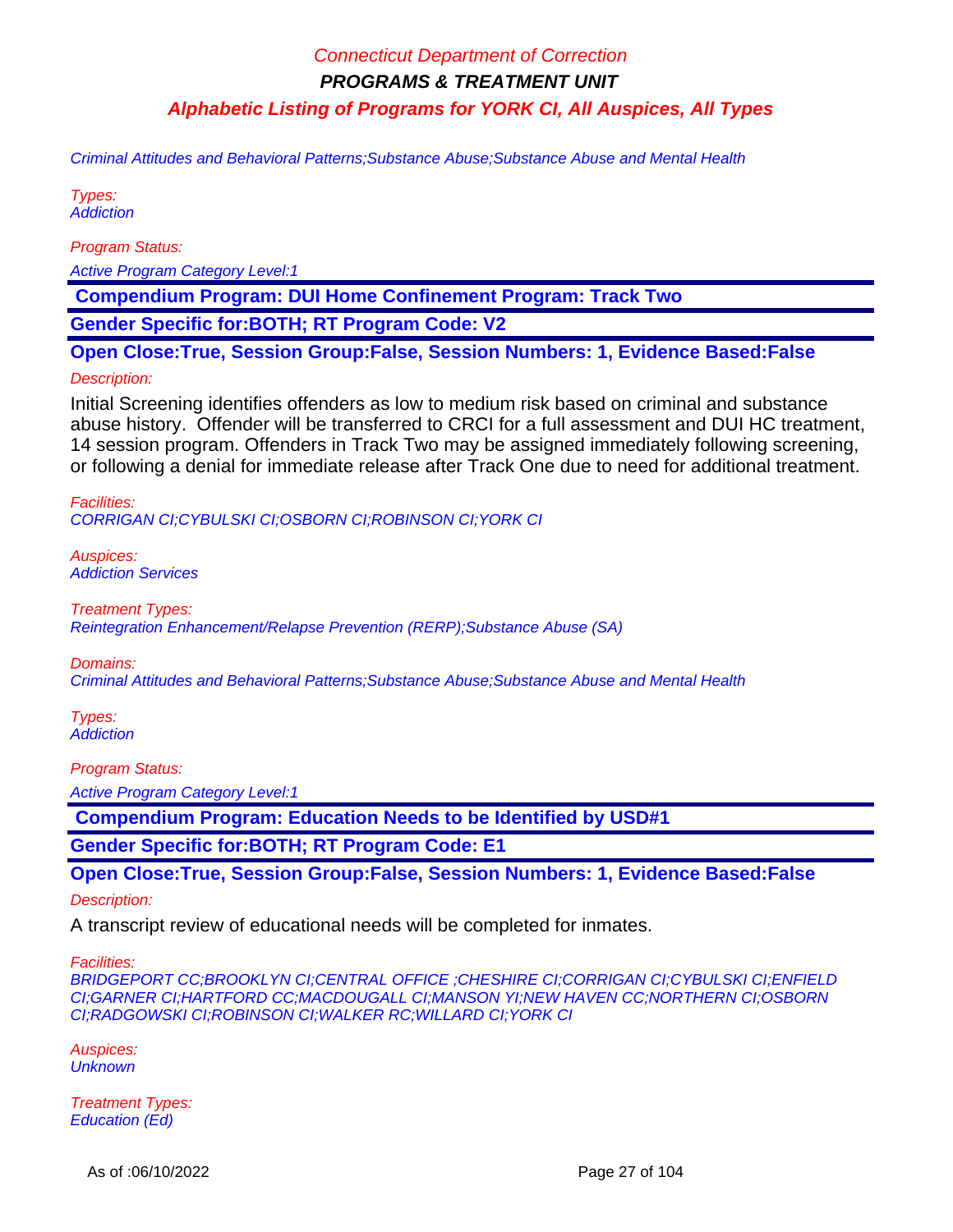Domains:

Education, Employment, and Financial Situation

Types: **Unknown** 

Program Status:

Active Program Category Level:1

 **Compendium Program: Educational, Career Resources and Job Fairs**

**Gender Specific for:BOTH; RT Program Code: 0**

**Open Close:True, Session Group:False, Session Numbers: 1, Evidence Based:False**

#### Description:

These types of Fairs are conducted in the form of a professional conference for students. The educational staff invite a keynote speaker and students proceed to attend individual workshops or resource stations that provide information about potential employment or post secondary educational opportunities. The goal of these Fairs is to assist inmates with their transition plans before they return to the community.

#### Facilities:

CYBULSKI CI;MACDOUGALL CI;MANSON YI;OSBORN CI;WALKER RC;WILLARD CI;YORK CI

Auspices: Addiction Services;USD#1

Treatment Types: Life Skills (LS);Reintegration Enhancement/Relapse Prevention (RERP)

#### Domains:

Education;Education, Employment, and Financial Situation;Employment/Financial;Family;Mental Health;Parenting;Peer Associations;Relationships;Self Efficacy;Substance Abuse

Types: Academic Education;Re-Entry

Program Status:

Active Program Category Level:3

 **Compendium Program: Evening Group**

**Gender Specific for:FEMALE; RT Program Code: 0**

**Open Close:True, Session Group:False, Session Numbers: 1, Evidence Based:False**

#### Description:

This program open to those offenders housed in the Mental Health Unit, includes topics dealing with personal development, community issues, and specific mental health and/or medical issues. It is conducted by unit nursing staff.

Facilities: YORK CI

Auspices: **Health Services**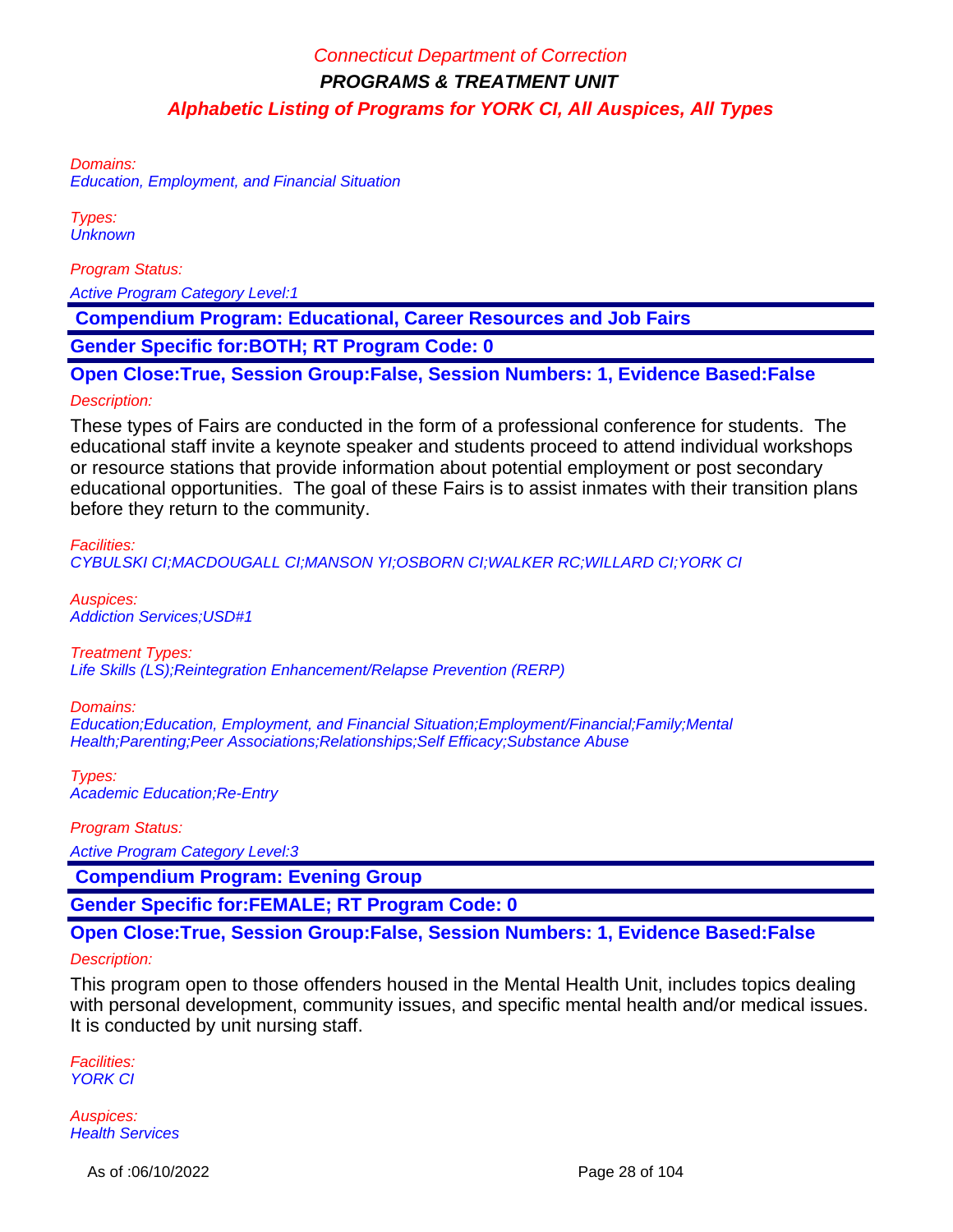Treatment Types: Mental Health (MH)

Domains: Mental Health

Types: Female;Medical;Mental Health

Program Status:

Active Program Category Level:3

 **Compendium Program: Exercise Class**

**Gender Specific for:FEMALE; RT Program Code: 0**

**Open Close:True, Session Group:False, Session Numbers: 1, Evidence Based:False**

#### Description:

This program run by the Recreation Department is designed to provide inmates with exercise instruction to improve overall health-fitness. Stretching, walking, jogging and calisthenics provide the basic format of these health skills. Classes are conducted in a low impact aerobic package.

Facilities: YORK CI

Auspices: Recreation Services

Treatment Types: Life Skills (LS)

Domains: **Education** 

Types: **Recreation** 

Program Status:

Active Program Category Level:0

 **Compendium Program: Expired Photo Driver's License**

**Gender Specific for:BOTH; RT Program Code: I3**

### **Open Close:True, Session Group:False, Session Numbers: 1, Evidence Based:False**

Description:

\*\*\*\*

#### Facilities:

BRIDGEPORT CC;BROOKLYN CI;CENTRAL OFFICE ;CHESHIRE CI;CORRIGAN CI;CYBULSKI CI;ENFIELD CI;GARNER CI;HARTFORD CC;MACDOUGALL CI;MANSON YI;NEW HAVEN CC;NORTHERN CI;OSBORN CI;RADGOWSKI CI;ROBINSON CI;WALKER RC;WILLARD CI;YORK CI

Auspices: Programs & Treatment Unit

As of :06/10/2022 Page 29 of 104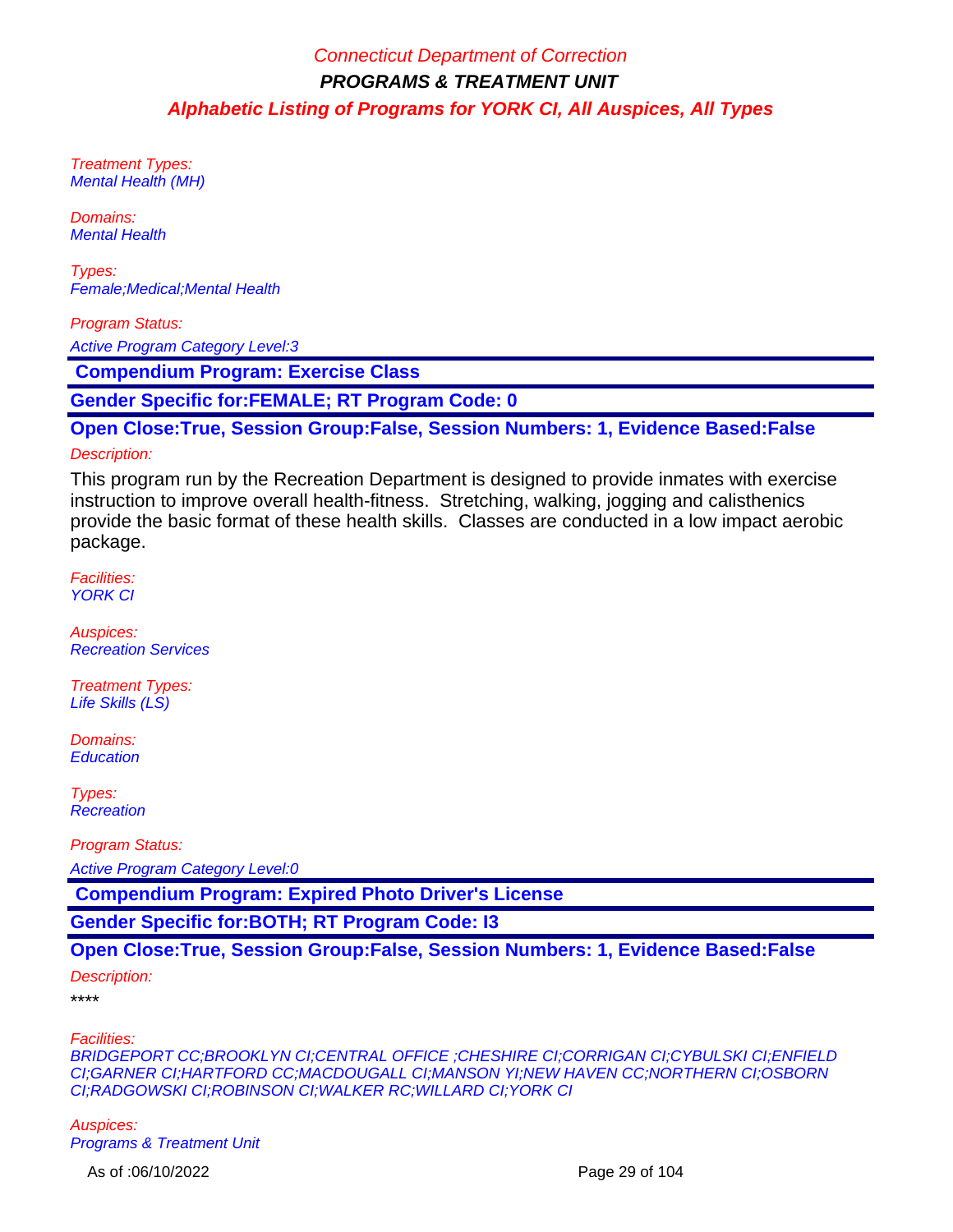Treatment Types: Reintegration Enhancement/Relapse Prevention (RERP)

Domains: Education, Employment, and Financial Situation

Types: Re-Entry

Program Status:

Active Program Category Level:3

 **Compendium Program: Financial Literacy**

**Gender Specific for:FEMALE; RT Program Code: 0**

**Open Close:True, Session Group:False, Session Numbers: 12, Evidence Based:False**

### Description:

Participants in this program learn basic budgeting skills, discuss checking and savings accounts and learn how to set financial goals, track daily spending habits, prepare a personal spending plan, identify ways to decrease spending and use tools that will help you manage your expenses. There is a section on credit where participants discover what having credit means, what a credit report and FICO score is, what affects a credit report, how to check it, and what you should do and not do to improve your credit. The women also learn how to identify your financial situation, identify ways to increase income and prioritize expenses, develop a financial recovery plan, and recognize how to guard against credit repair scams.

Facilities: YORK CI

Auspices: Programming Unit - Facility Staff

Treatment Types: Education (Ed);Life Skills (LS)

Domains: Education, Employment, and Financial Situation

Types: **Unknown** 

Program Status: Active Program Category Level:2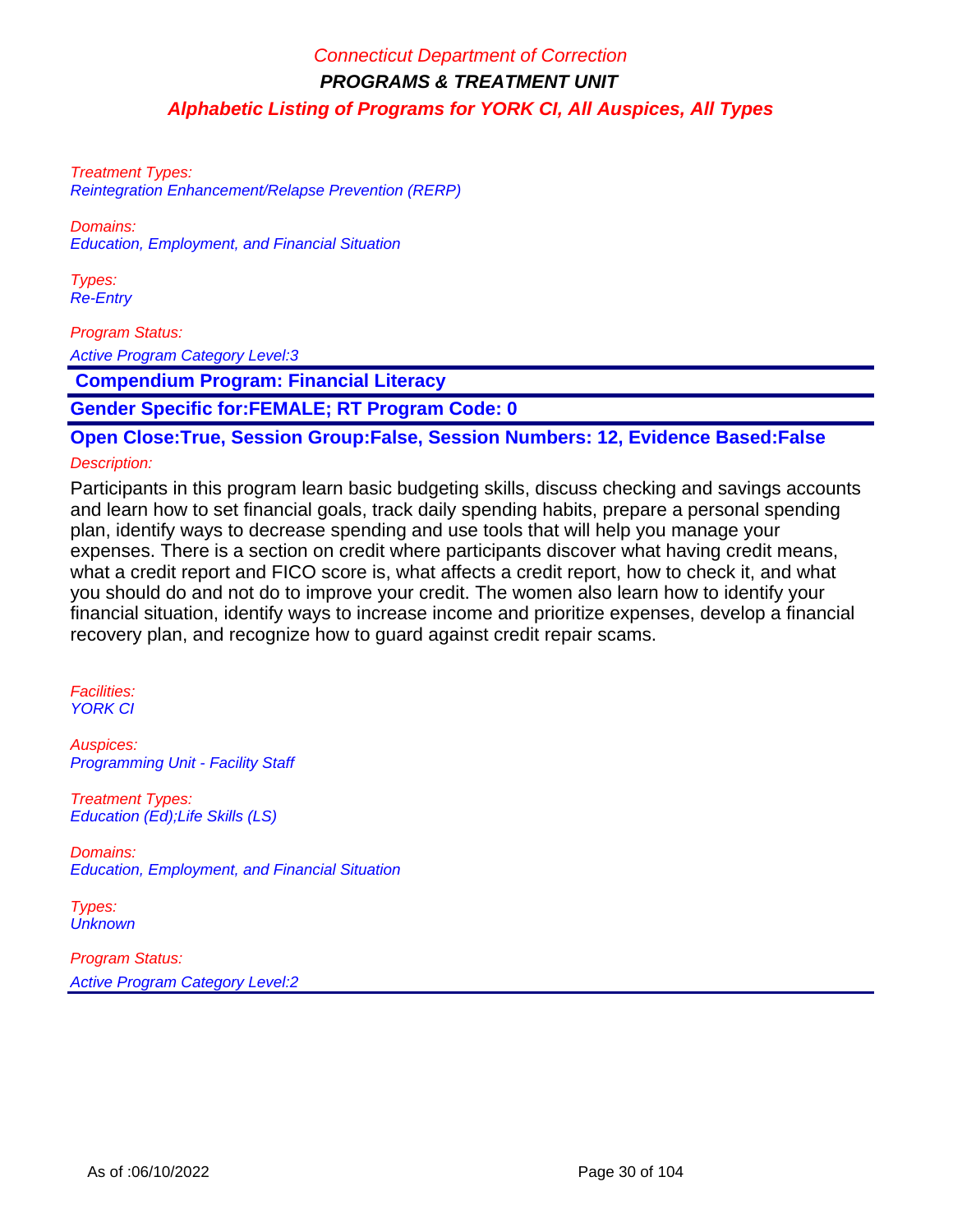**Compendium Program: Fresh Start Youth Mentoring Program (Bridgeport) Gender Specific for:BOTH; RT Program Code: WB**

**Open Close:True, Session Group:False, Session Numbers: 12, Evidence Based:False** Description:

Family Re-entry program offers a comprehensive re-entry program to help individuals and their families make a successful transition from incarceration into the community. A re-entry plan is designed with each individual 3 months before the scheduled release date. Who qualifies? Bridgeport area residents with 3 to 6 months to discharge, firm parole or Transitional Supervision date. Family Re-entry coordinates youthful offender mentoring programs for young men and women aged 14-18. Services offered: Individual and family therapy, specialized domestic violence offender programs, substance abuse recovery counseling, life skills programs, parenting education, anger management, Fathers Helping Fathers groups, connections to service providers for housing, employment and job skills development, health care and financial aid and legal assistance.

Facilities: MANSON YI;YORK CI

Auspices: Contracted Program;Volunteer Services

### Treatment Types:

Life Skills (LS);Reintegration Enhancement/Relapse Prevention (RERP)

#### Domains:

Abuse/Trauma;Anger/Hostility;Antisocial Attitudes;Antisocial Friends;Criminal Attitudes and Behavioral Patterns;Education;Education, Employment, and Financial Situation;Employment/Financial;Family;Family and Social Support;Housing Safety;Mental Health;Neighborhood Problems;Parenting;Peer Associations;Relationships;Self Efficacy;Substance Abuse;Substance Abuse and Mental Health

Types: Family;Re-Entry

Program Status: Active Program Category Level:3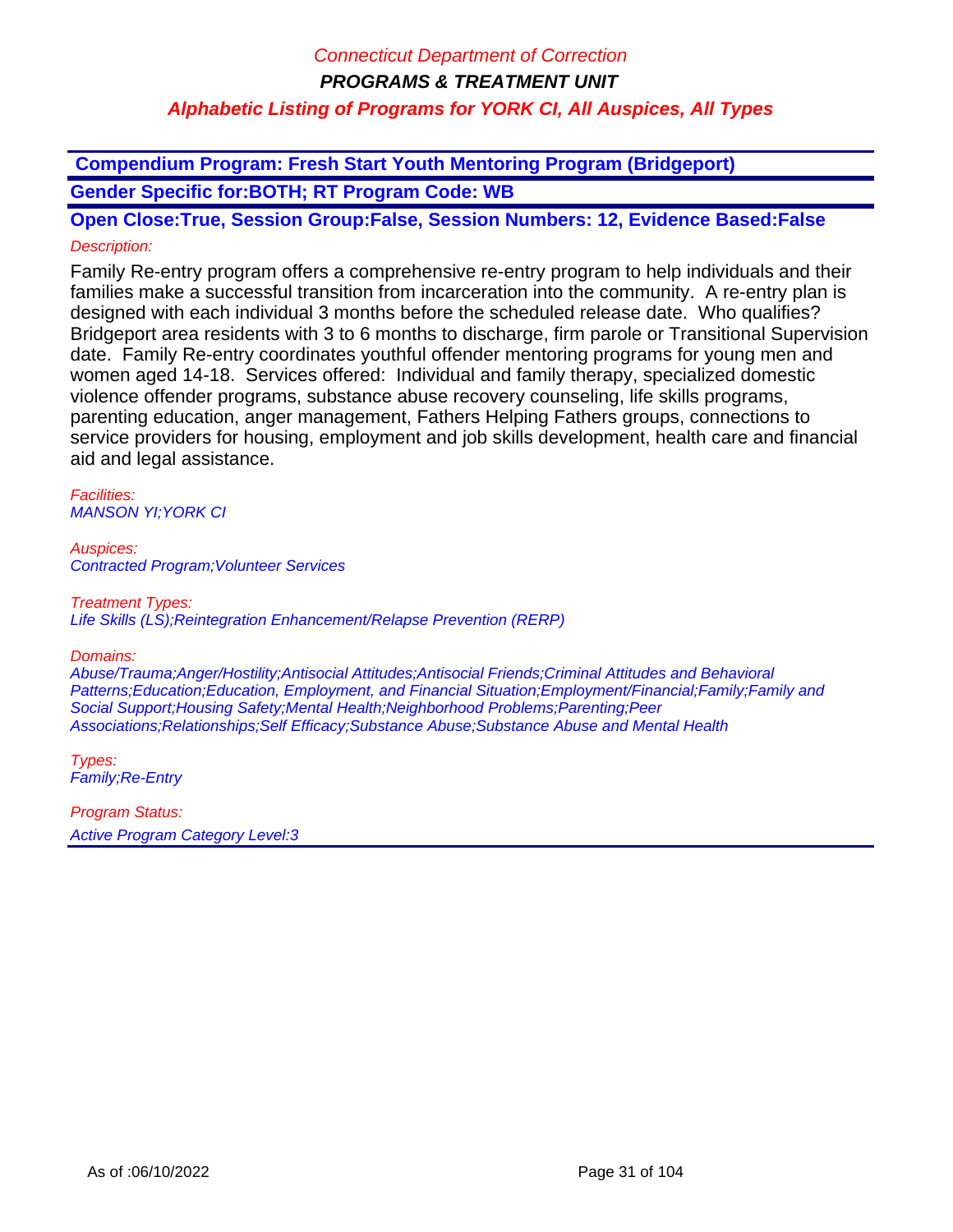**Compendium Program: Gates of Understanding**

**Gender Specific for:FEMALE; RT Program Code: 0**

**Open Close:False, Session Group:True, Session Numbers: 13, Evidence Based:True** Description:

The Gates of Understanding Program is an evidenced based program for incarcerated populations. It is facilitated with clinical and spiritual competencies practiced by certified chaplains and pastoral counselors. It is open to a diverse student population who share an interest in healing and self-development. It takes place in an accepting non-judgmental environment where universal spiritual practices such as meditation, journaling, Socratic dialogue and somatic remedies are welcomed. There are 13 sessions. The objective is to facilitate authentic self-reflection leading to insight and inner calm. As students feel safe, secure and trusting, issues leading to their incarceration such as, low self-esteem, pain, shame, trauma, anger and guilt, are explored. The facilitator co-authors with students, new life narratives likely to achieve rehabilitation and successful social reintegration.

Facilities: GARNER CI;YORK CI

Auspices: Religious Services

Treatment Types: Education (Ed);Life Skills (LS);Substance Abuse (SA)

Domains: Criminal Attitudes and Behavioral Patterns

Types: Religious;Wellness Activities

Program Status:

Active Program Category Level:3

 **Compendium Program: General Referral for ASU (Addiction Services Unit) Program Gender Specific for:BOTH; RT Program Code: A1**

**Open Close:True, Session Group:False, Session Numbers: 1, Evidence Based:False**

Description:

Facilities:

BRIDGEPORT CC;BROOKLYN CI;CENTRAL OFFICE ;CHESHIRE CI;CORRIGAN CI;CYBULSKI CI;ENFIELD CI;GARNER CI;HARTFORD CC;MACDOUGALL CI;MANSON YI;NEW HAVEN CC;NORTHERN CI;OSBORN CI;RADGOWSKI CI;ROBINSON CI;WALKER RC;WILLARD CI;YORK CI

Auspices: **Unknown** 

Treatment Types: Substance Abuse (SA)

Domains:

As of :06/10/2022 Page 32 of 104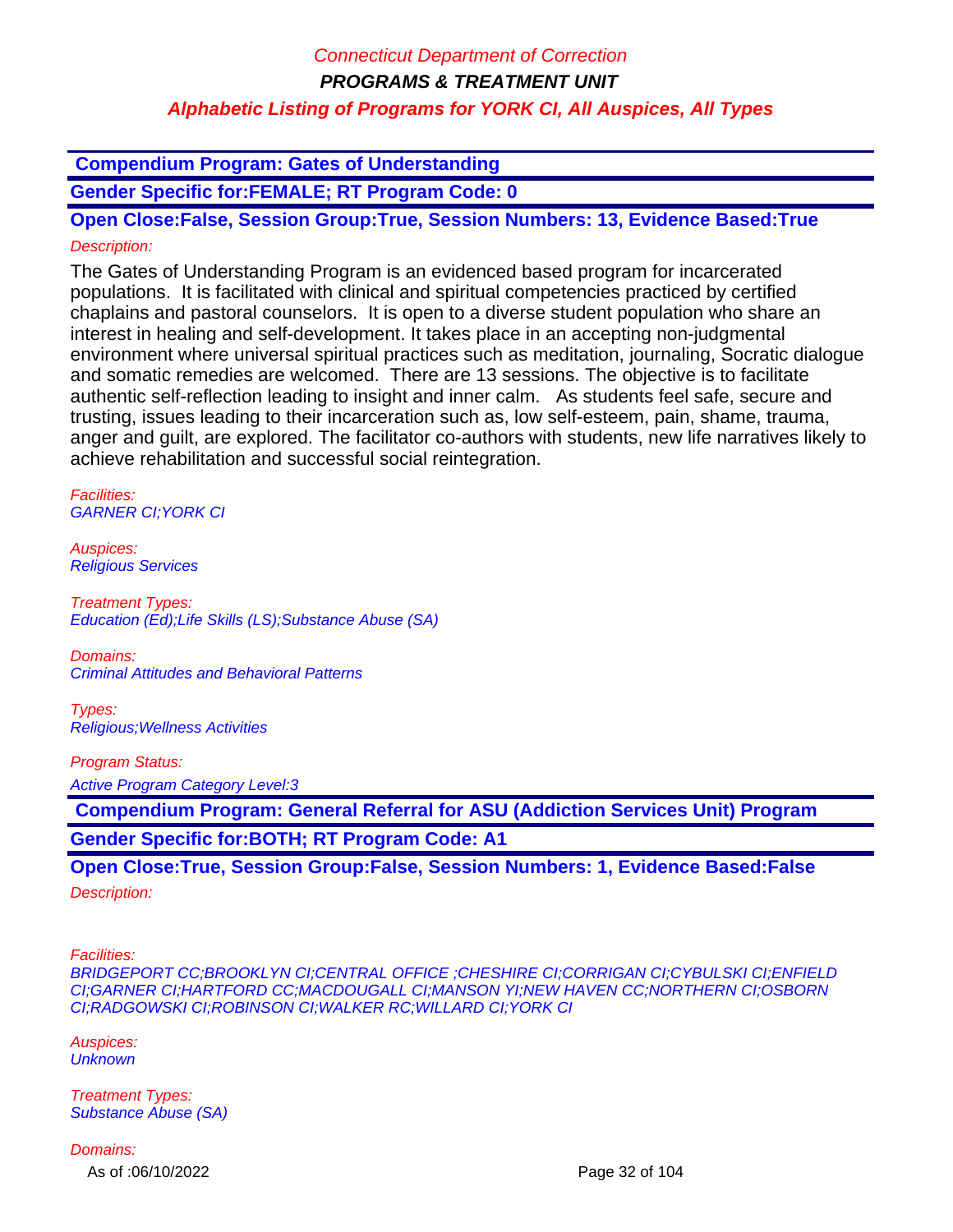Substance Abuse and Mental Health

Types: **Unknown** 

Program Status:

Active Program Category Level:1

 **Compendium Program: General Referral for Vocational Education**

**Gender Specific for:BOTH; RT Program Code: E2**

**Open Close:True, Session Group:False, Session Numbers: 1, Evidence Based:False**

Description:

A review of vocational education needs will be completed for inmates.

Facilities:

BRIDGEPORT CC;BROOKLYN CI;CENTRAL OFFICE ;CHESHIRE CI;CORRIGAN CI;CYBULSKI CI;ENFIELD CI;GARNER CI;HARTFORD CC;MACDOUGALL CI;MANSON YI;NEW HAVEN CC;NORTHERN CI;OSBORN CI;RADGOWSKI CI;ROBINSON CI;WALKER RC;WILLARD CI;YORK CI

Auspices: **Unknown** 

Treatment Types: Education (Ed)

Domains: Education, Employment, and Financial Situation

Types: **Unknown** 

Program Status:

Active Program Category Level:1

 **Compendium Program: Good Intentions - Bad Choices**

**Gender Specific for:BOTH; RT Program Code: CF**

**Open Close:True, Session Group:False, Session Numbers: 15, Evidence Based:True** Description:

This program features a three part DVD series that focuses on Relapse and Recidivism Prevention for addicts and offenders leaving treatment or an incarcerated setting re-entering society. This period of early reintegration is especially risky for addicts and offenders despite intentions of doing well and straightening out their lives because errors in thinking that are the result of years of an addictive and/or criminal lifestyle, and are not so easily or quickly resolved.

#### Facilities:

BROOKLYN CI;CHESHIRE CI;CYBULSKI CI;ENFIELD CI;GARNER CI;MACDOUGALL CI;OSBORN CI;ROBINSON CI;WILLARD CI;YORK CI

Auspices: Programming Unit - Facility Staff

Treatment Types:

As of :06/10/2022 Page 33 of 104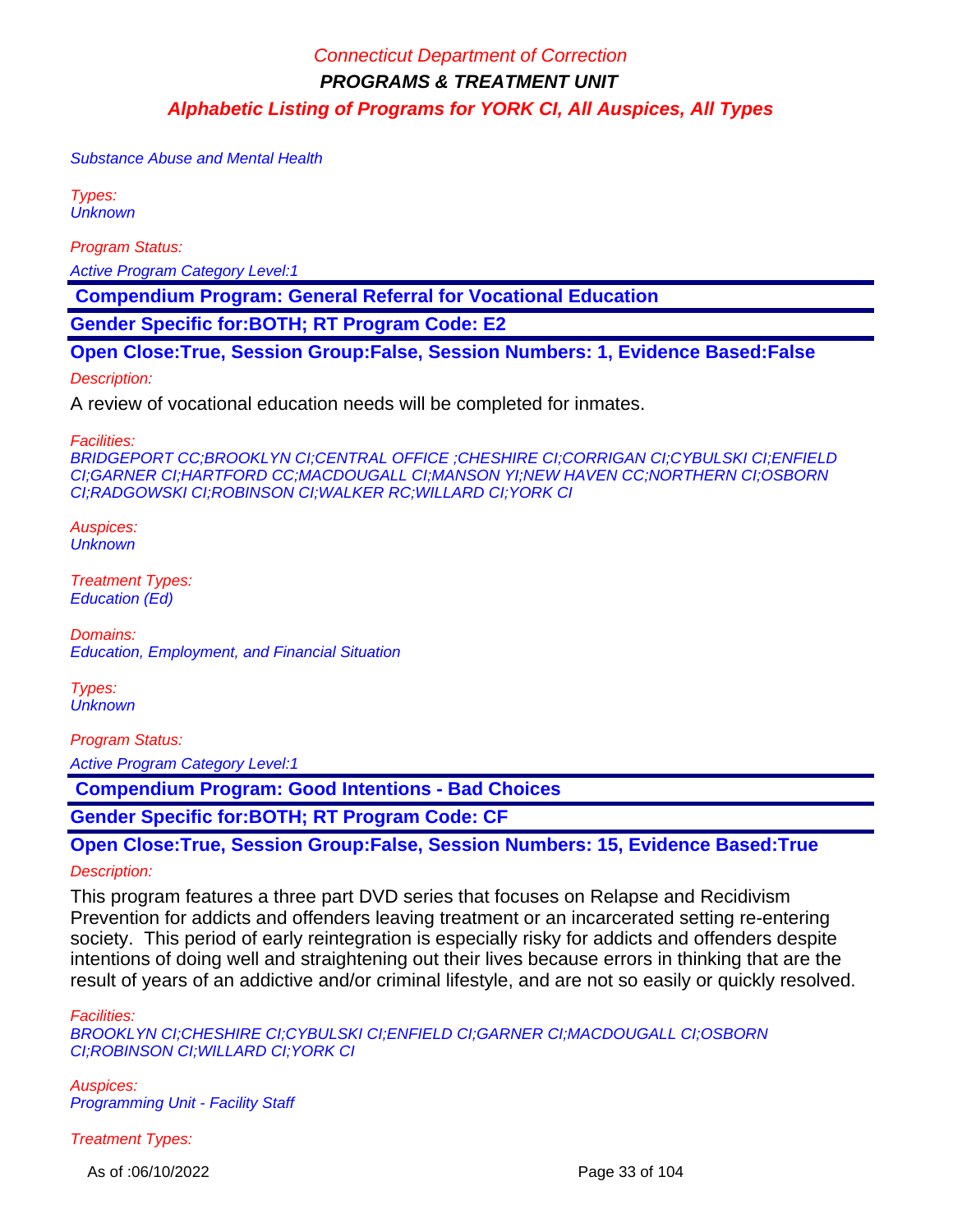Cognitive Behavioral Therapy (CBT)

Domains:

Anger/Hostility;Antisocial Attitudes;Antisocial Friends;Criminal Attitudes and Behavioral Patterns;Relationships;Self Efficacy;Substance Abuse

Types: Self Improvement

Program Status: Active Program Category Level:1

 **Compendium Program: Goodwill Reentry Initiative**

**Gender Specific for:BOTH; RT Program Code: RI**

**Open Close:True, Session Group:False, Session Numbers: 1, Evidence Based:False**

#### Description:

The Goodwill Reentry Initiative is a reentry program offered by Goodwill of Southern New England that offers case management services and basic needs support to offenders releasing to New Haven, West Haven, or Hamden.

Facilities: CHESHIRE CI;CYBULSKI CI;OSBORN CI;ROBINSON CI;WILLARD CI;YORK CI

Auspices: Volunteer Services

Treatment Types: Cognitive Behavioral Therapy (CBT);Life Skills (LS)

Domains: Criminal Attitudes and Behavioral Patterns

Types: Re-Entry

Program Status: Active Program Category Level:2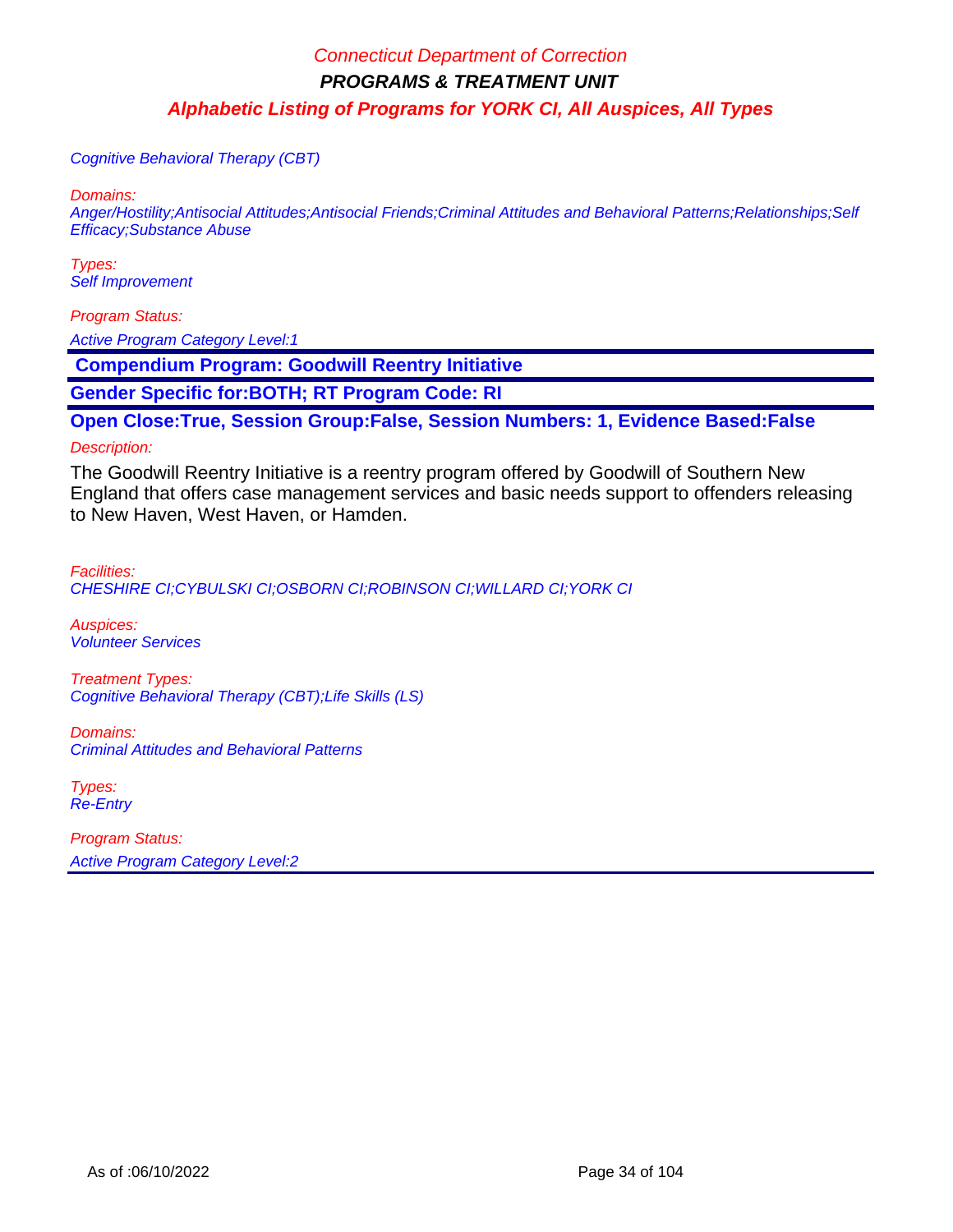**Compendium Program: Greenhouse Program**

**Gender Specific for:BOTH; RT Program Code: 0**

**Open Close:True, Session Group:False, Session Numbers: 1, Evidence Based:False** Description:

This program reduces offender idleness and exposes them to socially acceptable leisure time and activities by teaching through hands on experience, plant identification, irrigation, propagation, fertilization, garden layout, greenhouse organization, weeding and general garden maintenance. Along with hands on experience, this program may develop patience, a respect for nature, and a sense of pride in one's accomplishments. On the practical side of things, this program will be used to grow vegetables that will be utilized by the food service department for the purpose of subsidizing the menu and realizing monetary savings. The program will also grow flowers to beautify the exterior of the institution and donate the seedlings to local non-profit organizations.

Facilities: **YORK CI** 

Auspices: Recreation Services

Treatment Types: Life Skills (LS);Reintegration Enhancement/Relapse Prevention (RERP)

Domains: Education;Employment/Financial;Peer Associations;Self Efficacy

Types: Self Improvement

Program Status: Active Program Category Level:2

 **Compendium Program: Grief & Loss Recovery**

**Gender Specific for:FEMALE; RT Program Code: 0**

**Open Close:True, Session Group:False, Session Numbers: 1, Evidence Based:False**

Description:

This group focuses on providing a supportive setting to guide participants through the process of understanding and working through the grieving process.

Facilities: YORK CI

Auspices: **Health Services** 

Treatment Types: Mental Health (MH)

Domains: Mental Health

As of :06/10/2022 Page 35 of 104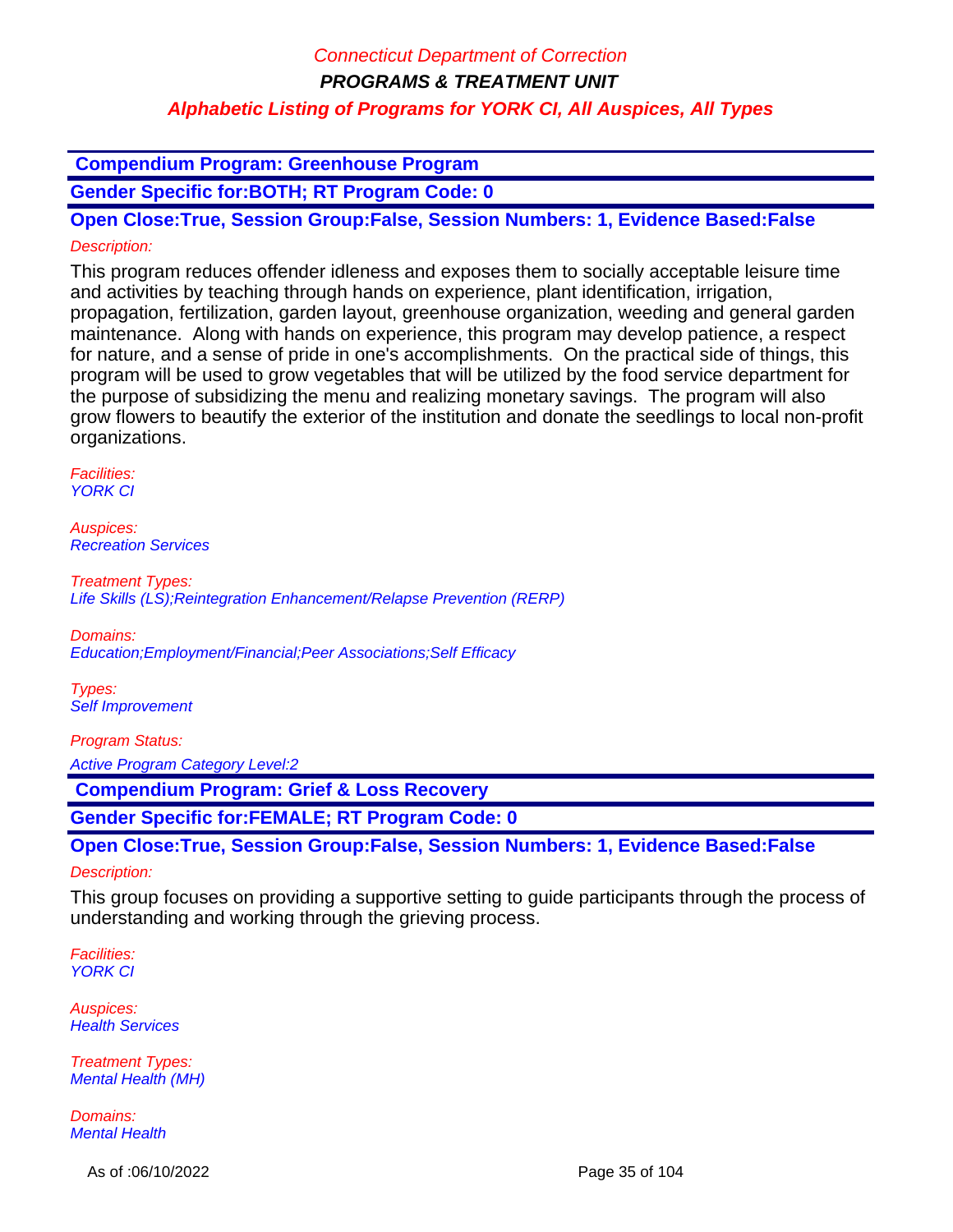Types: Mental Health

Program Status:

Active Program Category Level:3

 **Compendium Program: Grief Recovery Group**

**Gender Specific for:FEMALE; RT Program Code: 0**

**Open Close:True, Session Group:False, Session Numbers: 9, Evidence Based:False**

### Description:

Grief Recovery Group is for inmates dealing with losses past and present that may include death, family separation, faith, or growing up in an abusive home. The course addresses the effect of incarceration and substance abuse on the grief process. The goal is to support each person to find their own inner resources, to feel complete in their grief process, and move forward in their lives with a renewed sense of meaning and purpose.

Picking up the Pieces; a Workbook for Incarcerated Women.

Facilities: YORK CI

Auspices: Religious Services

Treatment Types: Family Support (FS);Life Skills (LS)

Domains: **Family** 

Types: **Family** 

Program Status:

Active Program Category Level:2

 **Compendium Program: Habitat for Humanity**

**Gender Specific for:MALE; RT Program Code: 0**

**Open Close:True, Session Group:False, Session Numbers: 1, Evidence Based:False**

#### Description:

As part of York CI's Community Outreach program, participants will help provide opportunities for home ownership to families in need by partnering with public, private, faith based organizations and community volunteers in the building of decent affordable homes.

Facilities: YORK CI

Auspices: All Facility Staff;Charlene Perkins Center - Facility Staff

Treatment Types:

As of :06/10/2022 Page 36 of 104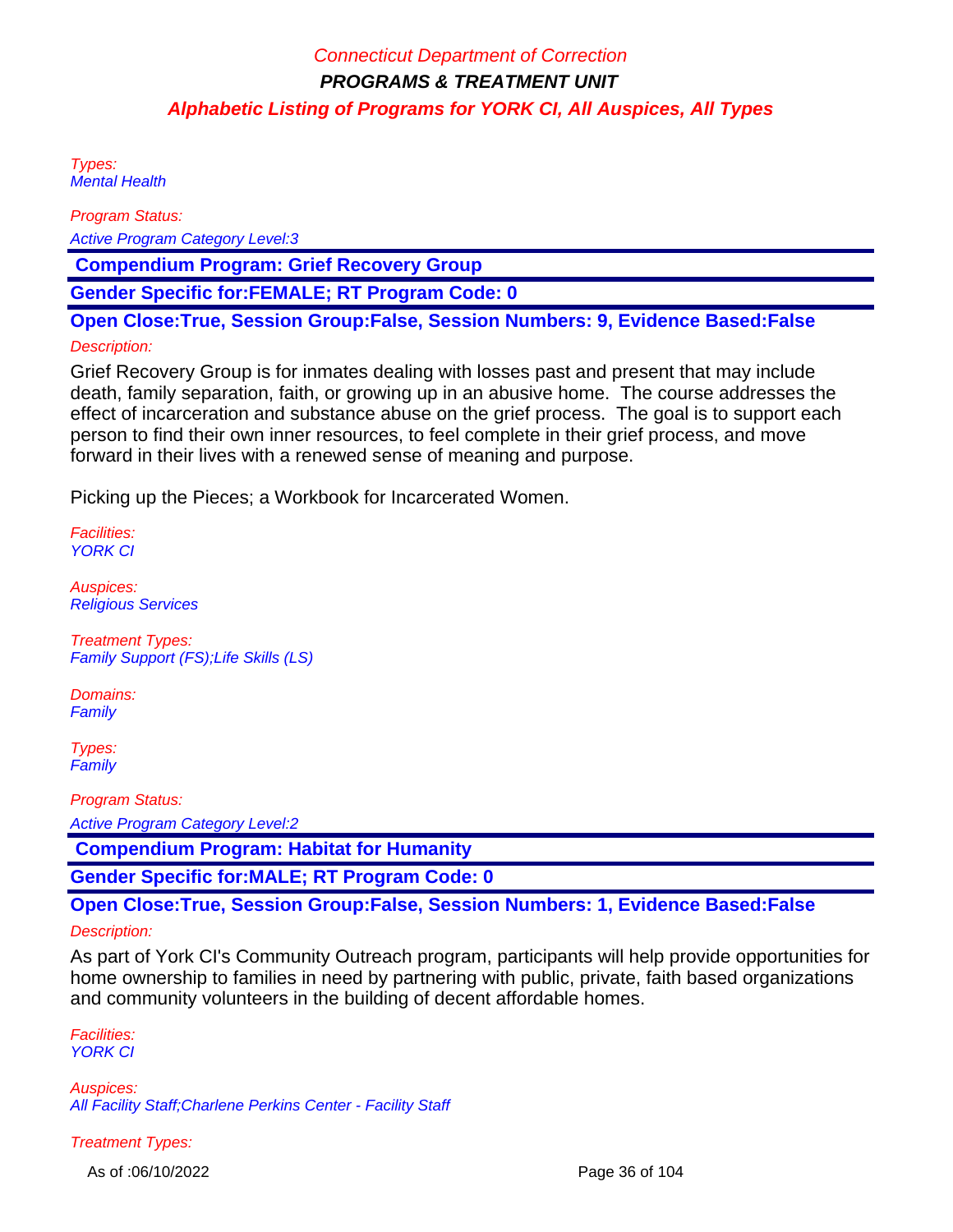Life Skills (LS);Reintegration Enhancement/Relapse Prevention (RERP)

Domains: Employment/Financial;Self Efficacy

Types: Community Service

Program Status:

Active Program Category Level:0

 **Compendium Program: Healthy Relationships**

**Gender Specific for:FEMALE; RT Program Code: 0**

**Open Close:True, Session Group:False, Session Numbers: 1, Evidence Based:False**

#### Description:

This group examines relationship issues with particular attention to domestic violence. The trauma often inherent in unhealthy relationships is discussed. Coping skills are taught. Offenders are encouraged to examine past destructive relationships and are given guidance in making healthy relationship decisions in the future. This program is open to offenders in the Social Rehabilitation Program.

Facilities: **YORK CI** 

Auspices: Health Services;The Social Rehabilitation Program

Treatment Types: Reintegration Enhancement/Relapse Prevention (RERP)

Domains: Abuse/Trauma;Relationships;Self Efficacy

Types: Domestic Violence;Female;Self Improvement;Trauma Informed

Program Status:

Active Program Category Level:3

 **Compendium Program: Hepatitis B Vaccination Program**

**Gender Specific for:BOTH; RT Program Code: 0**

**Open Close:True, Session Group:False, Session Numbers: 1, Evidence Based:False**

### Description:

Health Services, through a grant from the Department of Public Health, offers the Hepatitis B Vaccination Series to youths age 19 and under. The program includes an educational component as well as the 3-part vaccination series.

Facilities: MANSON YI;YORK CI

#### Auspices:

As of :06/10/2022 Page 37 of 104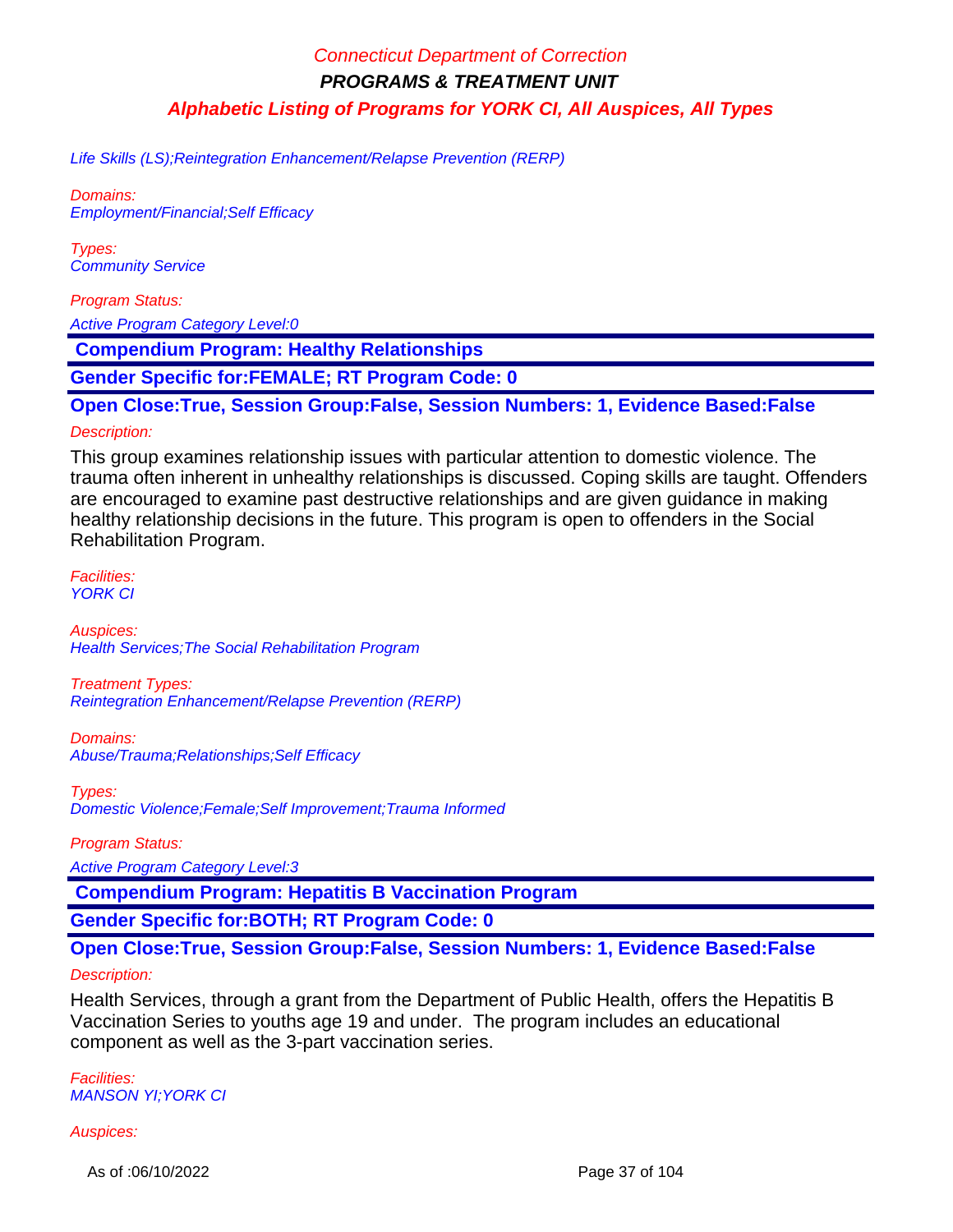**Health Services** 

Treatment Types: Medical (Med)

Domains: Family and Social Support;Self Efficacy

Types: Health Education;Medical;Mental Health

Program Status:

Active Program Category Level:3

 **Compendium Program: High School Diploma Programs**

**Gender Specific for:BOTH; RT Program Code: 0**

**Open Close:True, Session Group:False, Session Numbers: 1, Evidence Based:False**

Description:

The USD #1 offers opportunities for earning a high school diploma through either USD # 1's Adult Education Program or in some cases in collaboration with USD #1 and the local town/city. To receive a diploma from the local city/town, the former school district must be willing to cooperate with USD #1. USD #1 Adult Education opportunities include the following:

1. The General Education Development (GED) exam provides qualified offenders the opportunity to participate in the examination process in order to receive a Connecticut State High School Diploma.

2. The High School Equivalency Program provides qualified offenders the opportunity to earn the 20 credit hours (120 hours per credit) required to receive a Connecticut High School Diploma.

3. Credit Diploma Program (CDP) provides qualified offenders the opportunity to earn the 20 credit hours (50 hours per credit) required to receive a USD #1 Adult Education High School Diploma.

4. The External Diploma Program (EDP) provides qualified offenders the opportunity to complete a competency portfolio in order to receive a USD #1 Adult Education High School Diploma.

Not all programs are available at all sites, and USD #1 staff review these options with prospective students to assist in the decision regarding which high school diploma program best meets his/her needs.

Facilities:

BRIDGEPORT CC;BROOKLYN CI;CENTRAL OFFICE ;CHESHIRE CI;CORRIGAN CI;CYBULSKI CI;ENFIELD CI;GARNER CI;HARTFORD CC;MACDOUGALL CI;MANSON YI;NEW HAVEN CC;NORTHERN CI;OSBORN CI;RADGOWSKI CI;ROBINSON CI;WALKER RC;WILLARD CI;YORK CI

Auspices: USD#1

Treatment Types: Education (Ed)

As of :06/10/2022 Page 38 of 104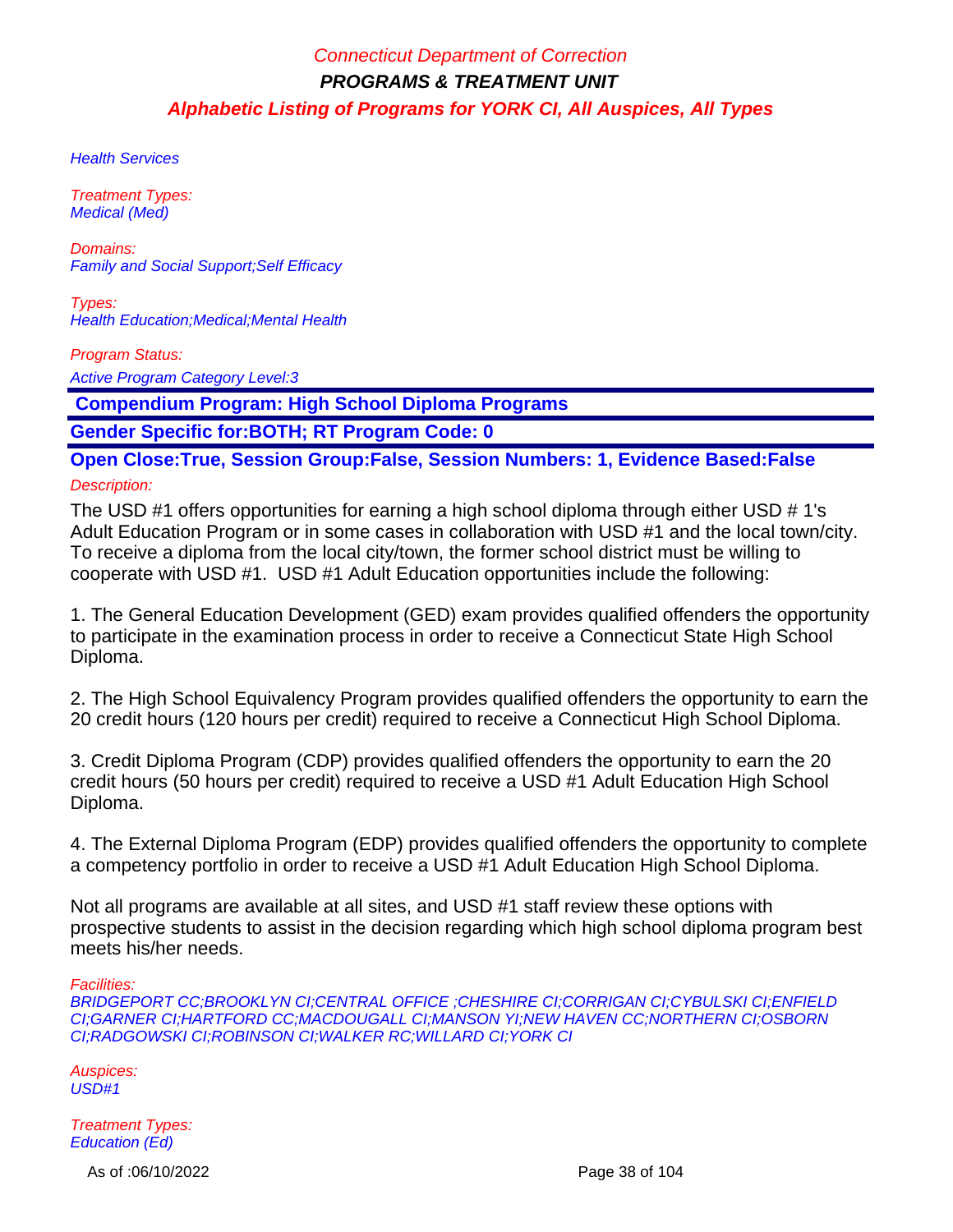Domains: Education, Employment, and Financial Situation

Types: Academic Education

Program Status:

Active Program Category Level:1

 **Compendium Program: HIV Counseling, Testing & Risk Reduction Education**

**Gender Specific for:BOTH; RT Program Code: 0**

**Open Close:True, Session Group:False, Session Numbers: 1, Evidence Based:False** Description:

### When inmates are tested for HIV, the department provides standardized counseling by Department of Public Health certified counselors before and after testing. Counseling components include what HIV and AIDS are, how to get it, how to avoid getting it, what it means to be HIV positive, how to take care of oneself if one is HIV positive, and help in dealing with the associated feelings.

Facilities:

BRIDGEPORT CC;BROOKLYN CI;CHESHIRE CI;CORRIGAN CI;CYBULSKI CI;ENFIELD CI;GARNER CI;MACDOUGALL CI;MANSON YI;NORTHERN CI;OSBORN CI;ROBINSON CI;WALKER RC;WILLARD CI;YORK CI

Auspices: **Health Services** 

Treatment Types: Family Support (FS);Medical (Med)

Domains: Peer Associations

Types: Health Education;Medical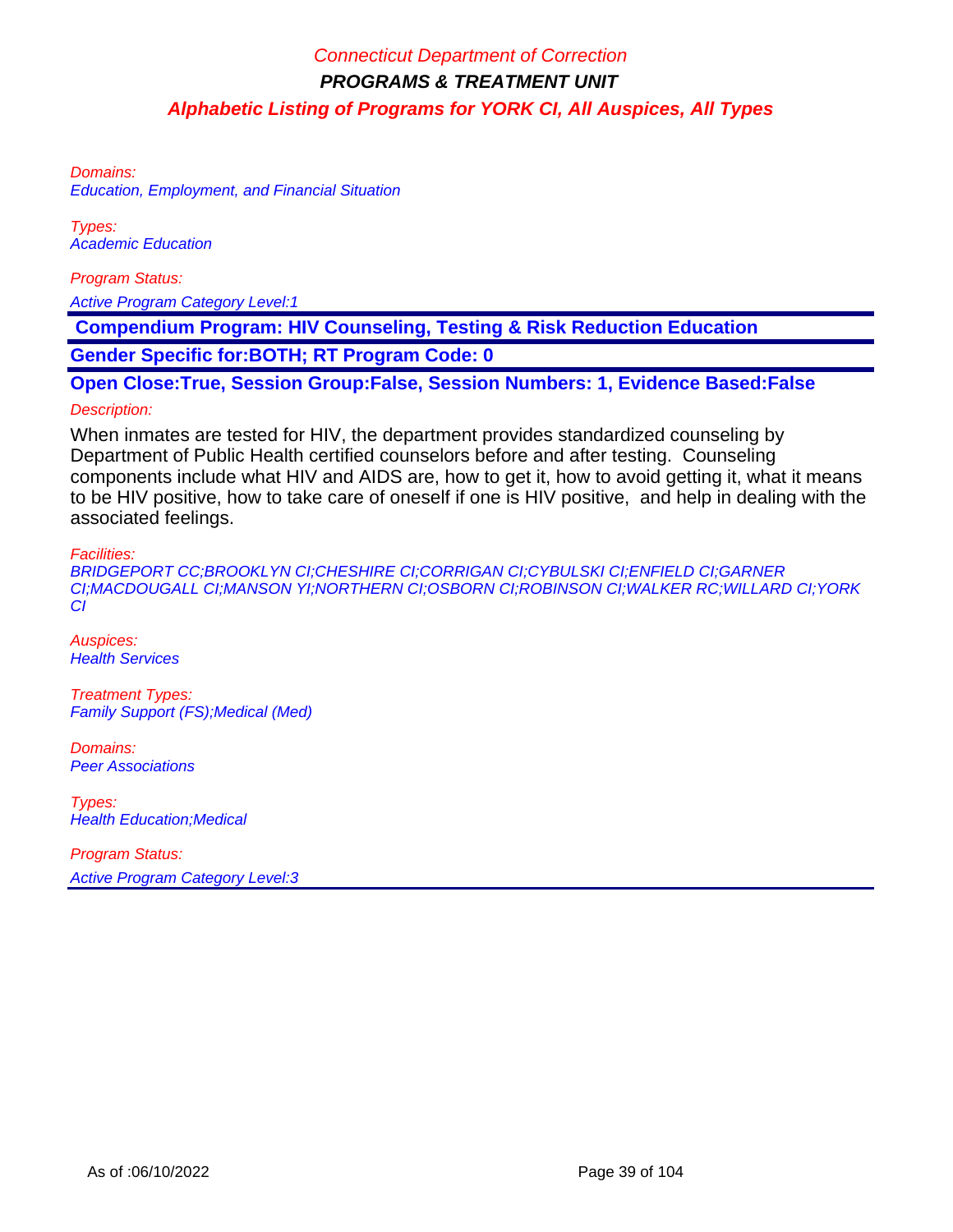### **Compendium Program: HIV Support Services**

**Gender Specific for:BOTH; RT Program Code: 0**

**Open Close:True, Session Group:False, Session Numbers: 1, Evidence Based:False** Description:

The Department demonstrates a collaborative approach in providing HIV support services to inmates in all facilities. A UCONN (Contracted) Heath Services Team coordinates testing and counseling services; the Department's School District conducts classroom instruction about HIV; the Department's Addiction Services Unit Counselors provide HIV education and prevention counseling; a number of volunteers serve as "buddies" or sponsors; and Hartford's Community Partners in Action (CPA) receives funding from foundations, grants as well as support from the state's Department of Mental Health and Addiction Services to operate the "Beyond Fear" Program. Altogether the Department hosts a complete program that includes counseling, testing, education focus groups, videos, intervention strategies and is able to assist discharging inmates with need for such services as housing, medical treatment, food, clothing and transportation.

New Beginnings and AIDS Awareness Day has been added to the HIV Support Services program. New Beginnings is an HIV/AIDS support group.

Facilities:

BRIDGEPORT CC;BROOKLYN CI;CHESHIRE CI;CORRIGAN CI;CYBULSKI CI;ENFIELD CI;GARNER CI;HARTFORD CC;MACDOUGALL CI;MANSON YI;NEW HAVEN CC;NORTHERN CI;OSBORN CI;RADGOWSKI CI;WALKER RC;WILLARD CI;YORK CI

Auspices: Health Services;Volunteer Services

Treatment Types: Family Support (FS);Life Skills (LS);Medical (Med)

Domains: Peer Associations;Substance Abuse and Mental Health

Types: Health Education;Medical;Mental Health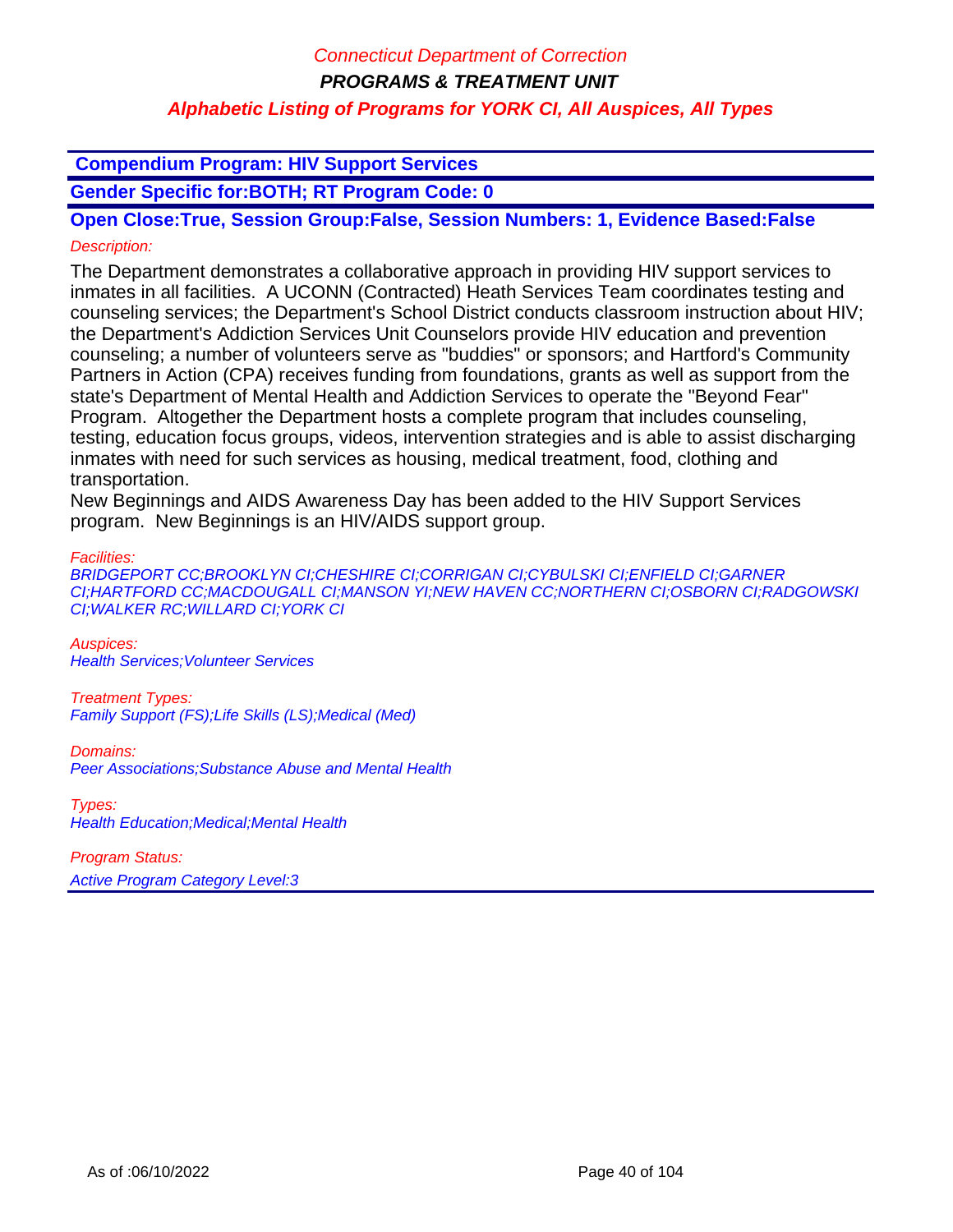**Compendium Program: Hospice Program**

**Gender Specific for:BOTH; RT Program Code: 0**

**Open Close:True, Session Group:False, Session Numbers: 1, Evidence Based:False** Description:

This program is provided through an interdisciplinary team approach, to provide twenty-four (24) hour compassionate, quality end-of-life care to terminally ill inmates and to view their families and/or those emotionally connected to them as part of the "unit of care". Specially trained inmate volunteers are assigned to provide on-going care and support. This program is also available to all terminally ill male inmates in the Connecticut Department of Correction who meet the criteria for transfer into the program at MacDougall-CI. This program is also available to all terminally and chronically ill female inmates in the Connecticut Department of Correction who meet the criteria for transfer into the program at York-CI.

Facilities: MACDOUGALL CI;OSBORN CI;YORK CI

Auspices: **Health Services** 

Treatment Types: Family Support (FS)

Domains: Family;Family and Social Support;Housing Safety

Types: **Medical** 

Program Status:

Active Program Category Level:3

 **Compendium Program: Houses of Healing**

**Gender Specific for:FEMALE; RT Program Code: 0**

**Open Close:True, Session Group:False, Session Numbers: 1, Evidence Based:False** Description:

A 12-session program that helps inmates to identify, express and manage their feelings. It fosters self-understanding, emotional and spiritual growth along with encouraging responsibility and accountability towards one's self and others.

Facilities: YORK CI

Auspices: Charlene Perkins Center - Facility Staff;Volunteer Services

Treatment Types: Reintegration Enhancement/Relapse Prevention (RERP)

Domains: Self Efficacy

As of :06/10/2022 Page 41 of 104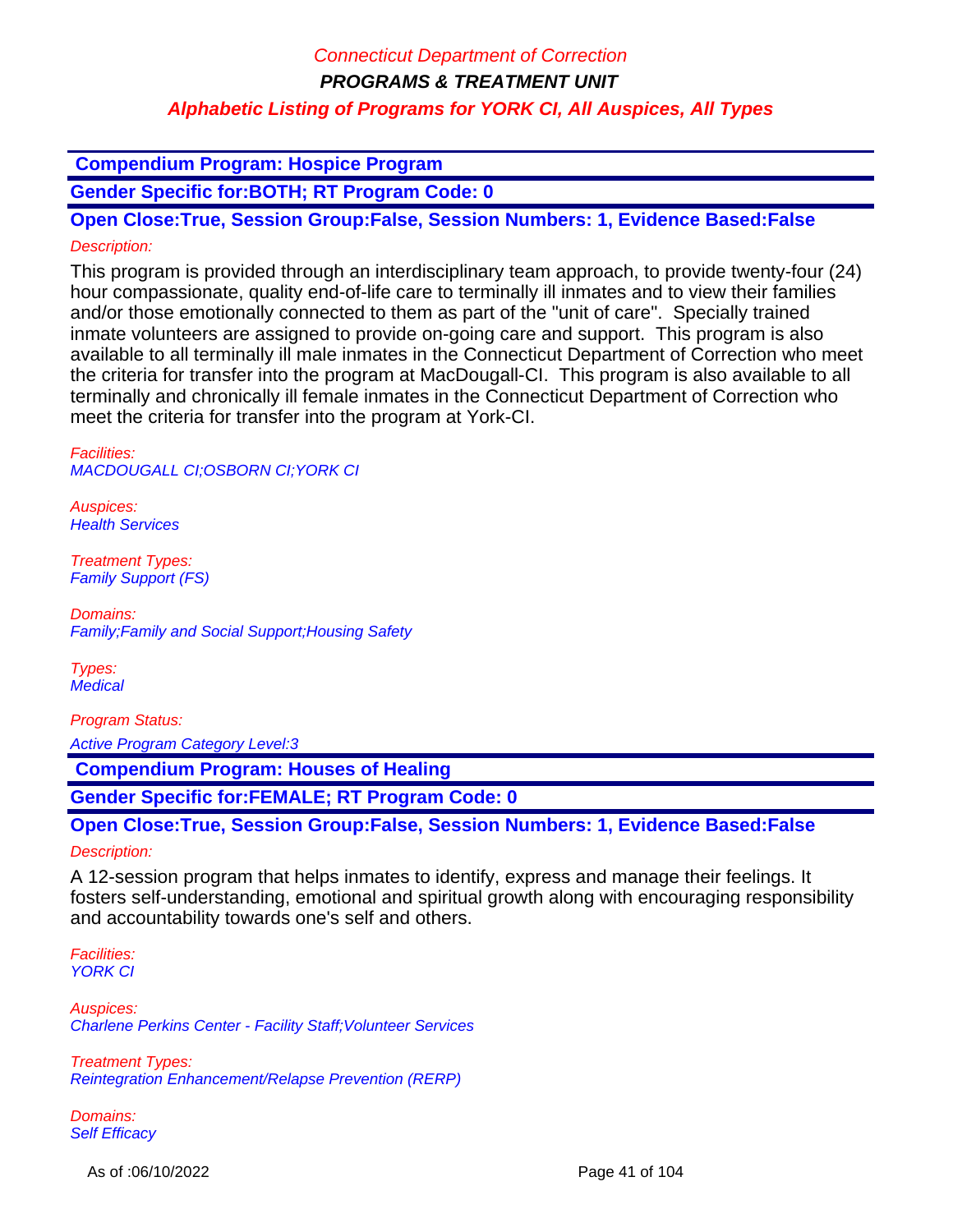Types: Re-Entry

Program Status:

Active Program Category Level:3

 **Compendium Program: Houses of Healing Self-Study**

**Gender Specific for:FEMALE; RT Program Code: 0**

**Open Close:True, Session Group:False, Session Numbers: 14, Evidence Based:True**

### Description:

The Houses of Healing made available in a self-study course for offenders in segregated/restrictive housing units. A 14-week evidence based program in emotional literacy, designed to teach emotional regulation techniques, foster emotional and spiritual growth, and encourage responsibility and accountability for ones self and toward others. Offenders create meaningful narratives of their lives through working toward healing experiences of trauma and grief and learning emotional regulation and practices. The self-study course offers additional support while in segregation/restrictive housing and prepares the offender for returning to general population and reintegration into the community.

Facilities: YORK CI

Auspices: Religious Services

Treatment Types: Reintegration Enhancement/Relapse Prevention (RERP)

Domains: Criminal Attitudes and Behavioral Patterns

Types: **Unknown** 

Program Status:

Active Program Category Level:3

 **Compendium Program: How to be Happy**

**Gender Specific for:MALE; RT Program Code: 0**

### **Open Close:True, Session Group:False, Session Numbers: 1, Evidence Based:False**

#### Description:

This is an open group in the Social Rehabilitation Program designed to educate participants in changing their thought processes in a more positive direction. This psychoeducational group focuses on mental health and life circumstances and supplies the necessary positive skill-sets needed to help change negative thinking and learn how to handle situations and our behavior in ways that produce a more suitable and happy outcome.

Facilities: YORK CI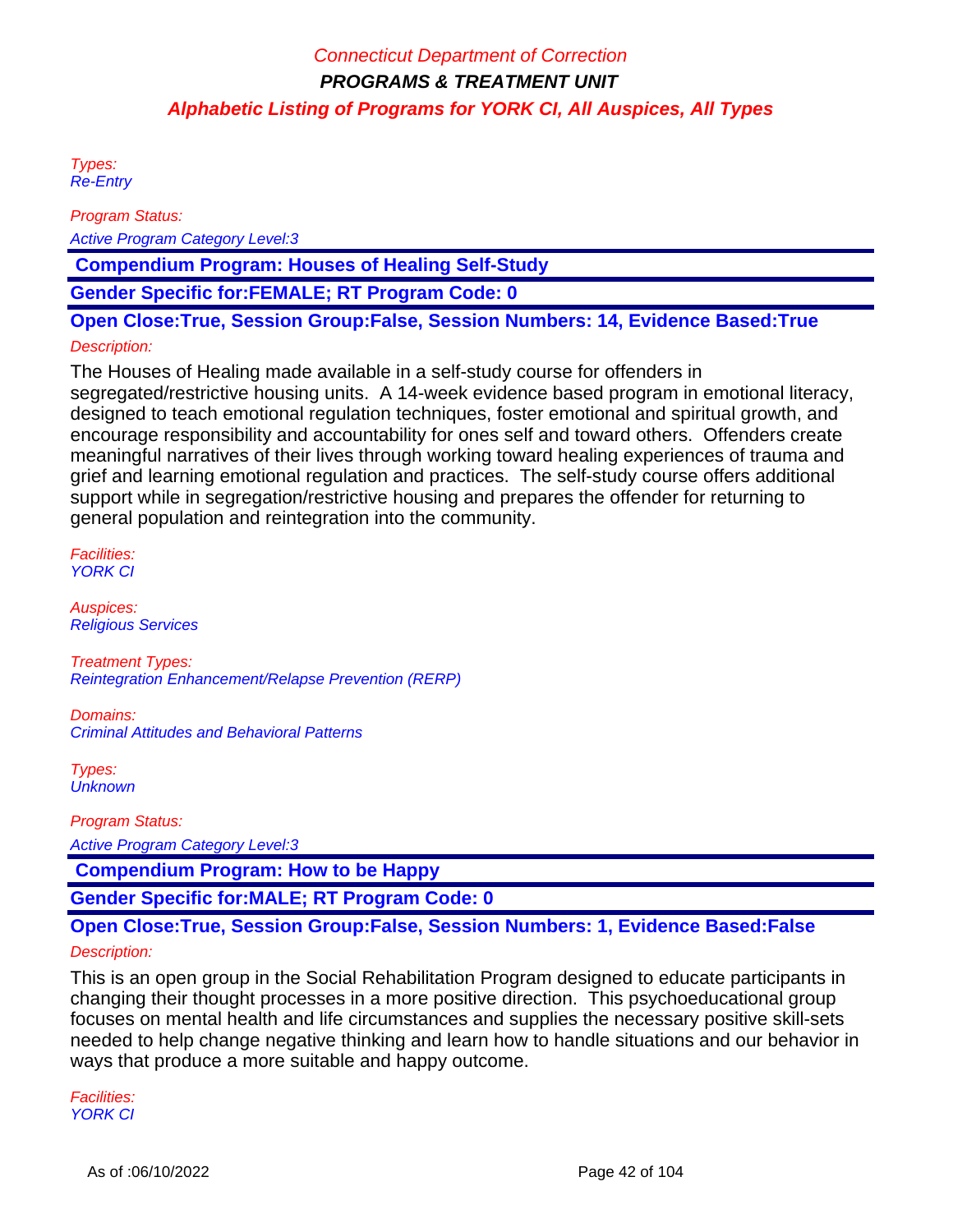#### Auspices:

Mental Health;The Social Rehabilitation Program

Treatment Types: Cognitive Behavioral Therapy (CBT);Life Skills (LS);Mental Health (MH)

Domains: Criminal Attitudes and Behavioral Patterns

Types: Mental Health;Social Rehabilitation

Program Status:

Active Program Category Level:3

 **Compendium Program: Individual Spiritual Direction Counseling**

**Gender Specific for:FEMALE; RT Program Code: 0**

# **Open Close:True, Session Group:False, Session Numbers: 15, Evidence Based:False**

#### Description:

Individual Spiritual Direction counseling is presently offered to the women in the Reintegration program and the Marilyn Baker substance abuse program. This one-to-one relationship provides a safe, confidential place for inmates to talk with a trained, certified spiritual director. Each individual session is approximately forty-five minutes in duration.

Through reflection and deep listening, the director (companion, guide) gently encourages the development of emotional and spiritual tools for successful living on the outside. The process of Spiritual Direction offers guidance, support and compassion which encourage inmates to move towards self-forgiveness and inner freedom.

Facilities: YORK CI

Auspices: Volunteer Services

Treatment Types: Life Skills (LS)

Domains: **Self Efficacy** 

Types: Faith Recovery Support Services

Program Status:

Active Program Category Level:3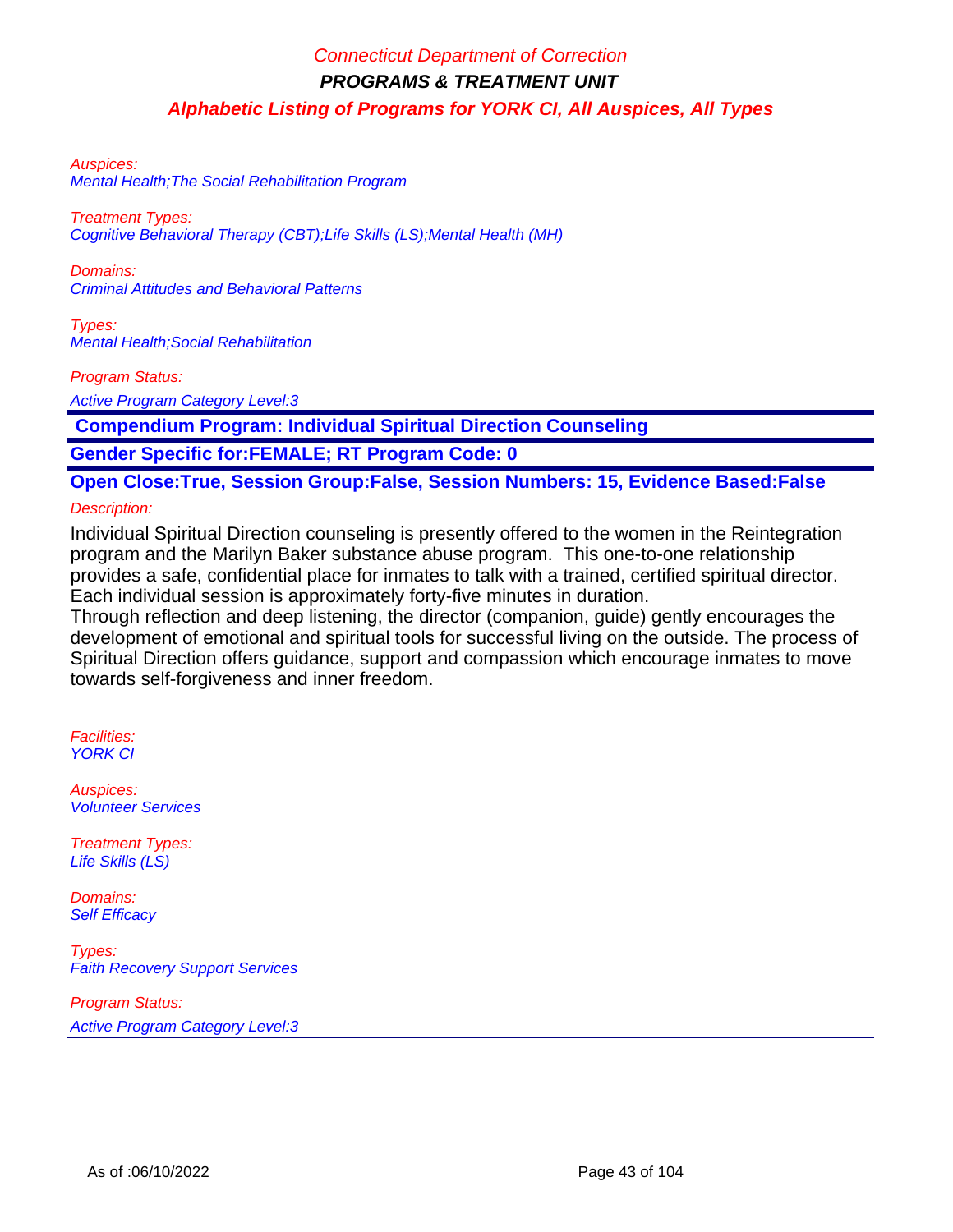### Connecticut Department of Correction

**PROGRAMS & TREATMENT UNIT**

### **Alphabetic Listing of Programs for YORK CI, All Auspices, All Types**

 **Compendium Program: Islamic Studies**

**Gender Specific for:MALE; RT Program Code: 0**

**Open Close:True, Session Group:False, Session Numbers: 1, Evidence Based:False**

#### Description:

Islamic studies devoted to the study of prayer, meditation, self-examination and decision making for a spiritual life. This will assist inmates in confronting issues of life.

Facilities:

BRIDGEPORT CC;BROOKLYN CI;CYBULSKI CI;GARNER CI;HARTFORD CC;MACDOUGALL CI;MANSON YI;NEW HAVEN CC;OSBORN CI;ROBINSON CI;WALKER RC;WILLARD CI;YORK CI

Auspices: Religious Services

Treatment Types: **Unknown** 

Domains: **Unknown** 

Types: **Religious** 

Program Status:

Active Program Category Level:3

 **Compendium Program: Jehovah's Witness Bible Study**

**Gender Specific for:BOTH; RT Program Code: 0**

**Open Close:True, Session Group:False, Session Numbers: 1, Evidence Based:False**

Description:

Biblical readings are reviewed with inmates. The goal of this program is to help inmates develop self-awareness and personal growth based on Jehovah's Witness principles.

Facilities:

CYBULSKI CI;ENFIELD CI;HARTFORD CC;MACDOUGALL CI;NEW HAVEN CC;OSBORN CI;ROBINSON CI;YORK CI

Auspices: Religious Services ;Volunteer Services

Treatment Types: **Unknown** 

Domains: **Unknown** 

Types: **Religious**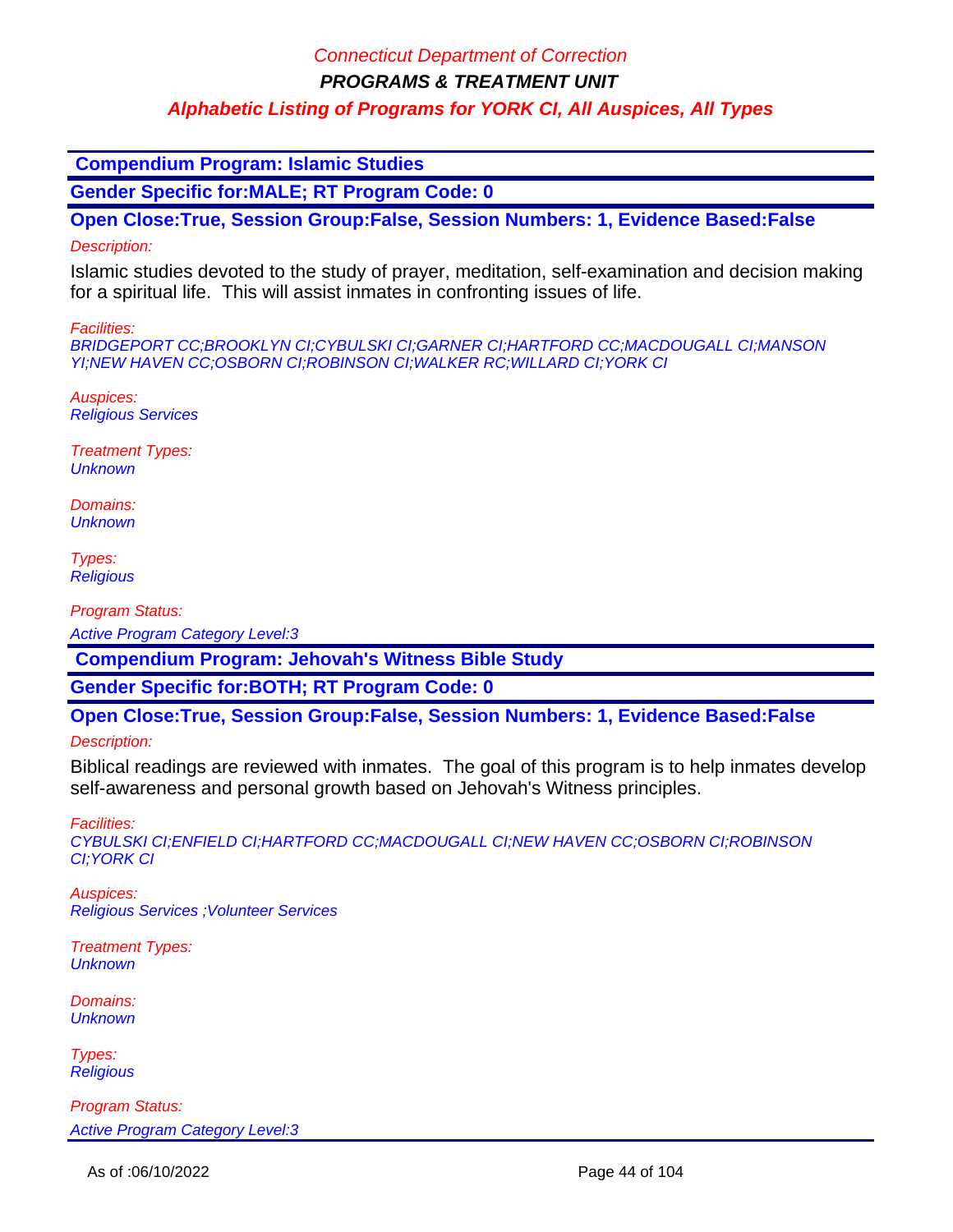### Connecticut Department of Correction

**PROGRAMS & TREATMENT UNIT**

**Alphabetic Listing of Programs for YORK CI, All Auspices, All Types**

 **Compendium Program: Jehovah's Witness Collective Service**

**Gender Specific for:BOTH; RT Program Code: 0**

**Open Close:True, Session Group:False, Session Numbers: 1, Evidence Based:False**

Description:

This is the weekly Jehovah's Witness worship service.

Facilities:

BROOKLYN CI;CHESHIRE CI;CORRIGAN CI;CYBULSKI CI;ENFIELD CI;GARNER CI;MACDOUGALL CI;OSBORN CI;RADGOWSKI CI;ROBINSON CI;WILLARD CI;YORK CI

Auspices: Religious Services ;Volunteer Services

Treatment Types: **Unknown** 

Domains: **Unknown** 

Types: **Religious** 

Program Status:

Active Program Category Level:3

 **Compendium Program: Jewish Holy Day Observances**

**Gender Specific for:BOTH; RT Program Code: 0**

**Open Close:True, Session Group:False, Session Numbers: 1, Evidence Based:False**

Description:

The holy days of Rosh Hashanah, Sukkot, Hanukkah, Purim, Passover and Shavuot are observed with worship services and feasts.

Facilities:

CHESHIRE CI;CORRIGAN CI;HARTFORD CC;MACDOUGALL CI;NORTHERN CI;OSBORN CI;RADGOWSKI CI;WALKER RC;YORK CI

Auspices: Religious Services

Treatment Types: **Unknown** 

Domains: **Unknown** 

Types: **Religious**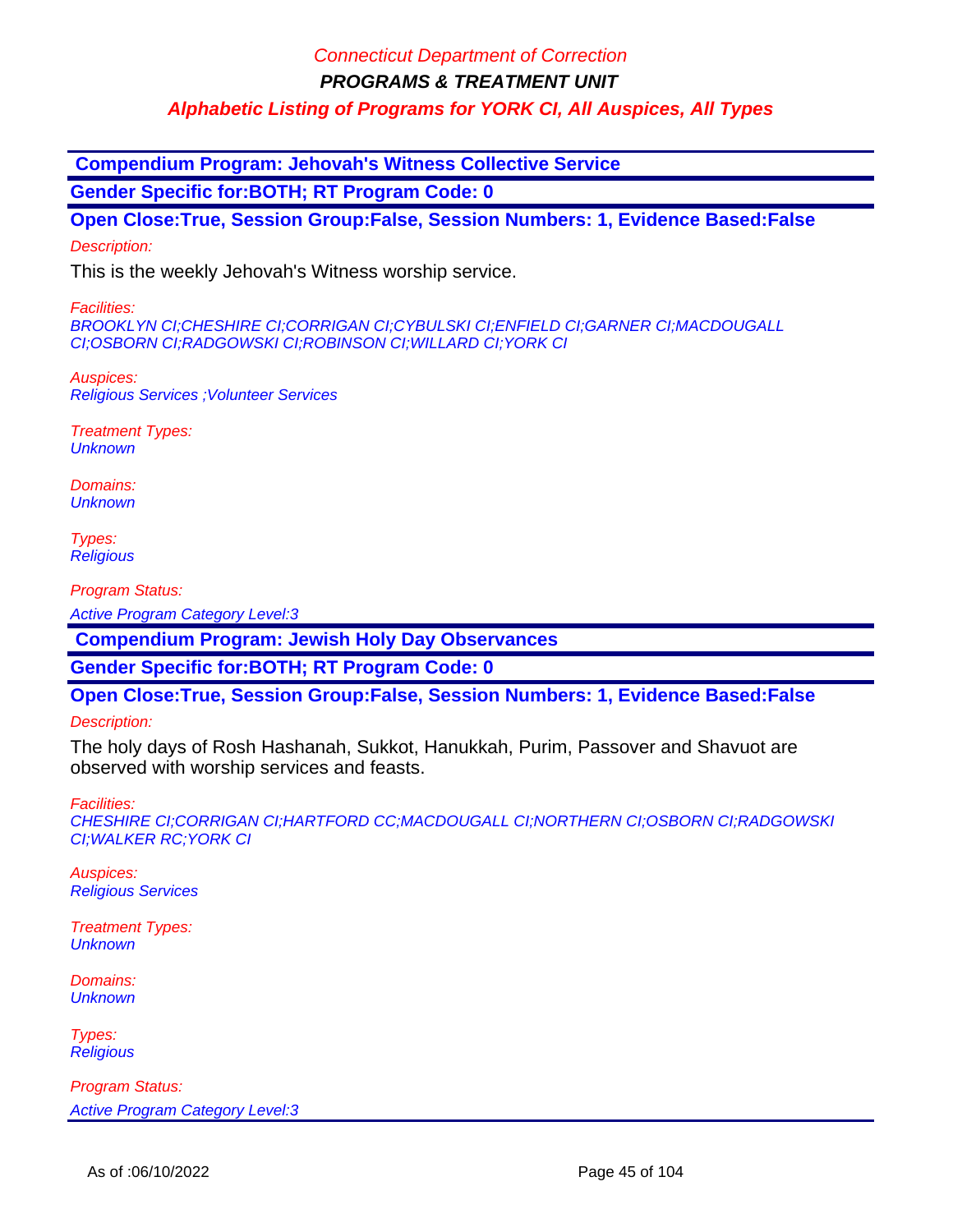**Compendium Program: Jewish Sabbath Worship**

**Gender Specific for:BOTH; RT Program Code: 0**

**Open Close:True, Session Group:False, Session Numbers: 1, Evidence Based:False**

Description:

Sabbath afternoon prayer and reading of weekly Torah position, followed by study & discussion.

Facilities: BROOKLYN CI;YORK CI

Auspices: Religious Services

Treatment Types: **Unknown** 

Domains: **Unknown** 

Types: **Religious** 

Program Status:

Active Program Category Level:3

 **Compendium Program: Job Center - Pre-Employment Workshops**

**Gender Specific for:BOTH; RT Program Code: J1**

**Open Close:True, Session Group:False, Session Numbers: 6, Evidence Based:False**

#### Description:

The Job Center is designed to help inmates get and maintain a job after release. It does this by providing job readiness training, resume writing, and employment referrals. Specific jobs are located by the Job Center's computer connection to the Department of Labor's Connecticut Job Bank and by using the Department of Correction Job Bank.

Facilities: YORK CI

Auspices: Employment Services;Programs & Treatment Unit

Treatment Types: Life Skills (LS);Reintegration Enhancement/Relapse Prevention (RERP)

Domains: Education, Employment, and Financial Situation;Employment/Financial

Types: Re-Entry;Self Improvement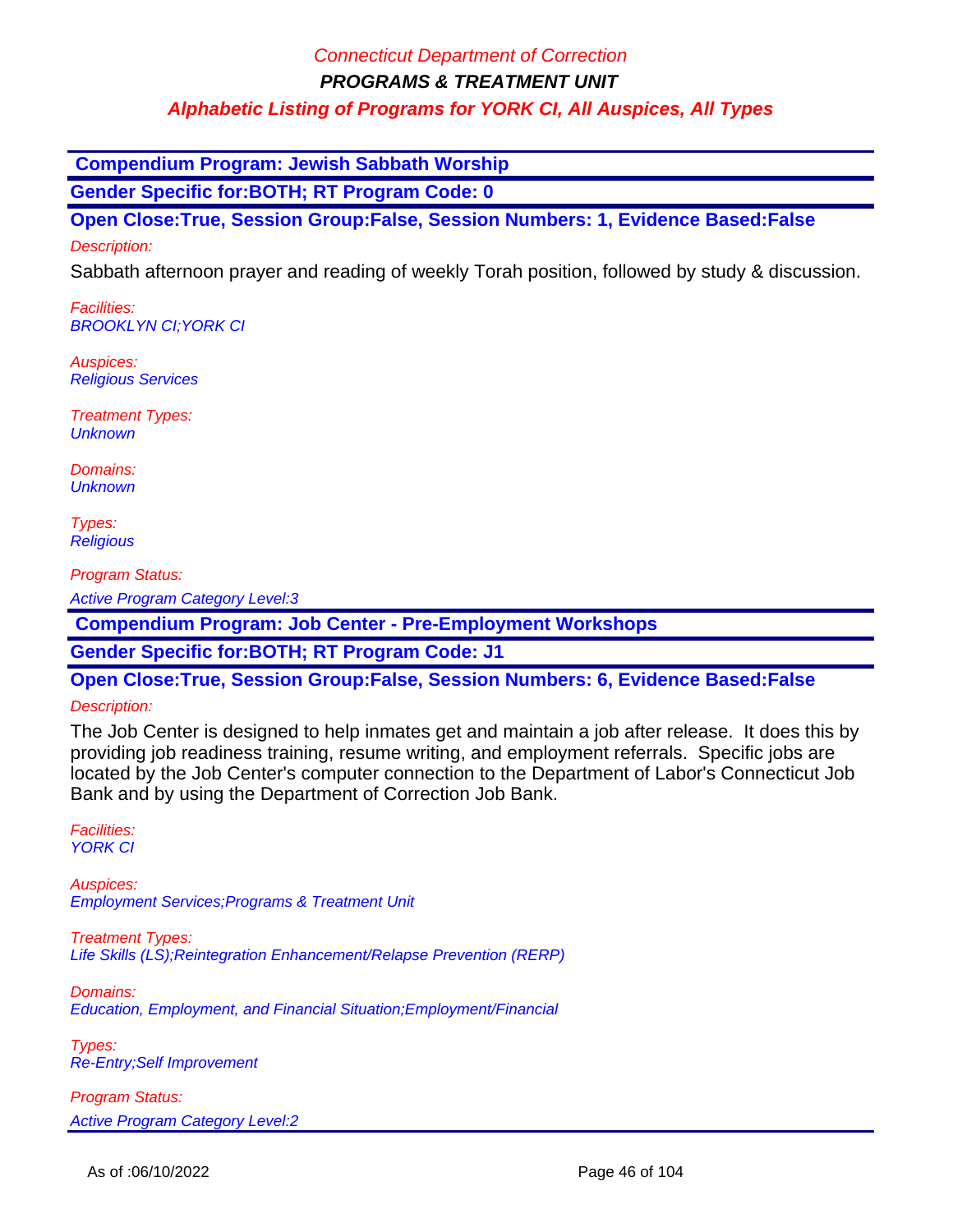**Compendium Program: Judy Dworin Performance Support Group Gender Specific for:BOTH; RT Program Code: 0**

**Open Close:True, Session Group:False, Session Numbers: 1, Evidence Based:False** Description:

This group is voluntary and meets for the participants the month prior to and following the Judy Dorwin Performance Project. It was developed for the purpose of allowing additional processing time regarding the themes and life stories that are brought to the surface through Judy's Performance Project.

Facilities: CYBULSKI CI;YORK CI

Auspices: Mental Health;The Change Group;Volunteer Services

Treatment Types: Education (Ed);Family Support (FS);Mental Health (MH)

Domains: Abuse/Trauma;Education, Employment, and Financial Situation;Relationships;Self Efficacy

Types: Mental Health

Program Status:

Active Program Category Level:3

 **Compendium Program: Kairos**

**Gender Specific for:BOTH; RT Program Code: 0**

**Open Close:True, Session Group:False, Session Numbers: 1, Evidence Based:False**

Description:

This is a 40-hour faith retreat that is held once a year with monthly reunions.

Facilities: GARNER CI;MANSON YI;OSBORN CI;YORK CI

Auspices: Religious Services ;Volunteer Services

Treatment Types: **Unknown** 

Domains: **Unknown** 

Types: **Religious**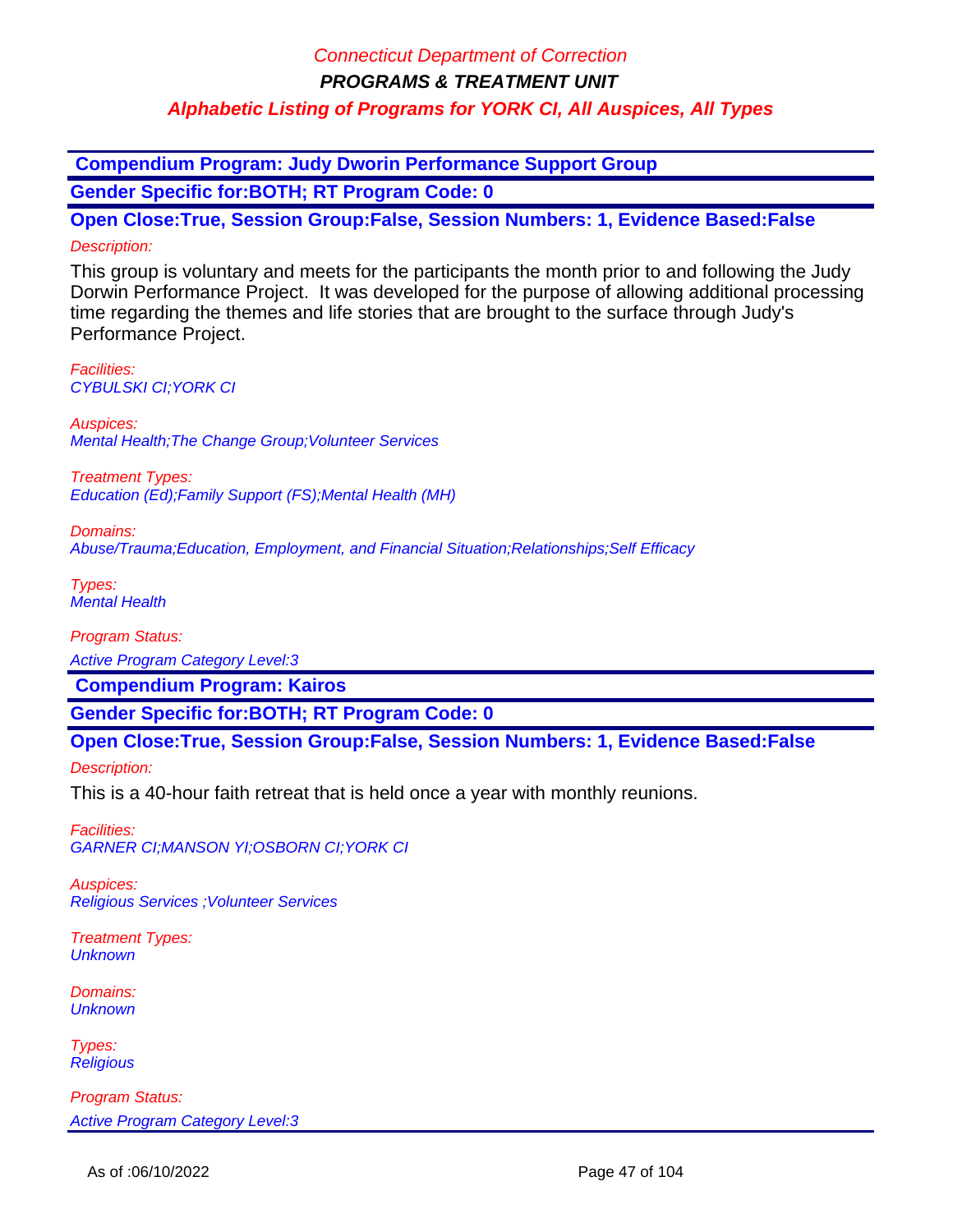### Connecticut Department of Correction

**PROGRAMS & TREATMENT UNIT**

### **Alphabetic Listing of Programs for YORK CI, All Auspices, All Types**

 **Compendium Program: Legion of Mary**

**Gender Specific for:BOTH; RT Program Code: 0**

**Open Close:True, Session Group:False, Session Numbers: 1, Evidence Based:False** Description:

This is a program which inmates become members of the largest Catholic lay group in the world. The Legion's goals are to form active, educated and charitable Catholics. This is done through a regular program of prayer that emphasizes the rosary and acts of charity. Inmates also do research and presentations on various aspects of the catholic tradition.

Facilities:

BROOKLYN CI;CHESHIRE CI;MACDOUGALL CI;ROBINSON CI;YORK CI

Auspices: Religious Services ;Volunteer Services

Treatment Types: **Unknown** 

Domains: **Unknown** 

Types: **Religious** 

Program Status:

Active Program Category Level:3

 **Compendium Program: Library**

**Gender Specific for:BOTH; RT Program Code: 0**

**Open Close:True, Session Group:False, Session Numbers: 1, Evidence Based:False**

Description:

This program is open to those offenders housed on the mental health unit. This program takes place in the institution library where offenders are guided toward reading that promotes personal growth and development.

Facilities: OSBORN CI;ROBINSON CI;YORK CI

Auspices: **Health Services** 

Treatment Types: Education (Ed)

Domains: Education;Education, Employment, and Financial Situation;Self Efficacy

Types: Female;Mental Health;Self Improvement

Program Status:

As of :06/10/2022 Page 48 of 104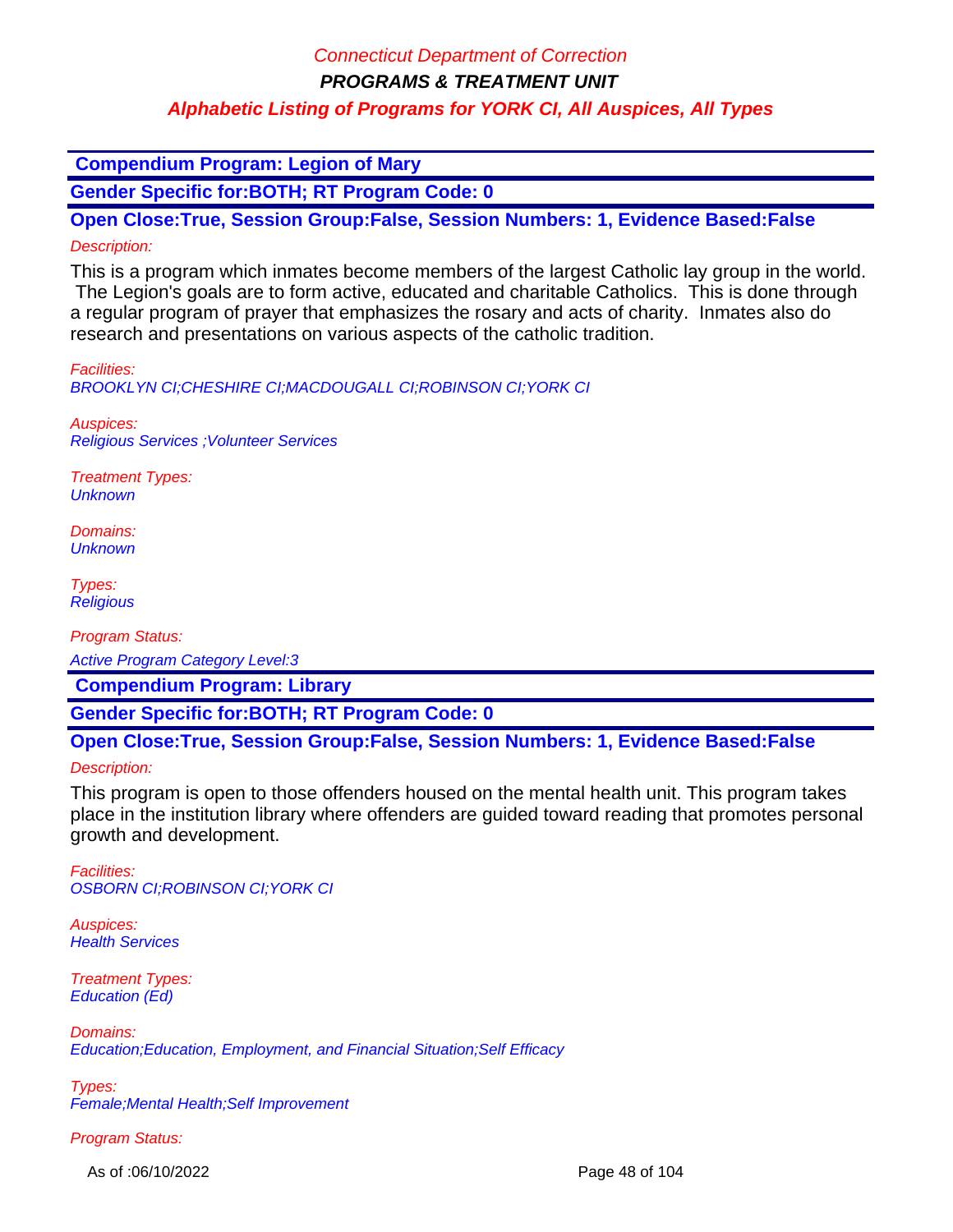#### Active Program Category Level:3

 **Compendium Program: Life Skills (Life Lessons @ YCI)**

**Gender Specific for:BOTH; RT Program Code: 0**

**Open Close:True, Session Group:False, Session Numbers: 1, Evidence Based:False**

#### Description:

This weekly group encourages offenders to develop good social skills that are appropriate to living in both a therapeutic community (The Social Rehabilitation Program) and the world. Therapeutic games, readings, role-play, and sharing of life experience are used.<br>

Facilities: OSBORN CI;YORK CI

Auspices: Health Services;The Social Rehabilitation Program

Treatment Types: Life Skills (LS)

#### Domains:

Anger/Hostility;Antisocial Attitudes;Antisocial Friends;Education;Employment/Financial;Family and Social Support;Parenting;Relationships

Types: Female;Social Rehabilitation

Program Status:

Active Program Category Level:3

 **Compendium Program: Living Free Comprehensive Re-entry Services**

**Gender Specific for:BOTH; RT Program Code: FL**

### **Open Close:True, Session Group:False, Session Numbers: 1, Evidence Based:False** Description:

This program offers an integrated system of care for inmates who have been sentenced to a period of three months or more, who have substance use issues (drug/alcohol score of 3 or higher), co-occurring mental health issues (mental health score of 3 or lower), and physical health concerns (medical score of 1 or higher). The inmates are expected to be released into the greater New Haven community within a four to six-month period of time and must be committed to working with the Living Free Program's Peer Advocates on various re-entry issues and concerns. Living Free will meet with each inmate at their designated facility for a structured four step process to ideally enroll and assess their needs for addiction, mental health, and/or medical treatment and care. If enrolled, the final step of this program is to bring the inmate on an "escorted visit" from their designated facility to the ForDD Clinic to meet with their treatment providers and Peer Advocate for discharge planning prior to their release date. Once released, each inmate is expected to attend weekly appointments with the treatment providers and Peer Advocates at the ForDD Clinic.

Facilities:

CYBULSKI CI;NEW HAVEN CC;WILLARD CI;YORK CI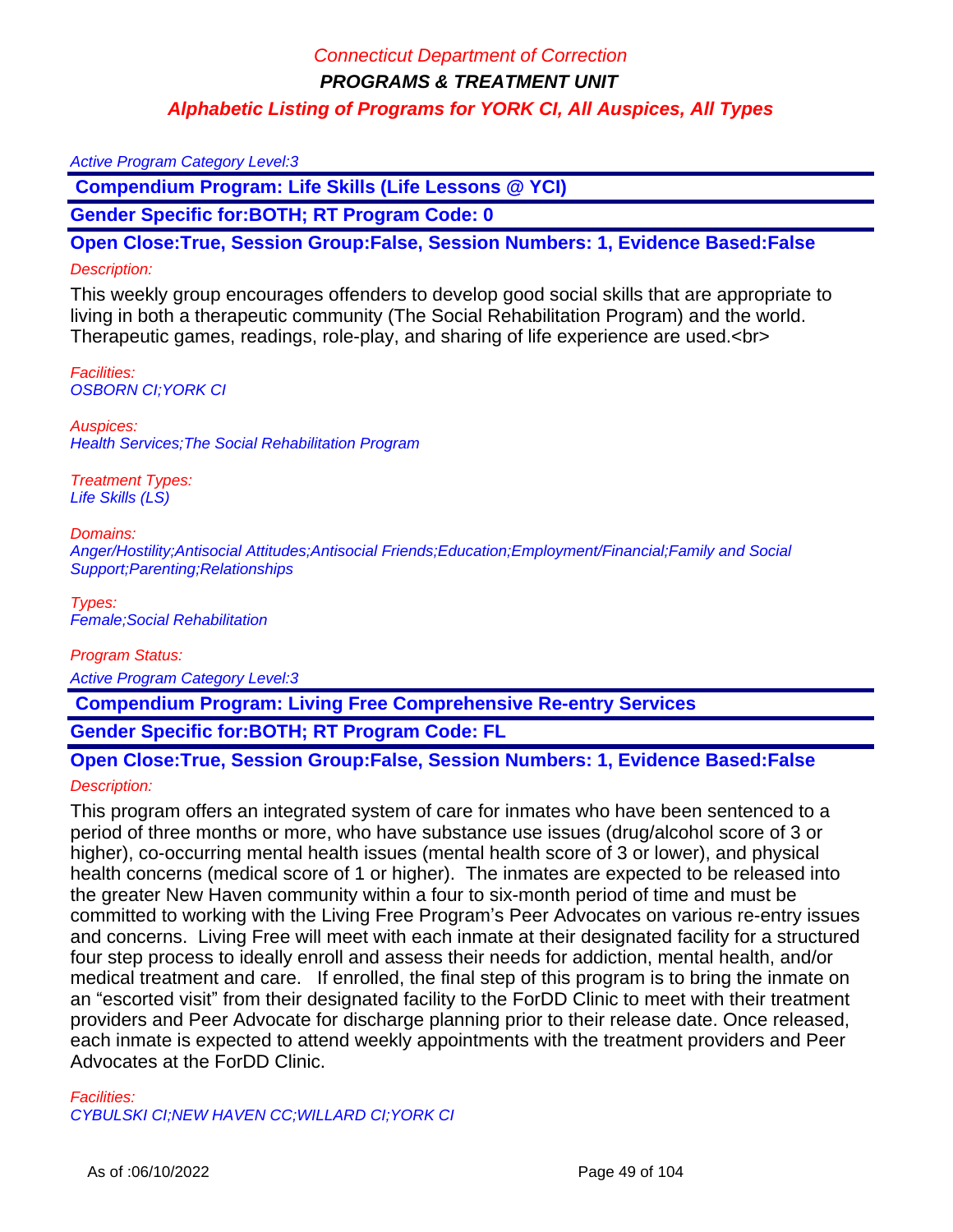Auspices: Addiction Services

Treatment Types: Reintegration Enhancement/Relapse Prevention (RERP);Substance Abuse (SA)

Domains: Education, Employment, and Financial Situation;Substance Abuse and Mental Health

Types: **Addiction** 

Program Status:

Active Program Category Level:2

 **Compendium Program: Medicated Assisted Treatment Program**

**Gender Specific for:BOTH; RT Program Code: RX**

**Open Close:True, Session Group:False, Session Numbers: 1, Evidence Based:False**

#### Description:

Medicated Assisted treatment offered prior to discharge. Inmates will attend group counseling and receive social supports.

Facilities:

BRIDGEPORT CC;HARTFORD CC;NEW HAVEN CC;ROBINSON CI;WALKER RC;YORK CI

Auspices: Addiction Services

Treatment Types: Substance Abuse (SA)

Domains: Substance Abuse;Substance Abuse and Mental Health

Types: Substance Abuse Services/Treatment

Program Status:

Active Program Category Level:1

 **Compendium Program: Medication Assisted Treatment - MAT**

**Gender Specific for:MALE; RT Program Code: A3**

### **Open Close:True, Session Group:False, Session Numbers: 1, Evidence Based:False**

#### Description:

This is a reentry based program that identifies offenders during their incarceration and connects them to a community treatment provider to receive medication assisted treatment. This process allows the offender to have a developed plan for services that is available to them upon their release. Addiction Services Staff coordinates admission into the program and schedules a meeting for the offender to meet with the community provider.

#### Facilities: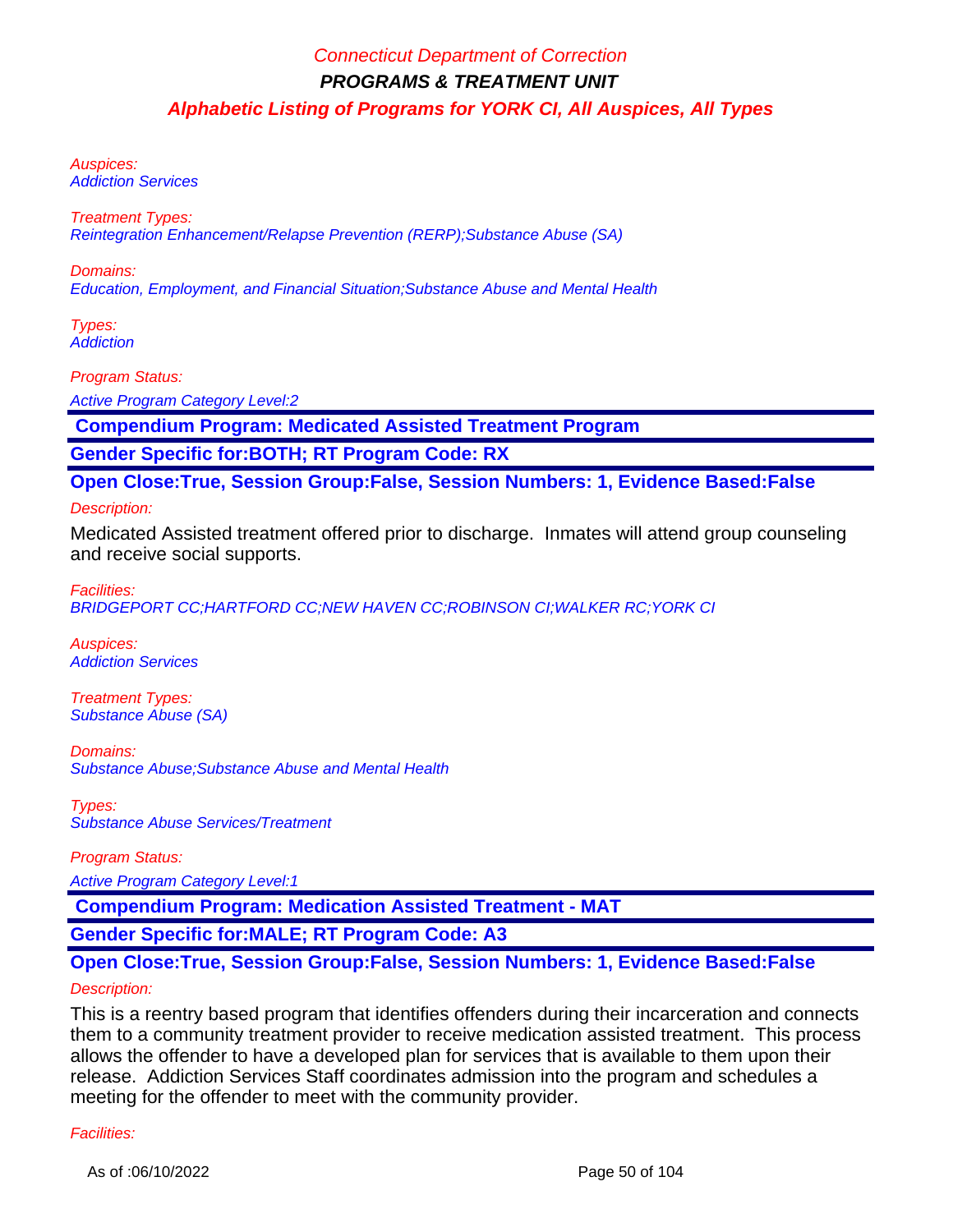CORRIGAN CI;CYBULSKI CI;MANSON YI;OSBORN CI;RADGOWSKI CI;ROBINSON CI;WILLARD CI;YORK CI

Auspices: Contracted Program

Treatment Types: Cognitive Behavioral Therapy (CBT);Life Skills (LS);Substance Abuse (SA)

Domains: Substance Abuse and Mental Health

Types: Substance Abuse Services/Treatment

Program Status:

Active Program Category Level:2

 **Compendium Program: Mental Health Peer Mentoring Program: Sisters Standing Strong Gender Specific for:FEMALE; RT Program Code: 0**

**Open Close:True, Session Group:False, Session Numbers: 1, Evidence Based:False**

Description:

This mentor program is comprised of offender mentors/helpers who demonstrate pro-social, adaptive coping skills, as well as, offenders who have recently entered YCI and are presenting with difficulty adjusting to the correctional environment. The program, with staff present supervising, provides an outlet for the female offenders to receive peer-support and insight into common adjustment issues. The following topics are addressed: basic sleep hygiene, drug withdrawal, court stressors, managing the YCI system and coping strategies.<br>

Facilities: YORK CI

Auspices: **Health Services** 

Treatment Types: Life Skills (LS)

Domains: Abuse/Trauma;Anger/Hostility;Antisocial Friends;Mental Health;Self Efficacy;Substance Abuse

Types: Mental Health;Self Improvement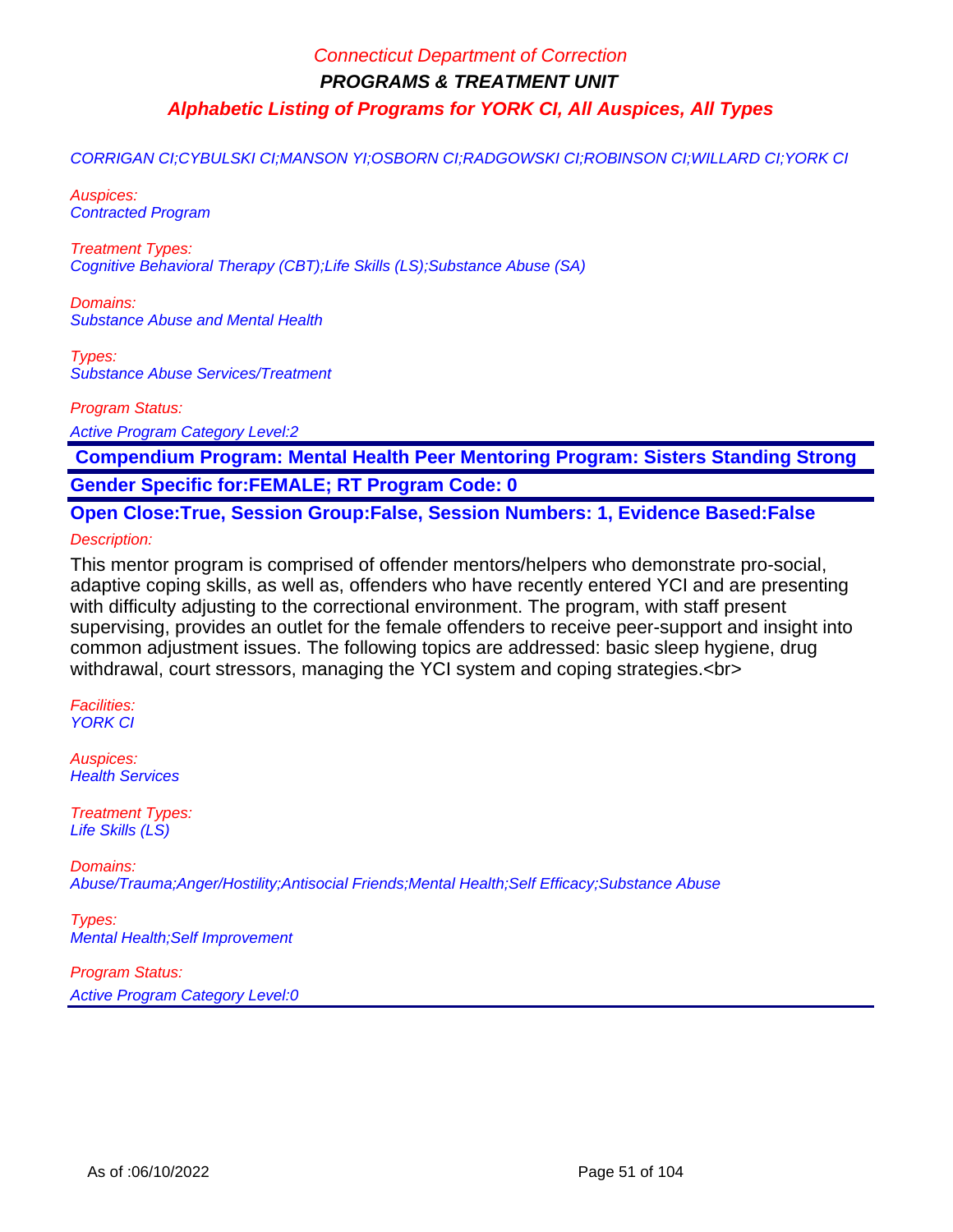### Connecticut Department of Correction

**PROGRAMS & TREATMENT UNIT**

### **Alphabetic Listing of Programs for YORK CI, All Auspices, All Types**

 **Compendium Program: MHU-Afternoon Group**

**Gender Specific for:FEMALE; RT Program Code: 0**

**Open Close:True, Session Group:False, Session Numbers: 1, Evidence Based:False** Description:

MHU-Afternoon Group is actually any of the following groups or activities depending on the needs based the needs/level of functioning of the population at the time:

Start Now-usually Mondays and/or Tuesdays

Library-Thursdays when the Librarian is available

Coping Skills-usually Tuesdays and or Thursdays if there is no Library. The group reviews basic skills to utilize in everyday life both while incarcerated and while in the community.

Social Group-usually on Fridays. The members of the group are encouraged to interact positively with each other and use each other and the leader for extra support. Members get to know each other by socializing and relaxing while playing cards, board games, drawing, and engaging in small group discussions.

Facilities: YORK CI

Auspices: Mental Health

Treatment Types: Mental Health (MH)

Domains: Mental Health

Types: Mental Health

Program Status:

Active Program Category Level:3

 **Compendium Program: Narcotics Anonymous**

**Gender Specific for:MALE; RT Program Code: 0**

**Open Close:True, Session Group:False, Session Numbers: 1, Evidence Based:False**

#### Description:

Narcotics Anonymous is a twelve-step fellowship of addicts helping addicts to recover from the disease of addiction. Meetings, in a variety of formats (Step Meetings, Speaker, Speaker/Discussion, etc.), are held on a weekly basis. The meetings are usually conducted by outside volunteers who share their story of addiction and recovery. Addiction Services or Volunteer Services staff coordinate the meetings and provide oversight for the program.

Facilities:

BRIDGEPORT CC;BROOKLYN CI;CHESHIRE CI;CORRIGAN CI;CYBULSKI CI;GARNER CI;HARTFORD CC;MACDOUGALL CI;MANSON YI;NEW HAVEN CC;RADGOWSKI CI;ROBINSON CI;WILLARD CI;YORK CI

Auspices: Addiction Services;Volunteer Services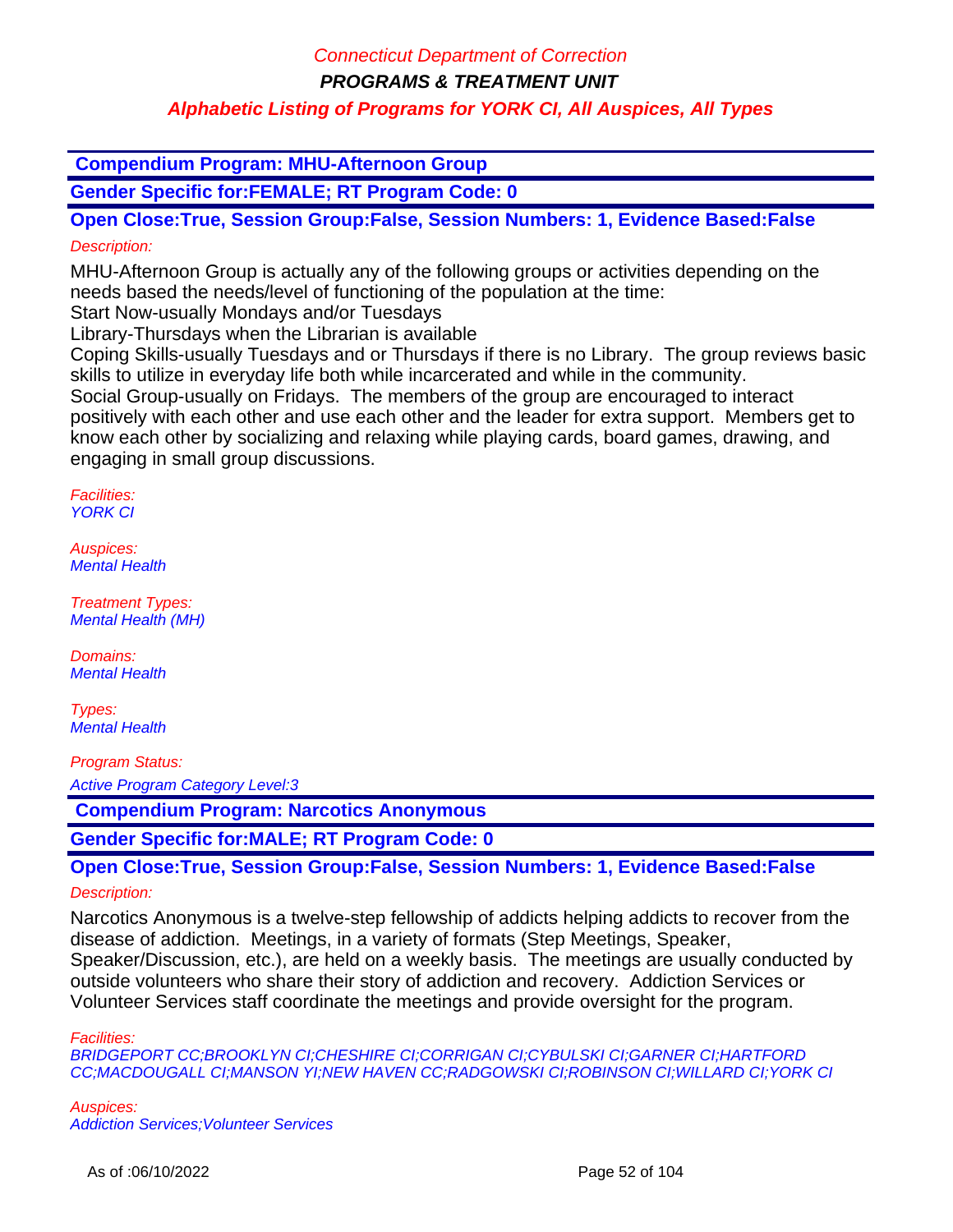Treatment Types: Substance Abuse (SA)

Domains:

Substance Abuse;Substance Abuse and Mental Health

Types: **Addiction** 

Program Status: Active Program Category Level:3

 **Compendium Program: Native American Worship**

**Gender Specific for:BOTH; RT Program Code: 0**

### **Open Close:True, Session Group:False, Session Numbers: 1, Evidence Based:False**

Description:

Sacred Circle is a community prayer, which includes smudging. It is celebrated weekly.

Facilities:

BROOKLYN CI;CHESHIRE CI;CORRIGAN CI;CYBULSKI CI;ENFIELD CI;GARNER CI;MACDOUGALL CI;OSBORN CI;RADGOWSKI CI;ROBINSON CI;WALKER RC;WILLARD CI;YORK CI

Auspices: Religious Services ;Volunteer Services

Treatment Types: **Unknown** 

Domains: **Unknown** 

Types: Religious;Worship Services

Program Status:

Active Program Category Level:3

 **Compendium Program: OAP Refusal**

**Gender Specific for:BOTH; RT Program Code: PR**

**Open Close:True, Session Group:False, Session Numbers: 1, Evidence Based:False**

Description:

Facilities:

BRIDGEPORT CC;BROOKLYN CI;CENTRAL OFFICE ;CHESHIRE CI;CORRIGAN CI;CYBULSKI CI;ENFIELD CI;GARNER CI;HARTFORD CC;MACDOUGALL CI;MANSON YI;NEW HAVEN CC;NORTHERN CI;OSBORN CI;RADGOWSKI CI;ROBINSON CI;WALKER RC;WILLARD CI;YORK CI

Auspices: **Unknown** 

Treatment Types:

As of :06/10/2022 Page 53 of 104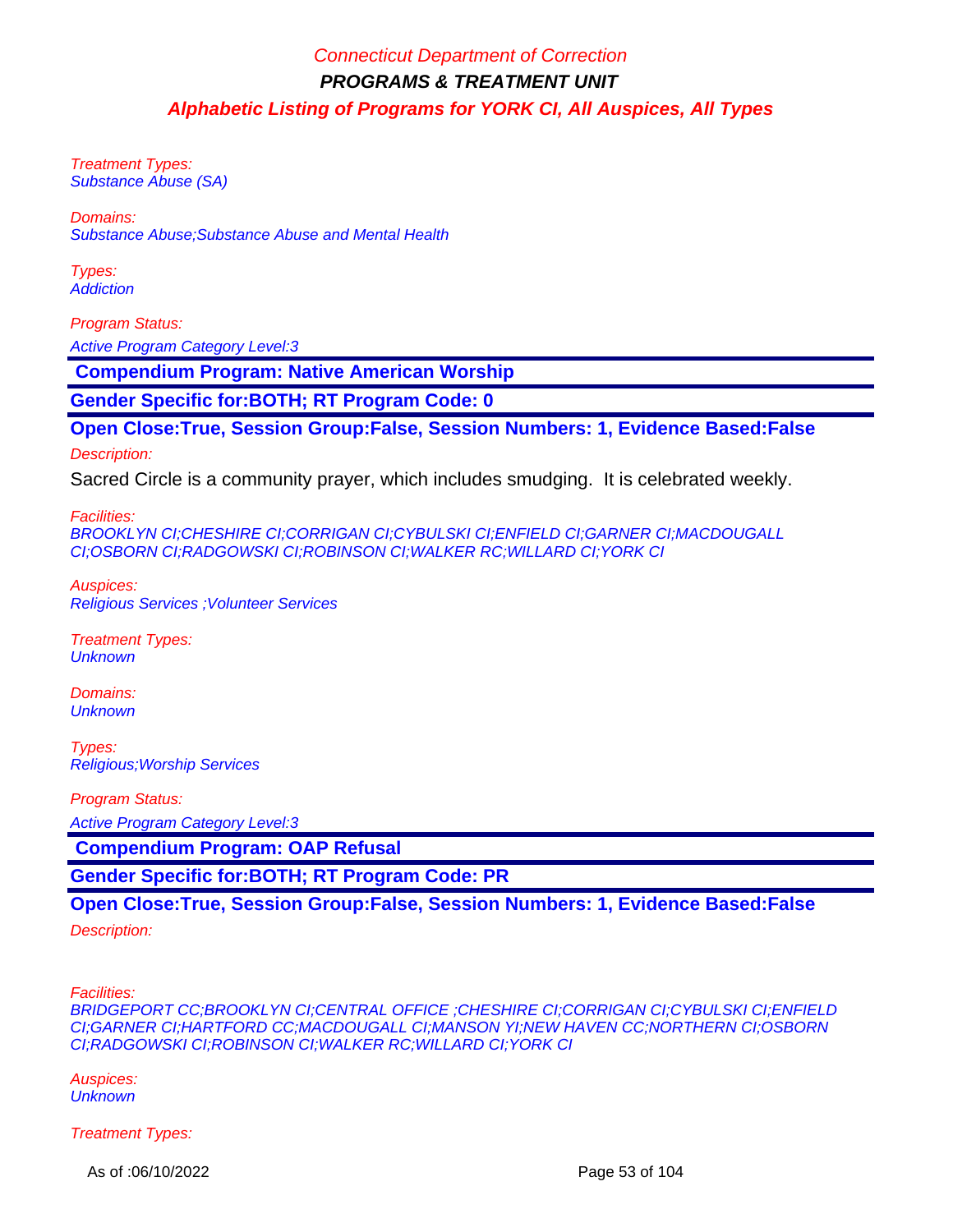**Unknown** 

Domains: Criminal Attitudes and Behavioral Patterns

Types: **Unknown** 

Program Status:

Active Program Category Level:1

 **Compendium Program: Office of Early Childhood Collaboration** 

**Gender Specific for:FEMALE; RT Program Code: 0**

**Open Close:True, Session Group:False, Session Numbers: 1, Evidence Based:False**

### Description:

The Office of Early Childhood (OEC) is working collaboratively with DOC on parenting related programs to meet the needs of the female offenders. OEC provides monthly workshops and a parenting attachment group called Circle of Security. The Monthly workshops are facilitated by OEC staff and coordinated by DOC staff to ensure inmate participation. These workshops have various topics pertaining to parenting including literacy, infant behavior and shaken baby syndrome, among others. The Circle of Security group is co-facilitated by an OEC staff member and a DOC staff member. It is an 8 week curriculum-based group. Both programs are voluntary for the offenders.

Facilities: YORK CI

Auspices: **Parenting Unit- Facility Staff** 

Treatment Types: Education (Ed);Family Support (FS);Life Skills (LS)

Domains: Family and Social Support

Types: Family & Social Services

Program Status:

Active Program Category Level:3

 **Compendium Program: Outside Clearance**

**Gender Specific for:BOTH; RT Program Code: L4**

**Open Close:True, Session Group:False, Session Numbers: 1, Evidence Based:False** Description:

Facilities: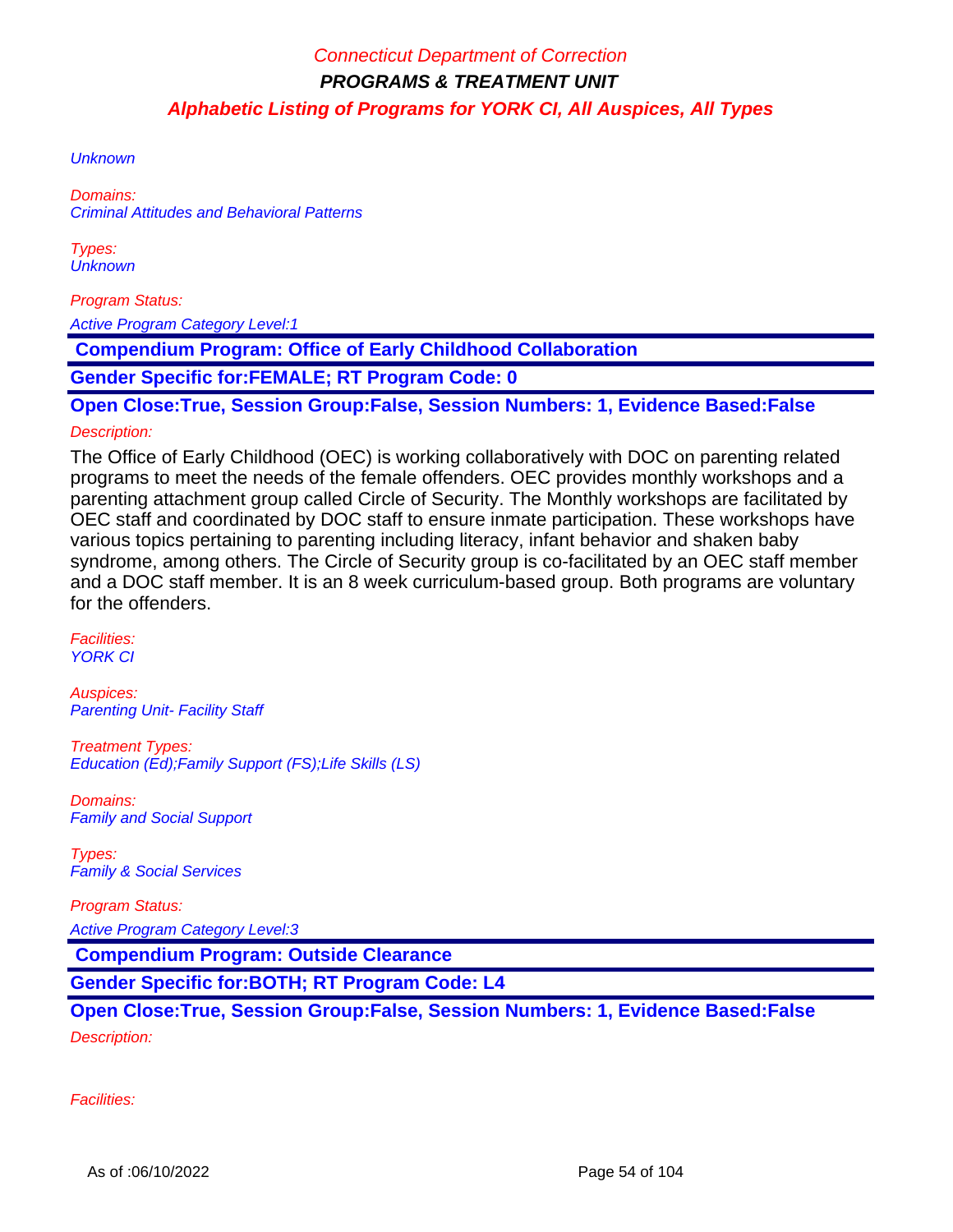BRIDGEPORT CC;BROOKLYN CI;CENTRAL OFFICE ;CHESHIRE CI;CORRIGAN CI;CYBULSKI CI;ENFIELD CI;GARNER CI;HARTFORD CC;MACDOUGALL CI;MANSON YI;NEW HAVEN CC;NORTHERN CI;OSBORN CI;RADGOWSKI CI;ROBINSON CI;WALKER RC;WILLARD CI;YORK CI

Auspices: **Unknown** 

Treatment Types: Life Skills (LS);Reintegration Enhancement/Relapse Prevention (RERP)

Domains: Education, Employment, and Financial Situation;Employment/Financial

Types: **Unknown** 

Program Status:

Active Program Category Level:3

 **Compendium Program: Overeater's Anonymous**

**Gender Specific for:MALE; RT Program Code: N/A**

**Open Close:True, Session Group:False, Session Numbers: 1, Evidence Based:False**

Description:

This program is conducted in English. Overeater's Anonymous is a Fellowship self-help group for women who provide mutual support in obtaining and maintaining a healthy lifestyle while also helping others to recover from overeating addiction. Volunteers chair the meetings on a weekly basis. Addiction Service staff coordinate the meetings and provide oversight for the program.

Facilities: YORK CI

Auspices: Addiction Services

Treatment Types: **Unknown** 

Domains: **Unknown** 

Types: Addiction;Mental Health;Self Improvement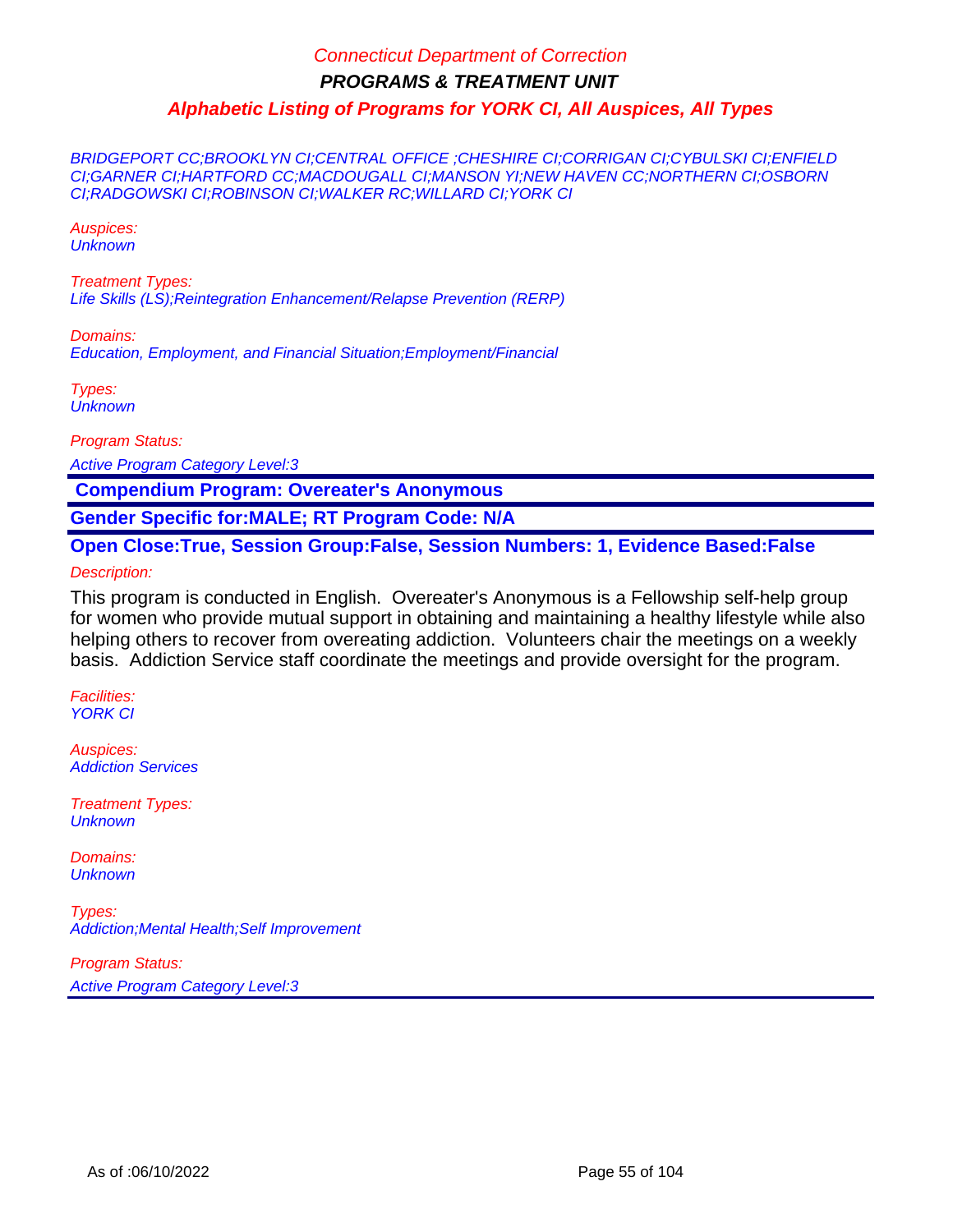**Compendium Program: Parenting from the Inside: Making the Mother-Child Connection Gender Specific for:FEMALE; RT Program Code: 0**

**Open Close:True, Session Group:False, Session Numbers: 1, Evidence Based:False** Description:

Parenting from the Inside is a 9-week, open group. The curriculum is based in Cognitive Behavioral Therapy (CBT) to provide psycho-education and build skills. Women will learn ways to manage their own emotions in order to respond in the best way to their child. They will learn skills to strengthen/develop a relationship with their children through topics that are specific to the Prison environment.

Facilities: YORK CI

Auspices: Mental Health

Treatment Types: Cognitive Behavioral Therapy (CBT)

Domains: Family and Social Support

Types: **Family** 

Program Status: Active Program Category Level:3

 **Compendium Program: Parenting-How to Be a Responsible Mother**

**Gender Specific for:FEMALE; RT Program Code: 38**

**Open Close:True, Session Group:False, Session Numbers: 6, Evidence Based:False**

#### Description:

This program is designed to help inmates with children become responsible parents. Components of the parenting skills classes include parenting from a distance, discipline techniques, and communicating with children.

Facilities: YORK CI

Auspices: **Parenting Unit- Facility Staff** 

Treatment Types: Education (Ed);Family Support (FS)

Domains: Education, Employment, and Financial Situation;Family and Social Support

Types: Education;Employment;Family;Financial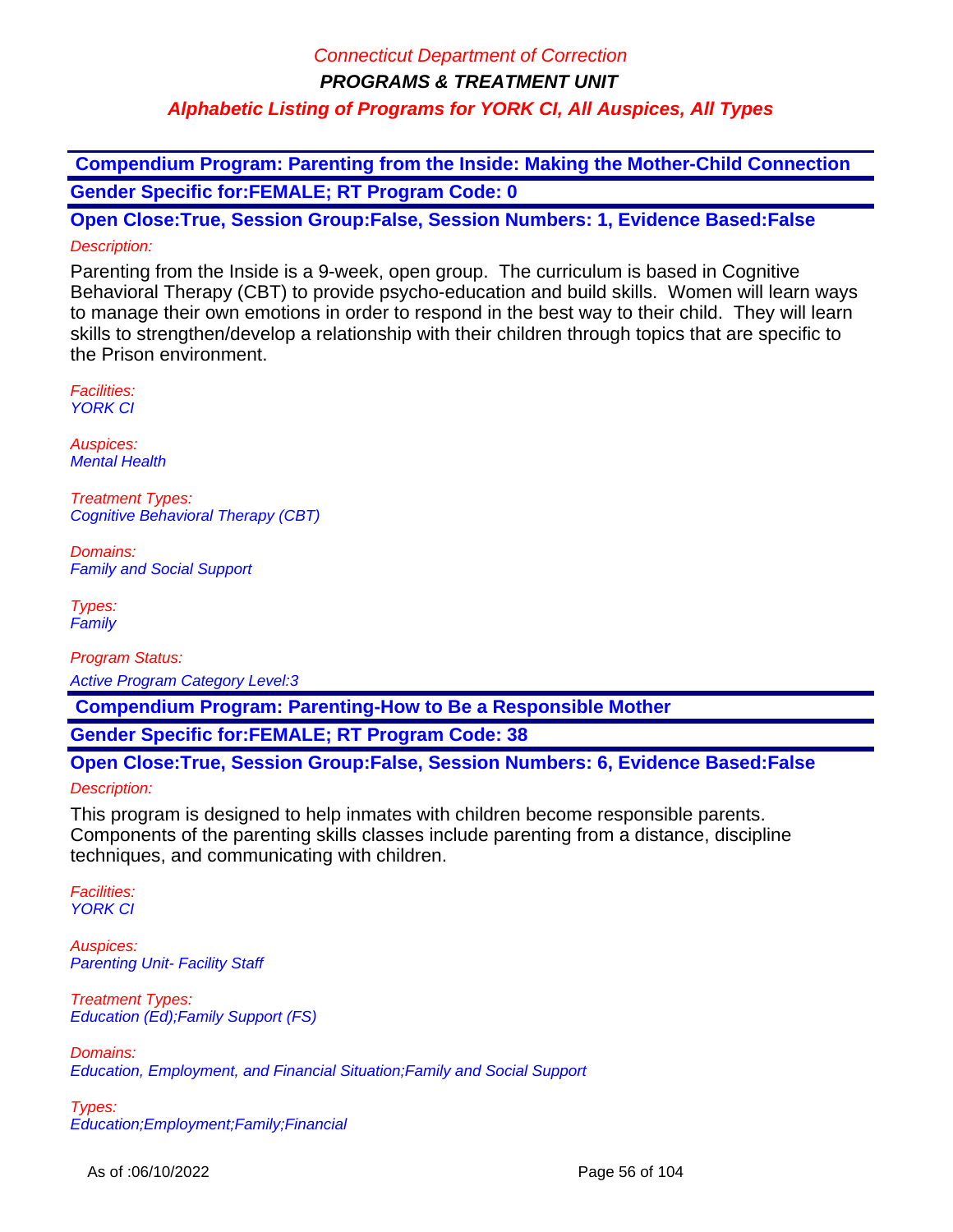Program Status:

Active Program Category Level:3

 **Compendium Program: PEP - People Empowering People**

**Gender Specific for:BOTH; RT Program Code: 93**

**Open Close:True, Session Group:False, Session Numbers: 12, Evidence Based:False**

#### Description:

This program provides educational training in values clarification, communication skills, problem solving and parenting. The program builds on personal strengths, providing opportunities for participants to gain skills while they take greater control of their own lives.

Facilities: CHESHIRE CI;GARNER CI;RADGOWSKI CI;YORK CI

Auspices: Volunteer Services

Treatment Types: Family Support (FS);Life Skills (LS)

Domains:

Antisocial Attitudes;Antisocial Friends;Family and Social Support;Parenting;Self Efficacy

Types: Self Improvement

Program Status: Active Program Category Level:3

 **Compendium Program: Pre-natal Education**

**Gender Specific for:FEMALE; RT Program Code: 0**

# **Open Close:True, Session Group:False, Session Numbers: 1, Evidence Based:False**

Description:

Pre-natal group offers weekly childbirth education classes to all pregnant York CI inmates. The group facilitator is a Doula from The Office of Early Childhood development (OEC). The program topics include: nutrition, exercise, growth and development of baby, maternal changes with pregnancy, drug and alcohol use in pregnancy, signs & stages of labor, comfort techniques and pain medications, informed choice, postpartum care, newborn bonding, breast vs. bottle feeding, birth control and family planning, hospital protocols and Doulas. The postpartum group is available to all female offenders that have given birth while incarcerated or very recently in the community. The group is facilitated by OEC Doulas. The participants are educated on what types of physical and hormonal changes to expect after delivery and how to best take care of themselves during this transition. the labor coach program is a collaborative effort between OEC Doulas and Lawrence and Memorial Hospital (L&&M) staff in conjunction with York CI High Risk Infant program. OEC Doulas are trained to work specifically with inmate patients delivering babies at L&M Hospital.

Facilities: YORK CI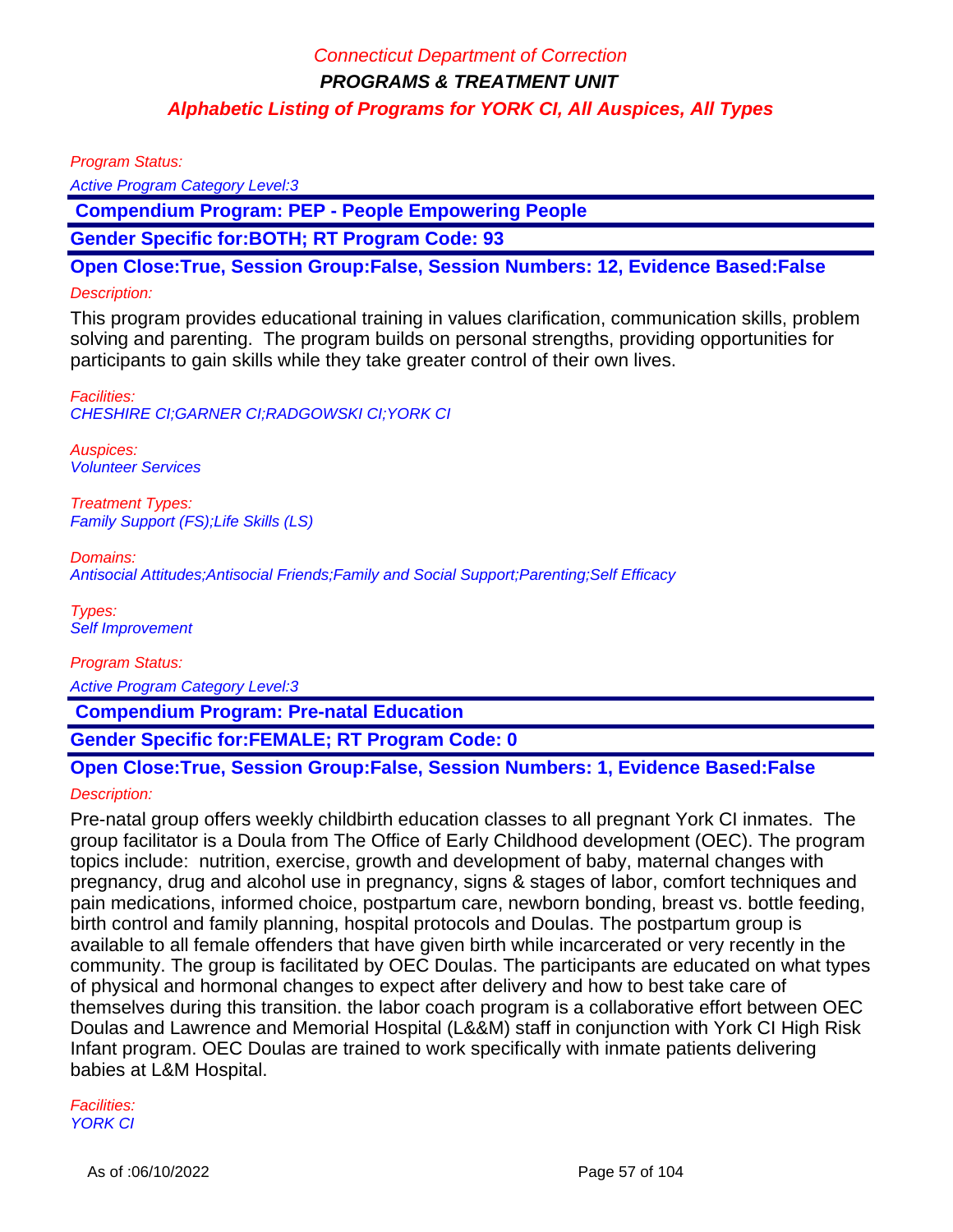Auspices: Health Services;Volunteer Services

Treatment Types: Family Support (FS)

Domains: Family;Family and Social Support;Parenting

Types: **Health Education** 

Program Status:

Active Program Category Level:3

 **Compendium Program: Protestant Bible Study**

**Gender Specific for:BOTH; RT Program Code: 0**

**Open Close:True, Session Group:False, Session Numbers: 1, Evidence Based:False**

Description:

Biblical readings are reviewed with inmates. The goal of this program is to help inmates develop self-awareness and personal growth based on Christian principles.

Facilities:

BRIDGEPORT CC;BROOKLYN CI;CHESHIRE CI;CORRIGAN CI;CYBULSKI CI;ENFIELD CI;GARNER CI;HARTFORD CC;MACDOUGALL CI;MANSON YI;NEW HAVEN CC;OSBORN CI;RADGOWSKI CI;ROBINSON CI;WILLARD CI;YORK CI

Auspices: Religious Services ;Volunteer Services

Treatment Types: **Unknown** 

Domains: **Unknown** 

Types: **Religious** 

Program Status: Active Program Category Level:3

 **Compendium Program: Protestant Bible Study (Spanish)**

**Gender Specific for:BOTH; RT Program Code: 0**

**Open Close:True, Session Group:False, Session Numbers: 1, Evidence Based:False**

Description:

Biblical readings are reviewed with Spanish inmates. The goal of this program is to help inmates develop self-awareness and personal growth based on Christian principles.

Facilities:

BRIDGEPORT CC;BROOKLYN CI;CYBULSKI CI;ENFIELD CI;GARNER CI;HARTFORD CC;MACDOUGALL CI;NEW HAVEN CC;OSBORN CI;RADGOWSKI CI;ROBINSON CI;WALKER RC;WILLARD CI;YORK CI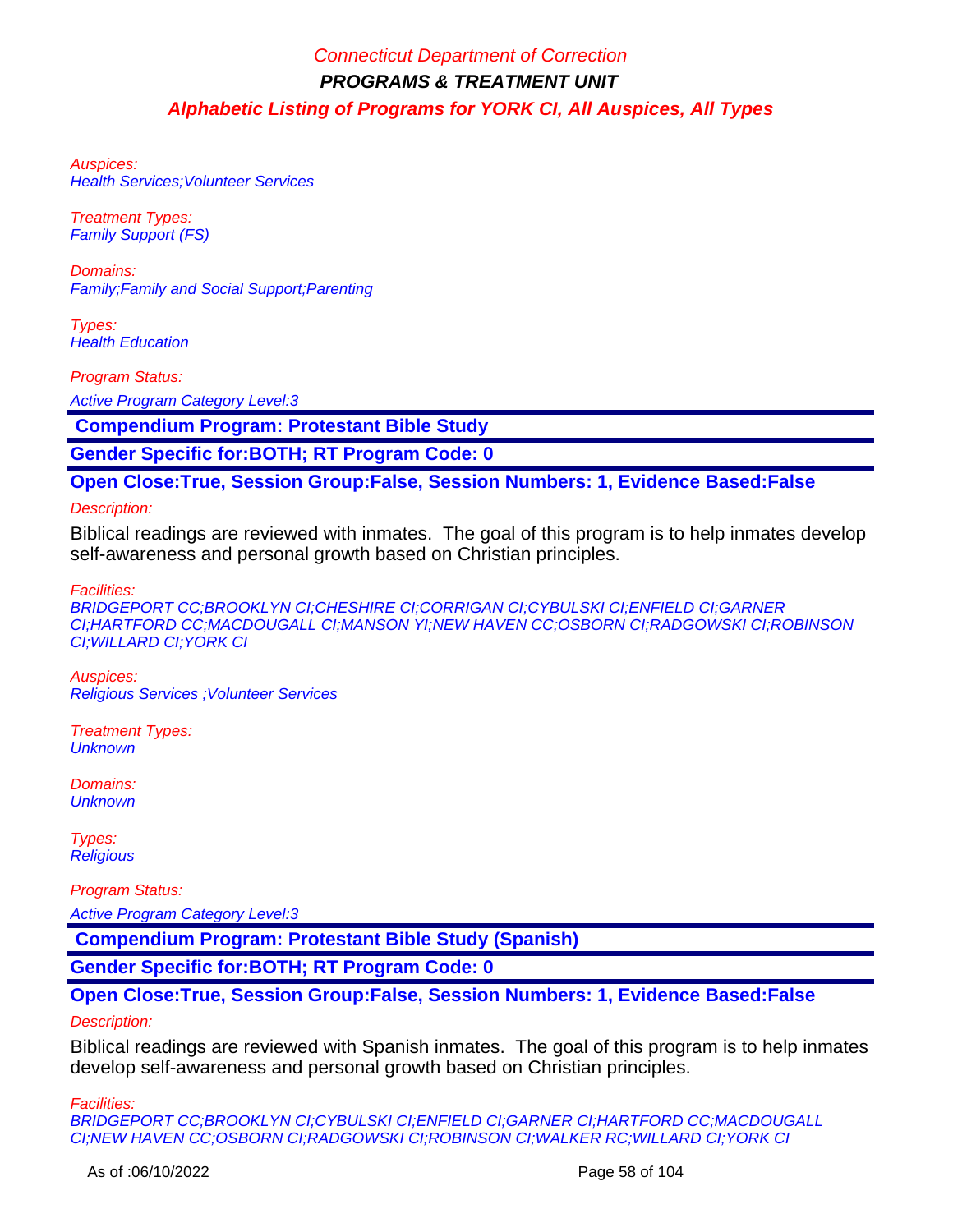Auspices: Religious Services ;Volunteer Services

Treatment Types: **Unknown** 

Domains: **Unknown** 

Types: **Religious** 

Program Status:

Active Program Category Level:3

 **Compendium Program: Protestant Communion Service**

**Gender Specific for:MALE; RT Program Code: 0**

**Open Close:True, Session Group:False, Session Numbers: 1, Evidence Based:False**

#### Description:

This is a sacramental service that offers the administration of the -Lord's Supper-.

Facilities: HARTFORD CC;YORK CI

Auspices: Religious Services

Treatment Types: **Unknown** 

Domains: **Unknown** 

Types: **Religious** 

Program Status:

Active Program Category Level:3

 **Compendium Program: Protestant Service**

**Gender Specific for:BOTH; RT Program Code: 0**

**Open Close:True, Session Group:False, Session Numbers: 1, Evidence Based:False**

#### Description:

This is the weekly Protestant worship service.

Facilities:

BRIDGEPORT CC;BROOKLYN CI;CHESHIRE CI;CORRIGAN CI;CYBULSKI CI;ENFIELD CI;GARNER CI;HARTFORD CC;MACDOUGALL CI;MANSON YI;NEW HAVEN CC;NORTHERN CI;OSBORN CI;RADGOWSKI CI;ROBINSON CI;WALKER RC;WILLARD CI;YORK CI

Auspices: Religious Services ;Volunteer Services

As of :06/10/2022 Page 59 of 104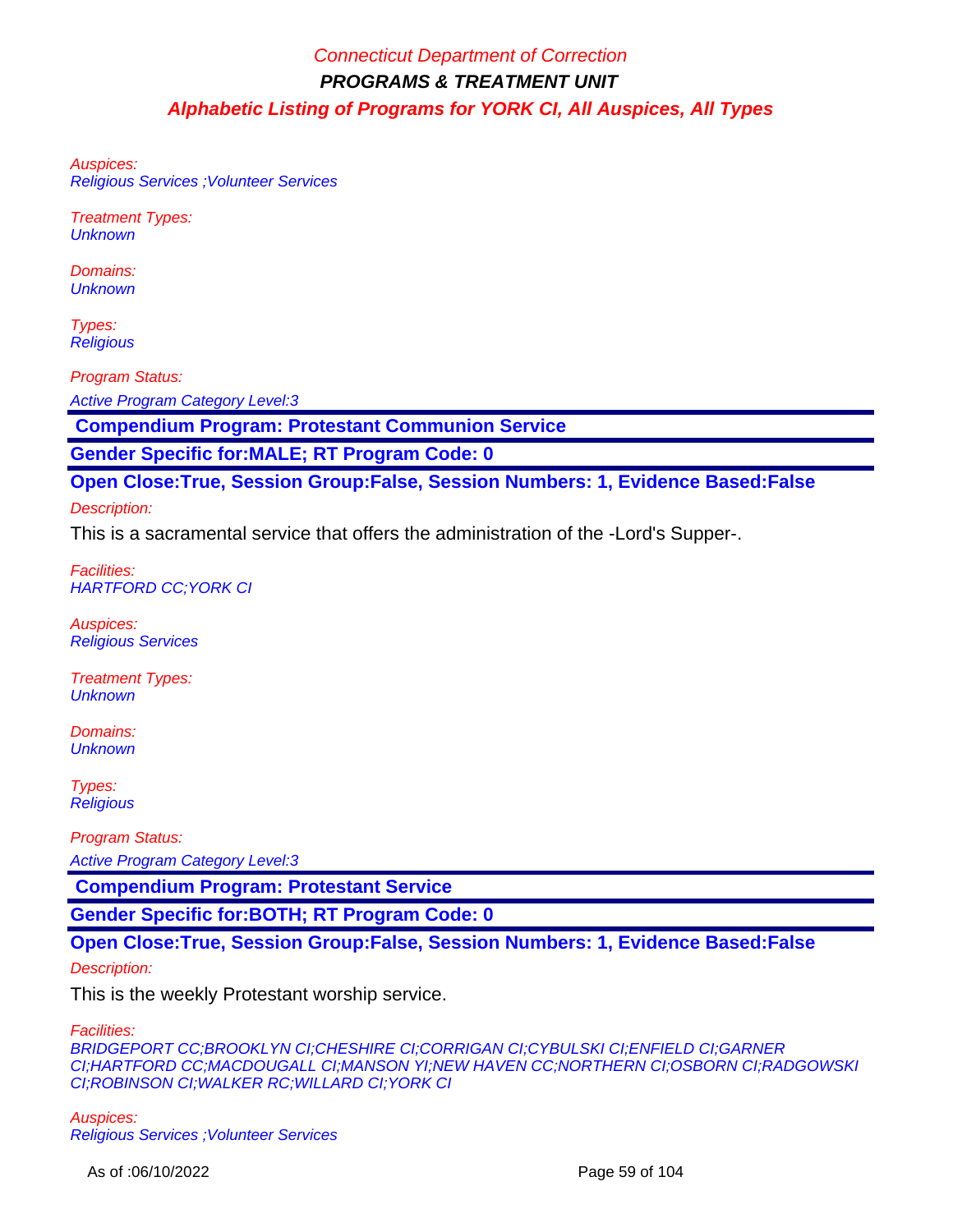Treatment Types: **Unknown** 

Domains: **Unknown** 

Types: **Worship Services** 

Program Status: Active Program Category Level:3

 **Compendium Program: Purpose Driven Life**

**Gender Specific for:BOTH; RT Program Code: 0**

**Open Close:True, Session Group:False, Session Numbers: 1, Evidence Based:False**

#### Description:

A Character Development Course that is a 40 week program. Inmates use the Purpose Driven Life Book to help them gain a sense of purpose and direction for daily living

Facilities: CORRIGAN CI;RADGOWSKI CI;YORK CI

Auspices: Religious Services

Treatment Types: Reintegration Enhancement/Relapse Prevention (RERP)

Domains: Criminal Attitudes and Behavioral Patterns

Types: **Religious** 

Program Status:

Active Program Category Level:3

 **Compendium Program: Quinnipiac University Courses**

**Gender Specific for:FEMALE; RT Program Code: 0**

**Open Close:True, Session Group:False, Session Numbers: 1, Evidence Based:False**

#### Description:

Quinnipiac University provides qualified offenders with opportunities to participate in for-credit undergraduate courses while incarcerated at York CI. In order to qualify for the program, the participating offender must have a high school diploma or GED equivalency.

Facilities: YORK CI

Auspices: Volunteer Services

Treatment Types:

As of :06/10/2022 Page 60 of 104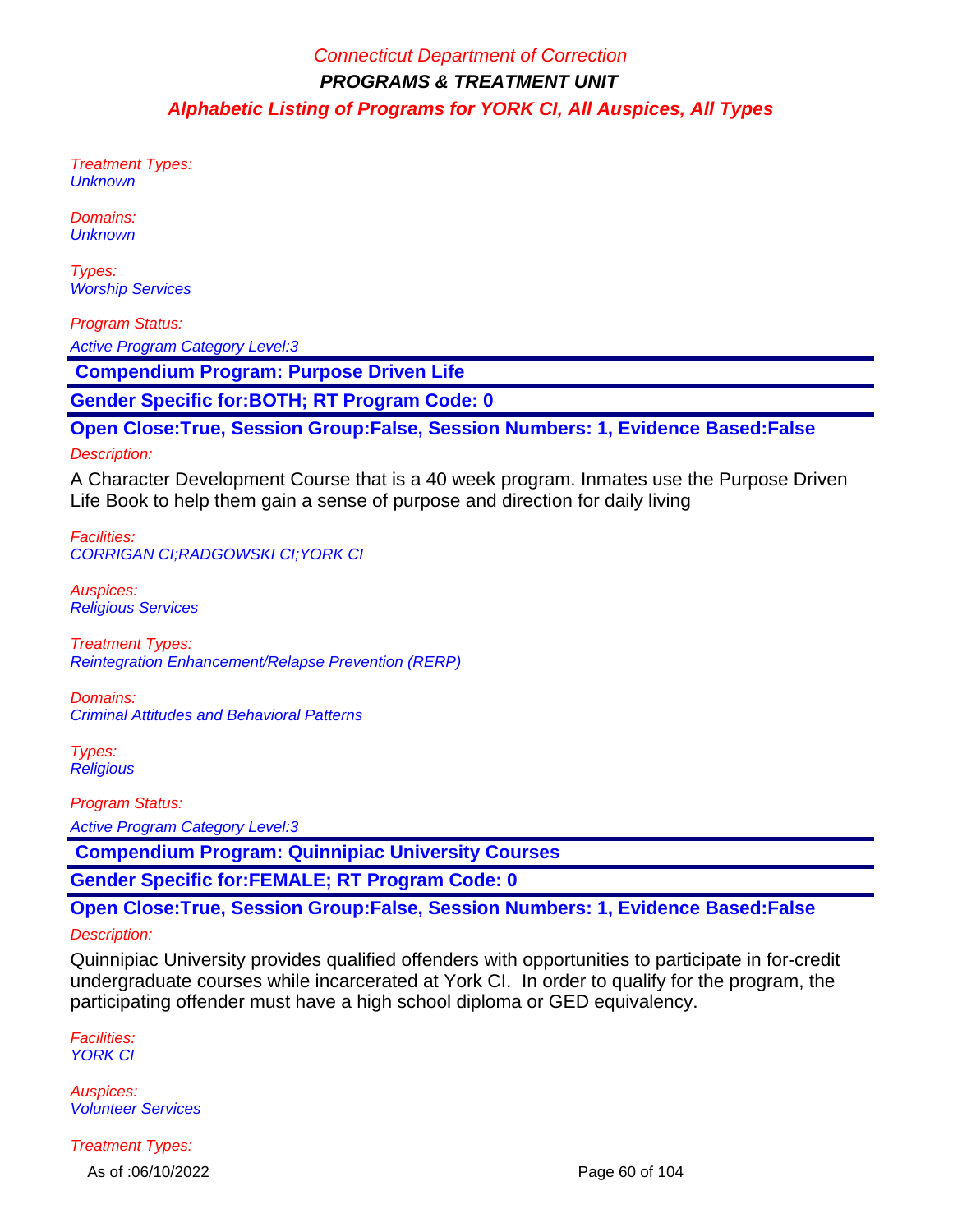Education (Ed)

Domains: Education;Self Efficacy

Types: **Unknown** 

Program Status:

Active Program Category Level:3

 **Compendium Program: Ramadan, Eid-Ul-Fitr, Eid-Ul-Adha**

**Gender Specific for:BOTH; RT Program Code: 0**

**Open Close:True, Session Group:False, Session Numbers: 1, Evidence Based:False**

Description:

Religiously Required Observations (Annual)

Facilities:

BRIDGEPORT CC;BROOKLYN CI;CHESHIRE CI;CORRIGAN CI;CYBULSKI CI;ENFIELD CI;GARNER CI;HARTFORD CC;MACDOUGALL CI;MANSON YI;NEW HAVEN CC;NORTHERN CI;OSBORN CI;RADGOWSKI CI;ROBINSON CI;WALKER RC;WILLARD CI;YORK CI

Auspices: Religious Services

Treatment Types: **Unknown** 

Domains: **Unknown** 

Types: **Religious** 

Program Status:

Active Program Category Level:3

 **Compendium Program: Recreation**

**Gender Specific for:FEMALE; RT Program Code: 0**

**Open Close:True, Session Group:False, Session Numbers: 1, Evidence Based:False**

#### Description:

This program is open to those offenders housed on the mental health unit. The offenders are accompanied by mental health staff to the gymnasium, where they engage in physical activities designed to build self-esteem and group cohesion.

Facilities: **YORK CI** 

Auspices: **Health Services; Recreation Services** 

Treatment Types:

As of :06/10/2022 Page 61 of 104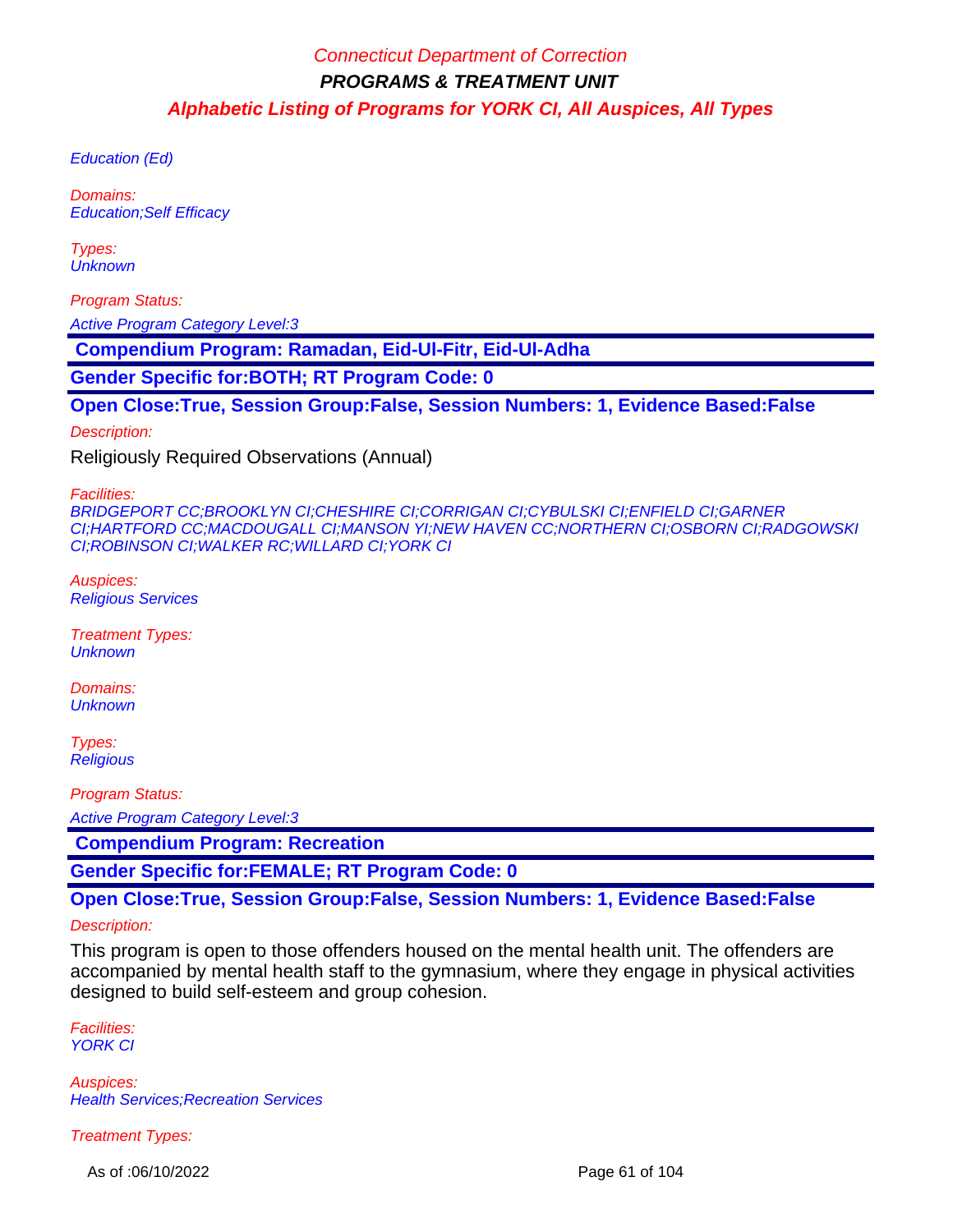Education (Ed);Life Skills (LS)

Domains: **Self Efficacy** 

Types: Female;Mental Health;Recreation;Self Improvement

Program Status:

Active Program Category Level:3

 **Compendium Program: Re-Entry and Discharge Planning**

**Gender Specific for:BOTH; RT Program Code: M1**

**Open Close:True, Session Group:False, Session Numbers: 1, Evidence Based:False**

Description:

Facilities:

BRIDGEPORT CC;BROOKLYN CI;CENTRAL OFFICE ;CHESHIRE CI;CORRIGAN CI;CYBULSKI CI;ENFIELD CI;GARNER CI;HARTFORD CC;MACDOUGALL CI;MANSON YI;NEW HAVEN CC;NORTHERN CI;OSBORN CI;RADGOWSKI CI;ROBINSON CI;WALKER RC;WILLARD CI;YORK CI

Auspices: **Unknown** 

Treatment Types: Reintegration Enhancement/Relapse Prevention (RERP)

Domains:

Education;Education, Employment, and Financial Situation;Employment/Financial;Housing Safety;Substance Abuse

Types: **Unknown** 

Program Status:

Active Program Category Level:2

 **Compendium Program: Sacramental Preparation- Catholic**

**Gender Specific for:BOTH; RT Program Code: 0**

**Open Close:True, Session Group:False, Session Numbers: 1, Evidence Based:False**

Description:

This is a course of studies to prepare inmates to receive the sacraments of Baptism, Reconciliation, Eucharist and Confirmation in the hope of empowering the inmates towards a deeper participation in the faith and to foster participation in the church community.

Facilities:

CORRIGAN CI;ENFIELD CI;HARTFORD CC;MACDOUGALL CI;MANSON YI;OSBORN CI;RADGOWSKI CI;ROBINSON CI;WALKER RC;YORK CI

Auspices: Religious Services ;Volunteer Services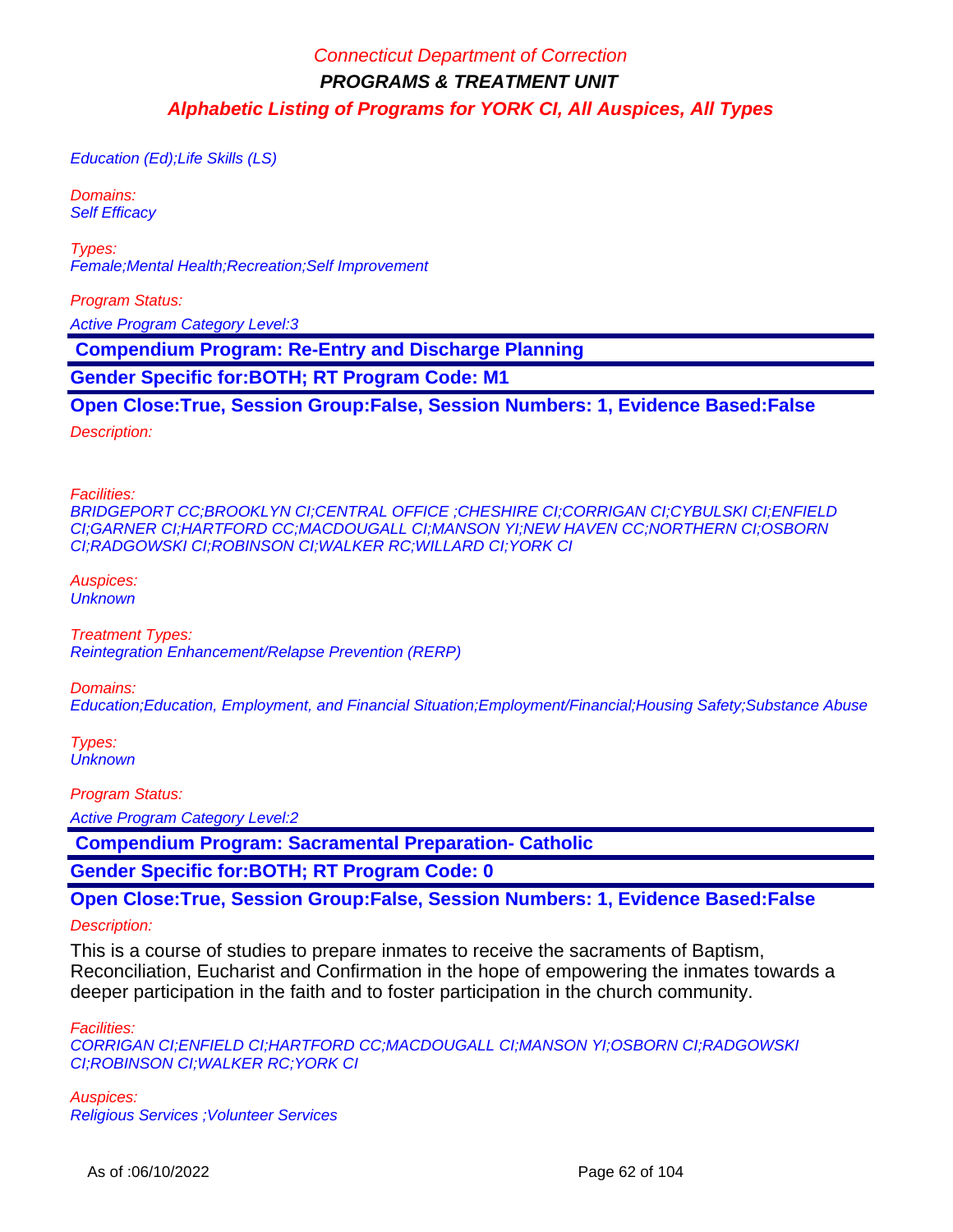Treatment Types: **Unknown** 

Domains: **Unknown** 

Types: **Religious** 

Program Status: Active Program Category Level:3

 **Compendium Program: Safe Passage:Your Future Group** 

**Gender Specific for:FEMALE; RT Program Code: 0**

**Open Close:True, Session Group:False, Session Numbers: 1, Evidence Based:False**

#### Description:

This group targets the growing population of women who have been incarcerated for than 5 years and will be discharging within the next 2 years. Group members will address their fears regarding release to the community; specifically becoming prepared for changes with family, life skills, social groups and modern technology. The participants are given the opportunity to utilize the group to process information from the schools re-entry group and job fair to foster their learning process.

Facilities: YORK CI

Auspices: Mental Health

Treatment Types: Mental Health (MH)

Domains: Substance Abuse and Mental Health

Types: Re-Entry

Program Status:

Active Program Category Level:0

 **Compendium Program: School Record / Transcript**

**Gender Specific for:BOTH; RT Program Code: I4**

**Open Close:True, Session Group:False, Session Numbers: 1, Evidence Based:False**

Description:

\*\*\*\*

Facilities:

BRIDGEPORT CC;BROOKLYN CI;CENTRAL OFFICE ;CHESHIRE CI;CORRIGAN CI;CYBULSKI CI;ENFIELD CI;GARNER CI;HARTFORD CC;MACDOUGALL CI;MANSON YI;NEW HAVEN CC;NORTHERN CI;OSBORN CI;RADGOWSKI CI;ROBINSON CI;WILLARD CI;YORK CI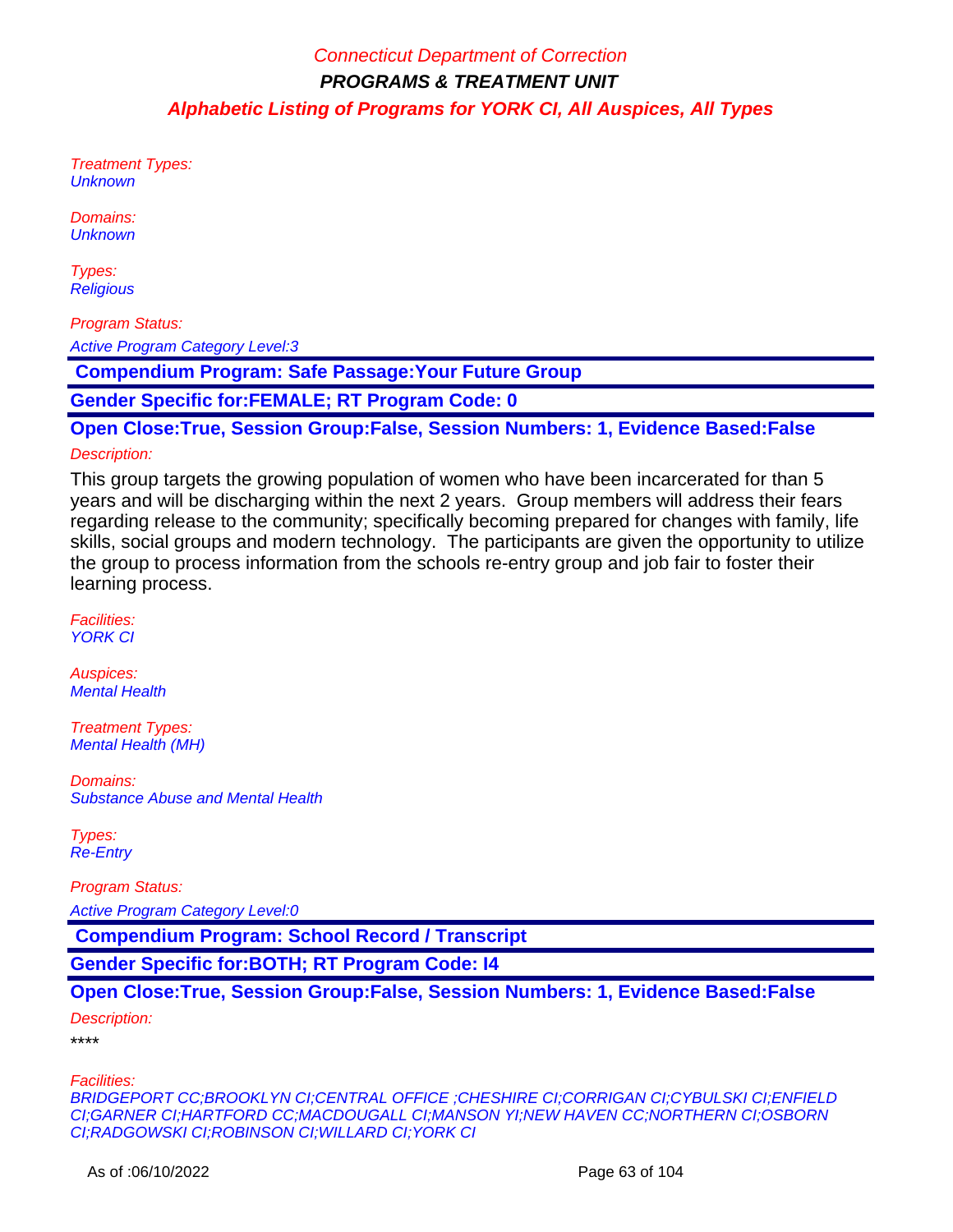Auspices: Programs & Treatment Unit

Treatment Types: Reintegration Enhancement/Relapse Prevention (RERP)

Domains: Education;Education, Employment, and Financial Situation

Types: Re-Entry

Program Status:

Active Program Category Level:3

 **Compendium Program: Second Chance Pell Program**

**Gender Specific for:BOTH; RT Program Code: 2P**

**Open Close:True, Session Group:False, Session Numbers: 35, Evidence Based:False**

Description:

The Second Chance Pell Program is a Three-Year Pilot Program from the United States Department of Education that allows qualified, participating offenders to attend college courses at selected facilities. The courses are instructed by participating community colleges and currently offer Associate Degrees, Certificates, or classes in Manufacturing, Business Administration, and Human Services.

Facilities:

BROOKLYN CI;CHESHIRE CI;CYBULSKI CI;MACDOUGALL CI;OSBORN CI;RADGOWSKI CI;ROBINSON CI;YORK CI

Auspices: Contracted Program;Volunteer Services

Treatment Types: Education (Ed)

Domains: Education;Education, Employment, and Financial Situation;Employment/Financial

Types: **Education**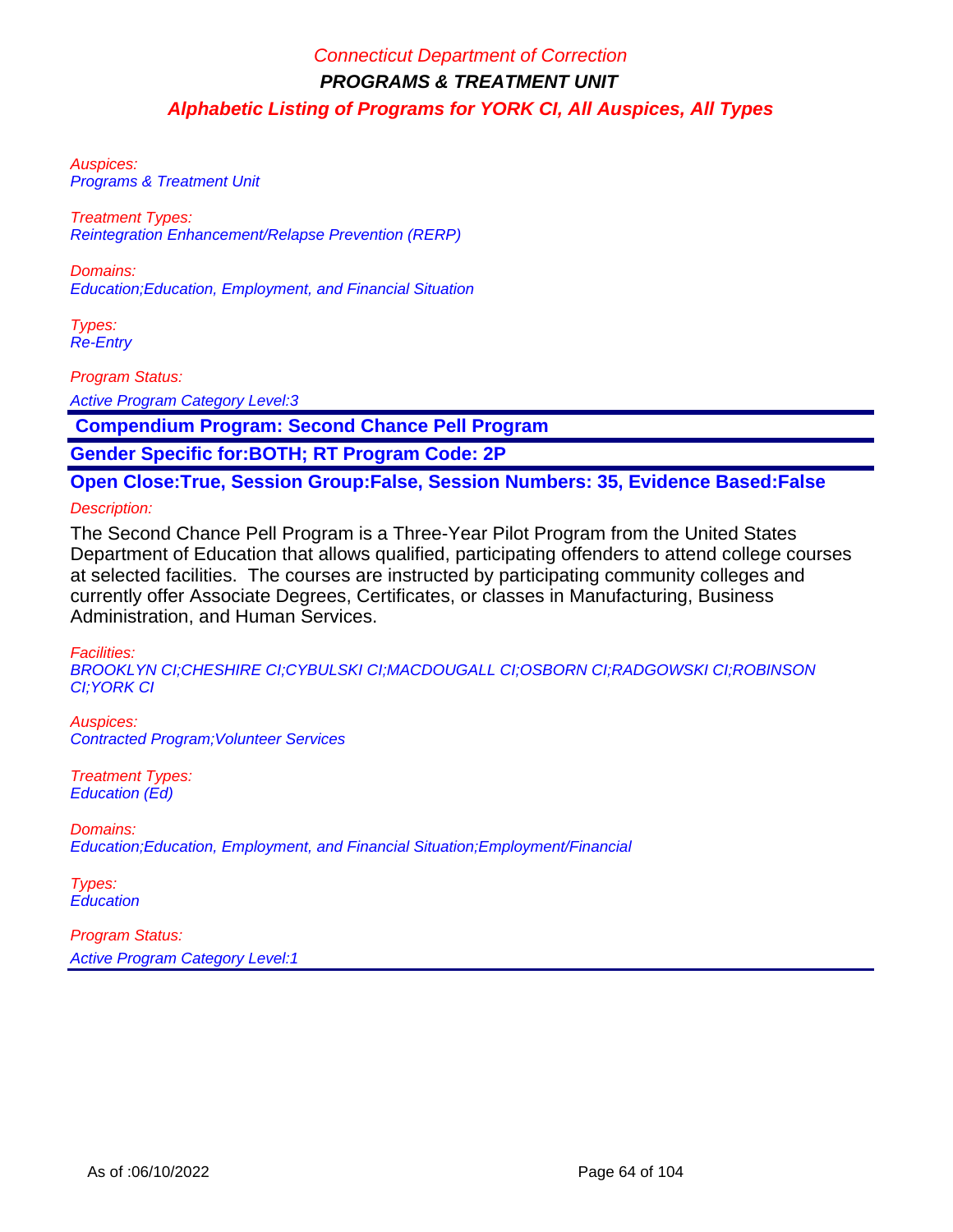### Connecticut Department of Correction

**PROGRAMS & TREATMENT UNIT**

### **Alphabetic Listing of Programs for YORK CI, All Auspices, All Types**

 **Compendium Program: Seeking Safety**

**Gender Specific for:BOTH; RT Program Code: 0**

**Open Close:True, Session Group:False, Session Numbers: 25, Evidence Based:True** Description:

Seeking Safety is an evidence based, present- focused, coping skills therapy to help people attain safety from trauma and/ or substance abuse. It is an extremely safe treatment model as it addresses trauma and addiction, but without requiring participants to develop into the trauma narrative.

Facilities: CHESHIRE CI;MACDOUGALL CI;YORK CI

Auspices: Mental Health

Treatment Types: Cognitive Behavioral Therapy (CBT);Mental Health (MH);Substance Abuse (SA)

Domains: Substance Abuse and Mental Health

Types: Mental Health Services/Treatment

Program Status:

Active Program Category Level:3

 **Compendium Program: Self-Esteem**

**Gender Specific for:FEMALE; RT Program Code: 0**

#### **Open Close:True, Session Group:False, Session Numbers: 1, Evidence Based:False**

Description:

This group employs psycho-education, cognitive behavioral intervention, and expressive modalities to help participants address self-esteem deficits, and develop improved self-esteem. It is part of the Safe Passage Program.<br>

Facilities: YORK CI

Auspices: **Health Services** 

Treatment Types: Reintegration Enhancement/Relapse Prevention (RERP)

Domains: Mental Health;Self Efficacy

Types: Female;Mental Health;Self Improvement

Program Status:

As of :06/10/2022 Page 65 of 104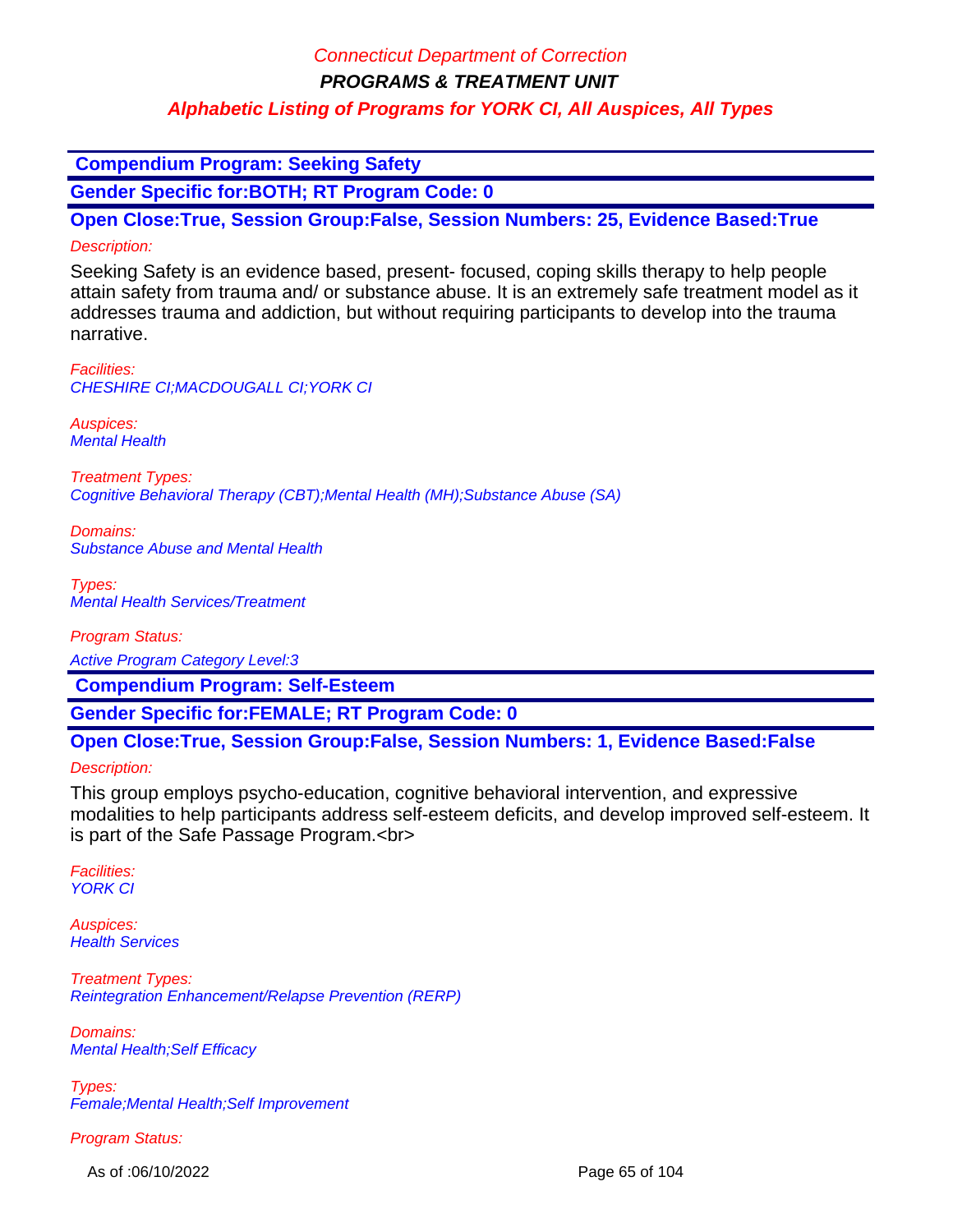#### Active Program Category Level:3

 **Compendium Program: Sex Treatment Program - York CI**

**Gender Specific for:FEMALE; RT Program Code: 0**

**Open Close:True, Session Group:False, Session Numbers: 1, Evidence Based:False**

#### Description:

The Sex Treatment Program is a specialized program open only to offenders with sex-offender charges. The program is provided by mental health staff with specialized training in the treatment of sex offenders. It deals with both specific behavioral issues typical of the offense and the likely underlying individual issues. This is both a supportive group and a highly structured psycho-educational group. It is an integral part of the state wide Sex Treatment Program.

Facilities: YORK CI

Auspices: **Health Services** 

Treatment Types: Behavior Modification (BM);Mental Health (MH);Victim Impact (VI)

Domains:

Abuse/Trauma;Anger/Hostility;Antisocial Attitudes;Criminal Attitudes and Behavioral Patterns;Relationships;Self Efficacy;Substance Abuse and Mental Health

Types: Self Improvement;Sex Offender

#### Program Status:

Active Program Category Level:1

 **Compendium Program: Sexual Treatment Need Evaluation** 

**Gender Specific for:BOTH; RT Program Code: S1**

**Open Close:True, Session Group:False, Session Numbers: 1, Evidence Based:True**

#### Description:

Evaluation of inmates that have a history of charges and/or a conviction or disciplinary reports/institutional rule violations for an offense that involves sexual misconduct which may indicate a possible need for treatment of problematic sexual behavior. A clinical interview is conducted and actuarial and/or dynamic risk assessment measures are utilized to determine level and intensity of treatment indicated to address the inmate's problematic sexual behavior.

#### Facilities:

BROOKLYN CI;GARNER CI;MACDOUGALL CI;MANSON YI;OSBORN CI;WALKER RC;YORK CI

Auspices: **Mental Health** 

Treatment Types: Mental Health (MH)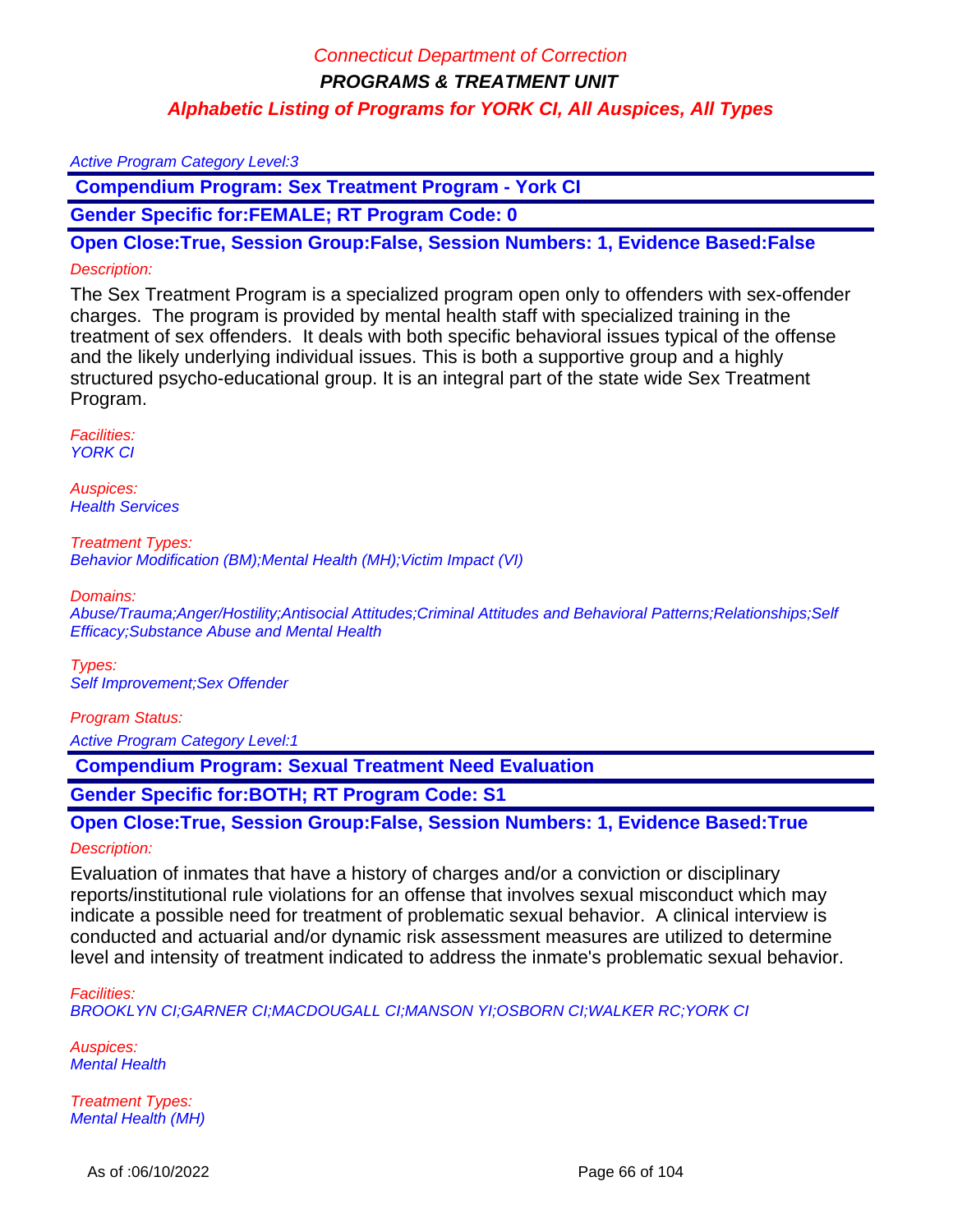Domains:

Criminal Attitudes and Behavioral Patterns;Substance Abuse and Mental Health

Types: **Unknown** 

Program Status:

Active Program Category Level:1

 **Compendium Program: Short-Term Sexual Offender Treatment Group**

**Gender Specific for:BOTH; RT Program Code: ST**

**Open Close:True, Session Group:False, Session Numbers: 12, Evidence Based:True**

#### Description:

Utilizing the risk, need, responsivity model inmates are accessed to determine dosage and level of intensity of treatment that is indicated. Those inmates who are determined to be at moderate to low risk level, who will be receiving on-going treatment post-release in the community, or who are unable to participate in a more intensive treatment program for other reasons are assigned to the Short-Term Sexual Offender treatment group. Treatment targets dynamic risk factors empirically associated with risk of recidivism such as deviant sexual preferences, lack of positive social influences, intimacy deficits, problems with sexual self-regulation, problems a general selfregulation, attitudes supportive of sexual assault, and problems related to cooperation with supervision, integrates models of Cognitive Behavioral Treatment (i.e. The Good Lives Model) and Relapse Prevention.

Facilities: BROOKLYN CI;GARNER CI;MACDOUGALL CI;MANSON YI;OSBORN CI;YORK CI

Auspices: Mental Health

Treatment Types: Cognitive Behavioral Therapy (CBT)

Domains: Criminal Attitudes and Behavioral Patterns;Substance Abuse and Mental Health

Types: Sex Offender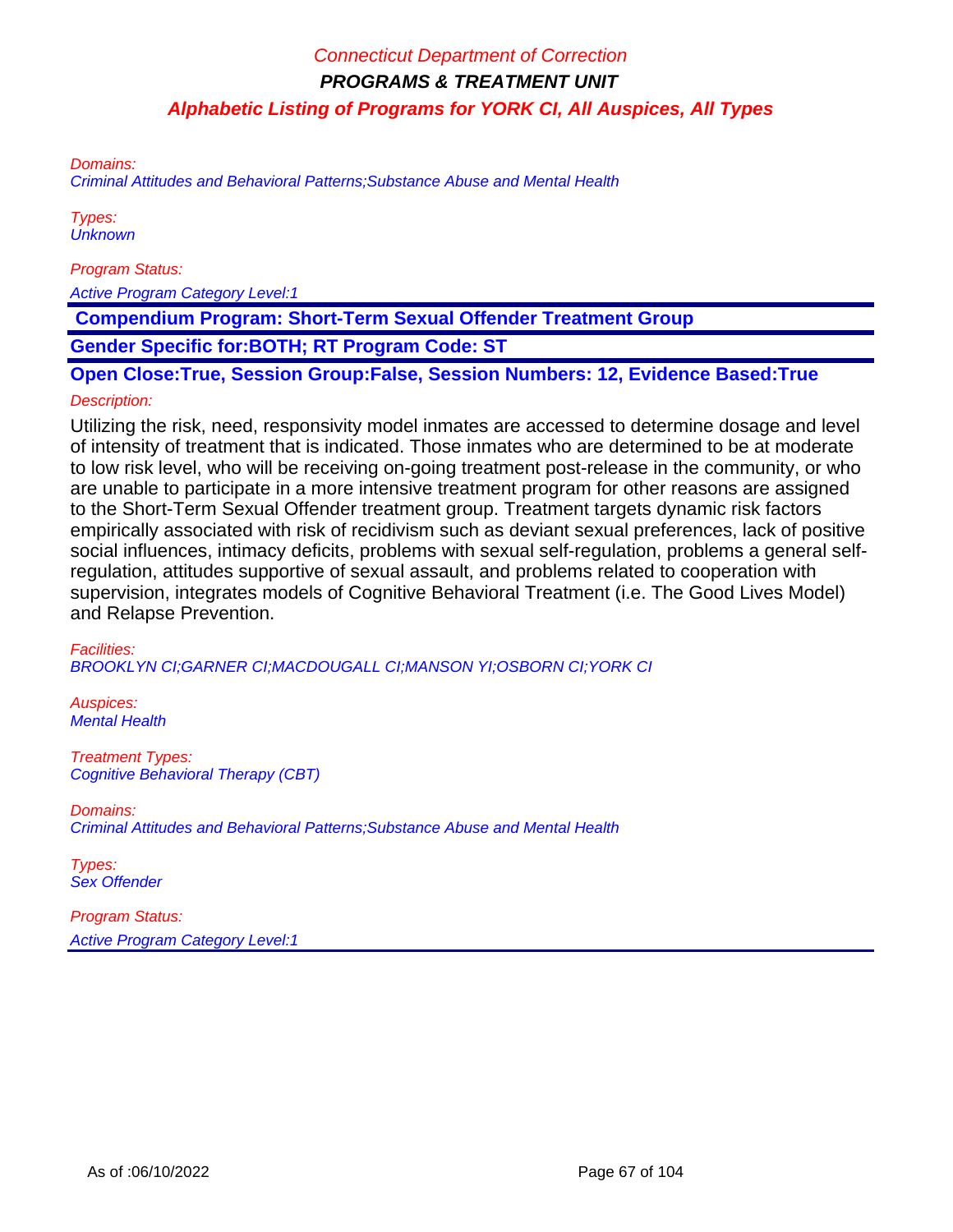**Compendium Program: Sisters Standing Strong**

**Gender Specific for:FEMALE; RT Program Code: 0**

**Open Close:True, Session Group:False, Session Numbers: 1, Evidence Based:False** Description:

The York CI Mentor Program is comprised of inmate mentors who demonstrate pro-social, adaptive coping skills as well as inmates who have recently entered YCI and are presenting with difficulty adjusting to the correctional environment. The program also provides an outlet for the female offenders to receive peer support and insight into common adjustment issues. Topics addressed include: basic sleep hygiene, drug withdrawal, court stressors, managing the YCI system and coping strategies.

Facilities: YORK CI

Auspices: **Health Services** 

Treatment Types: Life Skills (LS);Mental Health (MH)

Domains: Housing Safety;Mental Health;Relationships

Types: Mental Health

Program Status: Active Program Category Level:3

 **Compendium Program: SMART Recovery**

**Gender Specific for:BOTH; RT Program Code: 0**

### **Open Close:True, Session Group:False, Session Numbers: 20, Evidence Based:True**

#### Description:

SMART Recovery is a voluntary group with two specific components; a recovery group and a pro-social activity group meeting weekly. SMART Recovery use variety of tools and techniques are employed for each of SMART's 4 points, including the Cost/Benefit Analysis; Change Plan Worksheet; Hierarchy of Values; ABSs of Rational- Emotive Behavioral Therapy (for both urgecoping and emotional upsets); DISARM (Destructive Imagery and Self- talk Awareness and Refusal Method); Brainstorming; and Role playing/ Rehearsing. The pro-social component is comprised of different activities geared toward building supportive peer relationships based in commonalities, trust and mutual caring. Activities include but are not limited to team building games, music, and mindfulness and meditative practices.

Facilities: CHESHIRE CI;MANSON YI;WILLARD CI;YORK CI

Auspices: Addiction Services

Treatment Types: As of :06/10/2022 Page 68 of 104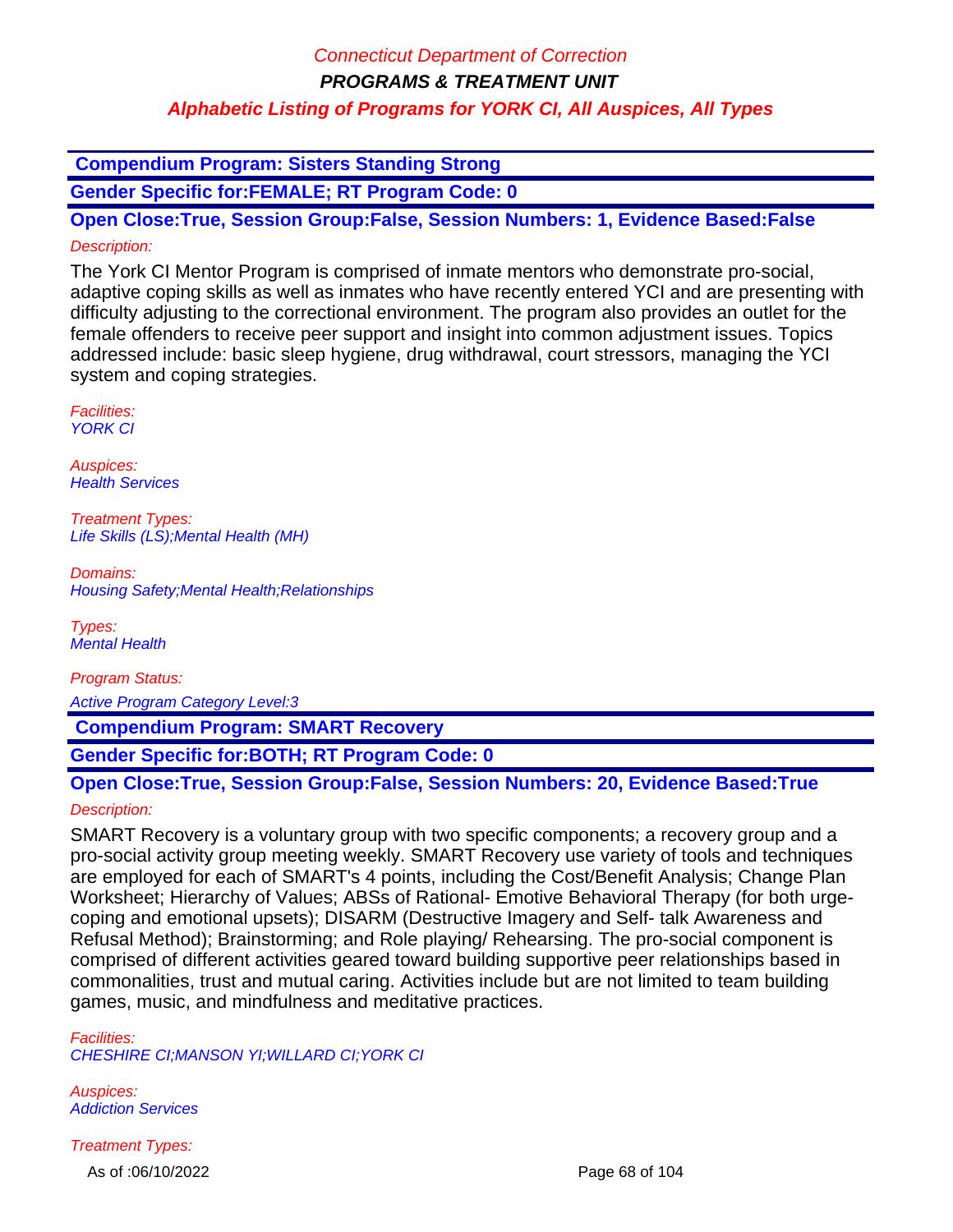Substance Abuse (SA)

Domains: **Unknown** 

Types: **Unknown** 

Program Status:

Active Program Category Level:3

 **Compendium Program: Social Rehabilitation Program** 

**Gender Specific for:FEMALE; RT Program Code: D2**

**Open Close:True, Session Group:False, Session Numbers: 1, Evidence Based:False**

#### Description:

The Social Rehabilitation Program (SRP) is a residential program housed in 2-North. There is a weekly schedule of groups and each participant is expected to attend five of these. In addition, the women are encouraged to be active in other forms of programming, including religious services. Recovery is emphasized, whether that is recovery from addiction, mental illness or trauma. In particular treatment is emphasized, as the vast majority of the participants are trauma survivors. Includes programs:

\*How To Be Happy

\*Women's Empowerment/Supportive Therapy

- \*Healthy Relationships
- \*Skills Training
- \*Tier Meeting

\*Start Now Programming

Facilities: YORK CI

Auspices: Mental Health;The Social Rehabilitation Program

Treatment Types:

Aggression Replacement Training (ART);Cognitive Behavioral Therapy (CBT);Family Support (FS);Life Skills (LS);Medical (Med);Mental Health (MH);Reintegration Enhancement/Relapse Prevention (RERP);Substance Abuse (SA);Victim Impact (VI)

Domains: Abuse/Trauma;Mental Health;Substance Abuse

Types: Mental Health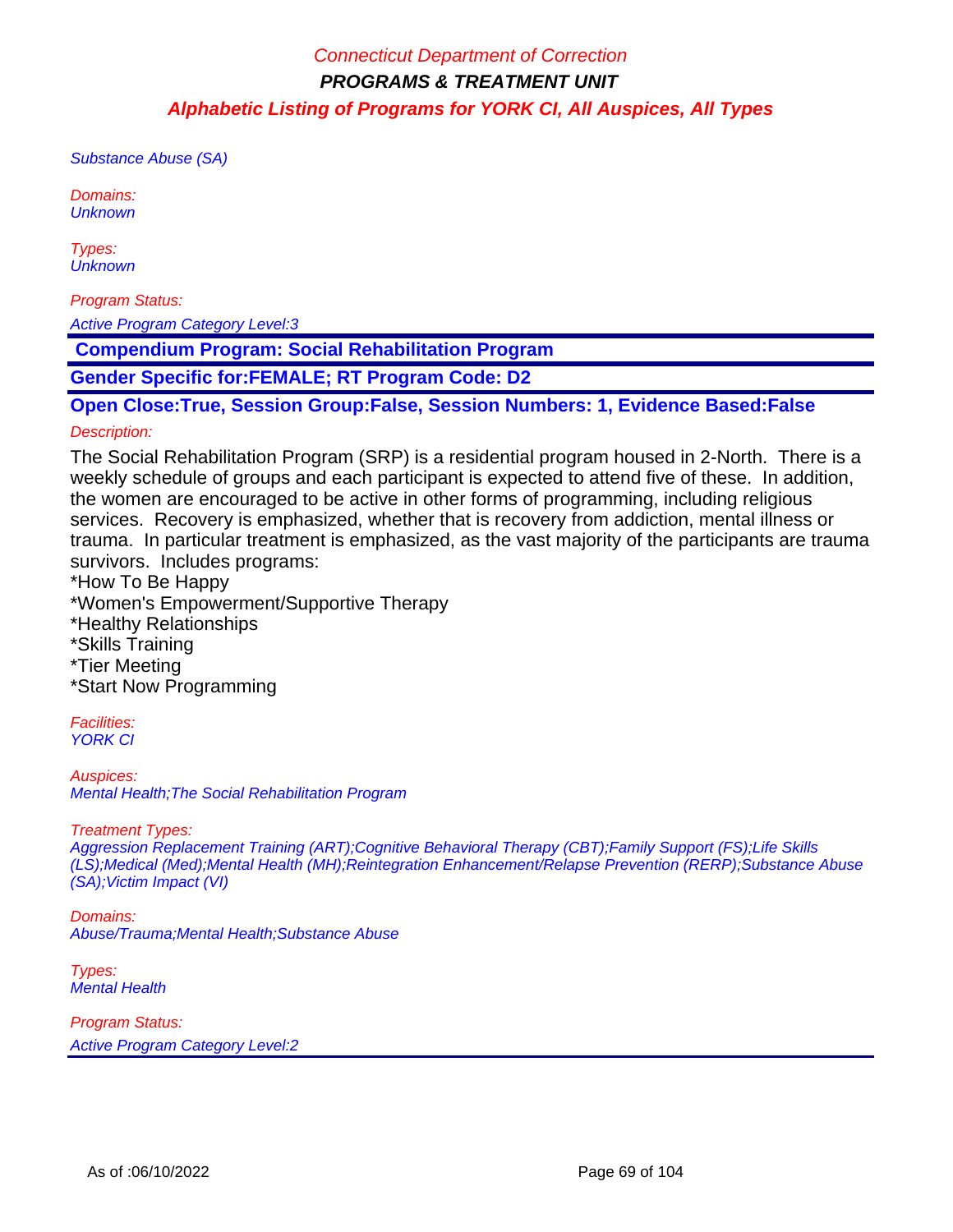**Compendium Program: Social Security Card Gender Specific for:BOTH; RT Program Code: I5 Open Close:True, Session Group:False, Session Numbers: 1, Evidence Based:False** Description: \*\*\*\* Facilities: BRIDGEPORT CC;BROOKLYN CI;CENTRAL OFFICE ;CHESHIRE CI;CORRIGAN CI;CYBULSKI CI;ENFIELD CI;GARNER CI;HARTFORD CC;MACDOUGALL CI;MANSON YI;NEW HAVEN CC;NORTHERN CI;OSBORN CI;RADGOWSKI CI;ROBINSON CI;WALKER RC;WILLARD CI;YORK CI Auspices: Programs & Treatment Unit Treatment Types: Reintegration Enhancement/Relapse Prevention (RERP) Domains: Education, Employment, and Financial Situation;Employment/Financial Types: Re-Entry Program Status:

Active Program Category Level:3

 **Compendium Program: Solitary Garden Project** 

**Gender Specific for:FEMALE; RT Program Code: 0**

# **Open Close:True, Session Group:False, Session Numbers: 1, Evidence Based:False**

Description:

The Project comes to life through correspondence(letters) between ad FGN staffer or volunteer and an offender, also known as the gardener. Their letters articulate to the FGM what kind of flowers or plants are grown in the garden bed, which is located at the FGM. The gardens become extensions of the offender in the community - creative and positive expressions of beauty and healing that volunteers enact on behalf of the gardener. The size and layout of Artist Jackie Sumell's plot echoes prison cells with "fixtures" made from biodegradable materials that will disappear over time as the plants and flowers mature. The artist focuses her work on the effects of the prison and is interested in the empathy the gardens can help cultivate for the incarcerated.

Facilities: YORK CI

Auspices: Volunteer Services

Treatment Types: **Unknown** 

Domains:

As of :06/10/2022 Page 70 of 104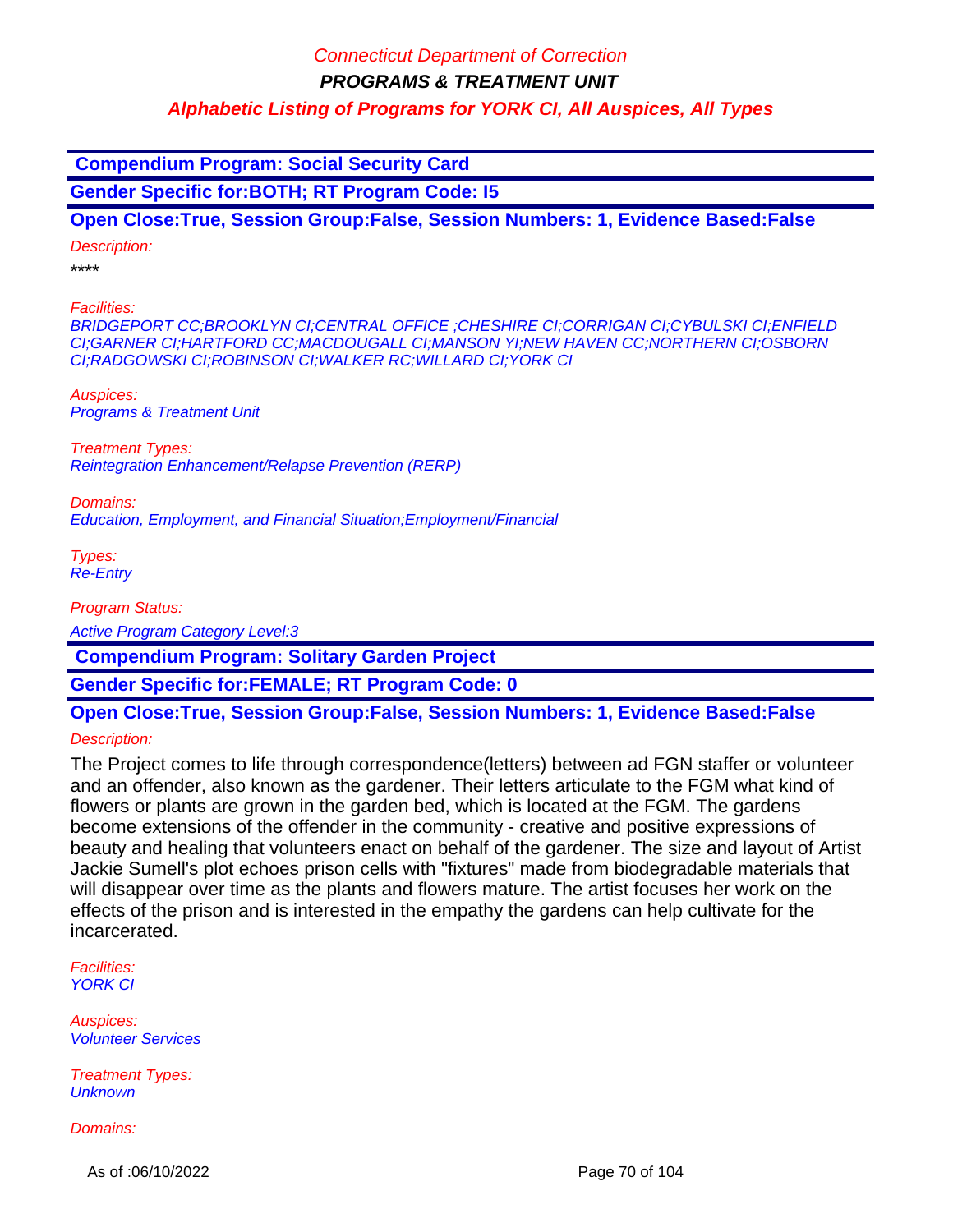**Unknown** 

Types: **Unknown** 

Program Status:

Active Program Category Level:3

 **Compendium Program: Special Education and Pupil Services**

**Gender Specific for:BOTH; RT Program Code: 0**

**Open Close:True, Session Group:False, Session Numbers: 1, Evidence Based:False**

#### Description:

The special education teachers, pupil services specialists (School Psychologists, School Counselors, School Social Workers), and the associated clerical and durational staff provide services to students with handicapping conditions which interfere with their ability to participate in school. These services are mandated by federal (Individuals with Disabilities Education Act Amendments of 1997) and state (Connecticut General Statutes 10-76) statute. Special education services encompass a broad array of activities including assessment, counseling, transition planning, and both the direct and indirect (e.g. consultation) services of the special education teachers and pupil services staff. Student programs are designed according to the individual needs of each student with disabilities and are specified in an Individualized Education Plan (IEP.) A social skills component is a part of the special education program.

Facilities:

BRIDGEPORT CC;BROOKLYN CI;CHESHIRE CI;CORRIGAN CI;CYBULSKI CI;ENFIELD CI;GARNER CI;HARTFORD CC;MACDOUGALL CI;MANSON YI;NEW HAVEN CC;NORTHERN CI;OSBORN CI;RADGOWSKI CI;ROBINSON CI;WILLARD CI;YORK CI

Auspices: USD#1

Treatment Types: Education (Ed)

Domains: Education;Education, Employment, and Financial Situation;Employment/Financial

Types: Academic Education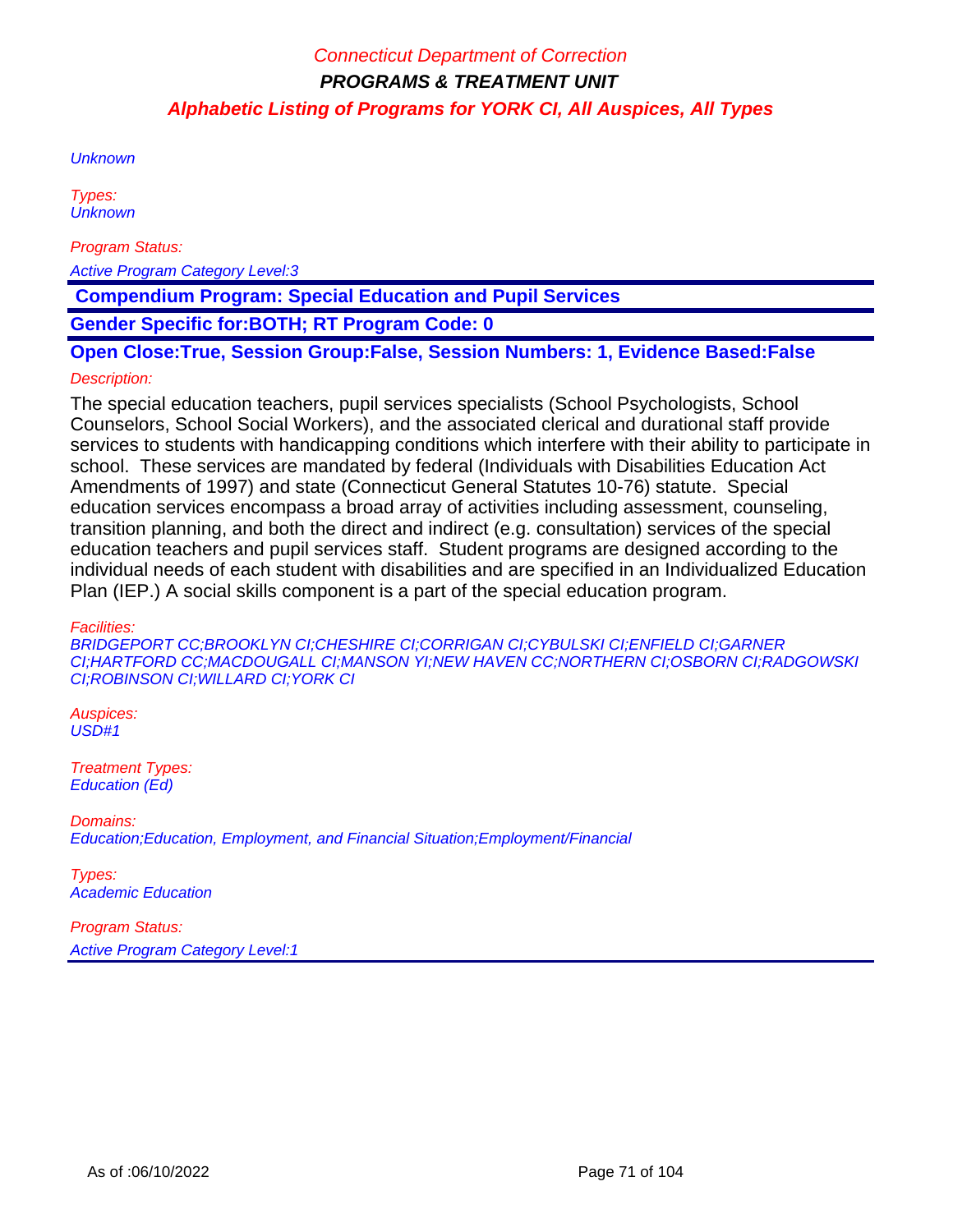### Connecticut Department of Correction

**PROGRAMS & TREATMENT UNIT**

### **Alphabetic Listing of Programs for YORK CI, All Auspices, All Types**

 **Compendium Program: Spirituality & Recovery**

**Gender Specific for:BOTH; RT Program Code: 0**

**Open Close:True, Session Group:False, Session Numbers: 1, Evidence Based:False** Description:

This 13 session program uses spiritual principles, meditation and journaling to gain strength in recovery from addiction. The program utilizes power point presentations, reflection and independent assignments to help offenders understand themselves better and gain insight into their addiction and their progress in recovery

Facilities: OSBORN CI;YORK CI

Auspices: Religious Services

Treatment Types: Reintegration Enhancement/Relapse Prevention (RERP)

Domains: Criminal Attitudes and Behavioral Patterns

Types: Addiction;Religious

Program Status:

Active Program Category Level:3

 **Compendium Program: Sponsorship Behind the Walls**

**Gender Specific for:MALE; RT Program Code: 0**

### **Open Close:True, Session Group:False, Session Numbers: 1, Evidence Based:False**

Description:

This program is designed for inmates participating in a 12-step recovery program. It enables participants to write to an outside sponsor in order to work the 12 steps of recovery.

Facilities: CYBULSKI CI;OSBORN CI;RADGOWSKI CI;YORK CI

Auspices: Addiction Services;Volunteer Services

Treatment Types: **Unknown** 

Domains: **Unknown** 

Types: **Addiction**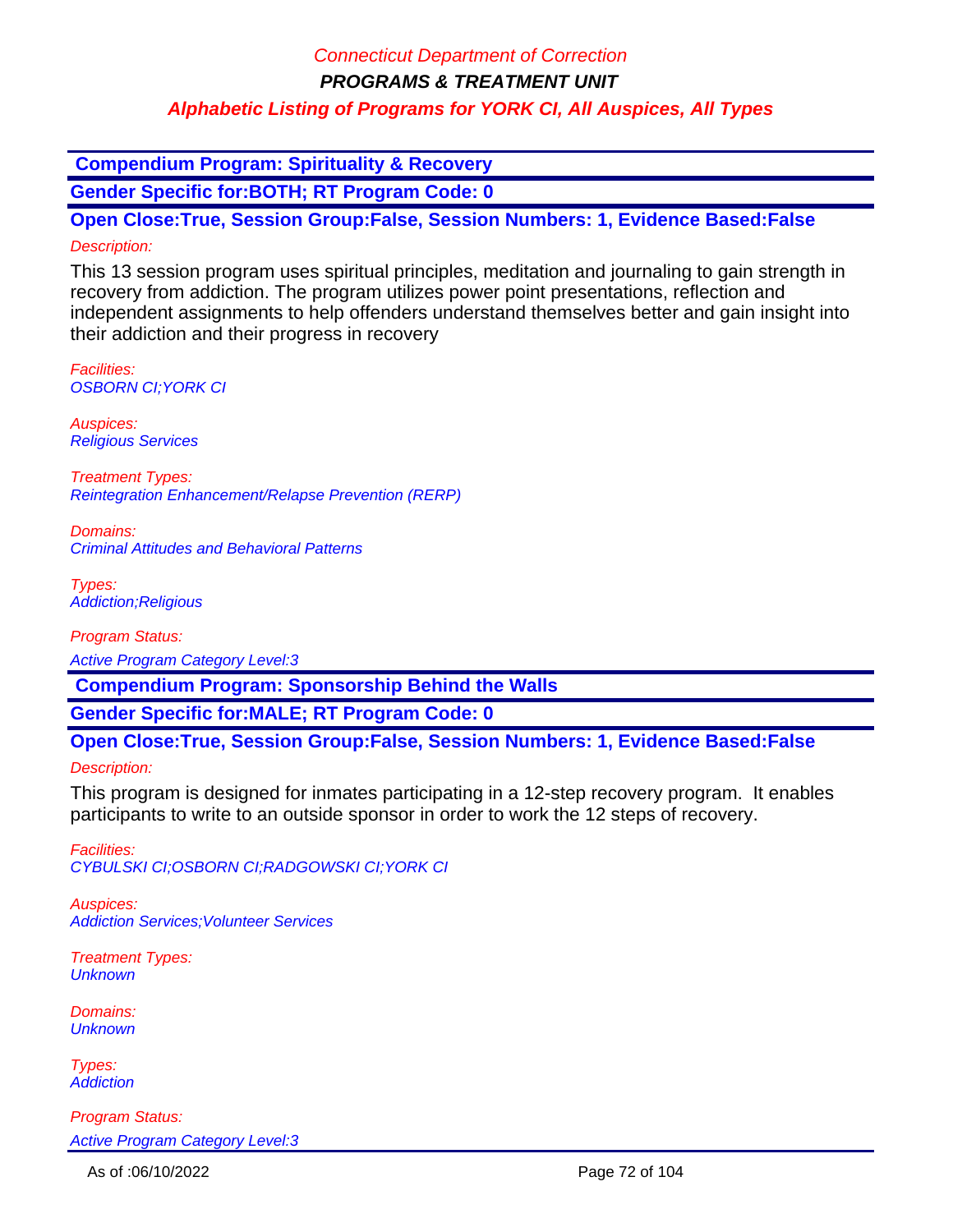**Compendium Program: SRG Affiliation - York CI**

**Gender Specific for:FEMALE; RT Program Code: C9**

**Open Close:True, Session Group:False, Session Numbers: 32, Evidence Based:False** Description:

Facilities: YORK CI

Auspices: **Unknown** 

Treatment Types: Behavior Modification (BM)

Domains:

Anger/Hostility;Antisocial Attitudes;Antisocial Friends;Criminal Attitudes and Behavioral Patterns;Neighborhood Problems;Self Efficacy;Substance Abuse and Mental Health

Types: **Unknown** 

Program Status:

Active Program Category Level:1

 **Compendium Program: SRG Security Risk Group - Phase 1** 

**Gender Specific for:BOTH; RT Program Code: S4**

**Open Close:False, Session Group:True, Session Numbers: 3, Evidence Based:False**

Description:

Phase 1 of the SRG program consists of 3 programs designed to be facilitated on an in cell basis. The 3 components of Phase 1 include Getting Settled and Getting Going, Handling a Crisis and Interpersonal Effectiveness. This program can be modified for specific populations or facility use.

Facilities: BRIDGEPORT CC;CORRIGAN CI;MANSON YI;YORK CI

Auspices: **All Facility Staff** 

Treatment Types: Behavior Modification (BM)

Domains: Criminal Attitudes and Behavioral Patterns;Neighborhood Problems;Peer Associations

Types: Female SRG;SRG ;Youth SRG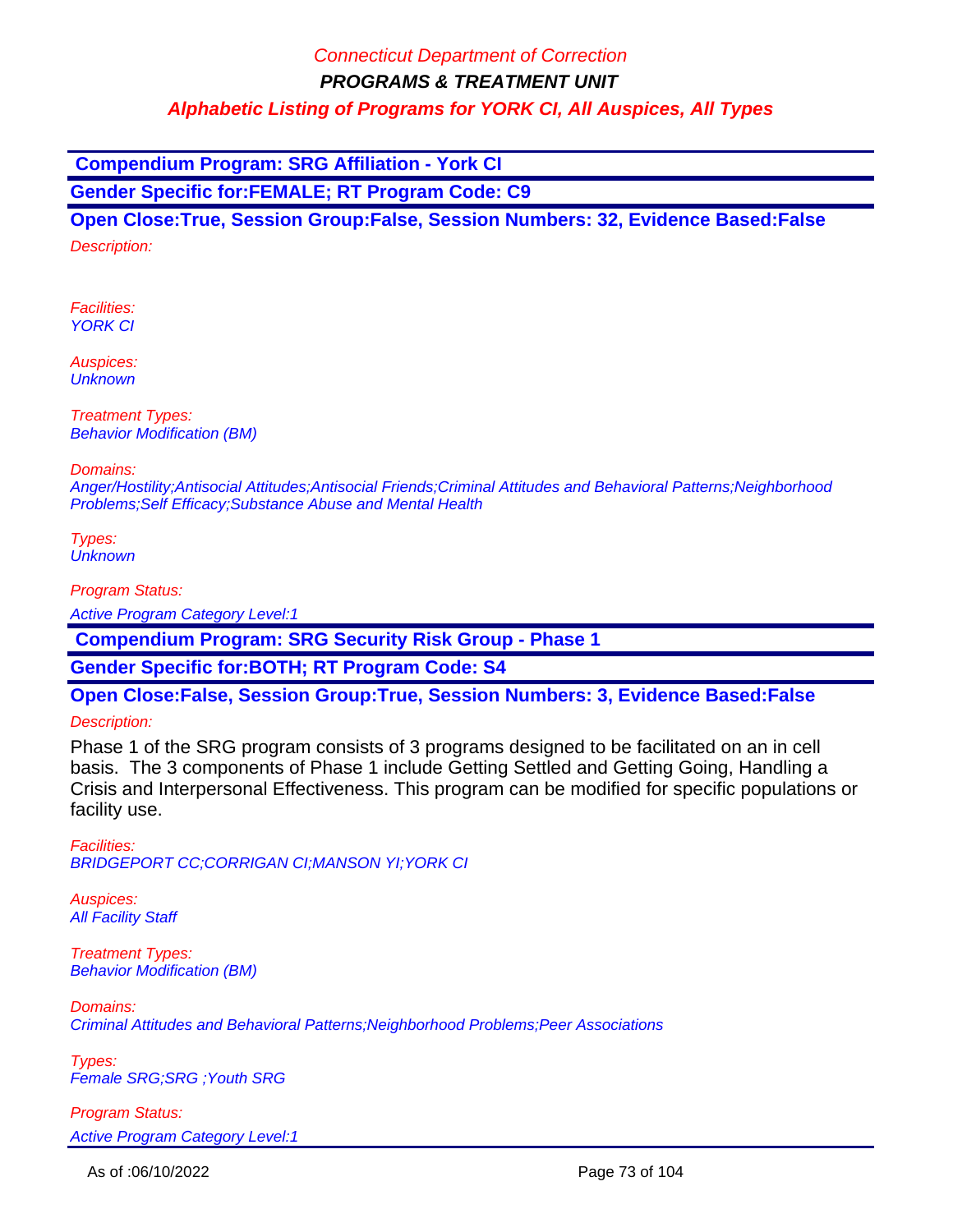### Connecticut Department of Correction

**PROGRAMS & TREATMENT UNIT**

### **Alphabetic Listing of Programs for YORK CI, All Auspices, All Types**

 **Compendium Program: SRG Security Risk Group - Phase 2**

**Gender Specific for:BOTH; RT Program Code: S5**

**Open Close:False, Session Group:True, Session Numbers: 16, Evidence Based:False** Description:

Phase 2 of the SRG program consists of two programs. The programs are Anger Management and Choices and Consequences. This program can be modified for specific population or facility use.

Facilities: BRIDGEPORT CC;CORRIGAN CI;MANSON YI;WALKER RC;YORK CI

Auspices: **All Facility Staff** 

Treatment Types: Behavior Modification (BM)

Domains: Criminal Attitudes and Behavioral Patterns;Neighborhood Problems;Peer Associations

Types: Female SRG;SRG ;Youth SRG

Program Status: Active Program Category Level:1

 **Compendium Program: SRG Security Risk Group - Phase 3**

**Gender Specific for:BOTH; RT Program Code: S6**

**Open Close:False, Session Group:True, Session Numbers: 16, Evidence Based:False**

Description:

Phase 3 of the SRG program consists of three programs. The programs are Attitudes, Behavior and Choices, Building the Ladder and Unlock Your Thinking. This program can be modified for specific population or facility use.

Facilities: BRIDGEPORT CC;CORRIGAN CI;MANSON YI;WALKER RC;YORK CI

Auspices: **All Facility Staff** 

Treatment Types: Behavior Modification (BM)

Domains: Criminal Attitudes and Behavioral Patterns;Neighborhood Problems;Peer Associations

Types: Female SRG;SRG ;Youth SRG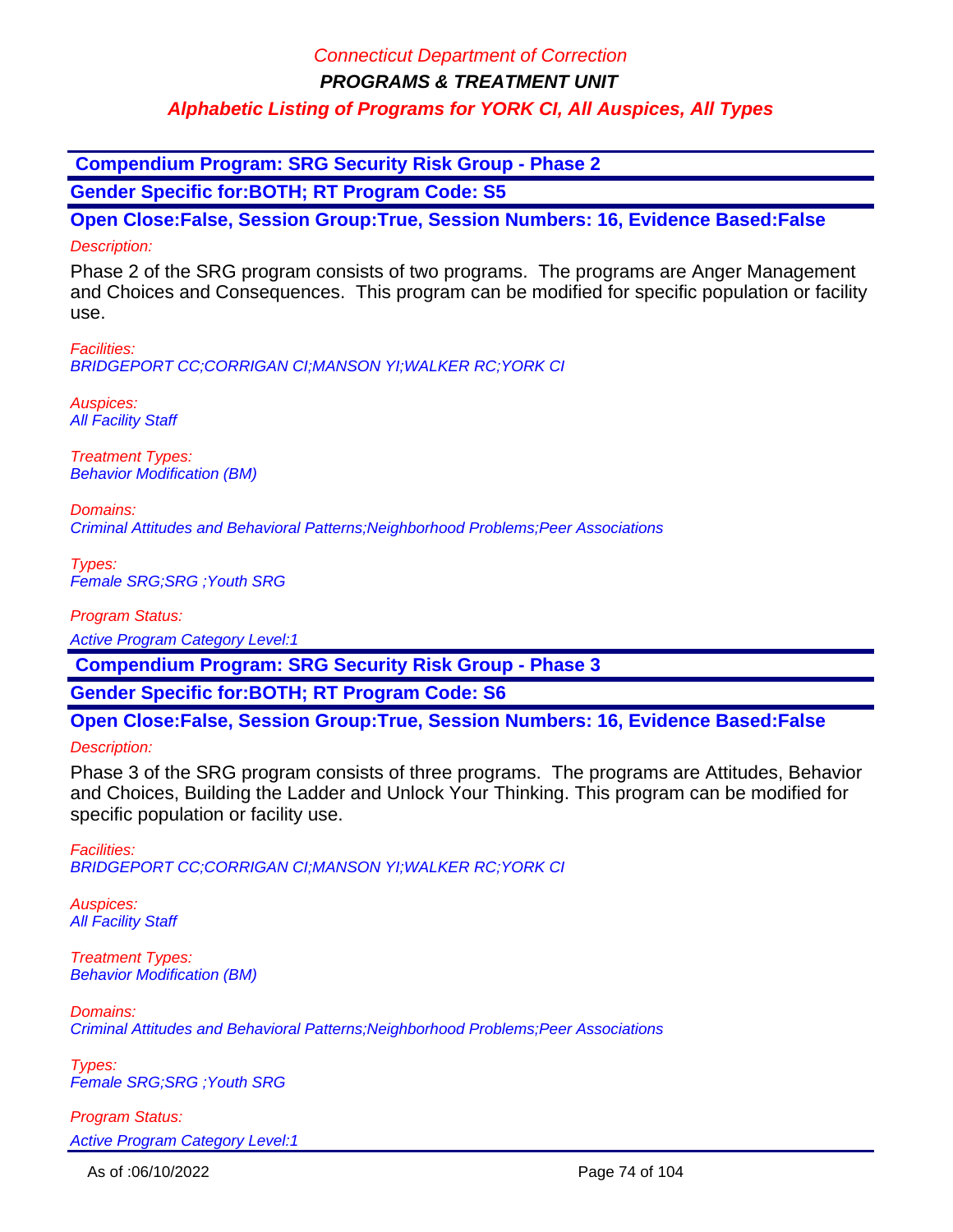**Compendium Program: SRG Security Risk Group - Phase 4**

**Gender Specific for:BOTH; RT Program Code: S7**

**Open Close:False, Session Group:True, Session Numbers: 16, Evidence Based:False** Description:

Phase 4 of the SRG program consists of 2 programs. The programs are Voices for SRG and How to do your Bid. This program can be modified for specific population or facility use.

Facilities: BRIDGEPORT CC;CORRIGAN CI;MANSON YI;WALKER RC;YORK CI

Auspices: **All Facility Staff** 

Treatment Types: Behavior Modification (BM)

Domains: Criminal Attitudes and Behavioral Patterns;Neighborhood Problems;Substance Abuse and Mental Health

Types: Female SRG;SRG ;Youth SRG

Program Status:

Active Program Category Level:1

 **Compendium Program: SRG Security Risk Group - Phase 5**

**Gender Specific for:BOTH; RT Program Code: S8**

**Open Close:False, Session Group:True, Session Numbers: 6, Evidence Based:False**

Description:

Phase 5 of the SRG program consists of 2 programs. The programs are Relapse Prevention and Bridge Group. This program can be modified for specific population or facility use.

Facilities: BRIDGEPORT CC;CORRIGAN CI;MANSON YI;WALKER RC;YORK CI

Auspices: **All Facility Staff** 

Treatment Types: Behavior Modification (BM)

Domains: Criminal Attitudes and Behavioral Patterns;Neighborhood Problems;Peer Associations

Types: Female SRG;SRG ;Youth SRG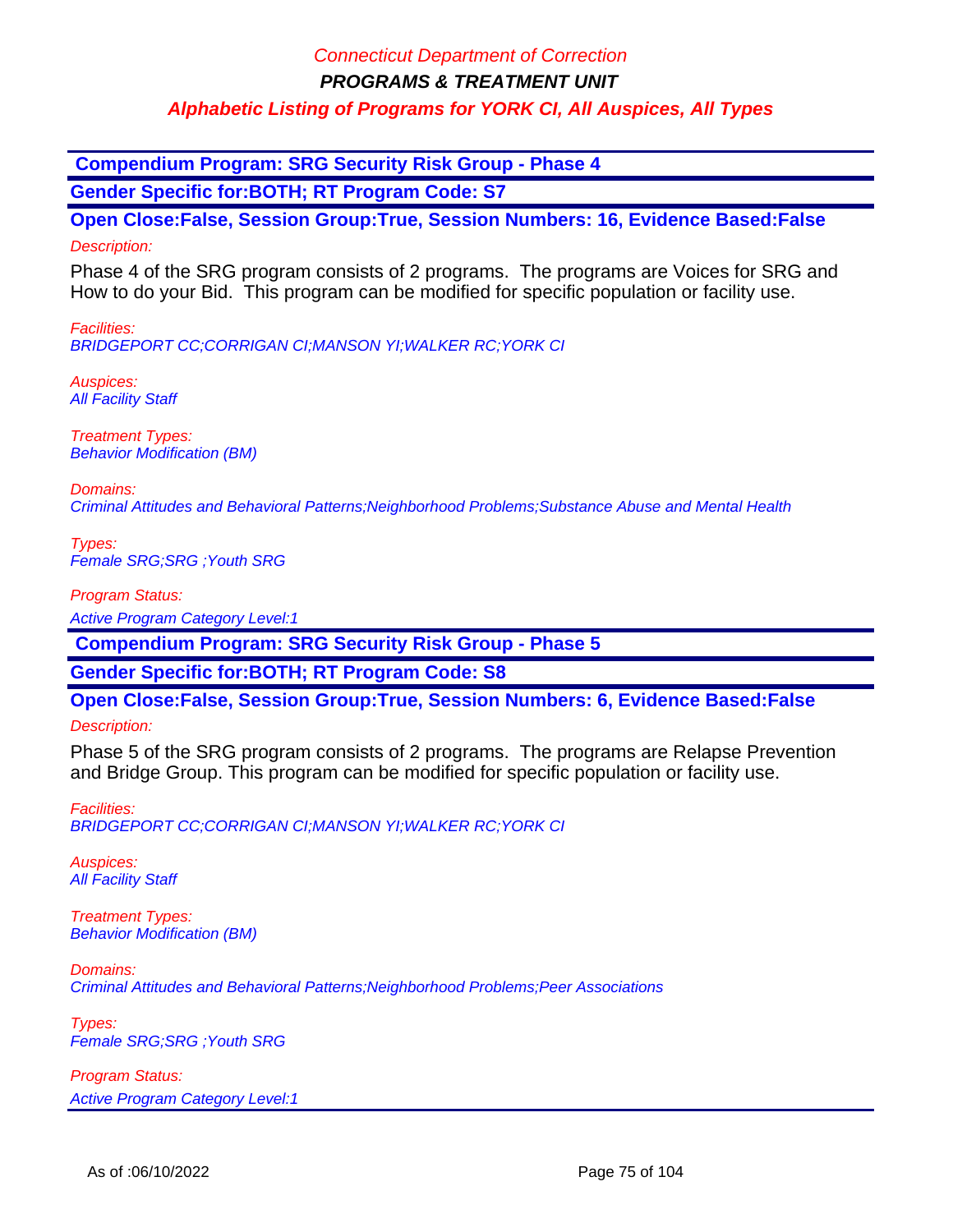**Compendium Program: State ID Card Gender Specific for:BOTH; RT Program Code: I6 Open Close:True, Session Group:False, Session Numbers: 1, Evidence Based:False** Description: \*\*\*\* Facilities: BRIDGEPORT CC;BROOKLYN CI;CENTRAL OFFICE ;CHESHIRE CI;CORRIGAN CI;CYBULSKI CI;ENFIELD CI;GARNER CI;HARTFORD CC;MACDOUGALL CI;MANSON YI;NEW HAVEN CC;NORTHERN CI;OSBORN CI;RADGOWSKI CI;ROBINSON CI;WALKER RC;WILLARD CI;YORK CI Auspices: Programs & Treatment Unit Treatment Types: Reintegration Enhancement/Relapse Prevention (RERP) Domains: Education, Employment, and Financial Situation;Employment/Financial Types: Re-Entry Program Status: Active Program Category Level:3  **Compendium Program: Step Forward**

**Gender Specific for:BOTH; RT Program Code: SF**

# **Open Close:True, Session Group:True, Session Numbers: 4, Evidence Based:False**

Description:

This program offers an integrated system of care for inmates who have been sentenced to a period of three months or more, who have substance use issues (drug/alcohol score of 3 or higher), co-occurring mental health issues (mental health score of 5 or lower), and physical health concerns (medical score of 1 or higher). The inmates are expected to be released into the greater New Britain community within a four to six-month period of time and must be committed to working with the Step Forward Program's Community Advocates on various reentry issues and concerns. Step Forward will meet with each inmate at their designated facility for a structured four step process to ideally enroll and assess their needs for addiction, mental health, and/or medical treatment and care. If enrolled, the final step of this program is to bring the inmate on an "escorted visit" from their designated facility to the CT Mental Health Affiliate's Clinic to meet with their treatment providers and Community Advocate for discharge planning prior to their release date. Once released, each inmate is expected to attend weekly appointments with the treatment providers and Peer Advocates at the CMHA Clinic.

Facilities: CYBULSKI CI;WILLARD CI;YORK CI

Auspices: Addiction Services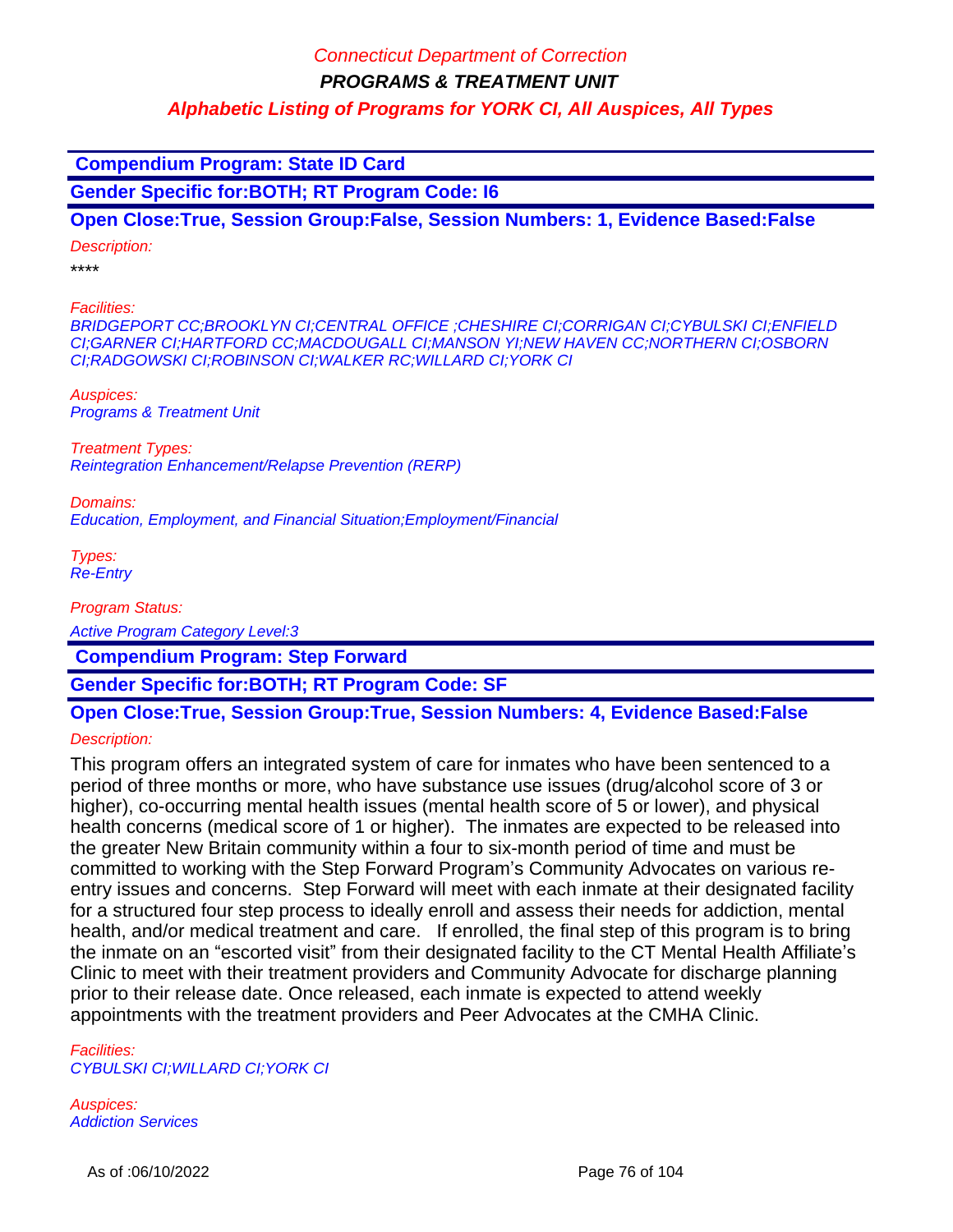Treatment Types:

Reintegration Enhancement/Relapse Prevention (RERP);Substance Abuse (SA)

Domains:

Education, Employment, and Financial Situation;Substance Abuse and Mental Health

Types: **Addiction** 

Program Status:

Active Program Category Level:2

 **Compendium Program: Storybook Project**

**Gender Specific for:FEMALE; RT Program Code: 0**

**Open Close:True, Session Group:False, Session Numbers: 1, Evidence Based:False**

#### Description:

The Storybook Project is a program available for inmates or caregivers with children up to 17 years old.. Volunteers assist inmates in selecting an age-appropriate book to read and record on a CD The books and cds are sent to the children. An inmate may participate as many times as allowed by the volunteers

Facilities: YORK CI

Auspices: Volunteer Services

Treatment Types: Family Support (FS)

Domains: Family and Social Support;Parenting

Types: **Family** 

Program Status:

Active Program Category Level:3

 **Compendium Program: Stress Management-York**

**Gender Specific for:FEMALE; RT Program Code: 0**

#### **Open Close:True, Session Group:False, Session Numbers: 5, Evidence Based:False**

#### Description:

A five session group providing instruction and practice of Benson's Relaxation response, progressive muscle relaxation, self-hypnosis for sleep induction and introduction to interpersonal conflict resolution.

Facilities: YORK CI

#### Auspices:

As of :06/10/2022 Page 77 of 104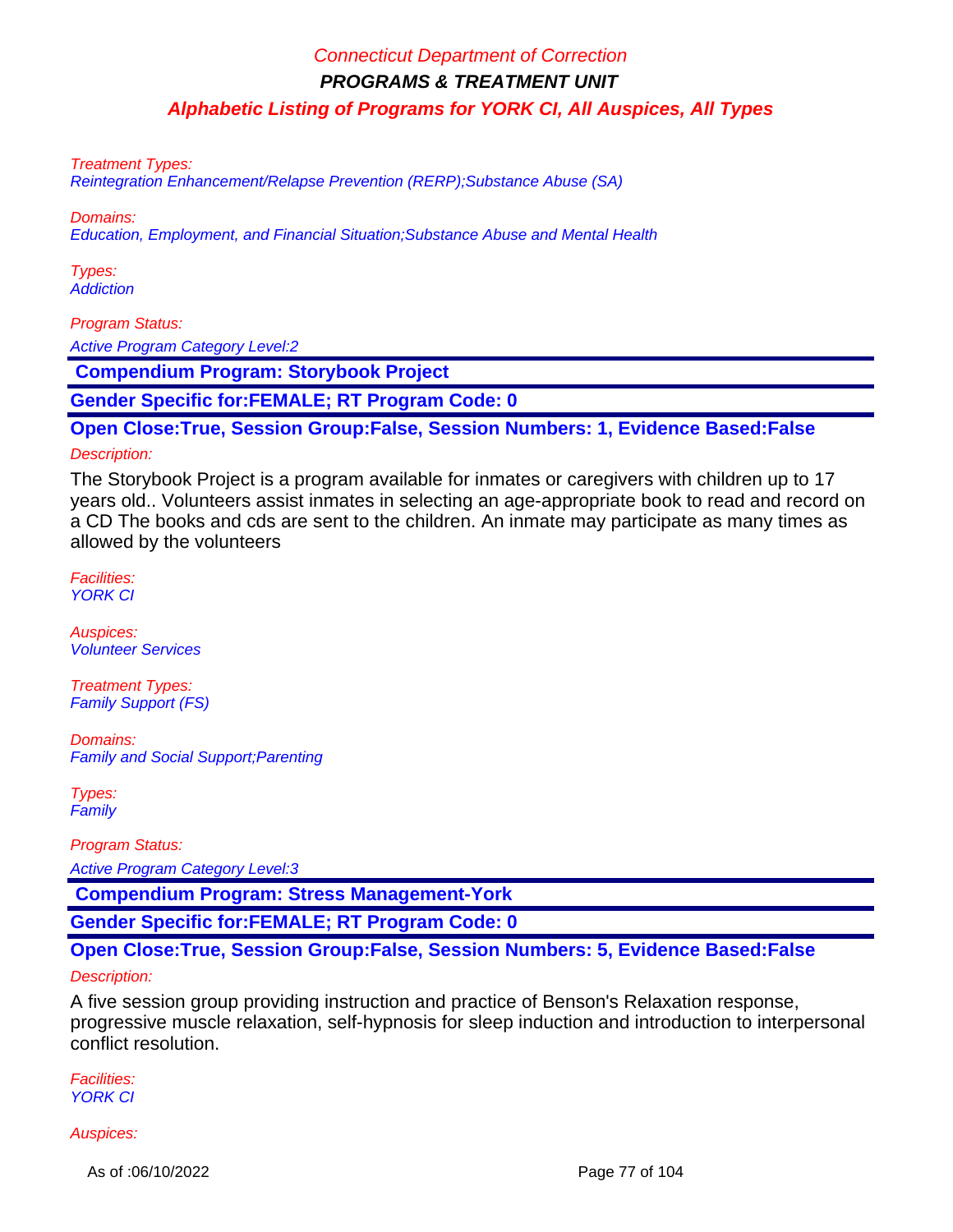Mental Health

Treatment Types: Mental Health (MH)

Domains: Abuse/Trauma;Anger/Hostility;Self Efficacy

Types: Mental Health

Program Status:

Active Program Category Level:3

 **Compendium Program: STRIDE**

**Gender Specific for:BOTH; RT Program Code: WC**

**Open Close:True, Session Group:False, Session Numbers: 12, Evidence Based:False**

#### Description:

Provides services to those who are non-custodial parents of children who are in receipt of temporary family assistance benefits with the occupational and job search skills as well as resources to enter competitive employment positions.

Facilities: RADGOWSKI CI;YORK CI

Auspices: Contracted Program

Treatment Types: Life Skills (LS)

Domains: Education, Employment, and Financial Situation;Family and Social Support

Types: **Unknown** 

Program Status:

Active Program Category Level:3

 **Compendium Program: Supportive Therapy**

**Gender Specific for:FEMALE; RT Program Code: 0**

### **Open Close:True, Session Group:False, Session Numbers: 1, Evidence Based:False**

#### Description:

This program is open to all who sign up. It is intended to serve as an outlet for inmates who often express concerns for the future as they approach discharge.

Facilities: **YORK CI** 

Auspices: **Health Services** 

As of :06/10/2022 Page 78 of 104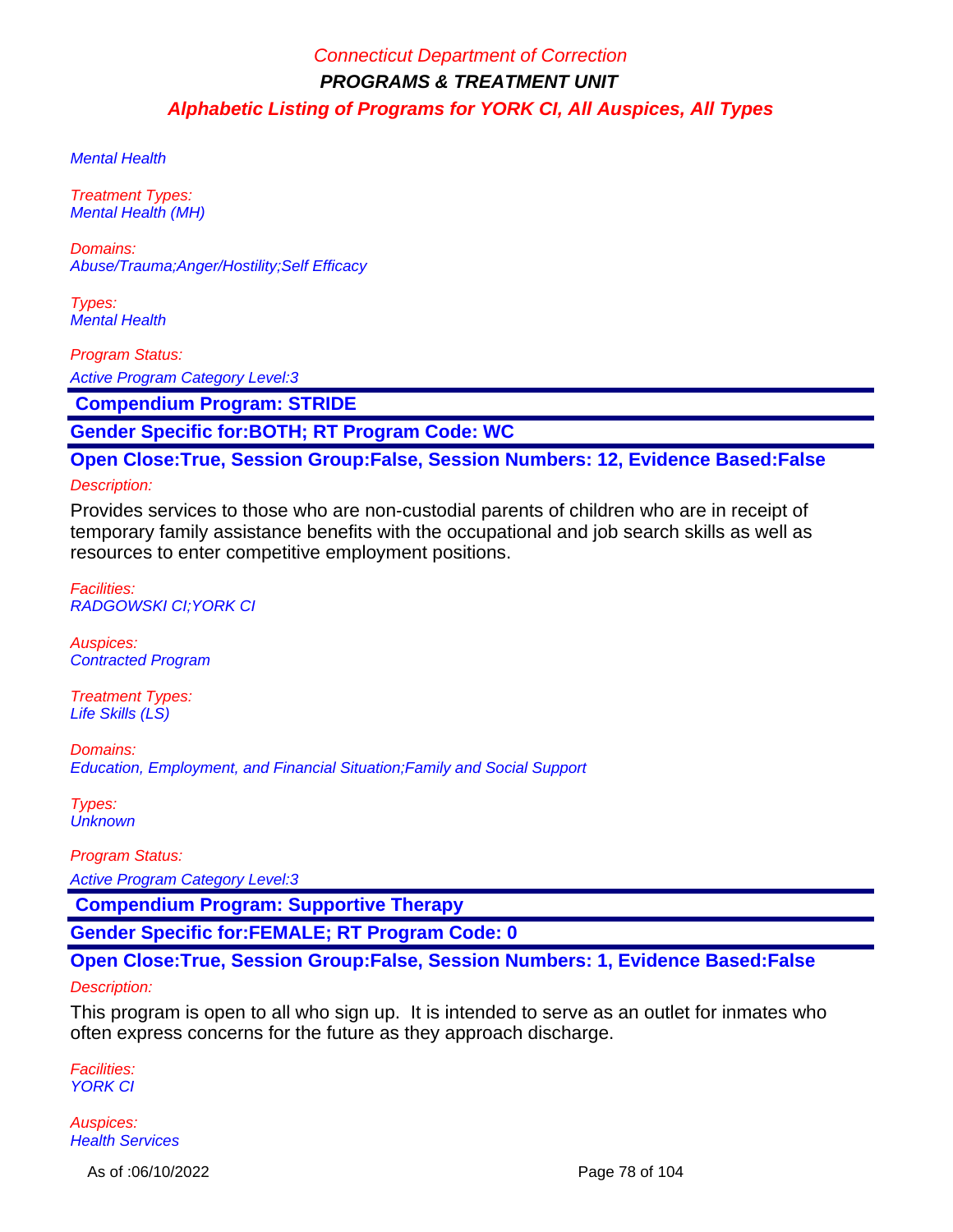Treatment Types:

Reintegration Enhancement/Relapse Prevention (RERP)

Domains:

Abuse/Trauma;Anger/Hostility;Antisocial Attitudes;Antisocial Friends;Education;Employment/Financial;Family;Housing Safety;Mental Health;Parenting;Relationships;Self Efficacy;Substance Abuse

Types: Re-Entry

Program Status:

Active Program Category Level:3

 **Compendium Program: Survivors of Sexual Abuse/Trauma & Empowerment**

**Gender Specific for:FEMALE; RT Program Code: 0**

**Open Close:True, Session Group:False, Session Numbers: 1, Evidence Based:False**

Description:

This group provides a safe environment where victims of sexual abuse can share their experience, beliefs about abuse and begin the healing process. The group helps participants gain insight into how abuse has influenced their lives and how to increase their self-esteem.

Facilities: YORK CI

Auspices: **Health Services** 

Treatment Types: Mental Health (MH)

Domains: Abuse/Trauma;Self Efficacy

Types: Self Improvement

Program Status: Active Program Category Level:3

 **Compendium Program: Talk it Out**

**Gender Specific for:MALE; RT Program Code: N/A**

### **Open Close:True, Session Group:False, Session Numbers: 1, Evidence Based:False** Description:

This group which is part of the Safe Passage Program meets once a week with rolling admissions of 15 participants (limit 15). This groups purpose is to foster interpersonal peer support. Individuals come with an agenda and express their issues, concerns and ideas in the group and then receive support and feedback.

Facilities: YORK CI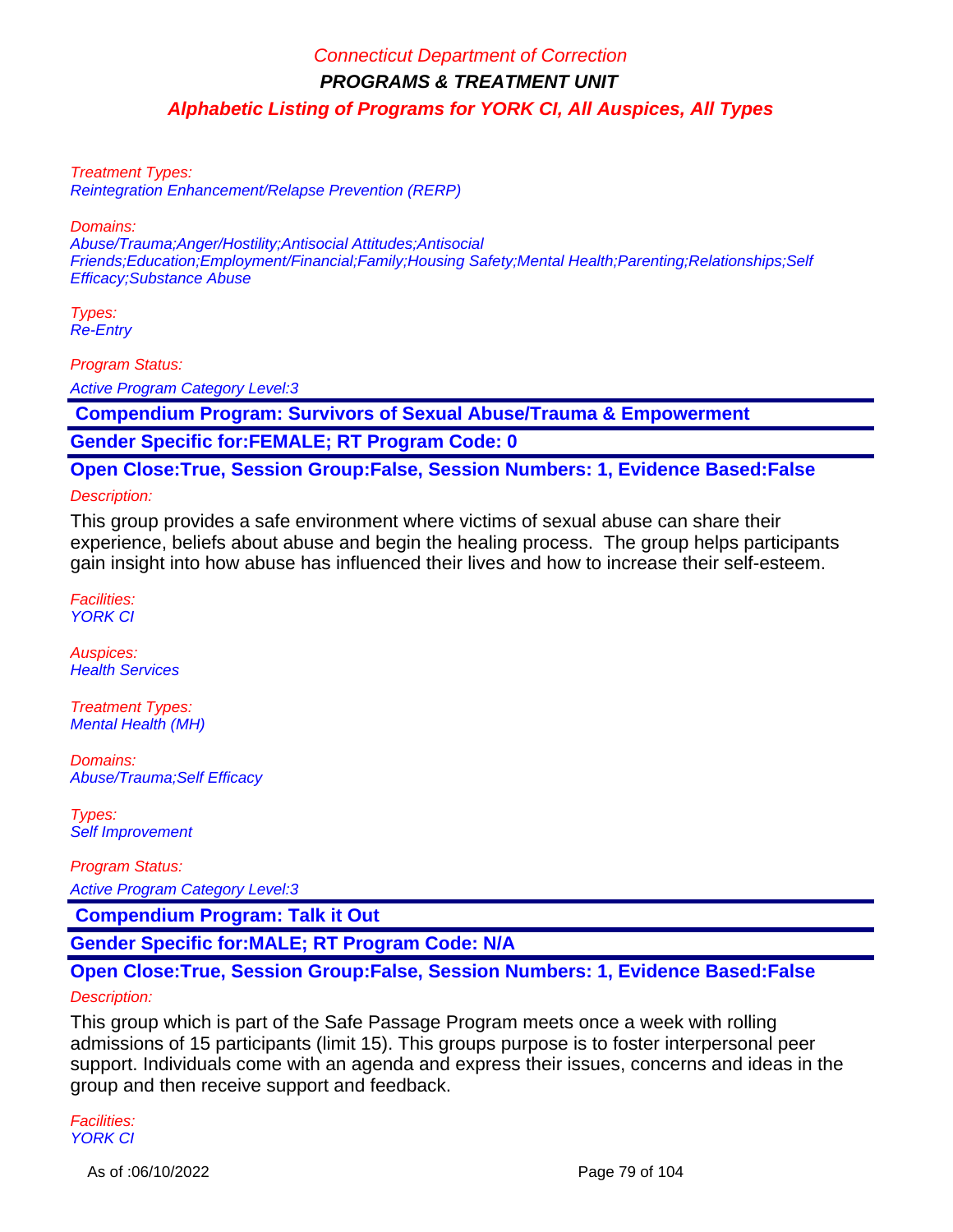Auspices: **Health Services; Safe Passage** 

Treatment Types: **Unknown** 

Domains: Antisocial Attitudes;Mental Health;Self Efficacy

Types: Dual Diagnosis;Health Education;Mental Health;Self Improvement;Social Rehabilitation

Program Status:

Active Program Category Level:3

 **Compendium Program: Target Group**

**Gender Specific for:BOTH; RT Program Code: W1**

**Open Close:True, Session Group:False, Session Numbers: 1, Evidence Based:False**

#### Description:

Target is an acronym for Trauma Adaptive Recovery Group Education and Therapy. This program guides participants through a series of steps. Psycho education is provided on Post-Traumatic Stress Disorder and skills are taught that permit trauma survivors to deal with the internal distress that often affects people with trauma histories. The emphasis is on learning about the disorder and acquiring the tools to permit a higher level of functioning. Target also prepares participants to engage in intensive therapy in dealing with their personal stories.

Facilities: GARNER CI;YORK CI

Auspices: **Health Services** 

Treatment Types: Life Skills (LS);Mental Health (MH)

Domains: Abuse/Trauma;Family and Social Support;Mental Health;Substance Abuse and Mental Health

Types: Mental Health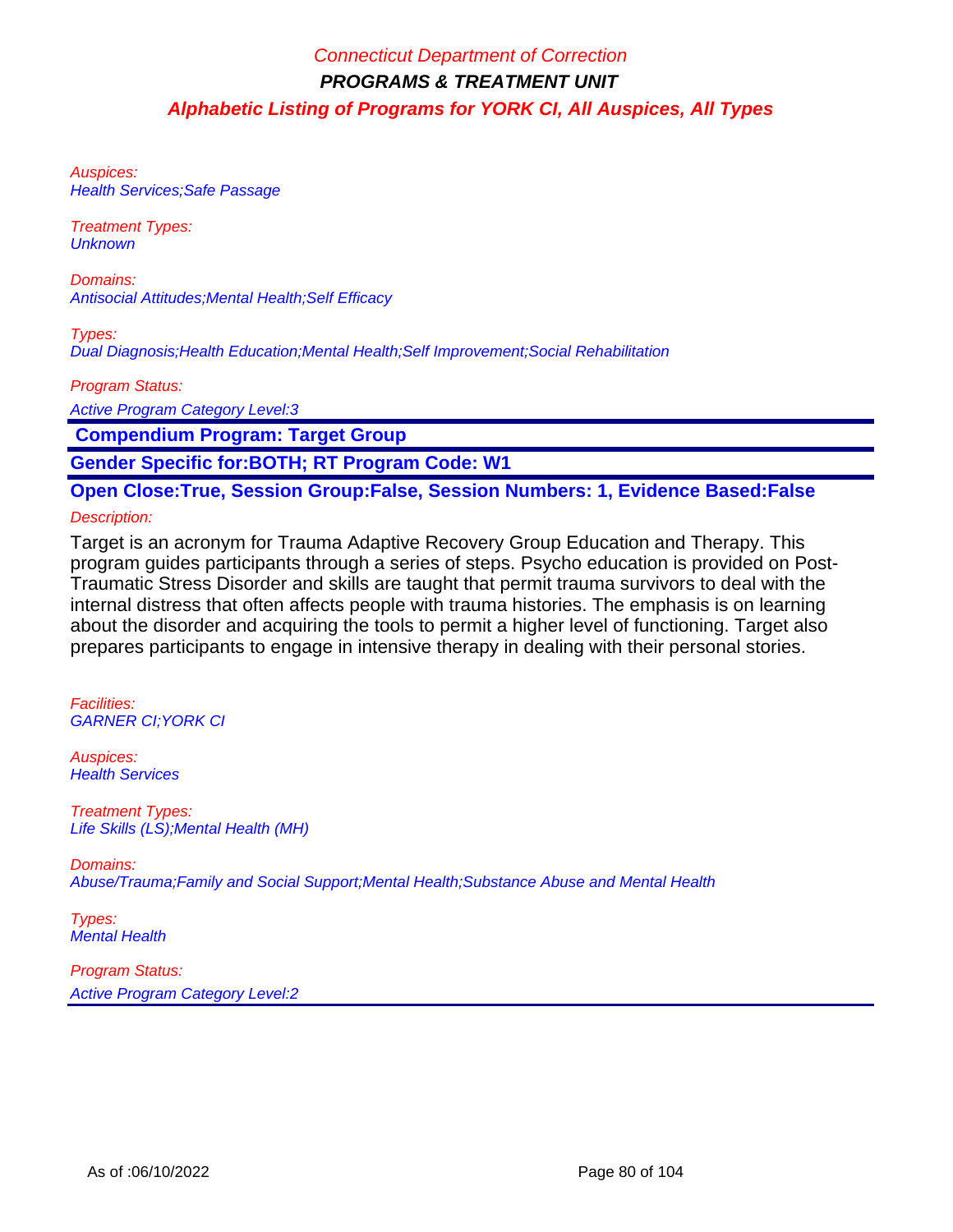**Compendium Program: Technical Violators Program (ASU-TOP)**

**Gender Specific for:BOTH; RT Program Code: D4**

**Open Close:True, Session Group:False, Session Numbers: 1, Evidence Based:False** Description:

The Addiction Services Unit - Time Out Program (ASU-TOP) provides Substance Abuse Treatment for offenders returned to custody for non-compliance with the stipulations and/or conditions of their release from a DOC facility. ASU-TOP programming serves to reinforce the offender's foundation of substance abuse information, personal identification with recovery, and to motivate their continued use of formal and informal recovery support services upon their return to the community. The ASU-TOP uses two evidence-based; psycho-educational curriculum driven programs designed to help the offender identify the mechanisms which triggered their relapse into the use of Alcohol or other Drugs; enhance their recovery skills, and develop a plan for an on-going drug and crime free lifestyle. The ASU-TOP program will be delivered 5 times per week over the course of 3 weeks The Brief Substance Abuse Treatment Program shall be 15 sessions in length; the Intensive Relapse Prevention Program shall be 10 sessions in length. Participants will also complete the Job Center Program and the Reentry Workbook Program. Upon successful completion of TOP, inmates may attend Aftercare.

Facilities: OSBORN CI;ROBINSON CI;YORK CI

Auspices:

Addiction Services;Charlene Perkins Center - Facility Staff

Treatment Types:

Behavior Modification (BM);Reintegration Enhancement/Relapse Prevention (RERP);Substance Abuse (SA)

#### Domains:

Criminal Attitudes and Behavioral Patterns;Neighborhood Problems;Substance Abuse;Substance Abuse and Mental **Health** 

Types: Addiction;Re-Entry

Program Status:

Active Program Category Level:3

 **Compendium Program: Textile Shop**

**Gender Specific for:BOTH; RT Program Code: 0**

### **Open Close:True, Session Group:False, Session Numbers: 1, Evidence Based:False**

#### Description:

This is the largest of the shops of Correctional Enterprises of Connecticut (CEC). Inmates first assigned to this program spend several months in a training program learning how to operate sewing machines and other equipment used in the manufacture of garments, mattresses and embroidered items. The shop manufactures over 500,000 items annually. In,s learn to work in a high production environment providing quality products in a timely manner.

Facilities: OSBORN CI;YORK CI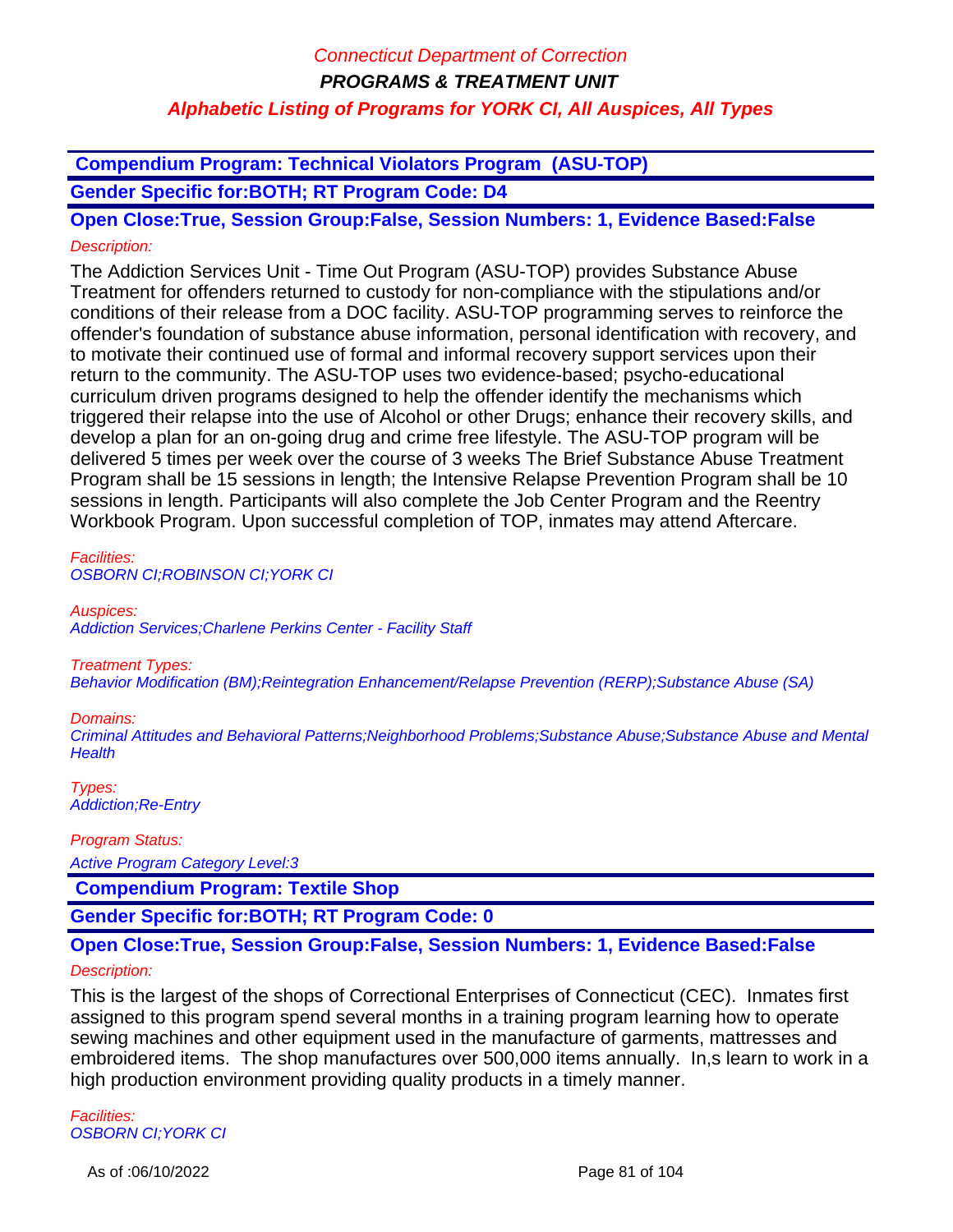Auspices: Correctional Enterprises of Connecticut

Treatment Types: Education (Ed);Life Skills (LS)

Domains: Education, Employment, and Financial Situation

Types: Career Technical Education;Institutional Employment;Re-Entry

Program Status:

Active Program Category Level:3

 **Compendium Program: The Bridge-Supportive Therapy**

**Gender Specific for:FEMALE; RT Program Code: 0**

**Open Close:True, Session Group:False, Session Numbers: 1, Evidence Based:False**

#### Description:

This psychotherapy group includes a fixed membership group (closed admission) inviting participants to focus on how they can develop a -bridge- from where they are currently in their lives to where they would like to be in the near and distant future. The focus is on addressing internal and external barriers to positive change, employing constructive problem solving and developing a positive support system for change.

Facilities: YORK CI

Auspices: **Health Services** 

Treatment Types: Mental Health (MH)

Domains: **Self Efficacy** 

Types: Mental Health;Self Improvement;Social Rehabilitation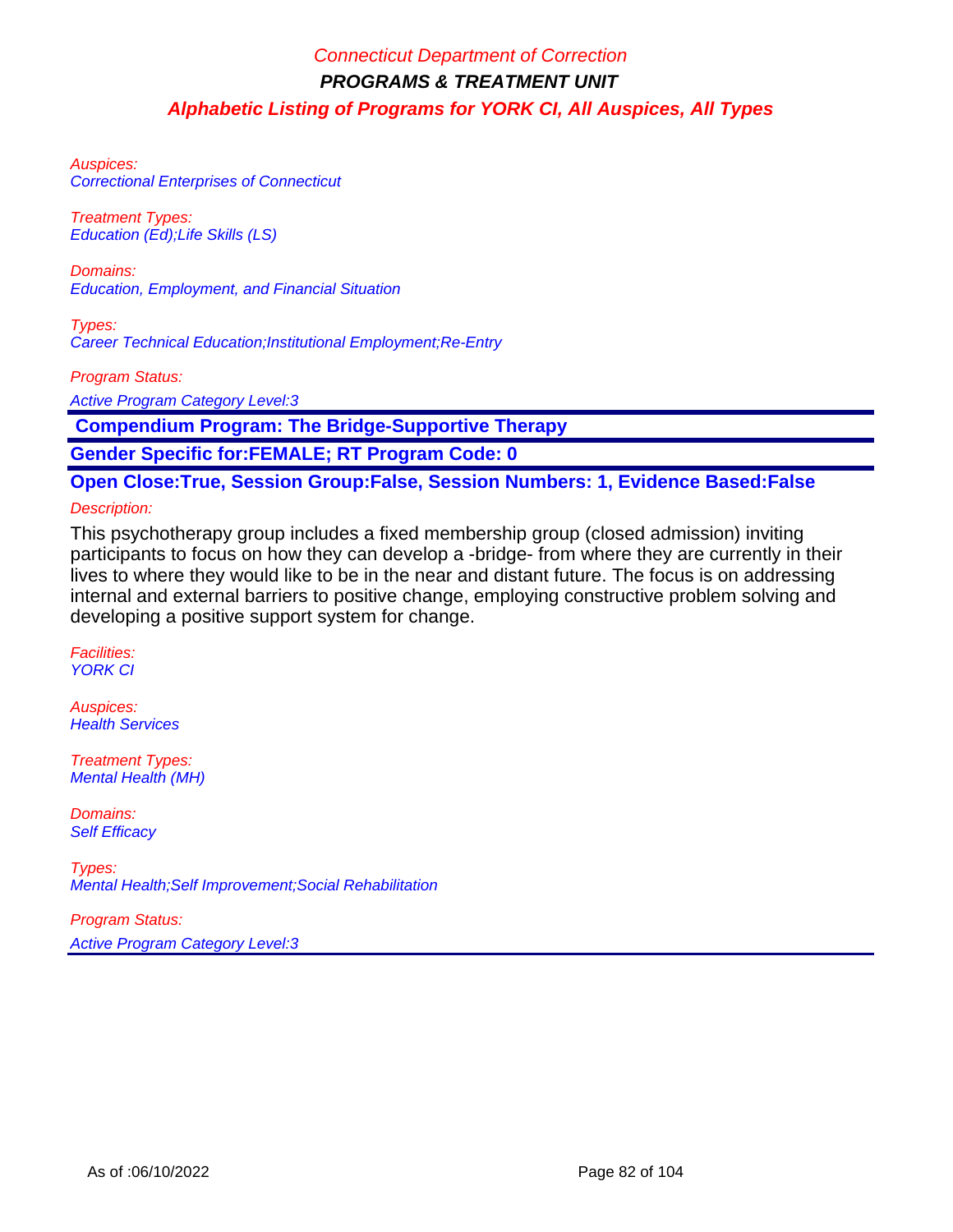### **Compendium Program: The Red Road to Wellbriety**

**Gender Specific for:FEMALE; RT Program Code: RR**

**Open Close:True, Session Group:False, Session Numbers: 14, Evidence Based:True** Description:

An on-going evidence based program in spiritual growth and emotional literacy, designed to teach emotional regulation techniques, foster emotional growth, and encourage responsibility and accountability for oneself and toward others. Female offenders create meaningful narratives of their lives through working toward healing experiences of past decisions, trauma and grief and learning emotional regulation and practices. Wellbriety is a change in personal identity and values and a visible change in ones relationship with others. It is about Spiritual, physical, emotional, and relational health. This is not accomplished in isolation but in relation to those around us, family, and the community.

Facilities: **YORK CI** 

Auspices: Religious Services

Treatment Types: Life Skills (LS);Reintegration Enhancement/Relapse Prevention (RERP);Substance Abuse (SA)

Domains: Abuse/Trauma;Mental Health;Relationships;Self Efficacy;Substance Abuse

Types: Faith Recovery Support Services;Religious

#### Program Status:

Active Program Category Level:3

 **Compendium Program: Thresholds**

**Gender Specific for:BOTH; RT Program Code: 95**

**Open Close:True, Session Group:False, Session Numbers: 16, Evidence Based:False**

Description:

This is a community-based therapeutic counseling system specifically designed for delivery by trained volunteers. It focuses on developing decision-making and problems-solving skills.

Facilities: CHESHIRE CI;CYBULSKI CI;GARNER CI;MANSON YI;YORK CI

Auspices:

All Facility Staff; Contracted Program; Volunteer Services

Treatment Types:

Cognitive Behavioral Therapy (CBT);Reintegration Enhancement/Relapse Prevention (RERP)

Domains:

Anger/Hostility;Antisocial Friends;Criminal Attitudes and Behavioral Patterns;Self Efficacy

Types:

As of :06/10/2022 Page 83 of 104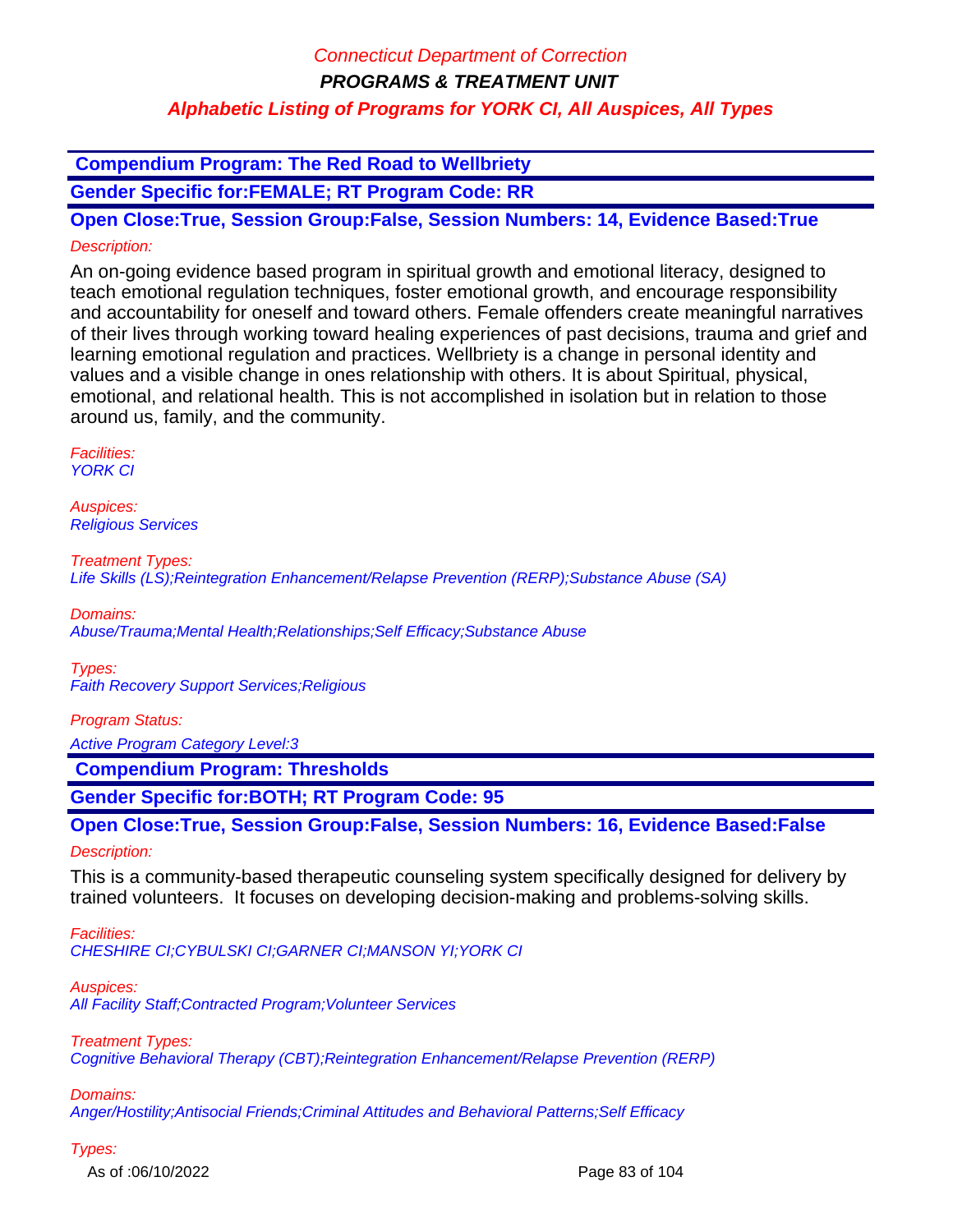Anger Management;Self Improvement

Program Status:

Active Program Category Level:3

 **Compendium Program: Tier 2 Addiction Services Intensive Outpatient Program**

**Gender Specific for:MALE; RT Program Code: 0**

**Open Close:True, Session Group:False, Session Numbers: 1, Evidence Based:False**

#### Description:

Tier 2 is an evidence based curriculum program provided three times a week in a non-residential setting. Using the -Living in Balance- program Tier 2 helps the offender develop an understanding of addiction, the substances of abuse, triggers and relapse prevention and how addiction has effected the cognitive, physical, social and familial spheres of their lives. Tier 2 also helps the offender identify and plan for the educational, vocational and consumer based issues they may face upon release.

Facilities:

BROOKLYN CI;CHESHIRE CI;CYBULSKI CI;ENFIELD CI;MACDOUGALL CI;MANSON YI;OSBORN CI;RADGOWSKI CI;ROBINSON CI;WILLARD CI;YORK CI

Auspices: Addiction Services

Treatment Types: Cognitive Behavioral Therapy (CBT);Life Skills (LS);Substance Abuse (SA)

Domains: Substance Abuse and Mental Health

Types: Addiction;Re-Entry

Program Status:

Active Program Category Level:1

 **Compendium Program: Tier Four Addiction Services Residential Treatment Program Gender Specific for:BOTH; RT Program Code: 16**

**Open Close:True, Session Group:False, Session Numbers: 1, Evidence Based:False** Description:

The Tier 4 Addiction Services program is a modified therapeutic community. The program provides inmates the opportunity to be involved in full-time substance treatment in a separate housing unit. Tier 4 treatment is intensive and includes curriculum, skill building and process groups, as well as community building and individual counseling. These residential programs are six-twelve months in length.

Facilities: OSBORN CI;ROBINSON CI;YORK CI

Auspices: Addiction Services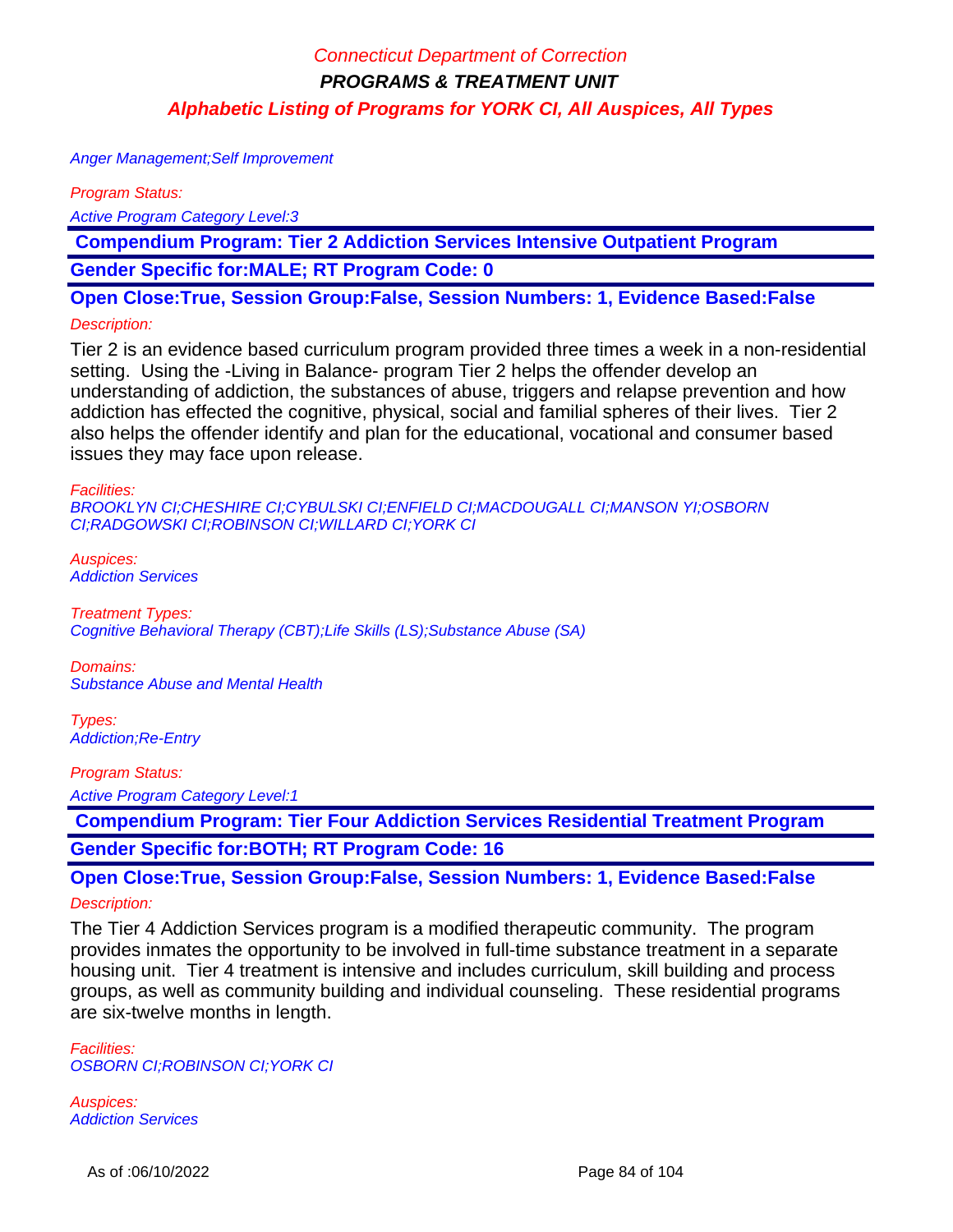Treatment Types:

Cognitive Behavioral Therapy (CBT);Life Skills (LS);Reintegration Enhancement/Relapse Prevention (RERP);Substance Abuse (SA)

Domains:

Substance Abuse;Substance Abuse and Mental Health

Types: Addiction;Re-Entry

Program Status:

Active Program Category Level:1

 **Compendium Program: Tier Meeting** 

**Gender Specific for:FEMALE; RT Program Code: 0**

### **Open Close:True, Session Group:False, Session Numbers: 1, Evidence Based:False**

#### Description:

Tier meetings meet weekly to discuss matters touching life on the individual tier (24 beds/12 cells). Offenders are encouraged to deal in an appropriate manner with local concerns that may well be causing friction within the group. These meetings occur in various housing units at York CI as part of therapeutic community mental health programs.

Facilities: YORK CI

Auspices: Health Services;The Social Rehabilitation Program

Treatment Types: Life Skills (LS);Mental Health (MH);Reintegration Enhancement/Relapse Prevention (RERP)

Domains: Mental Health;Self Efficacy

Types: Female;Mental Health;Social Rehabilitation

Program Status:

Active Program Category Level:3

 **Compendium Program: Tier Two Addiction Services Intensive Outpatient Program**

**Gender Specific for:BOTH; RT Program Code: 14**

# **Open Close:True, Session Group:False, Session Numbers: 30, Evidence Based:False**

#### Description:

The Tier Two Program is an intensive outpatient Addiction Services Program with 30 curriculum sessions for 10 weeks. Group components are held three times weekly and incorporate weekly fellowship meetings to lay the foundation of basic substance abuse information, promote personal identification with recovery, and motivate further treatment involvement. This program may also be held in Spanish for Spanish Speaking offenders.

#### Facilities: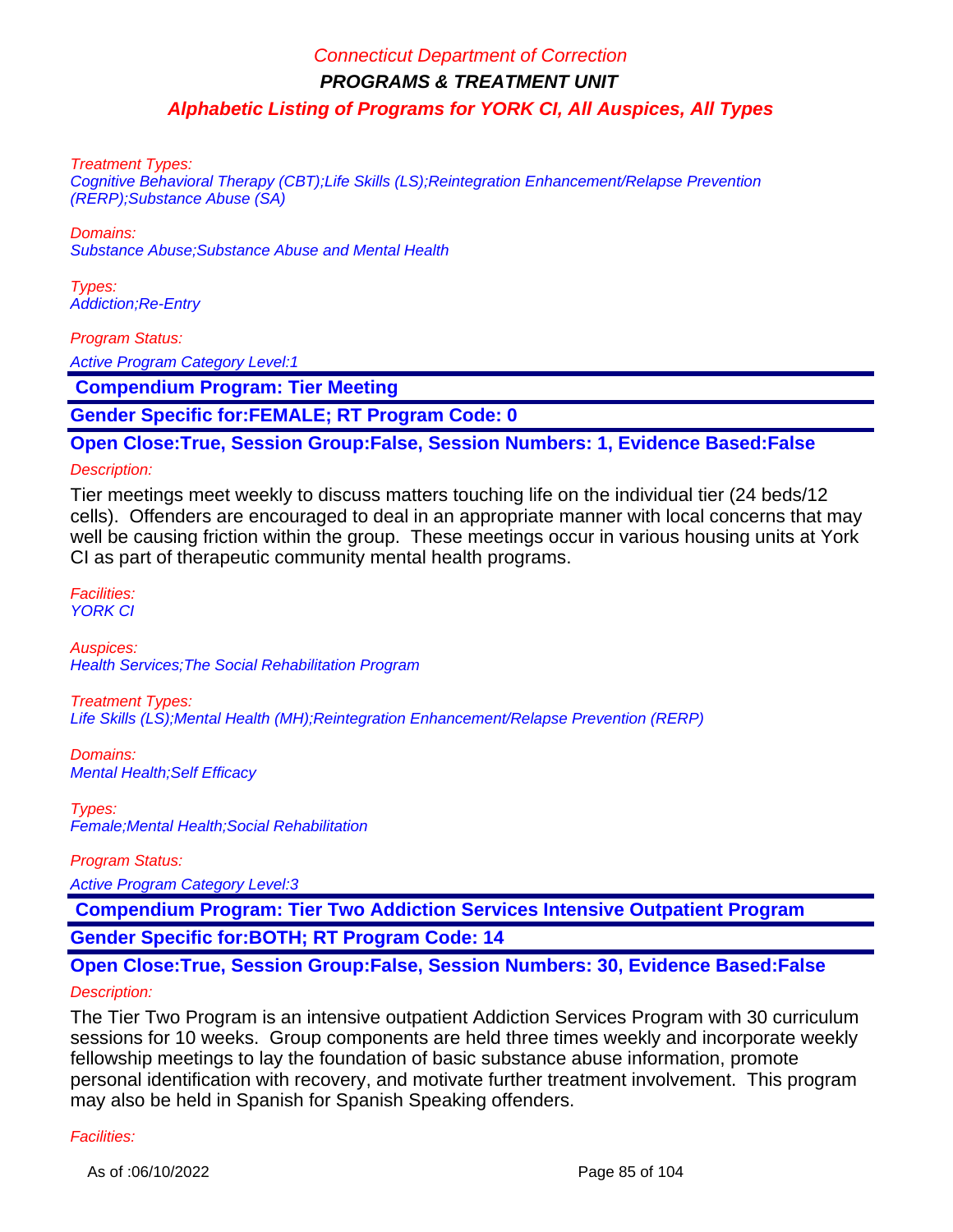BRIDGEPORT CC;BROOKLYN CI;CORRIGAN CI;CYBULSKI CI;ENFIELD CI;HARTFORD CC;MACDOUGALL CI;MANSON YI;NEW HAVEN CC;OSBORN CI;RADGOWSKI CI;ROBINSON CI;WALKER RC;WILLARD CI;YORK CI

Auspices: Addiction Services

Treatment Types: Cognitive Behavioral Therapy (CBT);Substance Abuse (SA)

Domains: Criminal Attitudes and Behavioral Patterns;Substance Abuse;Substance Abuse and Mental Health

Types: **Addiction** 

Program Status:

Active Program Category Level:1

 **Compendium Program: Time of Prayer**

**Gender Specific for:FEMALE; RT Program Code: 0**

**Open Close:True, Session Group:False, Session Numbers: 1, Evidence Based:False**

Description:

This is a prayer group that is held once per month.

Facilities: **YORK CI** 

Auspices: Religious Services ;Volunteer Services

Treatment Types: **Unknown** 

Domains: **Unknown** 

Types: **Religious** 

Program Status:

Active Program Category Level:3

 **Compendium Program: Total Forgiveness**

**Gender Specific for:BOTH; RT Program Code: 0**

# **Open Close:True, Session Group:False, Session Numbers: 8, Evidence Based:False**

#### Description:

Uncovers physical, emotional, and spiritual consequences of forgiveness and shows why God adamantly encourages the forgiveness of tohers.

Facilities: HARTFORD CC;YORK CI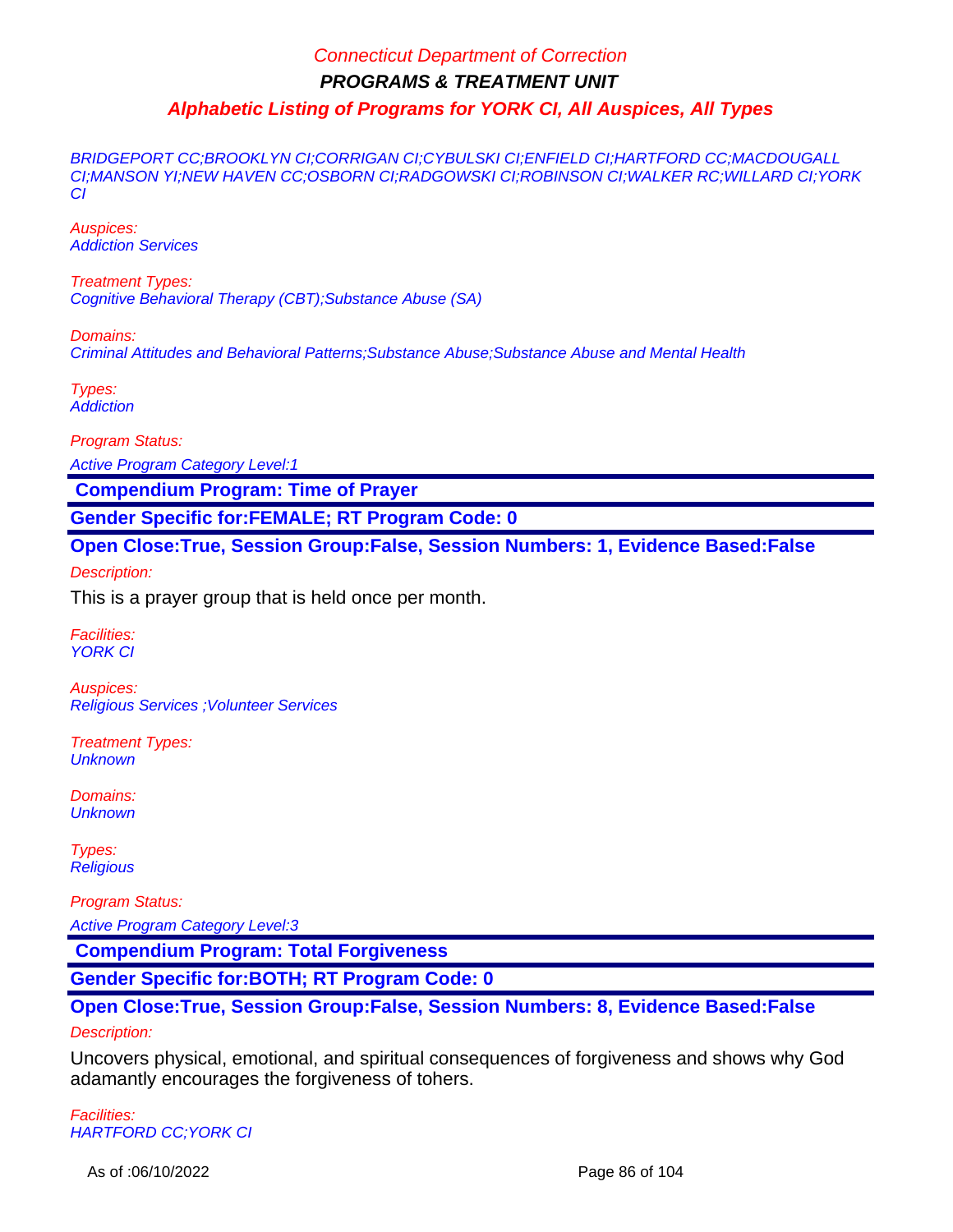Auspices: Religious Services ;Volunteer Services

Treatment Types: Behavior Modification (BM);Reintegration Enhancement/Relapse Prevention (RERP)

Domains: Criminal Attitudes and Behavioral Patterns

Types: **Religious** 

Program Status:

Active Program Category Level:3

 **Compendium Program: Transitional Case Management (TCM)**

**Gender Specific for:BOTH; RT Program Code: MC**

# **Open Close:True, Session Group:False, Session Numbers: 1, Evidence Based:False**

Description:

The Transitional Case Management (TCM) program is designed to help ensure individuals a successful transition from incarceration back to the community through comprehensive case management, encouragement and support as well as addiction service treatment. Weekly individual and group therapy sessions are held with clients from three months prior to release and up to four months afterwards for transition planning. TCM clinicians focus during this period on issues such as employment, housing, insurance, transportation and education as they improve confidence in themselves an their ability to succeed.

Facilities:

CYBULSKI CI;OSBORN CI;RADGOWSKI CI;ROBINSON CI;WILLARD CI;YORK CI

Auspices: Community Addiction Services;Contracted Program

Treatment Types:

Life Skills (LS);Reintegration Enhancement/Relapse Prevention (RERP);Substance Abuse (SA)

Domains:

Education;Employment/Financial;Housing Safety;Mental Health;Self Efficacy;Substance Abuse;Substance Abuse and Mental Health

Types: Re-Entry

Program Status:

Active Program Category Level:2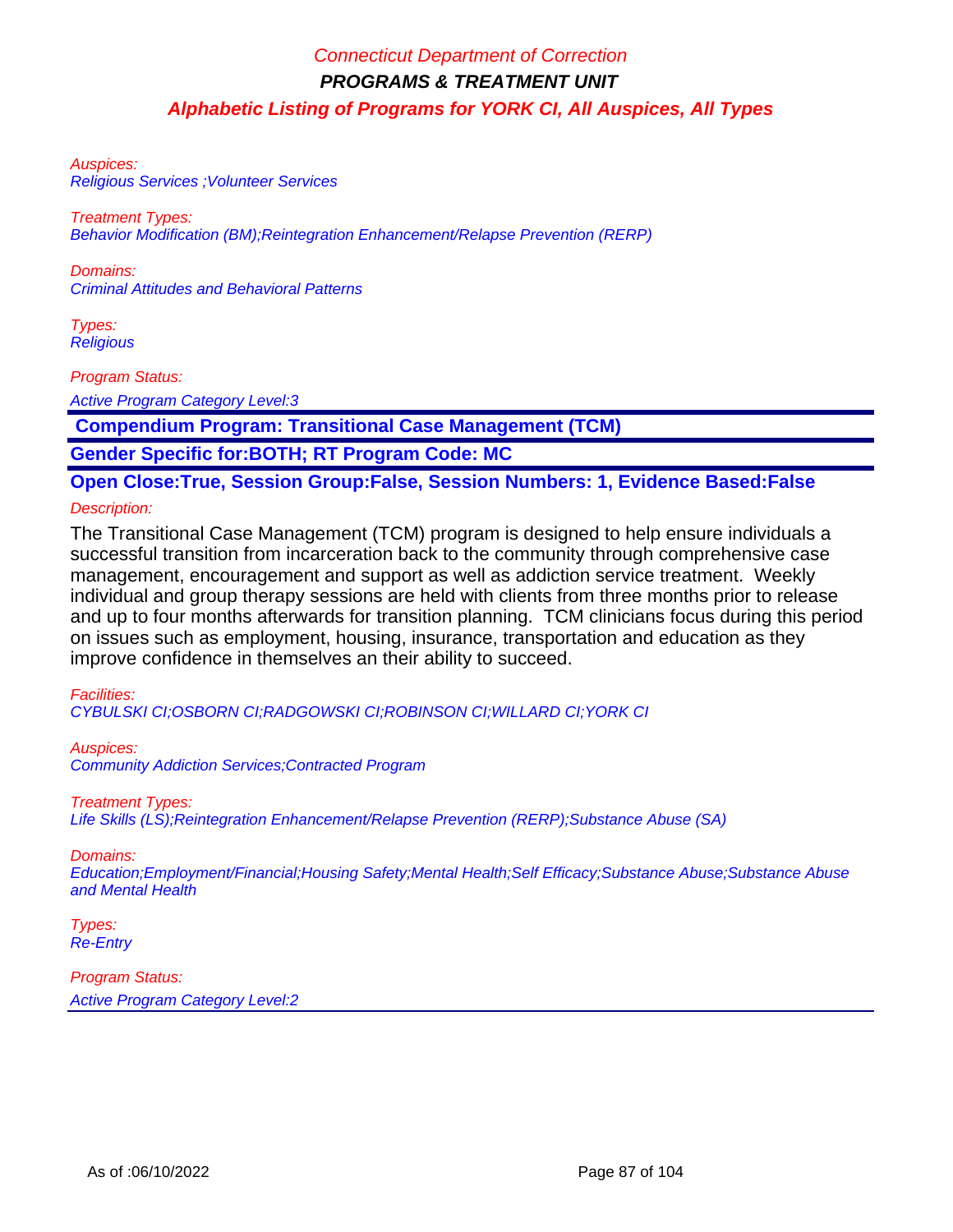**Compendium Program: Transitional Linkage into the Community (TLC)**

**Gender Specific for:BOTH; RT Program Code: 0**

**Open Close:True, Session Group:False, Session Numbers: 1, Evidence Based:False** Description:

Transitional Linkage into the Community (TLC) is a program of Community Partners in Action which provides discharge planning for inmates with HIV/AIDS. TLC serves every prison and jail in the state, and works with clients returning to every region of the state. TLC case managers meet clients' emergency needs upon release, and connect them with services in their local communities for continuing care and assistance.

Facilities:

BRIDGEPORT CC;BROOKLYN CI;CHESHIRE CI;CORRIGAN CI;GARNER CI;HARTFORD CC;MACDOUGALL CI;NEW HAVEN CC;NORTHERN CI;OSBORN CI;RADGOWSKI CI;WALKER RC;YORK CI

Auspices: **Health Services** 

Treatment Types:

Behavior Modification (BM);Mental Health (MH);Reintegration Enhancement/Relapse Prevention (RERP)

Domains:

Abuse/Trauma;Employment/Financial;Housing Safety;Mental Health;Relationships;Self Efficacy;Substance Abuse;Substance Abuse and Mental Health

Types: Health Education;Re-Entry

Program Status:

Active Program Category Level:3

 **Compendium Program: Trauma Resolution Program (TRP)**

**Gender Specific for:FEMALE; RT Program Code: 0**

### **Open Close:True, Session Group:False, Session Numbers: 1, Evidence Based:False** Description:

An open group therapy curriculum addressing the physical, emotional, and relational aspects of the healing journey. This group will focus on the after-effects of physical and/or sexual abuse and domestic violence. Women will gain education about trauma and it's impact on one's development, self-esteem, relationships, and sense of safety. Skill building will focus on ways to manage triggers/distress and establish healthy boundaries. This group will provide a foundation for women to pursue trauma therapy, during or after their incarceration.

Facilities: YORK CI

Auspices: Safe Passage

Treatment Types: Mental Health (MH)

Domains:

As of :06/10/2022 Page 88 of 104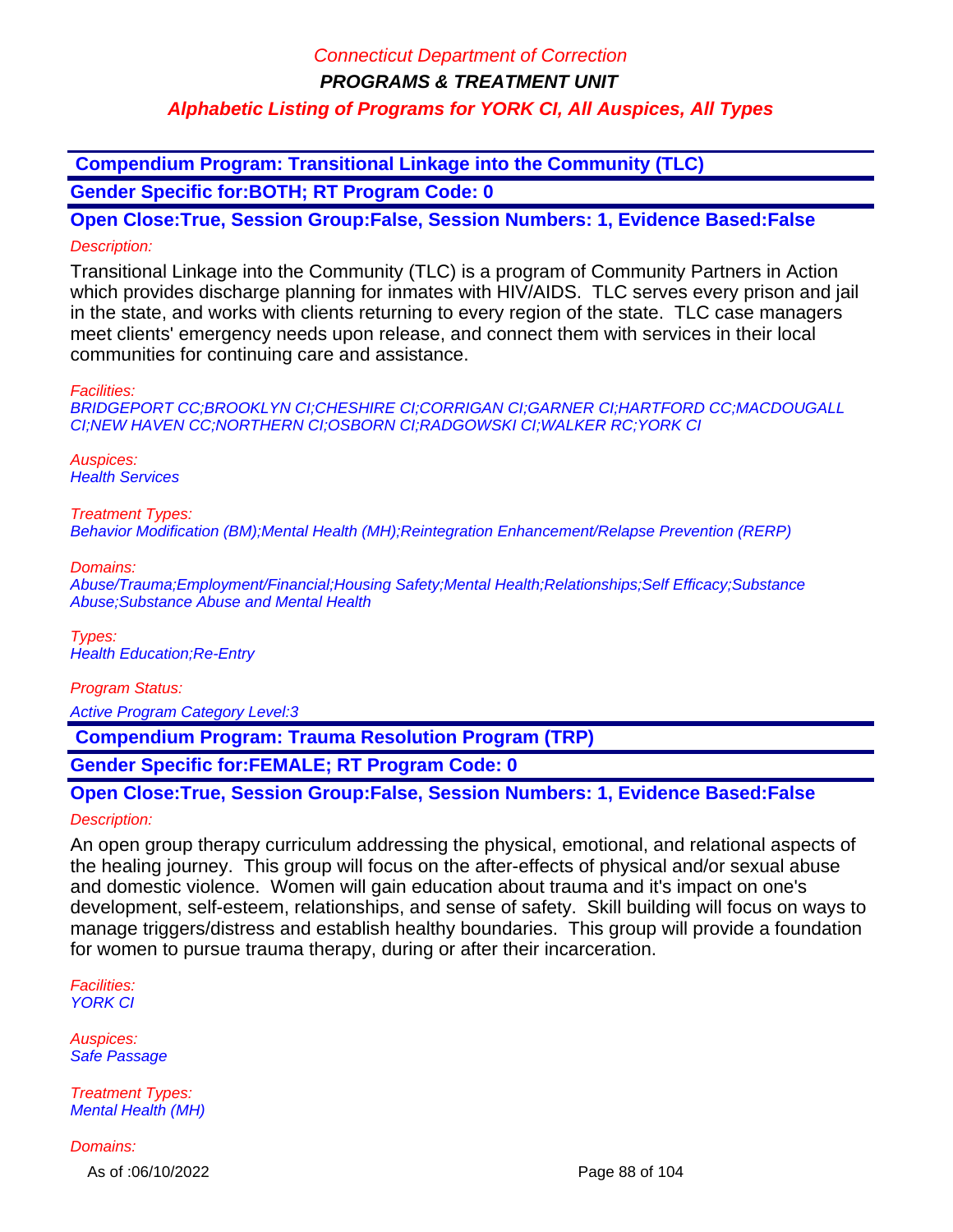Family and Social Support

Types: Mental Health

Program Status:

Active Program Category Level:3

 **Compendium Program: TREM: Trauma Recovery and Empowerment Model (Female) Gender Specific for:FEMALE; RT Program Code: FT**

**Open Close:True, Session Group:False, Session Numbers: 16, Evidence Based:False**

#### Description:

TREM (Trauma Recovery and Empowerment Model) is a gender specific, trauma-informed recovery group that meets in 16 sessions. It constitutes Phase Two of the Change Program. Therefore, it is assumed that all participants have completed TARGET (Trauma Affect Regulation Guide for Education and Treatment,) Phase One. The group is designed as a safe place where women in the group can learn more about trauma and its effect on the person and, importantly, begin sharing their stories.

Facilities: YORK CI

Auspices: Mental Health;The Change Group

Treatment Types: Aggression Replacement Training (ART);Life Skills (LS);Mental Health (MH)

Domains: Abuse/Trauma

Types: Mental Health

Program Status: Active Program Category Level:1

 **Compendium Program: Trinity College Courses**

**Gender Specific for:FEMALE; RT Program Code: 0**

### **Open Close:True, Session Group:False, Session Numbers: 1, Evidence Based:False**

#### Description:

Trinity College is providing a credit-bearing college seminar entitled "Identity in a Global World" to York CI inmates. The seminar will be provided in a multi-disciplinary format at the rate of one seminar per year. Seminar will include up to fifteen inmates. To be eligible participants must have a high school diploma or GED equivalency.

Facilities: YORK CI

Auspices: Volunteer Services

As of :06/10/2022 Page 89 of 104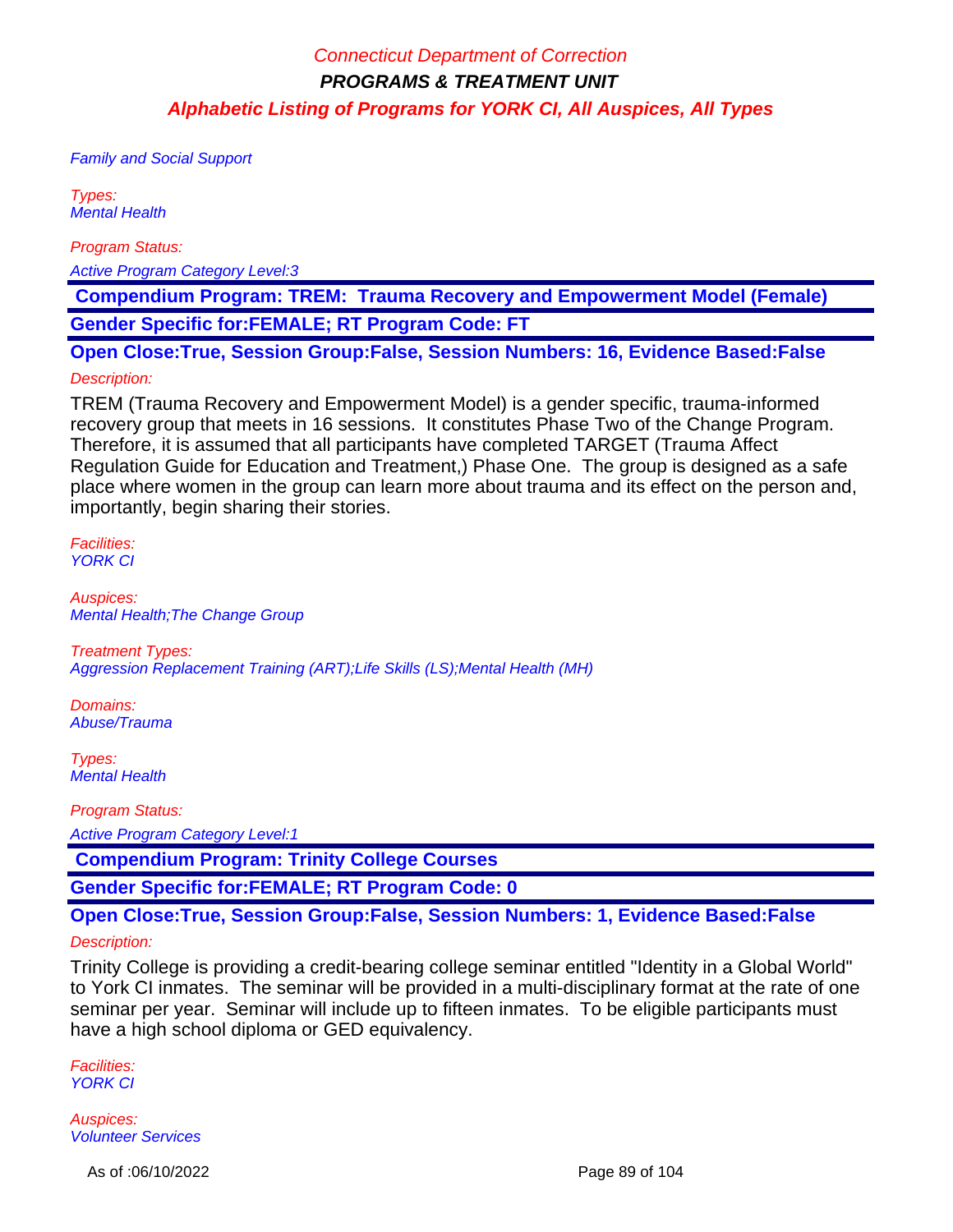Treatment Types: Education (Ed)

Domains: Education;Self Efficacy

Types: **Unknown** 

Program Status:

Active Program Category Level:3

 **Compendium Program: USD #1 Voc. Ed: Cosmetology/Barbering**

**Gender Specific for:BOTH; RT Program Code: 69**

**Open Close:True, Session Group:False, Session Numbers: 1, Evidence Based:False**

#### Description:

This program prepares students to become licensed barbers and cosmetologists. Course requirements are 1500 hours(Barbering = 1000 hours) of theory and practical experience to qualify for licensure. The barbering program provides experience in the areas of hair cutting and treatment, styling and shaving, human anatomy and physiology; and business practices. A rigorous set of criteria is required for entrance into the program. The classroom is set up to simulate an actual salon environment including appropriate business behavior. Upon completion students receive information about receiving a grant from the Department of Labor to take the state examination when they discharge from the facility. Approval for licensure is determined through the State Board of Health and Addiction Services.

Facilities: CHESHIRE CI;MACDOUGALL CI;YORK CI

Auspices:  $USD#1$ 

Treatment Types: Education (Ed)

Domains: Education;Education, Employment, and Financial Situation;Employment/Financial

Types: Career Technical Education;Re-Entry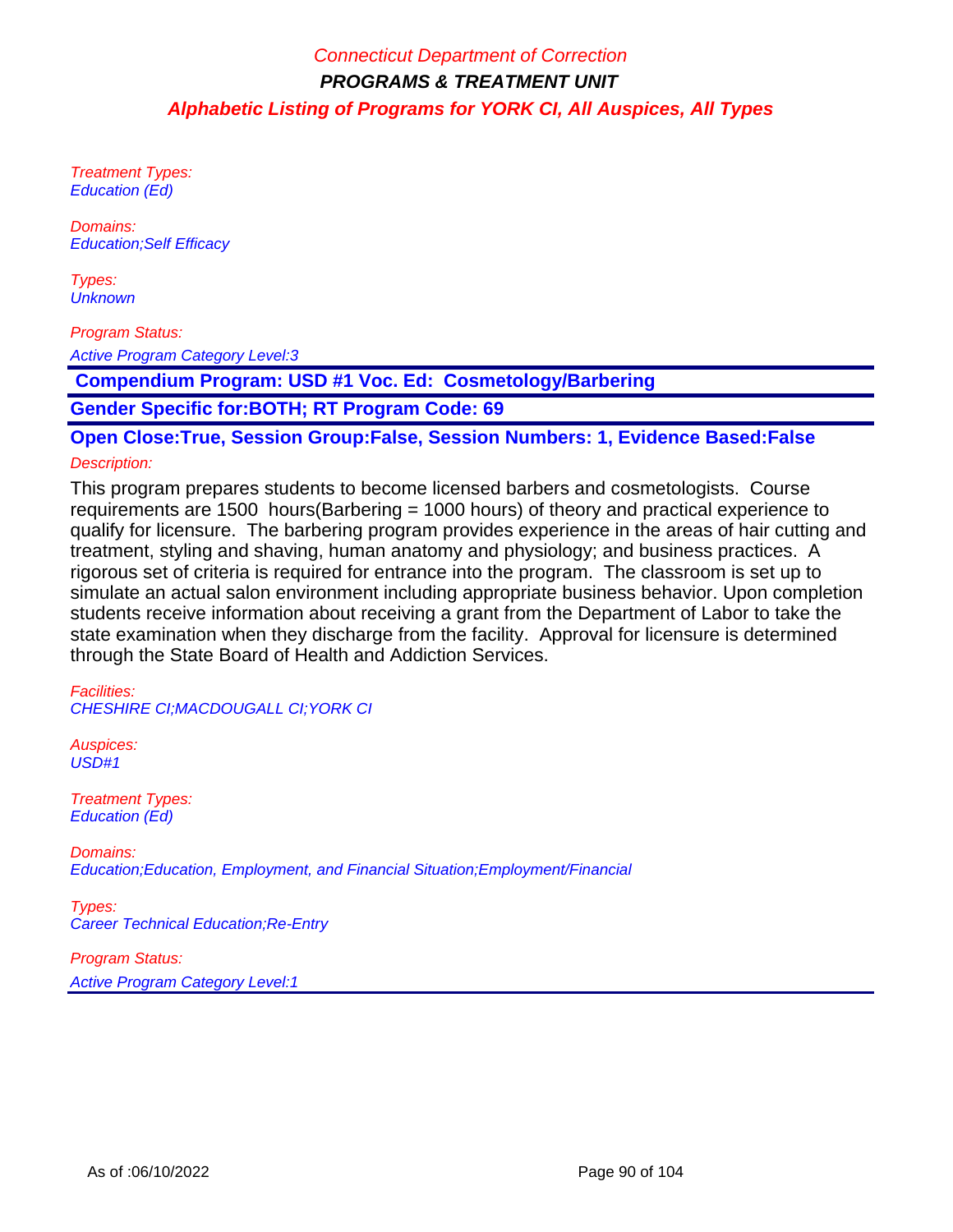**Compendium Program: USD #1 Voc. Ed: Culinary Arts**

**Gender Specific for:BOTH; RT Program Code: 70**

**Open Close:True, Session Group:False, Session Numbers: 1, Evidence Based:False** Description:

This course stresses safety and sanitation as well as tool and equipment usage. Through practice and discussion, students are taught skills in basic cooking, methods, culinary techniques, weights, measures and recipe conversions. Participants earn a Safe Serve Certificate after passing a test administered by the National Restaurant Association. This program is an apprenticeship approved through the CT State Department of Labor.

Facilities: MACDOUGALL CI;MANSON YI;OSBORN CI;RADGOWSKI CI;YORK CI

Auspices: USD#1

Treatment Types: Education (Ed)

Domains: Education;Education, Employment, and Financial Situation;Employment/Financial

Types: Career Technical Education;Re-Entry

Program Status:

Active Program Category Level:1

 **Compendium Program: USD#1 - DOC Re-entry Curriculum**

**Gender Specific for:BOTH; RT Program Code: 87**

**Open Close:True, Session Group:False, Session Numbers: 21, Evidence Based:False**

Description:

This 21 day program prepares inmates for their transition back into society. The class provides a variety of interactive and personal activities to assist inmates with acquiring identification, building employment skills, encouraging sound educational and career goal setting, and taking responsibility. All inmates who complete the Re-entry Class will have developed an Individual Transition Plans of contacts, addresses, and phone numbers for the community area he/she will be returning to, based on his/her needs. In addition, the inmates receive a portfolio including DMV, DOL, Social Security, SAGA, continuing education, housing, clothing, and 211 Info-line information.

Facilities: CYBULSKI CI;ENFIELD CI;MANSON YI;OSBORN CI;YORK CI

Auspices: USD#1

Treatment Types: Education (Ed);Life Skills (LS);Reintegration Enhancement/Relapse Prevention (RERP)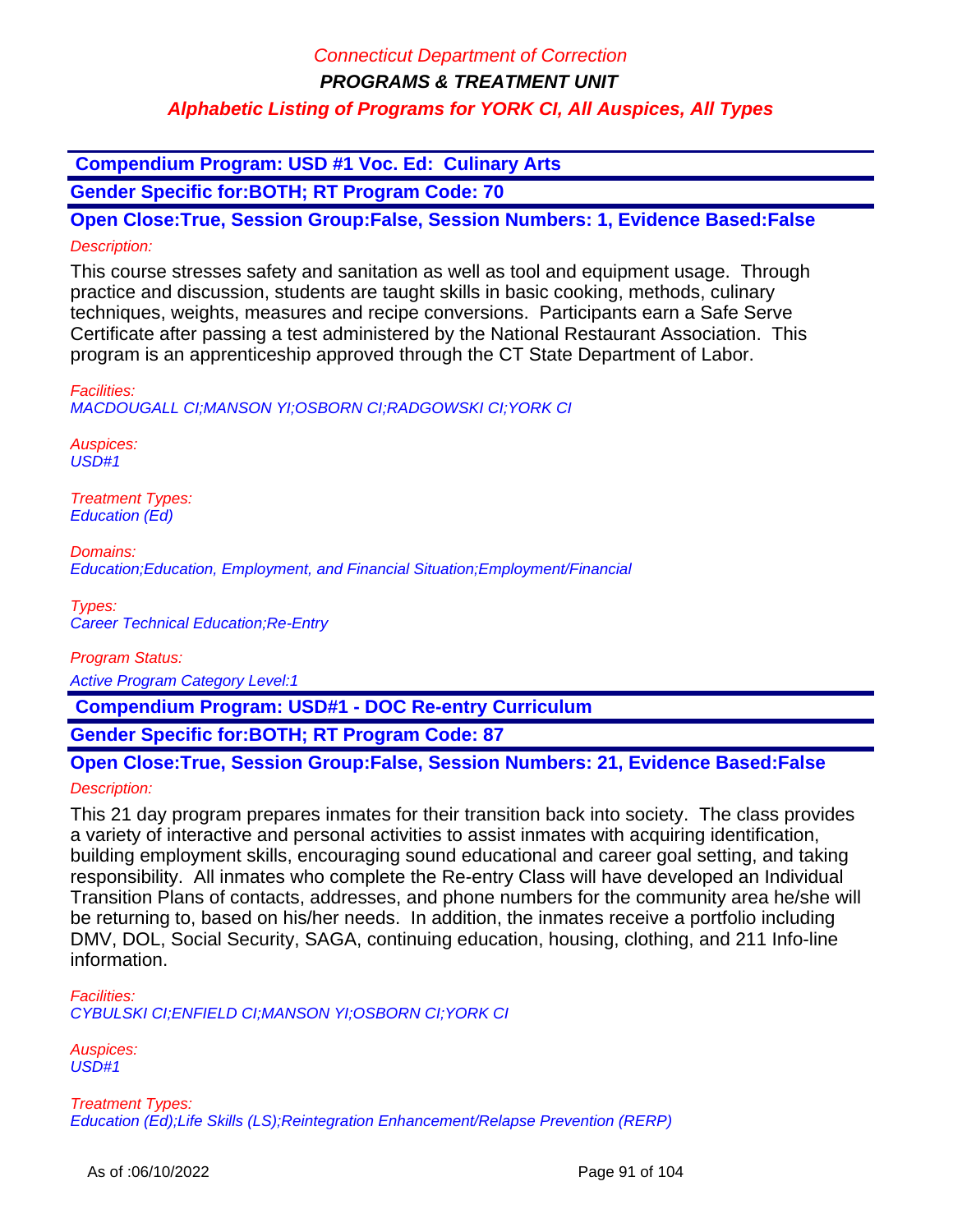Domains:

Education;Education, Employment, and Financial Situation;Employment/Financial

Types: Re-Entry

Program Status:

Active Program Category Level:2

 **Compendium Program: USD#1 Adult Basic Education (GL 5-8)**

**Gender Specific for:BOTH; RT Program Code: 51**

**Open Close:True, Session Group:False, Session Numbers: 1, Evidence Based:False**

#### Description:

ABE is a primary program of instruction designed to provide training in academic skills in the areas of reading, mathematics, language arts, general science and social studies. The program is directed toward increasing academic proficiency. ABE 2 is provided to individuals who have been assessed by the education unit with a 5-8 grade level.

#### Facilities:

BRIDGEPORT CC;BROOKLYN CI;CHESHIRE CI;CORRIGAN CI;CYBULSKI CI;ENFIELD CI;GARNER CI;HARTFORD CC;MACDOUGALL CI;MANSON YI;NEW HAVEN CC;NORTHERN CI;OSBORN CI;RADGOWSKI CI;ROBINSON CI;WILLARD CI;YORK CI

Auspices: USD#1

Treatment Types: Education (Ed)

Domains: Education;Education, Employment, and Financial Situation

Types: Academic Education

Program Status:

Active Program Category Level:1

 **Compendium Program: USD#1 Adult Basic Education (GL 9-12)**

**Gender Specific for:BOTH; RT Program Code: 52**

**Open Close:True, Session Group:False, Session Numbers: 1, Evidence Based:False**

#### Description:

ABE is the primary program of instruction designed to provide training in academic skills in the areas of reading, mathematics, language arts, general science and social studies. The program is directed toward increasing academic proficiency. ABE 3 is provided to individuals who have been assessed by the education unit with a 9-12 grade level.

Facilities:

BRIDGEPORT CC;BROOKLYN CI;CHESHIRE CI;CORRIGAN CI;CYBULSKI CI;ENFIELD CI;GARNER CI;HARTFORD CC;MACDOUGALL CI;MANSON YI;NEW HAVEN CC;NORTHERN CI;OSBORN CI;RADGOWSKI CI;ROBINSON CI;WALKER RC;WILLARD CI;YORK CI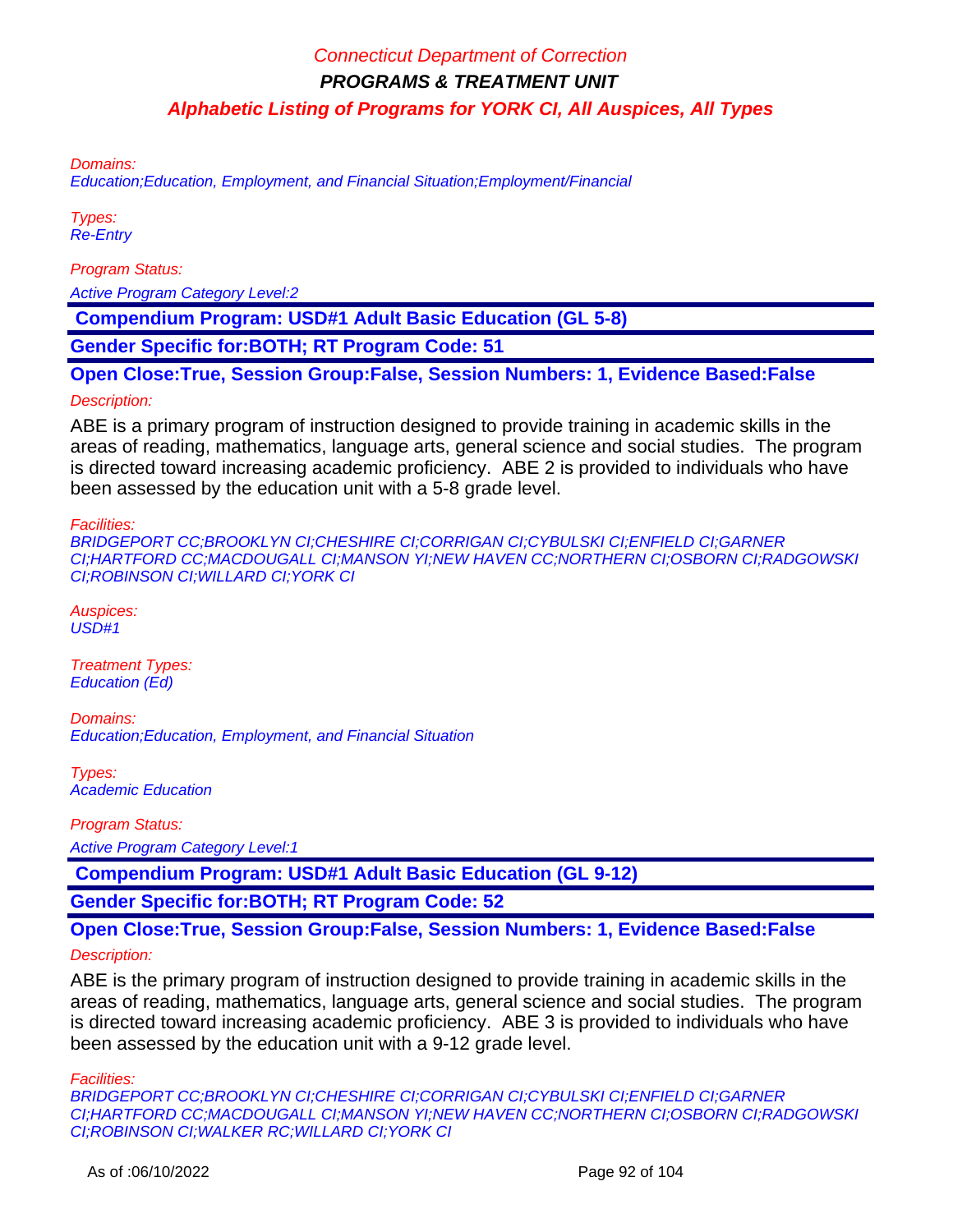Auspices: USD#1

Treatment Types: Education (Ed)

Domains: Education;Education, Employment, and Financial Situation

Types: Academic Education

Program Status:

Active Program Category Level:1

 **Compendium Program: USD#1 Adult Basic Education 4 (GL 0-12)**

**Gender Specific for:BOTH; RT Program Code: 53**

**Open Close:True, Session Group:False, Session Numbers: 1, Evidence Based:False**

#### Description:

ABE is the primary program of instruction designed to provide training in academic skills in the areas of reading, mathematics, language arts, general science and social studies. the program is directed toward increasing academic proficiency. ABE 4 is provided to individuals who have been assessed by the education unit with a 0-12 grade level.

#### Facilities:

BRIDGEPORT CC;BROOKLYN CI;CENTRAL OFFICE ;CORRIGAN CI;CYBULSKI CI;ENFIELD CI;GARNER CI;HARTFORD CC;MACDOUGALL CI;MANSON YI;NEW HAVEN CC;NORTHERN CI;OSBORN CI;RADGOWSKI CI;ROBINSON CI;WILLARD CI;YORK CI

Auspices: USD#1

Treatment Types: Education (Ed)

Domains: Education;Education, Employment, and Financial Situation

Types: Academic Education

#### Program Status:

Active Program Category Level:1

 **Compendium Program: USD#1 College Credit Program**

**Gender Specific for:BOTH; RT Program Code: 55**

#### **Open Close:True, Session Group:False, Session Numbers: 1, Evidence Based:False**

#### Description:

College Credit opportunities are available through correspondence courses, independent study, credit by exam (CLEP and DSST), and in some cases, college classes are offered by local community colleges.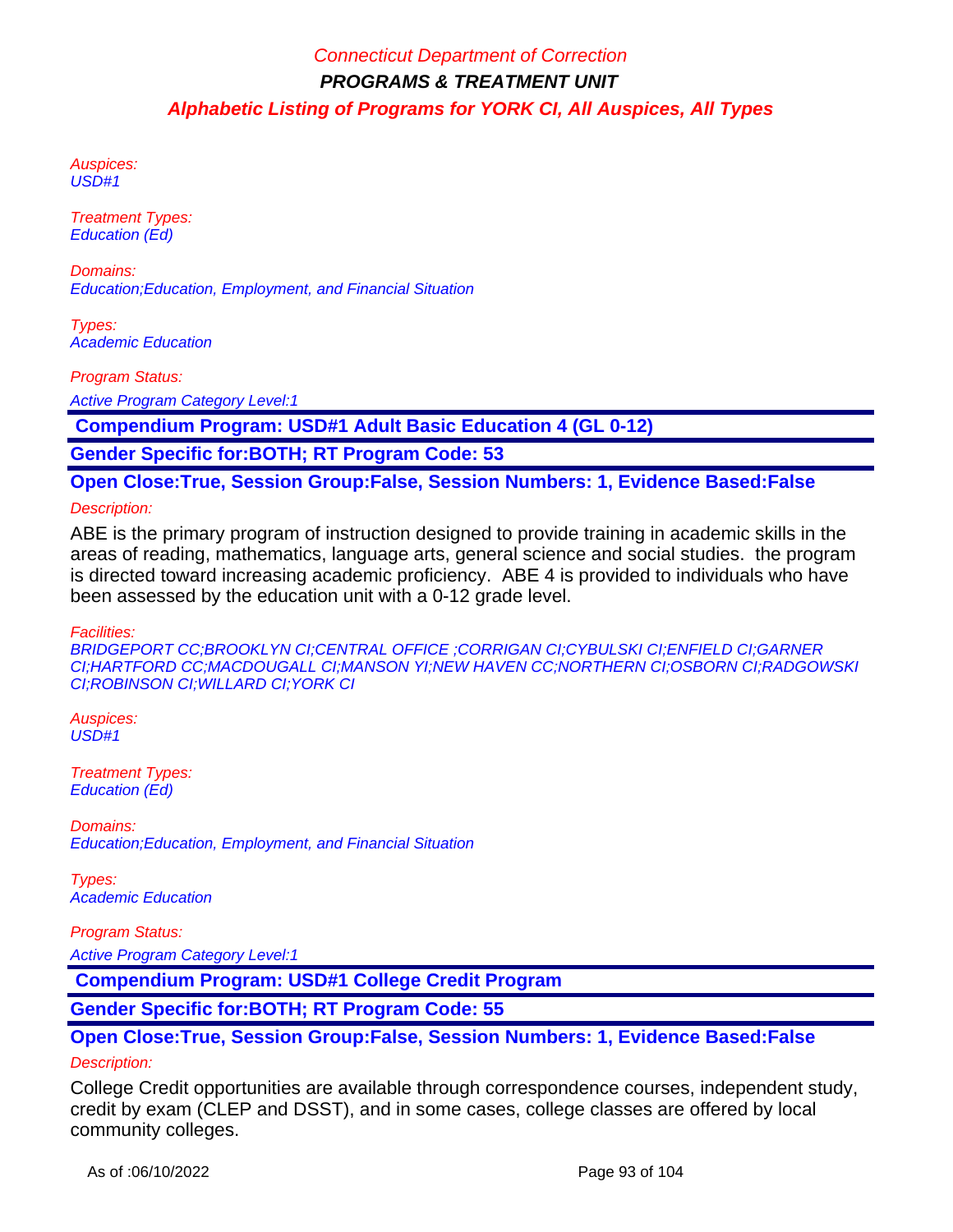Facilities: CHESHIRE CI;ROBINSON CI;YORK CI

Auspices: USD#1

Treatment Types: Education (Ed)

Domains: Education;Education, Employment, and Financial Situation

Types: Academic Education;Career Technical Education

Program Status:

Active Program Category Level:1

 **Compendium Program: USD#1 English As A Second Language (ESL) / TESOL**

**Gender Specific for:BOTH; RT Program Code: 54**

**Open Close:True, Session Group:False, Session Numbers: 1, Evidence Based:False** Description:

Teaching English to Speakers of Other Languages (TESOL)/Language Acquistion Skills (LAS) are instructional programs for students whose primary language is not English. TESOL instruction helps students to speak, read and write English or assists them in developing the language skills necessary for overall academic and vocational progress.

Facilities: CORRIGAN CI;HARTFORD CC;MANSON YI;RADGOWSKI CI;YORK CI

Auspices:  $\overline{USD}$ #1

Treatment Types: Education (Ed)

Domains: Education;Education, Employment, and Financial Situation

Types: Academic Education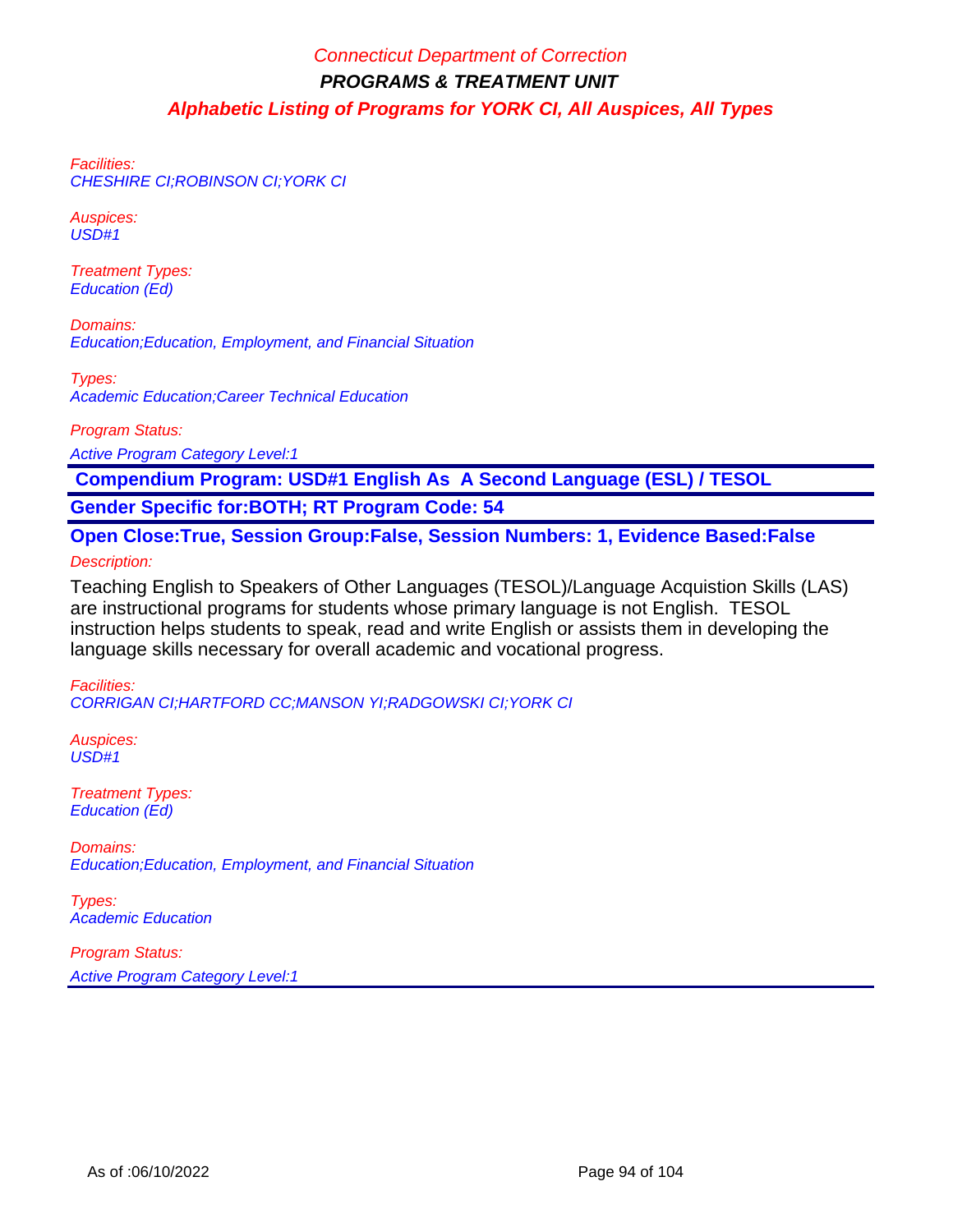**Compendium Program: USD#1 Family Education & Parenting**

**Gender Specific for:BOTH; RT Program Code: 37**

**Open Close:True, Session Group:False, Session Numbers: 1, Evidence Based:False** Description:

This program is designed to help inmates with children become responsible parents. Inmates have classes in parenting skills and in some cases read children's books into audio cassettes to send home to their children. Components of the parenting skills classes include parenting from a distance, discipline techniques, and communicating with children.

Facilities:

BROOKLYN CI;CYBULSKI CI;ENFIELD CI;MANSON YI;OSBORN CI;WILLARD CI;YORK CI

Auspices: **All Facility Staff; USD#1** 

Treatment Types: Education (Ed);Family Support (FS)

Domains:

Education;Education, Employment, and Financial Situation;Family;Family and Social Support;Parenting

Types: Family;Self Improvement

Program Status:

Active Program Category Level:2

 **Compendium Program: USD#1 GED/High School Diploma**

**Gender Specific for:BOTH; RT Program Code: 86**

**Open Close:True, Session Group:False, Session Numbers: 1, Evidence Based:False**

Description:

The GED is the primary program of instruction for students functioning above an eighth grade level who wish to earn a State of Connecticut high school diploma through the examination process. GED Tutors and volunteers assist Department teachers by helping inmates prepare for the GED Exam and/or by helping to teach basic language skills.

Facilities:

BRIDGEPORT CC;BROOKLYN CI;CHESHIRE CI;CORRIGAN CI;CYBULSKI CI;ENFIELD CI;GARNER CI;HARTFORD CC;MACDOUGALL CI;MANSON YI;NEW HAVEN CC;OSBORN CI;RADGOWSKI CI;ROBINSON CI;WILLARD CI;YORK CI

Auspices: USD#1

Treatment Types: Education (Ed)

Domains: Education;Education, Employment, and Financial Situation

Types:

As of :06/10/2022 Page 95 of 104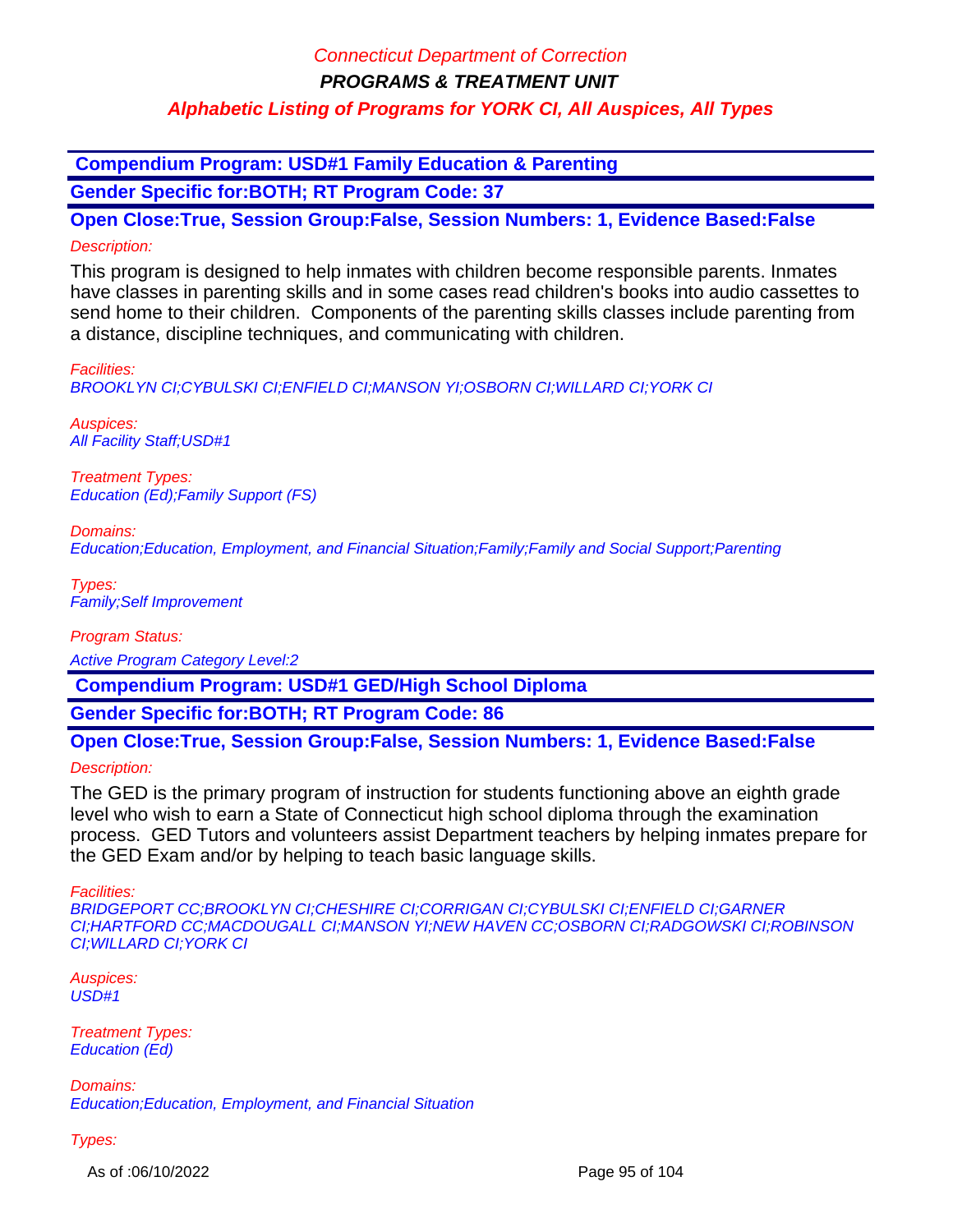Academic Education

Program Status:

Active Program Category Level:1

 **Compendium Program: USD#1 Voc. Ed: Business Education**

**Gender Specific for:BOTH; RT Program Code: 63**

**Open Close:True, Session Group:False, Session Numbers: 1, Evidence Based:False**

Description:

This program prepares students for entry-level employment requiring basic business skills.

Facilities: CHESHIRE CI;CYBULSKI CI;YORK CI

Auspices: USD#1

Treatment Types: Education (Ed)

Domains: Education;Education, Employment, and Financial Situation;Employment/Financial

Types: Career Technical Education;Re-Entry

Program Status:

Active Program Category Level:1

 **Compendium Program: USD#1 Voc. Ed: Computer Education**

**Gender Specific for:BOTH; RT Program Code: 67**

**Open Close:True, Session Group:False, Session Numbers: 1, Evidence Based:False**

Description:

The Computer Software Application Technology course is designed to provide students with an introduction to computer operations and with the application of various software packages and programs. Students begin by learning simple software programs and then progress to more sophisticated packages as their individual skills develop. Software programs introduced include but are not limited to the following: Access, Visual Basic, Adobe PageMaker, Excel, MicroSoft Works, Power Point, Micro-Soft Word, Micro-Soft for Windows, and Adobe Indesign Adobe Illustrator. Students design and complete projects using this software.

Facilities:

CYBULSKI CI;ENFIELD CI;MACDOUGALL CI;ROBINSON CI;WILLARD CI;YORK CI

Auspices: USD#1

Treatment Types: Education (Ed)

Domains:

As of :06/10/2022 Page 96 of 104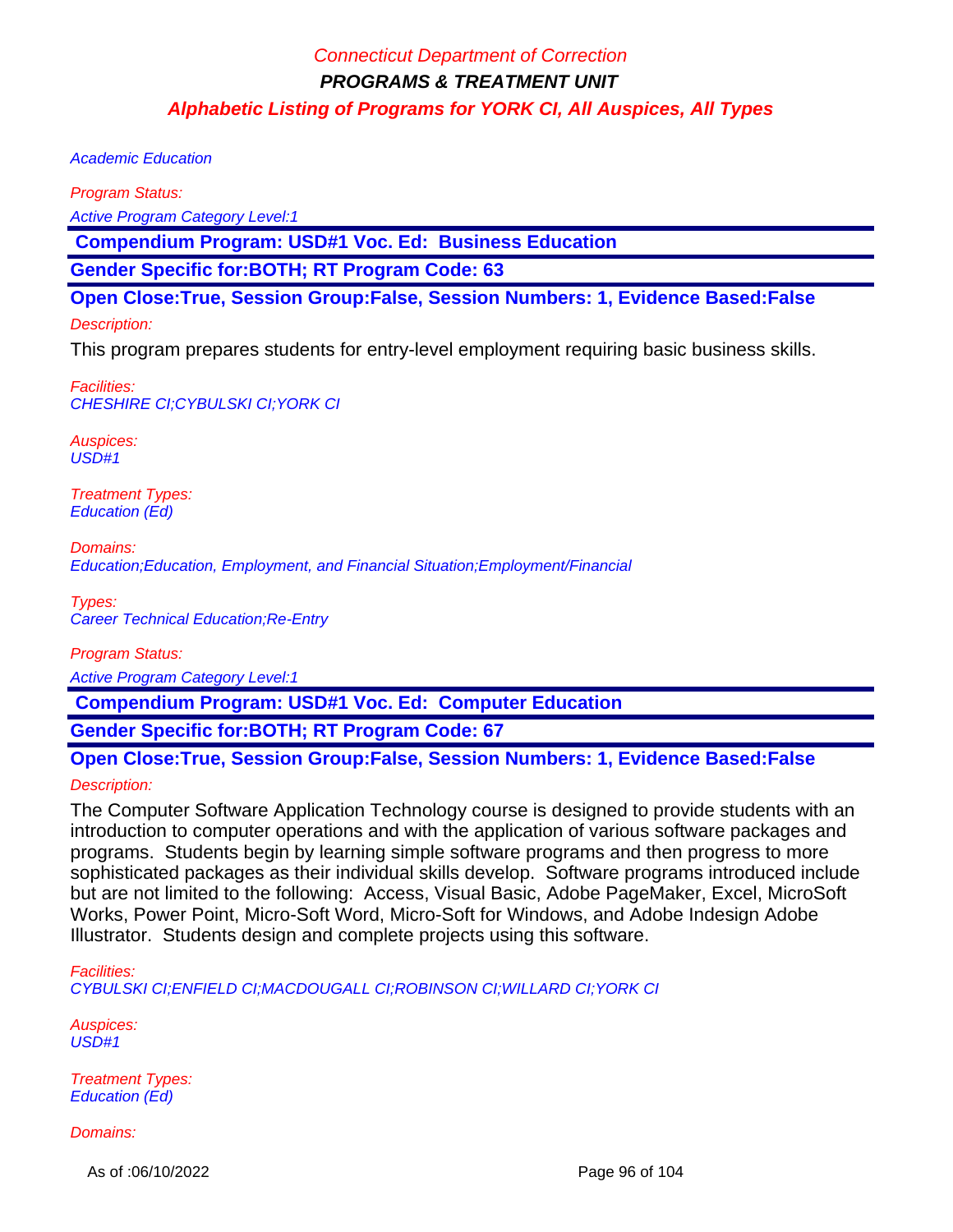Education;Education, Employment, and Financial Situation;Employment/Financial

Types: Career Technical Education;Re-Entry

Program Status:

Active Program Category Level:1

 **Compendium Program: USD#1 Voc. Ed: Hospitality Operations Technology Gender Specific for:FEMALE; RT Program Code: 79**

**Open Close:True, Session Group:False, Session Numbers: 1, Evidence Based:False**

#### Description:

This program prepares students to work in the field of hospitality. Skill based training for 12 of the major positions of employment within the hospitality industry is available. During this 6 month course, students learn about guest service professionalism, safety and effective communication. The lodging and hospitality industry is a diverse, rapidly growing field. Many opportunities are available for entry level staff who are dedicated to a career in this field.

Facilities: **YORK CI** 

Auspices: USD#1

Treatment Types: Education (Ed)

Domains: Education;Education, Employment, and Financial Situation;Employment/Financial

Types: Career Technical Education;Re-Entry

Program Status:

Active Program Category Level:1

 **Compendium Program: Valid Photo Driver's License**

**Gender Specific for:BOTH; RT Program Code: I1**

**Open Close:True, Session Group:False, Session Numbers: 1, Evidence Based:False**

Description:

\*\*\*\*

Facilities:

BRIDGEPORT CC;BROOKLYN CI;CENTRAL OFFICE ;CHESHIRE CI;CORRIGAN CI;CYBULSKI CI;ENFIELD CI;GARNER CI;HARTFORD CC;MACDOUGALL CI;MANSON YI;NEW HAVEN CC;NORTHERN CI;OSBORN CI;RADGOWSKI CI;ROBINSON CI;WALKER RC;WILLARD CI;YORK CI

Auspices: Programs & Treatment Unit

Treatment Types: Reintegration Enhancement/Relapse Prevention (RERP)

As of :06/10/2022 Page 97 of 104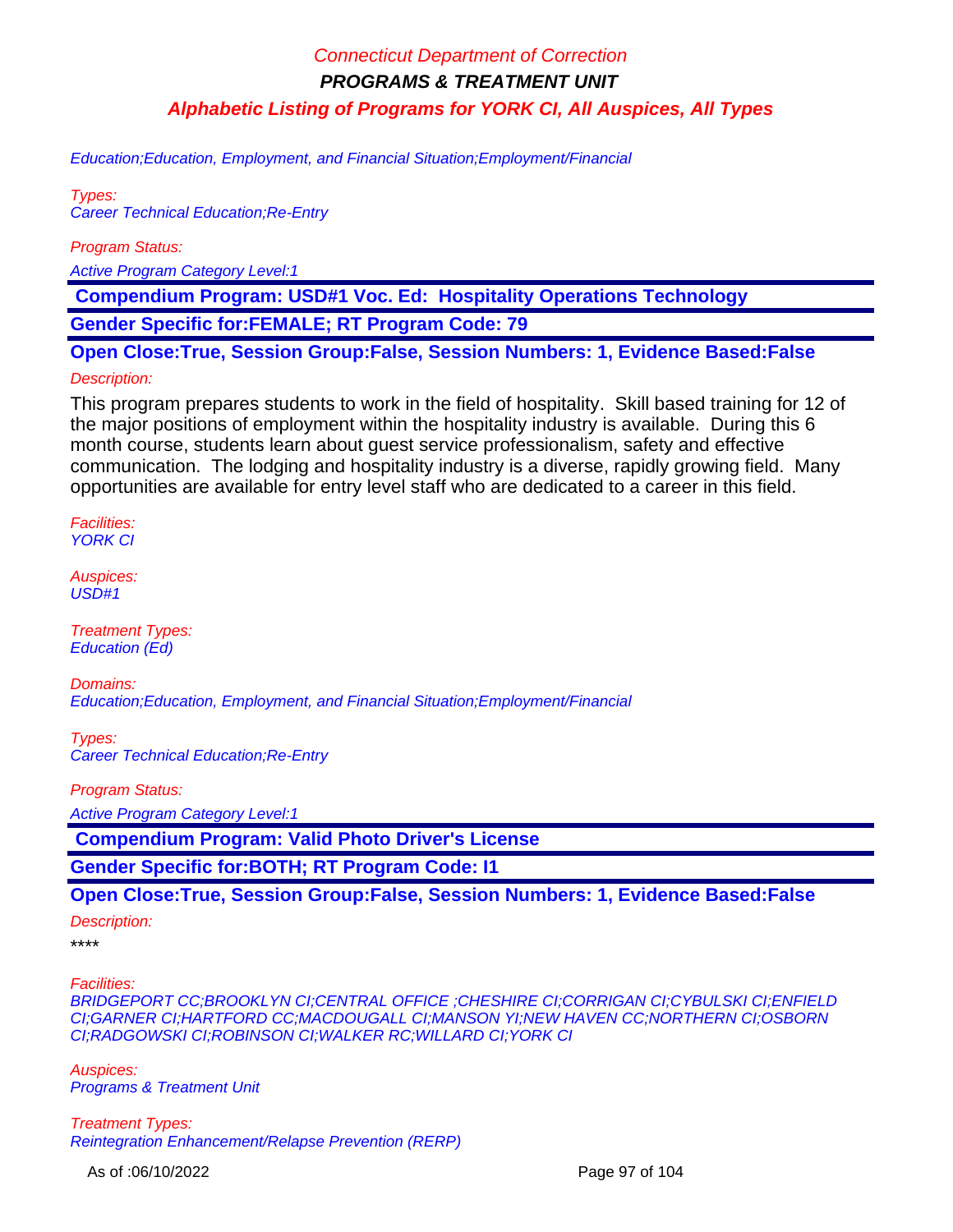Domains:

Education, Employment, and Financial Situation;Employment/Financial

Types: Re-Entry

Program Status:

Active Program Category Level:3

 **Compendium Program: VOICES (Victim Offender Institutional Correctional Educational Services)**

**Gender Specific for:BOTH; RT Program Code: 03**

**Open Close:True, Session Group:False, Session Numbers: 15, Evidence Based:True**

#### Description:

Victim Offender Institutional Correctional Educational Services . This program is designed to use volunteer support to broaden inmates' understanding and sensitivity to the impact of their crime on others.

Facilities:

BROOKLYN CI;CYBULSKI CI;ENFIELD CI;GARNER CI;HARTFORD CC;MACDOUGALL CI;MANSON YI;RADGOWSKI CI;ROBINSON CI;WILLARD CI;YORK CI

Auspices:

All Facility Staff;Contracted Program;Programs & Treatment Unit;Safe Passage;Volunteer Services

Treatment Types: Victim Impact (VI)

Domains: Anger/Hostility;Antisocial Attitudes;Criminal Attitudes and Behavioral Patterns

Types: Anger Management; Family; Victim

Program Status:

Active Program Category Level:2

 **Compendium Program: Voices of Joy Choir**

**Gender Specific for:FEMALE; RT Program Code: 0**

**Open Close:True, Session Group:False, Session Numbers: 1, Evidence Based:False**

Description:

This is a group that meets to practice gospel music and participates in Protestant Worship services and community functions.

Facilities: **YORK CI** 

Auspices: Religious Services

Treatment Types:

As of :06/10/2022 Page 98 of 104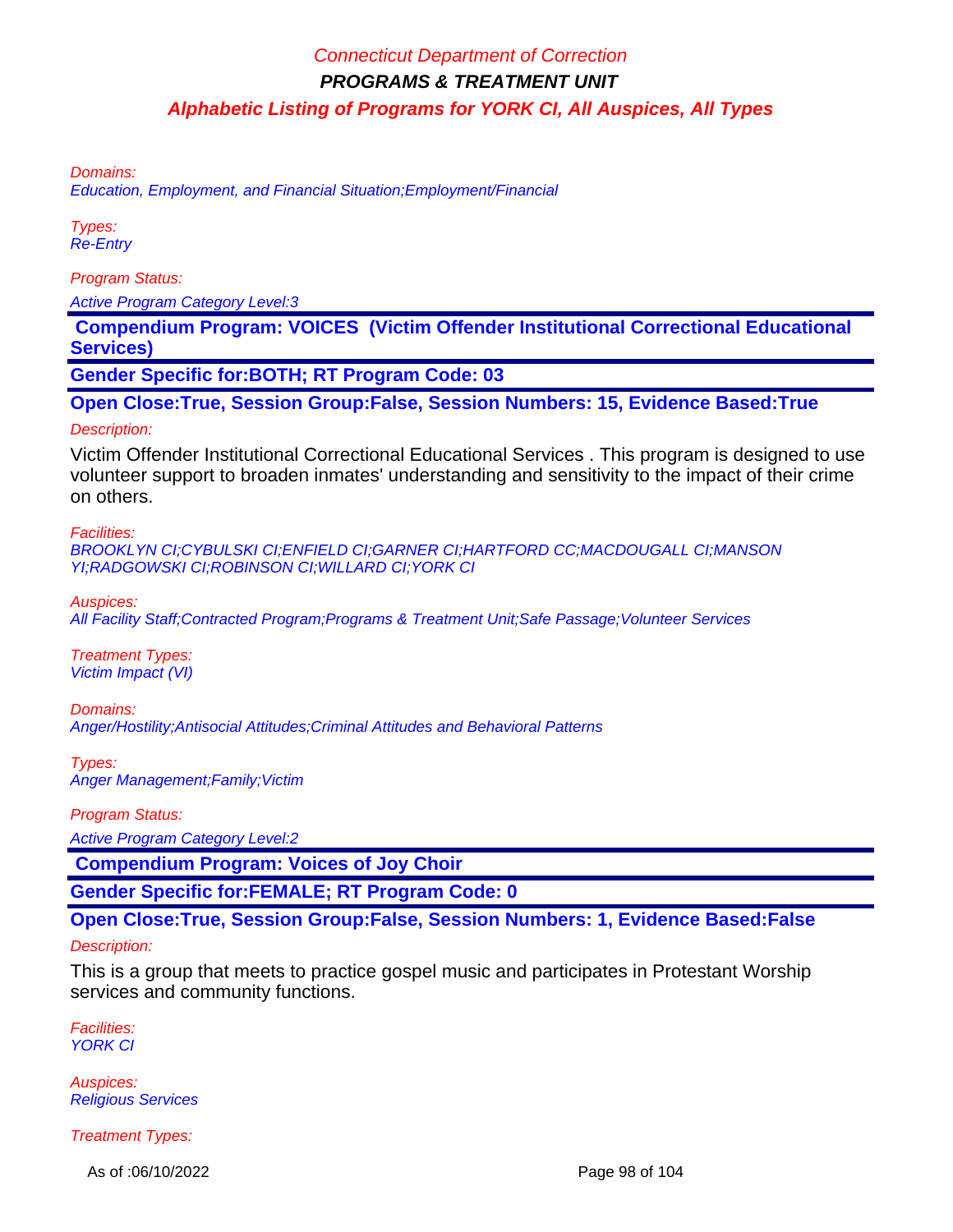**Unknown** 

Domains: **Unknown** 

Types: **Religious** 

Program Status:

Active Program Category Level:3

 **Compendium Program: W.O.R.T.H. Unit**

**Gender Specific for:FEMALE; RT Program Code: WW**

**Open Close:True, Session Group:False, Session Numbers: 4, Evidence Based:False**

#### Description:

WORTH UNIT: The women of W.O.R.T. H's objectives are centered on restoration, rehabilitation and reintegration readiness. This restorative community, which resembles and functions more like the outside world than an institution, engages in gender responsive and youth specific strategies that are implemented through collaborations between residents, their families, staff, and the community. The WORTH unit focuses on the fostering of pro-social behaviors and the empowerment of women through the development of critical thinking and decision making skills that enhance women's opportunities to build character and positive community connections. Four Phases: Orientation Phase (14 Days) Restorative Living Phase, Restorative Leadership Phase, Transition Phase

#### Facilities: YORK CI

Auspices:

Addiction Services;Health Services;Mental Health;Programming Unit - Facility Staff;Religious Services ;Volunteer **Services** 

Treatment Types: Education (Ed);Family Support (FS);Life Skills (LS);Medical (Med);Mental Health (MH);Reintegration Enhancement/Relapse Prevention (RERP);Substance Abuse (SA)

#### Domains:

Criminal Attitudes and Behavioral Patterns;Education, Employment, and Financial Situation;Family and Social Support;Mental Health;Peer Associations;Substance Abuse

Types: **Unknown**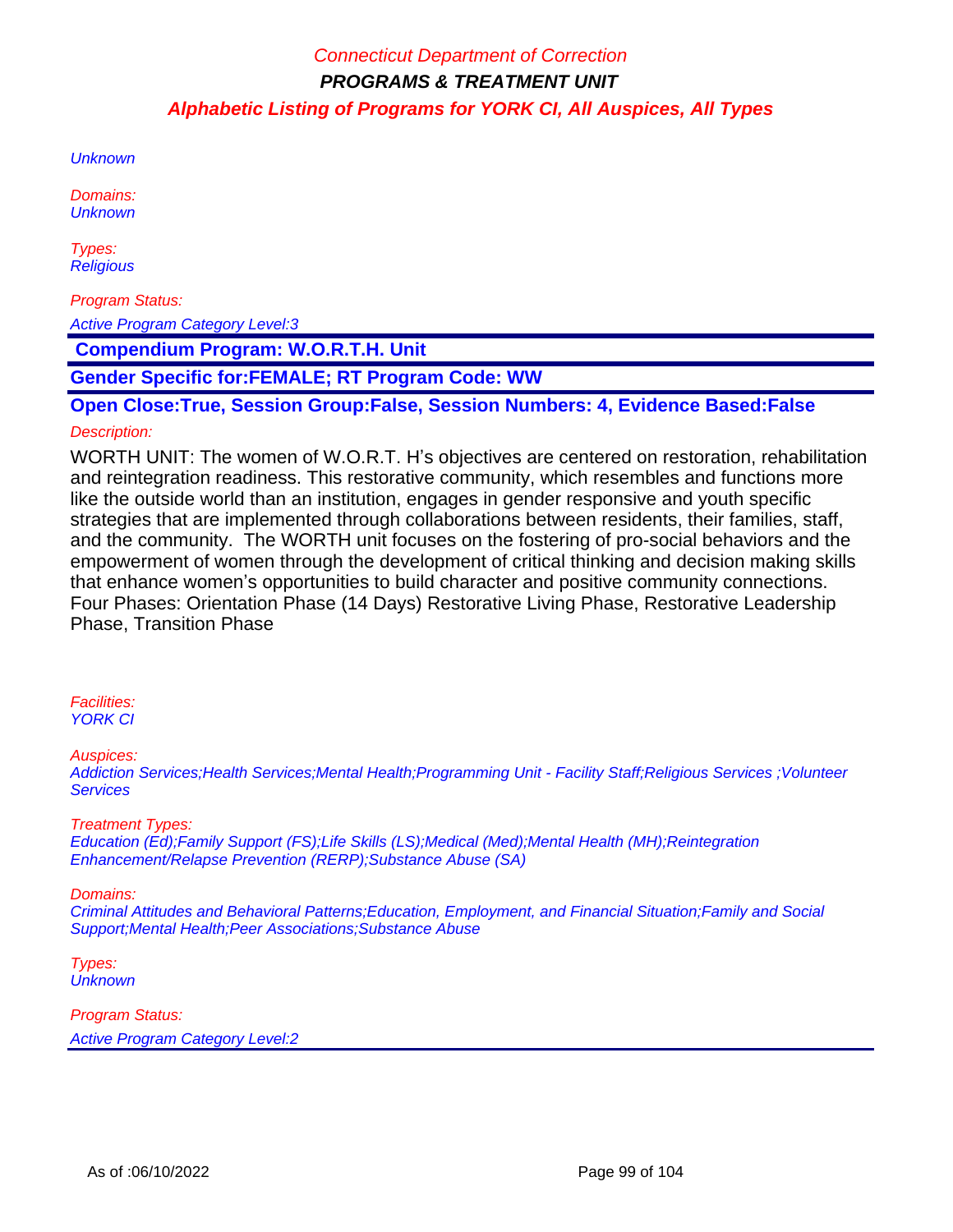### **Compendium Program: Wally Lamb Writing Workshop**

**Gender Specific for:FEMALE; RT Program Code: 0**

**Open Close:True, Session Group:False, Session Numbers: 1, Evidence Based:False** Description:

Participants of this rehabilitative workshop class, writing mostly about their lives, read their first drafts and receive useful feedback about what is working successfully and what they might add, cut, clarify, or reposition to make the writing more effective. Students learn that the best writing emerges from revision and that the process of reworking their prose is an opportunity to reclaim their pasts and stand in the truths that are revealed. Time plus consistent effort has resulted in tremendous growth for many of the women in our program, both in terms of their writing and critiquing skills and their ability to reflect deeply about their lives and invest in their rehabilitation

Facilities: YORK CI

Auspices: Volunteer Services

Treatment Types: Education (Ed)

Domains: Education, Employment, and Financial Situation;Family and Social Support

Types: **Education** 

Program Status:

Active Program Category Level:3

 **Compendium Program: Warm Up to the Day (community Meeting)**

**Gender Specific for:FEMALE; RT Program Code: 0**

### **Open Close:True, Session Group:False, Session Numbers: 1, Evidence Based:False** Description:

This group fosters, open communication on the unit between staff and inmates as it provides a safe supportive environment to vocalize one's issues with the unit, tier, roommates, etc. Walk/Stretch follows, providing valuable exercise in the morning, teaching new stretch/exercises, promoting leadership as offenders lead the stretching/exercise, and educates them on correct form and alternatives to do in their rooms during lock time.<br>

Facilities: YORK CI

Auspices: Health Services

Treatment Types: Mental Health (MH)

Domains:

As of :06/10/2022 **Page 100 of 104**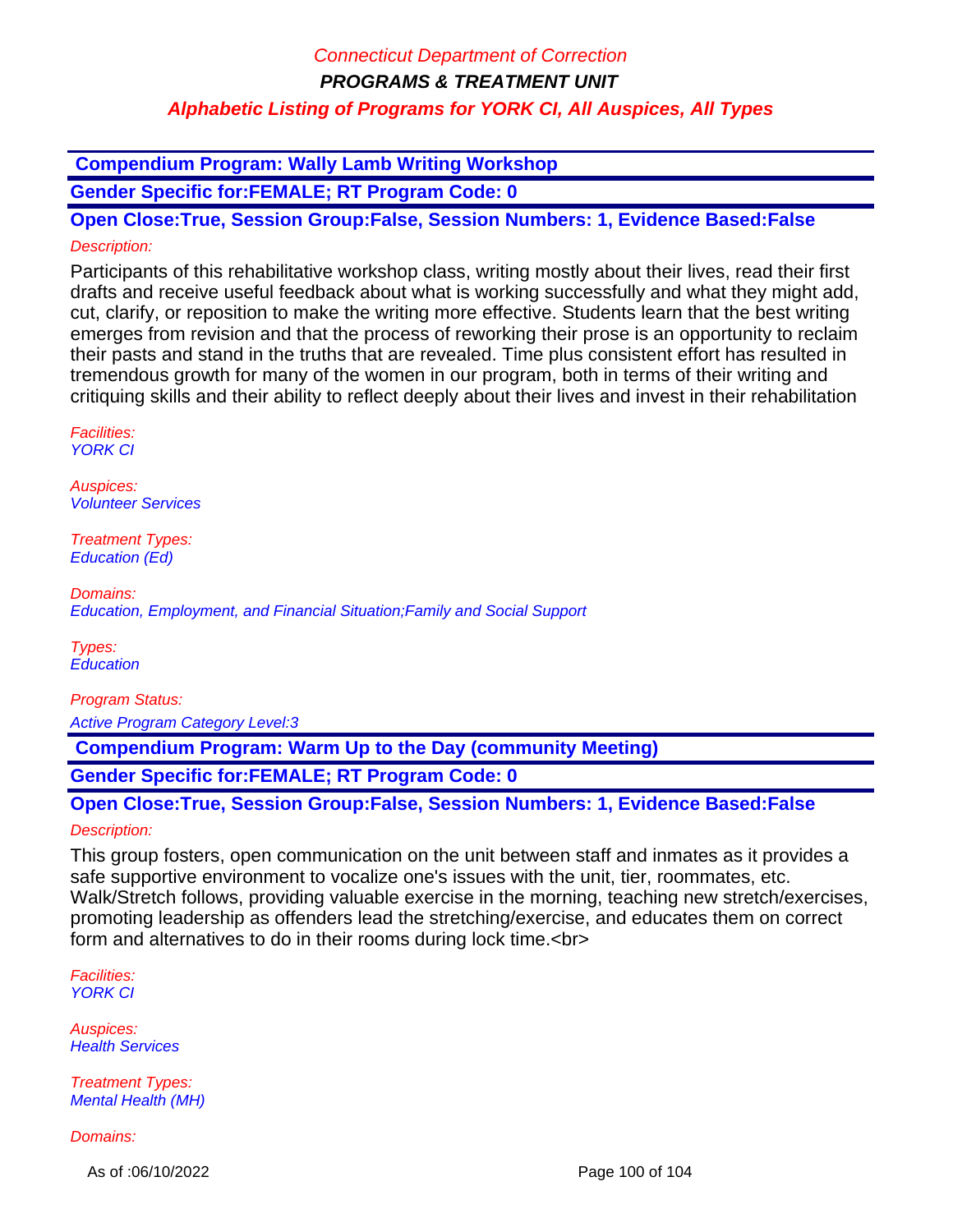Self Efficacy

Types: Mental Health

Program Status:

Active Program Category Level:3

 **Compendium Program: Warren Kimbro Re-Entry Project (WKRP)**

**Gender Specific for:BOTH; RT Program Code: WK**

**Open Close:True, Session Group:False, Session Numbers: 1, Evidence Based:False**

Description:

New Haven Re-entry Project

Facilities: CYBULSKI CI;OSBORN CI;RADGOWSKI CI;ROBINSON CI;WILLARD CI;YORK CI

Auspices: **All Facility Staff** 

Treatment Types: **Unknown** 

Domains: **Unknown** 

Types: **Unknown** 

Program Status: Active Program Category Level:0

 **Compendium Program: Wesleyan Center for Prison Education**

**Gender Specific for:BOTH; RT Program Code: 0**

**Open Close:True, Session Group:False, Session Numbers: 1, Evidence Based:False** Description:

The Center for Prison Education is beginning it's fourth academic year at Cheshire Correctional Institution. This program has offered a wide array of classes spanning the liberal arts of Wesleyan, from Greek Tragedy, Biology, American Intellectual History to Fiction Writing. The inmates are selected through a rigorous applications process of timed essay prompts, interviews and a math exam. The program also engages inmates who were not selected for the college program in a multi-disciplinary college prep workshop run by Wesleyan students.

Facilities: CHESHIRE CI;RADGOWSKI CI;YORK CI

Auspices: Volunteer Services

Treatment Types: Education (Ed)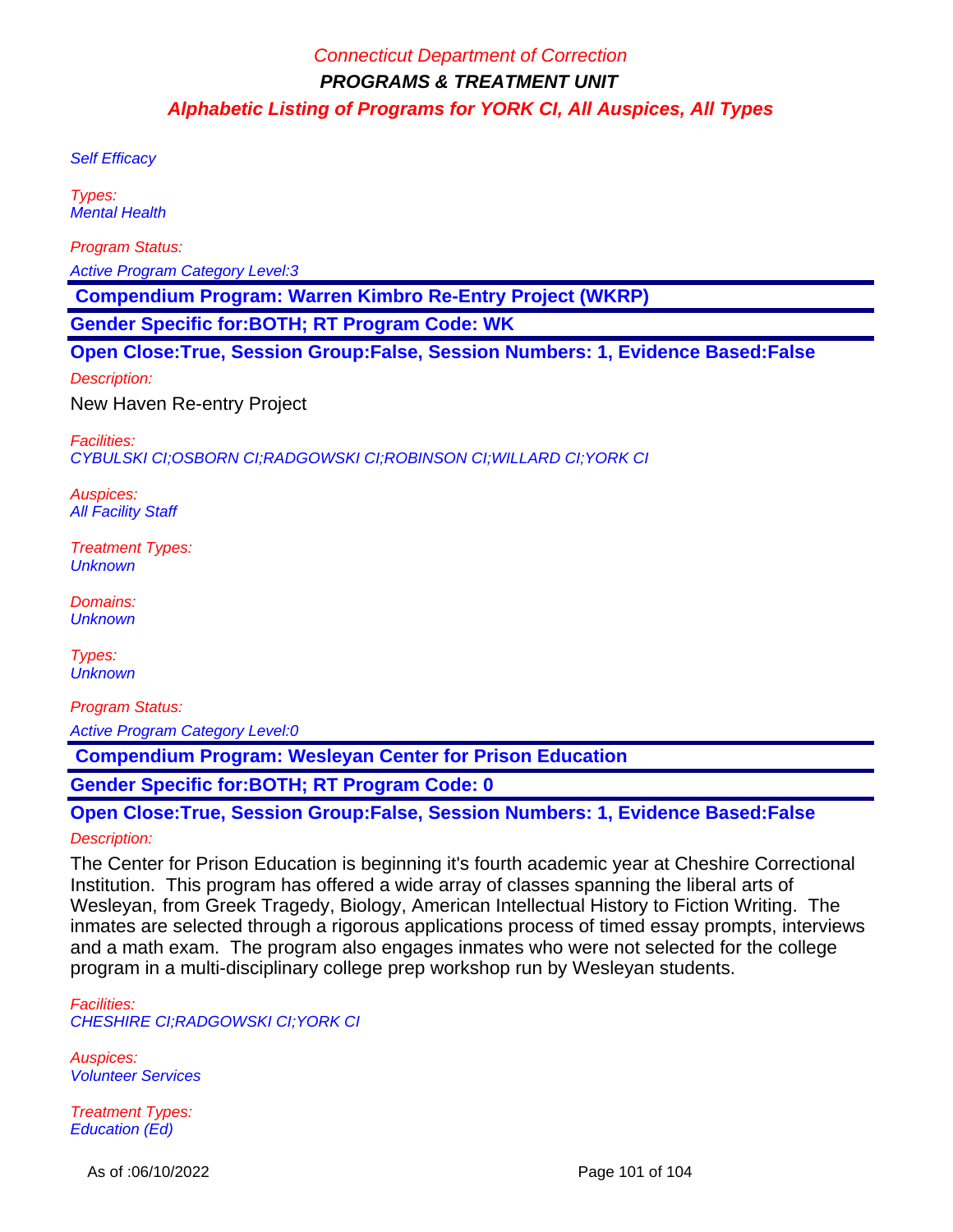Domains:

Education;Education, Employment, and Financial Situation

Types: Academic Education

Program Status:

Active Program Category Level:3

 **Compendium Program: Women's Empowerment/Supportive Therapy**

**Gender Specific for:FEMALE; RT Program Code: 0**

**Open Close:True, Session Group:False, Session Numbers: 1, Evidence Based:False**

#### Description:

This group is designed to meet the needs of inmate's with acute mental health disorders. This group is mainly psychoeducational as well as providing support to this population. This group focuses on; hygiene, psychotropic medicine management, mental health diagnosis, communication skills, anger management, and healthy relationships. Members are encouraged to provide feedback and support each other in a safe, encouraging atmosphere.

Facilities: YORK CI

Auspices: Mental Health;The Social Rehabilitation Program

Treatment Types: Life Skills (LS);Mental Health (MH)

Domains: Mental Health;Substance Abuse

Types: Mental Health

Program Status: Active Program Category Level:3

 **Compendium Program: Worth Unit Program Mentor**

**Gender Specific for:FEMALE; RT Program Code: WM**

### **Open Close:True, Session Group:False, Session Numbers: 1, Evidence Based:False**

#### Description:

The State of Connecticut Department of Correction's program for young adults incarcerated in CT ages 18 through 25; located at the York Correctional Institution.

Facilities: YORK CI

Auspices: **All Facility Staff** 

Treatment Types:

As of :06/10/2022 **Page 102 of 104**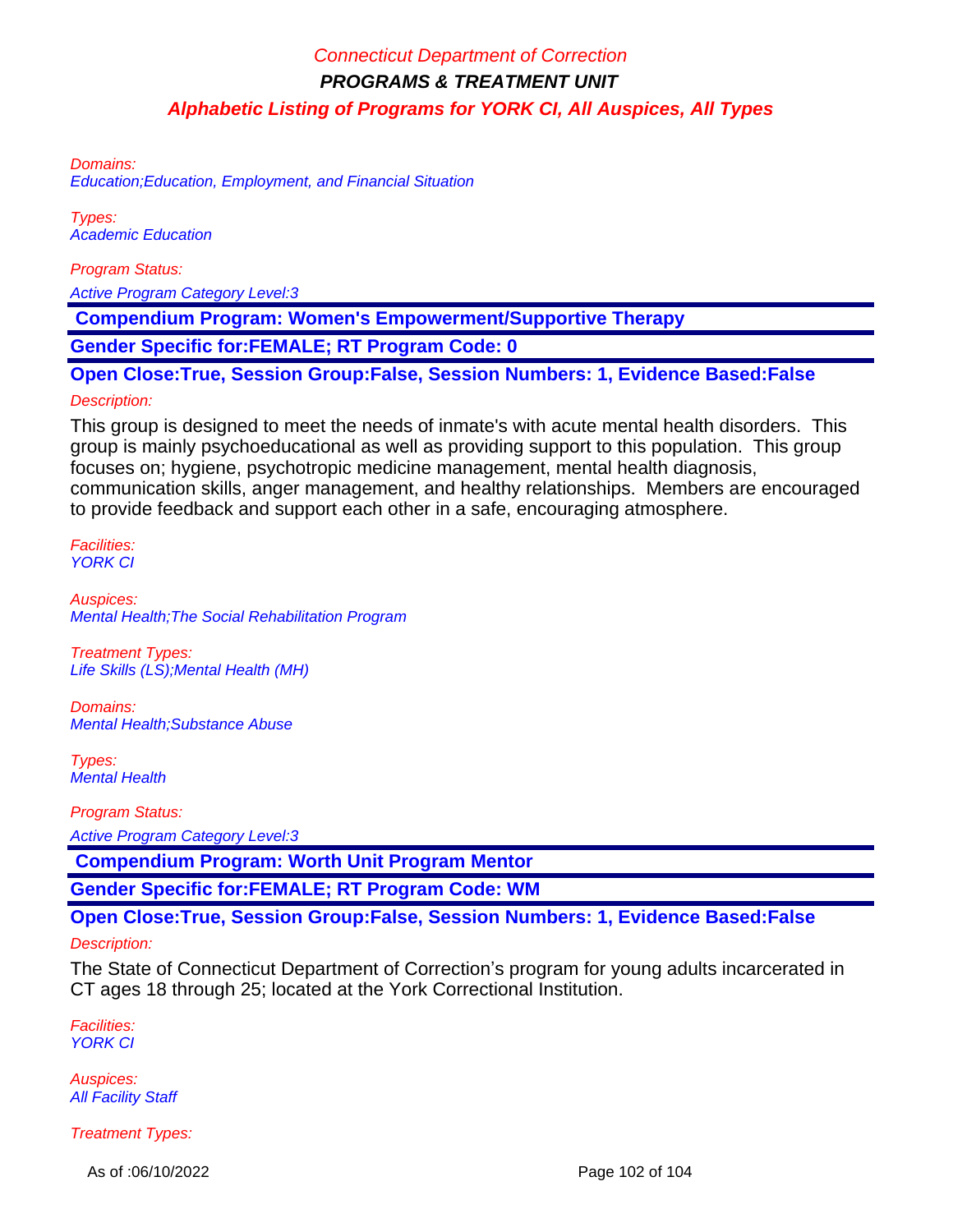**Unknown** 

Domains: **Unknown** 

Types: **Unknown** 

Program Status:

Active Program Category Level:0

 **Compendium Program: WOW - Wellness of Women**

**Gender Specific for:FEMALE; RT Program Code: 0**

**Open Close:True, Session Group:False, Session Numbers: 1, Evidence Based:False**

#### Description:

WOW is a monthly program for women, who choose to join, designed to help motivate them to lose weight, educate them about nutrition, and the value of exercise. In addition, a special twice weekly exercise class is available to members of this group only. During each class weights and waists are measured. The participants are responsible for tracking their results on a form designed for this purpose.

Facilities: YORK CI

Auspices: **Health Services; Recreation Services** 

Treatment Types: Medical (Med);Reintegration Enhancement/Relapse Prevention (RERP)

Domains: Self Efficacy

Types: **Health Education** 

Program Status:

Active Program Category Level:3

 **Compendium Program: Youthful Offenders Community Meeting**

**Gender Specific for:FEMALE; RT Program Code: 0**

**Open Close:True, Session Group:False, Session Numbers: 1, Evidence Based:False**

#### Description:

This weekly group is held on the youthful offender unit. It deals with -community- issues and emphasizes collaborative problem solving. Socialization is a prominent feature of this group, which is designed to serve as a flexible tool for supporting harmony in the group and the growth of these young people.

Facilities: YORK CI